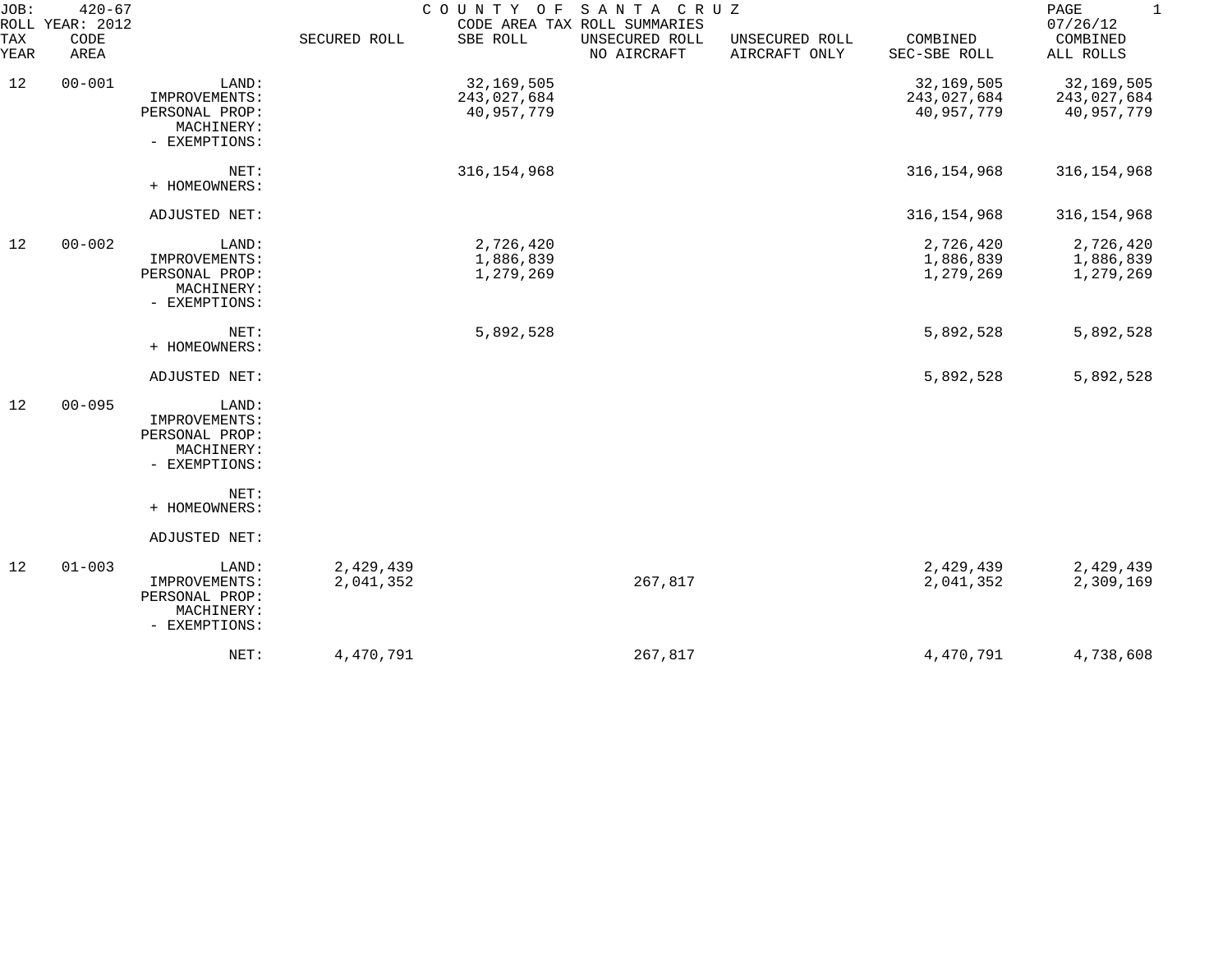| JOB:<br><b>TAX</b><br>YEAR | $420 - 67$<br>ROLL YEAR: 2012<br>CODE<br>AREA |                                                                                                  | SECURED ROLL       | COUNTY OF<br>CODE AREA TAX ROLL SUMMARIES<br>SBE ROLL | SANTA CRUZ<br>UNSECURED ROLL<br>NO AIRCRAFT | UNSECURED ROLL<br>AIRCRAFT ONLY | COMBINED<br>SEC-SBE ROLL | $\sqrt{2}$<br>PAGE<br>07/26/12<br>COMBINED<br>ALL ROLLS |
|----------------------------|-----------------------------------------------|--------------------------------------------------------------------------------------------------|--------------------|-------------------------------------------------------|---------------------------------------------|---------------------------------|--------------------------|---------------------------------------------------------|
|                            |                                               | + HOMEOWNERS:                                                                                    |                    |                                                       |                                             |                                 |                          |                                                         |
|                            |                                               | ADJUSTED NET:                                                                                    | 4,470,791          |                                                       | 267,817                                     |                                 | 4,470,791                | 4,738,608                                               |
| 12                         | $01 - 006$                                    | LAND:<br>IMPROVEMENTS:<br>PERSONAL PROP:<br>MACHINERY:<br>- EXEMPTIONS:                          |                    |                                                       |                                             |                                 |                          |                                                         |
|                            |                                               | NET:<br>+ HOMEOWNERS:                                                                            |                    |                                                       |                                             |                                 |                          |                                                         |
|                            |                                               | ADJUSTED NET:                                                                                    |                    |                                                       |                                             |                                 |                          |                                                         |
| 12                         | $01 - 009$                                    | LAND:<br>IMPROVEMENTS:<br>PERSONAL PROP:<br>MACHINERY:<br>- EXEMPTIONS:                          | 283,500<br>149,850 |                                                       |                                             |                                 | 283,500<br>149,850       | 283,500<br>149,850                                      |
|                            |                                               | NET:<br>+ HOMEOWNERS:                                                                            | 433,350            |                                                       |                                             |                                 | 433,350                  | 433,350                                                 |
|                            |                                               | ADJUSTED NET:                                                                                    | 433,350            |                                                       |                                             |                                 | 433,350                  | 433,350                                                 |
| 12                         | $01 - 010$                                    | LAND:<br>IMPROVEMENTS:<br>PERSONAL PROP:<br>MACHINERY:<br>- EXEMPTIONS:<br>NET:<br>+ HOMEOWNERS: |                    |                                                       |                                             |                                 |                          |                                                         |
|                            |                                               | ADJUSTED NET:                                                                                    |                    |                                                       |                                             |                                 |                          |                                                         |
| 12                         | $01 - 014$                                    | LAND:<br>IMPROVEMENTS:<br>PERSONAL PROP:<br>MACHINERY:                                           |                    |                                                       |                                             |                                 |                          |                                                         |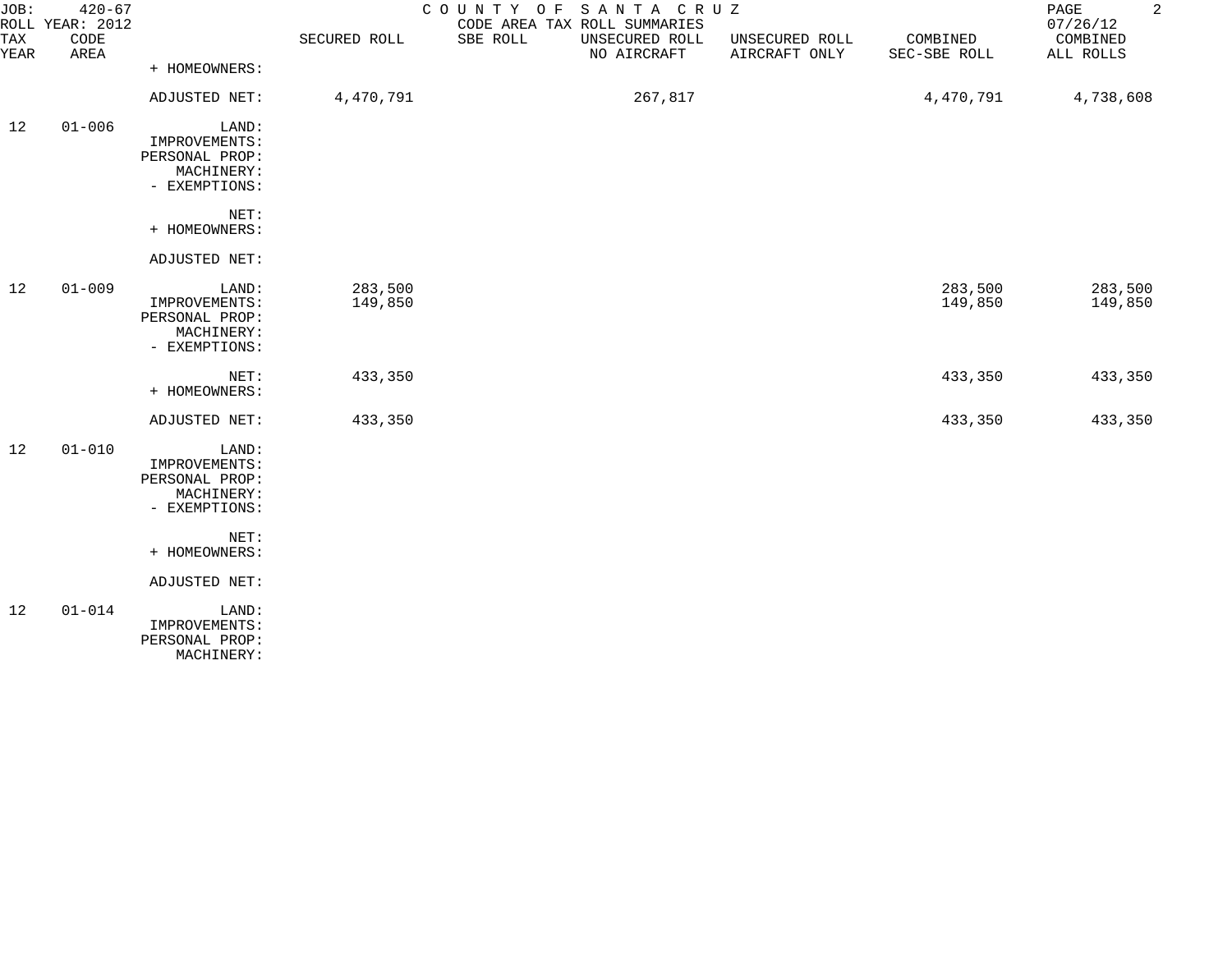| JOB:        | $420 - 67$<br>ROLL YEAR: 2012 |                                                        |                                       | COUNTY OF<br>SANTA CRUZ<br>CODE AREA TAX ROLL SUMMARIES |                                 |                                       | 3<br>PAGE<br>07/26/12                    |
|-------------|-------------------------------|--------------------------------------------------------|---------------------------------------|---------------------------------------------------------|---------------------------------|---------------------------------------|------------------------------------------|
| TAX<br>YEAR | CODE<br>AREA                  |                                                        | SECURED ROLL                          | SBE ROLL<br>UNSECURED ROLL<br>NO AIRCRAFT               | UNSECURED ROLL<br>AIRCRAFT ONLY | COMBINED<br>SEC-SBE ROLL              | COMBINED<br>ALL ROLLS                    |
|             |                               | - EXEMPTIONS:                                          |                                       |                                                         |                                 |                                       |                                          |
|             |                               | NET:<br>+ HOMEOWNERS:                                  |                                       |                                                         |                                 |                                       |                                          |
|             |                               | ADJUSTED NET:                                          |                                       |                                                         |                                 |                                       |                                          |
| 12          | $01 - 015$                    | LAND:<br>IMPROVEMENTS:<br>PERSONAL PROP:               | 68,850<br>761,597                     | 708,880<br>1,019,886                                    |                                 | 68,850<br>761,597                     | 68,850<br>1,470,477<br>1,019,886         |
|             |                               | MACHINERY:<br>- EXEMPTIONS:                            |                                       | 1,440,662                                               |                                 |                                       | 1,440,662                                |
|             |                               | NET:<br>+ HOMEOWNERS:                                  | 830,447                               | 288,104                                                 |                                 | 830,447                               | 1,118,551                                |
|             |                               | ADJUSTED NET:                                          | 830,447                               | 288,104                                                 |                                 | 830,447                               | 1,118,551                                |
| 12          | $01 - 017$                    | LAND:<br>IMPROVEMENTS:<br>PERSONAL PROP:               | 36, 282, 027<br>94,832,397<br>126,195 | 187,751<br>13,389,965<br>8,111,919                      |                                 | 36, 282, 027<br>94,832,397<br>126,195 | 36, 469, 778<br>108,222,362<br>8,238,114 |
|             |                               | MACHINERY:<br>- EXEMPTIONS:                            | 4,391,887                             | 1,053,286                                               |                                 | 4,391,887                             | 5, 445, 173                              |
|             |                               | NET:<br>+ HOMEOWNERS:                                  | 126,848,732                           | 20,636,349                                              |                                 | 126,848,732                           | 147,485,081                              |
|             |                               | ADJUSTED NET:                                          | 126,848,732                           | 20,636,349                                              |                                 | 126,848,732                           | 147,485,081                              |
| 12          | $01 - 020$                    | LAND:<br>IMPROVEMENTS:<br>PERSONAL PROP:<br>MACHINERY: | 52,873,129<br>98,726,587<br>585,491   | 787,322<br>7,606,320<br>6,161,850                       |                                 | 52,873,129<br>98,726,587<br>585,491   | 53,660,451<br>106,332,907<br>6,747,341   |
|             |                               | - EXEMPTIONS:                                          | 15,070,276                            | 1,832,372                                               |                                 | 15,070,276                            | 16,902,648                               |
|             |                               | NET:<br>+ HOMEOWNERS:                                  | 137, 114, 931<br>21,000               | 12,723,120                                              |                                 | 137, 114, 931<br>21,000               | 149,838,051<br>21,000                    |
|             |                               | ADJUSTED NET:                                          | 137, 135, 931                         | 12,723,120                                              |                                 | 137, 135, 931                         | 149,859,051                              |
| 12          | $01 - 023$                    | LAND:                                                  | 78,985,887                            |                                                         |                                 | 78,985,887                            | 78,985,887                               |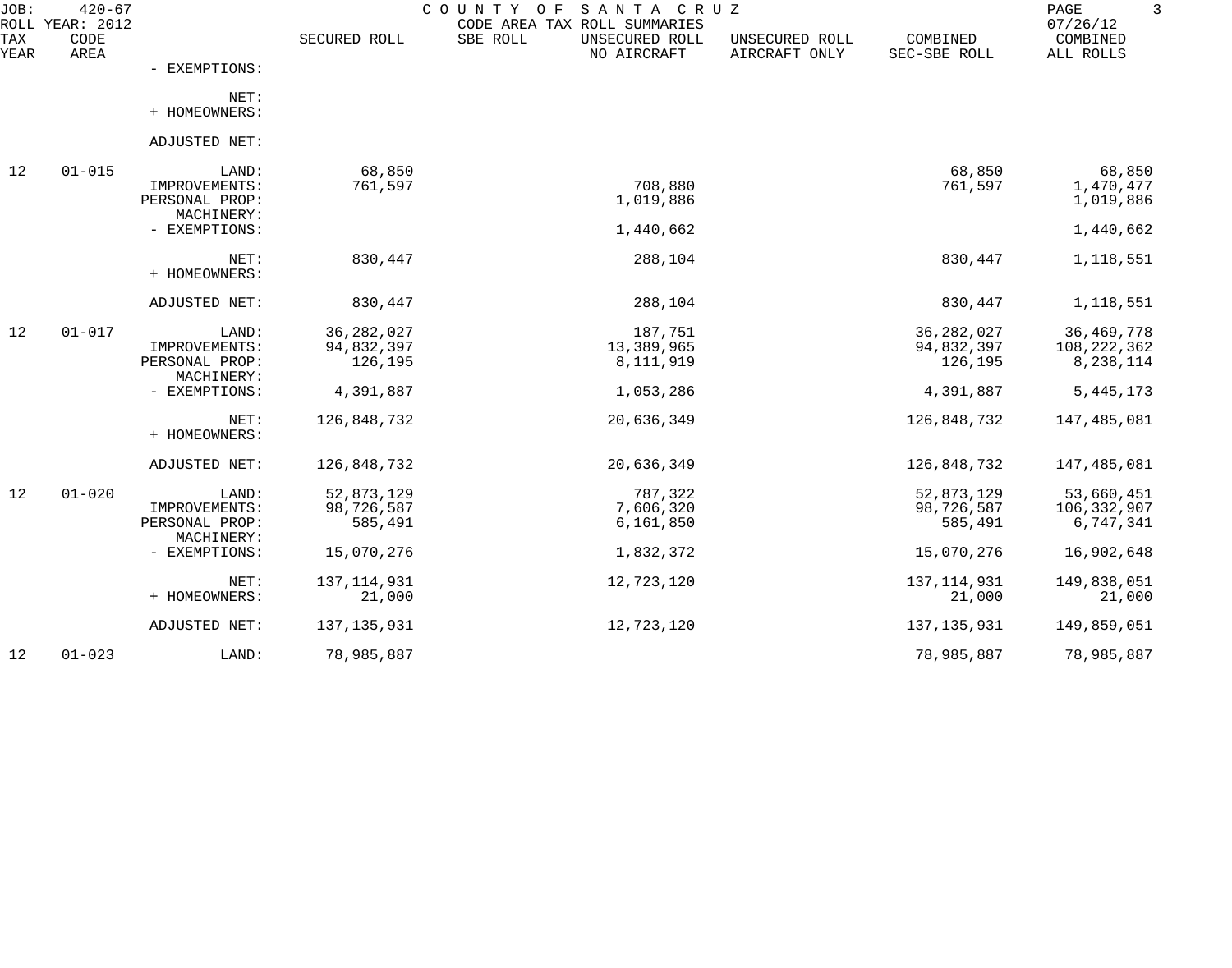| JOB:        | $420 - 67$<br>ROLL YEAR: 2012 |                             |              | SANTA CRUZ<br>COUNTY OF<br>CODE AREA TAX ROLL SUMMARIES |                                 |                          | $\overline{4}$<br>PAGE<br>07/26/12 |
|-------------|-------------------------------|-----------------------------|--------------|---------------------------------------------------------|---------------------------------|--------------------------|------------------------------------|
| TAX<br>YEAR | CODE<br>AREA                  |                             | SECURED ROLL | SBE ROLL<br>UNSECURED ROLL<br>NO AIRCRAFT               | UNSECURED ROLL<br>AIRCRAFT ONLY | COMBINED<br>SEC-SBE ROLL | COMBINED<br>ALL ROLLS              |
|             |                               | IMPROVEMENTS:               | 88, 913, 872 | 49,573                                                  |                                 | 88, 913, 872             | 88,963,445                         |
|             |                               | PERSONAL PROP:              | 223,439      | 214,584                                                 |                                 | 223,439                  | 438,023                            |
|             |                               | MACHINERY:                  |              |                                                         |                                 |                          |                                    |
|             |                               | - EXEMPTIONS:               | 9,936,648    |                                                         |                                 | 9,936,648                | 9,936,648                          |
|             |                               | NET:                        | 158,186,550  | 264,157                                                 |                                 | 158,186,550              | 158,450,707                        |
|             |                               | + HOMEOWNERS:               | 651,000      |                                                         |                                 | 651,000                  | 651,000                            |
|             |                               | ADJUSTED NET:               | 158,837,550  | 264,157                                                 |                                 | 158,837,550              | 159,101,707                        |
| 12          | $01 - 024$                    | LAND:                       | 87,522,893   |                                                         |                                 | 87,522,893               | 87,522,893                         |
|             |                               | IMPROVEMENTS:               | 95,992,123   | 11,093,904                                              |                                 | 95,992,123               | 107,086,027                        |
|             |                               | PERSONAL PROP:              | 10,586,111   | 13,041,954                                              |                                 | 10,586,111               | 23,628,065                         |
|             |                               | MACHINERY:                  | 1,712,126    |                                                         |                                 | 1,712,126                | 1,712,126                          |
|             |                               | - EXEMPTIONS:               | 42,947,893   | 370,398                                                 |                                 | 42,947,893               | 43, 318, 291                       |
|             |                               | NET:                        | 152,865,360  | 23,765,460                                              |                                 | 152,865,360              | 176,630,820                        |
|             |                               | + HOMEOWNERS:               | 82,600       |                                                         |                                 | 82,600                   | 82,600                             |
|             |                               | ADJUSTED NET:               | 152,947,960  | 23,765,460                                              |                                 | 152,947,960              | 176,713,420                        |
| 12          | $01 - 025$                    | LAND:                       | 953,451      |                                                         |                                 | 953,451                  | 953,451                            |
|             |                               | IMPROVEMENTS:               | 835,539      | 165,602                                                 |                                 | 835,539                  | 1,001,141                          |
|             |                               | PERSONAL PROP:              |              | 369,972                                                 |                                 |                          | 369,972                            |
|             |                               | MACHINERY:                  |              |                                                         |                                 |                          |                                    |
|             |                               | - EXEMPTIONS:               |              | 535,574                                                 |                                 |                          | 535,574                            |
|             |                               | NET:                        | 1,788,990    |                                                         |                                 | 1,788,990                | 1,788,990                          |
|             |                               | + HOMEOWNERS:               |              |                                                         |                                 |                          |                                    |
|             |                               | ADJUSTED NET:               | 1,788,990    |                                                         |                                 | 1,788,990                | 1,788,990                          |
| 12          | $01 - 026$                    | LAND:                       | 2,975,833    |                                                         |                                 | 2,975,833                | 2,975,833                          |
|             |                               | IMPROVEMENTS:               | 8, 417, 545  | 727,621                                                 |                                 | 8, 417, 545              | 9,145,166                          |
|             |                               | PERSONAL PROP:              | 50,000       | 544,940                                                 |                                 | 50,000                   | 594,940                            |
|             |                               | MACHINERY:<br>- EXEMPTIONS: |              |                                                         |                                 |                          |                                    |
|             |                               | NET:                        | 11, 443, 378 | 1,272,561                                               |                                 | 11,443,378               | 12,715,939                         |
|             |                               | + HOMEOWNERS:               |              |                                                         |                                 |                          |                                    |
|             |                               | ADJUSTED NET:               | 11, 443, 378 | 1,272,561                                               |                                 | 11, 443, 378             | 12,715,939                         |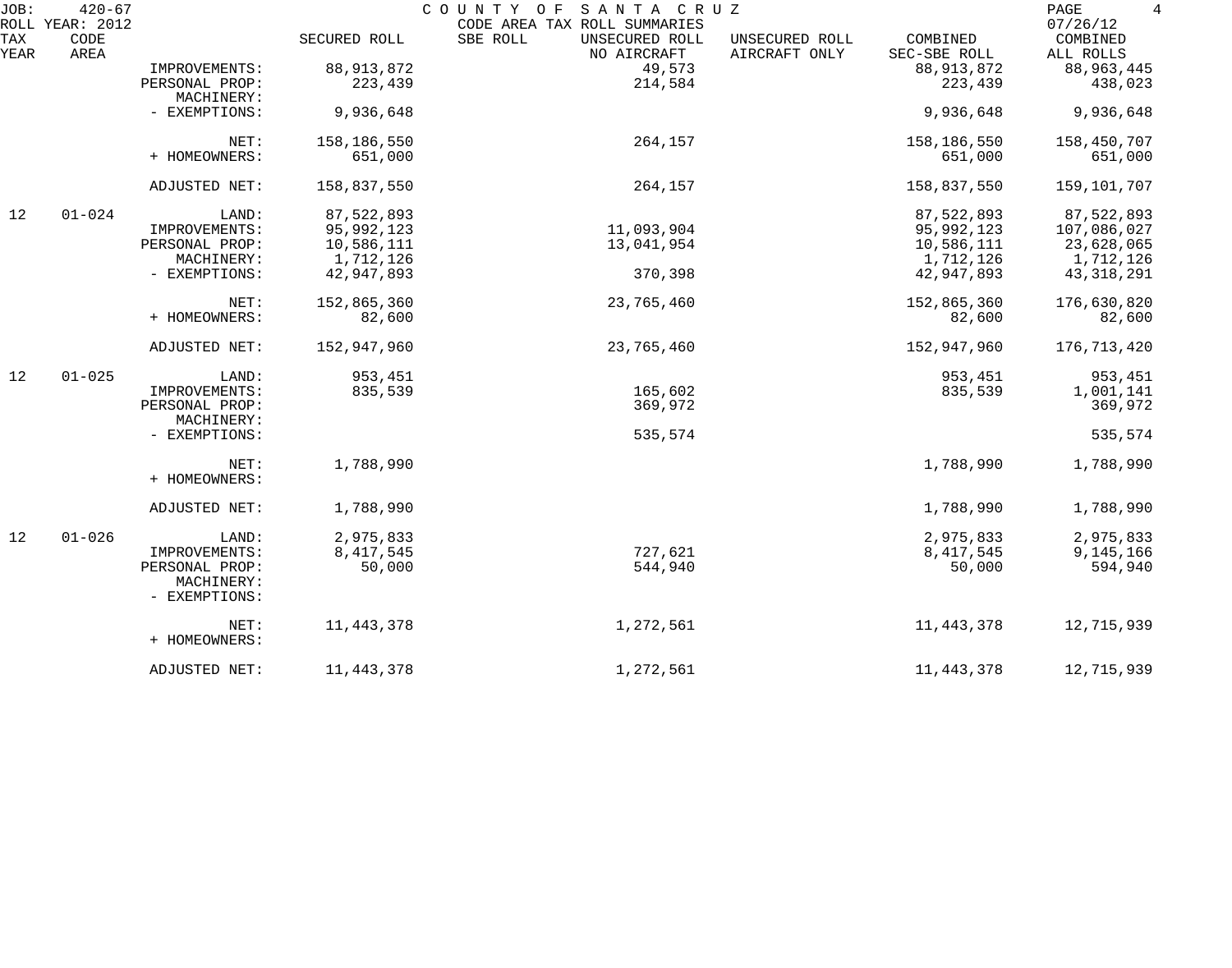| JOB:               | $420 - 67$         |                              |               | COUNTY OF<br>SANTA CRUZ                                    |                |               | 5<br>PAGE            |
|--------------------|--------------------|------------------------------|---------------|------------------------------------------------------------|----------------|---------------|----------------------|
| ROLL<br><b>TAX</b> | YEAR: 2012<br>CODE |                              | SECURED ROLL  | CODE AREA TAX ROLL SUMMARIES<br>SBE ROLL<br>UNSECURED ROLL | UNSECURED ROLL | COMBINED      | 07/26/12<br>COMBINED |
| YEAR               | AREA               |                              |               | NO AIRCRAFT                                                | AIRCRAFT ONLY  | SEC-SBE ROLL  | ALL ROLLS            |
| 12                 | $01 - 027$         | LAND:                        | 373, 425, 325 | 504,176<br>306,212                                         |                | 373, 731, 537 | 374, 235, 713        |
|                    |                    | IMPROVEMENTS:                | 403,643,586   | 27,676,828                                                 |                | 403,643,586   | 431,320,414          |
|                    |                    | PERSONAL PROP:               | 31,066,431    | 43, 573, 658                                               |                | 31,066,431    | 74,640,089           |
|                    |                    | MACHINERY:                   | 27,546,781    |                                                            |                | 27,546,781    | 27,546,781           |
|                    |                    | - EXEMPTIONS:                | 27, 184, 198  | 6,948,992                                                  |                | 27, 184, 198  | 34, 133, 190         |
|                    |                    | NET:                         | 808, 497, 925 | 306,212<br>64,805,670                                      |                | 808,804,137   | 873,609,807          |
|                    |                    | + HOMEOWNERS:                | 621,600       |                                                            |                | 621,600       | 621,600              |
|                    |                    | ADJUSTED NET:                | 809, 119, 525 | 64,805,670                                                 |                | 809, 425, 737 | 874, 231, 407        |
| 12                 | $01 - 028$         | LAND:                        | 9,148,936     | 1,314,622                                                  |                | 9,148,936     | 10,463,558           |
|                    |                    | IMPROVEMENTS:                | 42,996,881    | 2,586,323                                                  |                | 42,996,881    | 45,583,204           |
|                    |                    | PERSONAL PROP:               | 92,547        | 957,935                                                    |                | 92,547        | 1,050,482            |
|                    |                    | MACHINERY:                   |               |                                                            |                |               |                      |
|                    |                    | - EXEMPTIONS:                | 6,149,778     |                                                            |                | 6,149,778     | 6,149,778            |
|                    |                    | NET:                         | 46,088,586    | 4,858,880                                                  |                | 46,088,586    | 50,947,466           |
|                    |                    | + HOMEOWNERS:                | 7,000         |                                                            |                | 7,000         | 7,000                |
|                    |                    | ADJUSTED NET:                | 46,095,586    | 4,858,880                                                  |                | 46,095,586    | 50,954,466           |
| 12                 | $01 - 030$         | LAND:                        | 203           | 1,507,449                                                  |                | 203           | 1,507,652            |
|                    |                    | IMPROVEMENTS:                | 43,860        | 2,036,543                                                  |                | 43,860        | 2,080,403            |
|                    |                    | PERSONAL PROP:<br>MACHINERY: |               | 5,475,530                                                  |                |               | 5,475,530            |
|                    |                    | - EXEMPTIONS:                | 203           | 295,747                                                    |                | 203           | 295,950              |
|                    |                    | NET:                         | 43,860        | 8,723,775                                                  |                | 43,860        | 8,767,635            |
|                    |                    | + HOMEOWNERS:                |               | 37,800                                                     |                |               | 37,800               |
|                    |                    | ADJUSTED NET:                | 43,860        | 8,761,575                                                  |                | 43,860        | 8,805,435            |
| 12                 | $01 - 031$         | LAND:                        | 204, 275, 180 | 4,761,257                                                  |                | 204, 275, 180 | 209,036,437          |
|                    |                    | IMPROVEMENTS:                | 200, 360, 116 | 14, 318, 730                                               |                | 200, 360, 116 | 214,678,846          |
|                    |                    | PERSONAL PROP:               | 895,461       | 4,110,629                                                  |                | 895,461       | 5,006,090            |
|                    |                    | MACHINERY:                   | 2,870         |                                                            |                | 2,870         | 2,870                |
|                    |                    | - EXEMPTIONS:                | 16, 274, 192  | 14,712,759                                                 |                | 16,274,192    | 30,986,951           |
|                    |                    | NET:                         | 389, 259, 435 | 8,477,857                                                  |                | 389, 259, 435 | 397, 737, 292        |
|                    |                    | + HOMEOWNERS:                | 2,185,047     |                                                            |                | 2,185,047     | 2,185,047            |
|                    |                    | ADJUSTED NET:                | 391, 444, 482 | 8,477,857                                                  |                | 391, 444, 482 | 399,922,339          |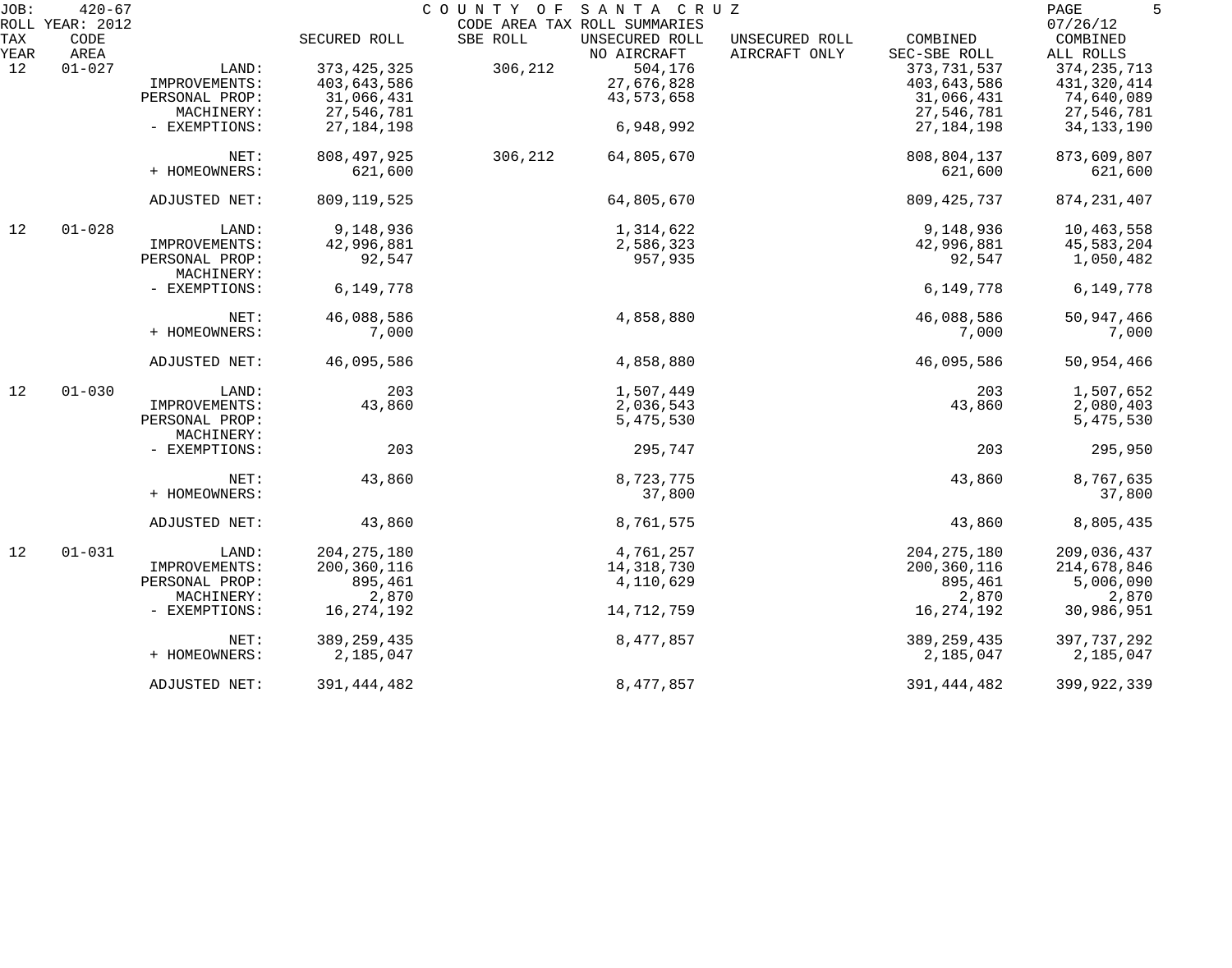| JOB:        | $420 - 67$<br>ROLL YEAR: 2012 |                                                        |                                             | COUNTY<br>O F<br>SANTA CRUZ<br>CODE AREA TAX ROLL SUMMARIES |                                 |                                             | PAGE<br>6<br>07/26/12                        |
|-------------|-------------------------------|--------------------------------------------------------|---------------------------------------------|-------------------------------------------------------------|---------------------------------|---------------------------------------------|----------------------------------------------|
| TAX<br>YEAR | CODE<br>AREA                  |                                                        | SECURED ROLL                                | SBE ROLL<br>UNSECURED ROLL<br>NO AIRCRAFT                   | UNSECURED ROLL<br>AIRCRAFT ONLY | COMBINED<br>SEC-SBE ROLL                    | COMBINED<br>ALL ROLLS                        |
| 12          | $01 - 032$                    | LAND:<br>IMPROVEMENTS:<br>PERSONAL PROP:               | 2,774,995,751<br>2,192,537,787<br>1,099,594 | 2,852,135<br>8,970,503<br>34,920,674                        |                                 | 2,774,995,751<br>2,192,537,787<br>1,099,594 | 2,777,847,886<br>2,201,508,290<br>36,020,268 |
|             |                               | MACHINERY:<br>- EXEMPTIONS:                            | 48,059<br>115,684,269                       | 2,843,055                                                   |                                 | 48,059<br>115,684,269                       | 48,059<br>118,527,324                        |
|             |                               | NET:<br>+ HOMEOWNERS:                                  | 4,852,996,922<br>47, 443, 130               | 43,900,257<br>58,800                                        |                                 | 4,852,996,922<br>47, 443, 130               | 4,896,897,179<br>47,501,930                  |
|             |                               | ADJUSTED NET:                                          | 4,900,440,052                               | 43,959,057                                                  |                                 | 4,900,440,052                               | 4,944,399,109                                |
| 12          | $01 - 033$                    | LAND:<br>IMPROVEMENTS:<br>PERSONAL PROP:<br>MACHINERY: | 28,014,506<br>17,209,596                    | 287,830<br>165,984<br>2,290,963                             |                                 | 28,014,506<br>17,209,596                    | 28, 302, 336<br>17,375,580<br>2,290,963      |
|             |                               | - EXEMPTIONS:                                          | 386,834                                     |                                                             |                                 | 386,834                                     | 386,834                                      |
|             |                               | NET:<br>+ HOMEOWNERS:                                  | 44,837,268<br>385,000                       | 2,744,777                                                   |                                 | 44,837,268<br>385,000                       | 47,582,045<br>385,000                        |
|             |                               | ADJUSTED NET:                                          | 45, 222, 268                                | 2,744,777                                                   |                                 | 45, 222, 268                                | 47,967,045                                   |
| 12          | $01 - 034$                    | LAND:<br>IMPROVEMENTS:<br>PERSONAL PROP:<br>MACHINERY: | 34,273<br>221,491                           |                                                             |                                 | 34,273<br>221,491                           | 34,273<br>221,491                            |
|             |                               | - EXEMPTIONS:                                          | 7,000                                       |                                                             |                                 | 7,000                                       | 7,000                                        |
|             |                               | NET:<br>+ HOMEOWNERS:                                  | 248,764<br>7,000                            |                                                             |                                 | 248,764<br>7,000                            | 248,764<br>7,000                             |
|             |                               | ADJUSTED NET:                                          | 255,764                                     |                                                             |                                 | 255,764                                     | 255,764                                      |
| 12          | $01 - 035$                    | LAND:<br>IMPROVEMENTS:                                 |                                             |                                                             |                                 |                                             |                                              |

 PERSONAL PROP: MACHINERY:

- EXEMPTIONS: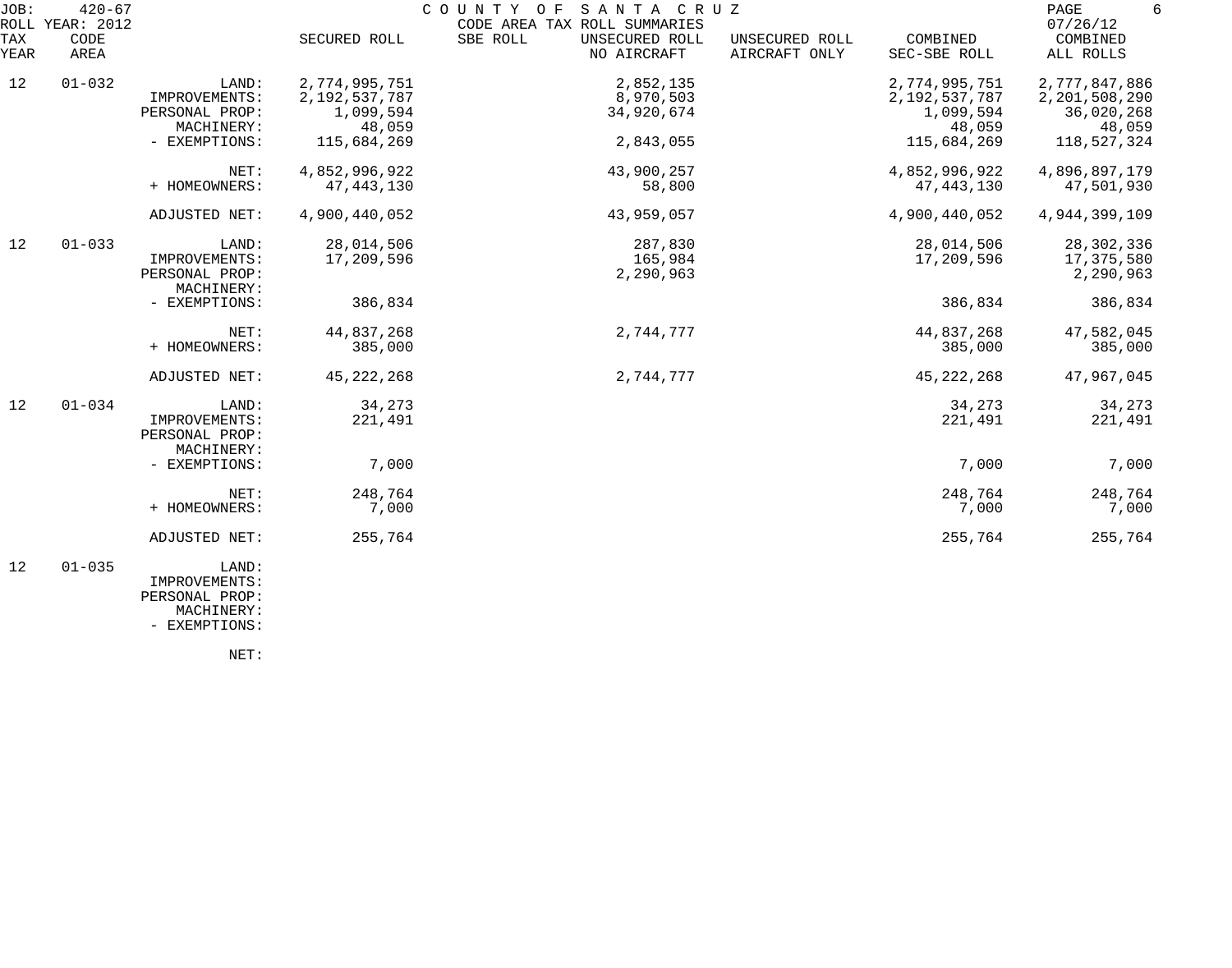| JOB:        | $420 - 67$<br>ROLL YEAR: 2012 |                                                                         |                                                                    | COUNTY OF | SANTA CRUZ<br>CODE AREA TAX ROLL SUMMARIES |                                 |                                                                  | $7\phantom{.0}$<br>PAGE<br>07/26/12                                |
|-------------|-------------------------------|-------------------------------------------------------------------------|--------------------------------------------------------------------|-----------|--------------------------------------------|---------------------------------|------------------------------------------------------------------|--------------------------------------------------------------------|
| TAX<br>YEAR | CODE<br>AREA                  |                                                                         | SECURED ROLL                                                       | SBE ROLL  | UNSECURED ROLL<br>NO AIRCRAFT              | UNSECURED ROLL<br>AIRCRAFT ONLY | COMBINED<br>SEC-SBE ROLL                                         | COMBINED<br>ALL ROLLS                                              |
|             |                               | + HOMEOWNERS:                                                           |                                                                    |           |                                            |                                 |                                                                  |                                                                    |
|             |                               | ADJUSTED NET:                                                           |                                                                    |           |                                            |                                 |                                                                  |                                                                    |
| 12          | $01 - 036$                    | LAND:<br>IMPROVEMENTS:<br>PERSONAL PROP:<br>MACHINERY:<br>- EXEMPTIONS: |                                                                    |           |                                            |                                 |                                                                  |                                                                    |
|             |                               | NET:<br>+ HOMEOWNERS:                                                   |                                                                    |           |                                            |                                 |                                                                  |                                                                    |
|             |                               | ADJUSTED NET:                                                           |                                                                    |           |                                            |                                 |                                                                  |                                                                    |
| 12          | $02 - 021$                    | LAND:<br>IMPROVEMENTS:<br>PERSONAL PROP:<br>MACHINERY:<br>- EXEMPTIONS: | 48, 112, 835<br>94,136,030<br>22,718,873<br>7,115,160<br>3,483,985 | 70,325    | 5,179,421<br>17, 234, 664                  |                                 | 48,183,160<br>94,136,030<br>22,718,873<br>7,115,160<br>3,483,985 | 48,183,160<br>99, 315, 451<br>39,953,537<br>7,115,160<br>3,483,985 |
|             |                               | NET:<br>+ HOMEOWNERS:                                                   | 168,598,913<br>21,000                                              | 70,325    | 22, 414, 085                               |                                 | 168,669,238<br>21,000                                            | 191,083,323<br>21,000                                              |
|             |                               | ADJUSTED NET:                                                           | 168,619,913                                                        |           | 22, 414, 085                               |                                 | 168,690,238                                                      | 191, 104, 323                                                      |
| 12          | $02 - 023$                    | LAND:<br>IMPROVEMENTS:<br>PERSONAL PROP:<br>MACHINERY:<br>- EXEMPTIONS: | 41, 455, 552<br>51,051,498<br>449,840<br>273,760<br>14,822,549     |           | 34,148<br>2,056,231<br>3,072,394<br>17,142 |                                 | 41, 455, 552<br>51,051,498<br>449,840<br>273,760<br>14,822,549   | 41,489,700<br>53,107,729<br>3,522,234<br>273,760<br>14,839,691     |
|             |                               | NET:<br>+ HOMEOWNERS:                                                   | 78,408,101<br>266,000                                              |           | 5, 145, 631                                |                                 | 78,408,101<br>266,000                                            | 83, 553, 732<br>266,000                                            |
|             |                               | ADJUSTED NET:                                                           | 78,674,101                                                         |           | 5, 145, 631                                |                                 | 78,674,101                                                       | 83, 819, 732                                                       |
| 12          | $02 - 029$                    | LAND:<br>IMPROVEMENTS:<br>PERSONAL PROP:                                |                                                                    |           |                                            |                                 |                                                                  |                                                                    |

MACHINERY: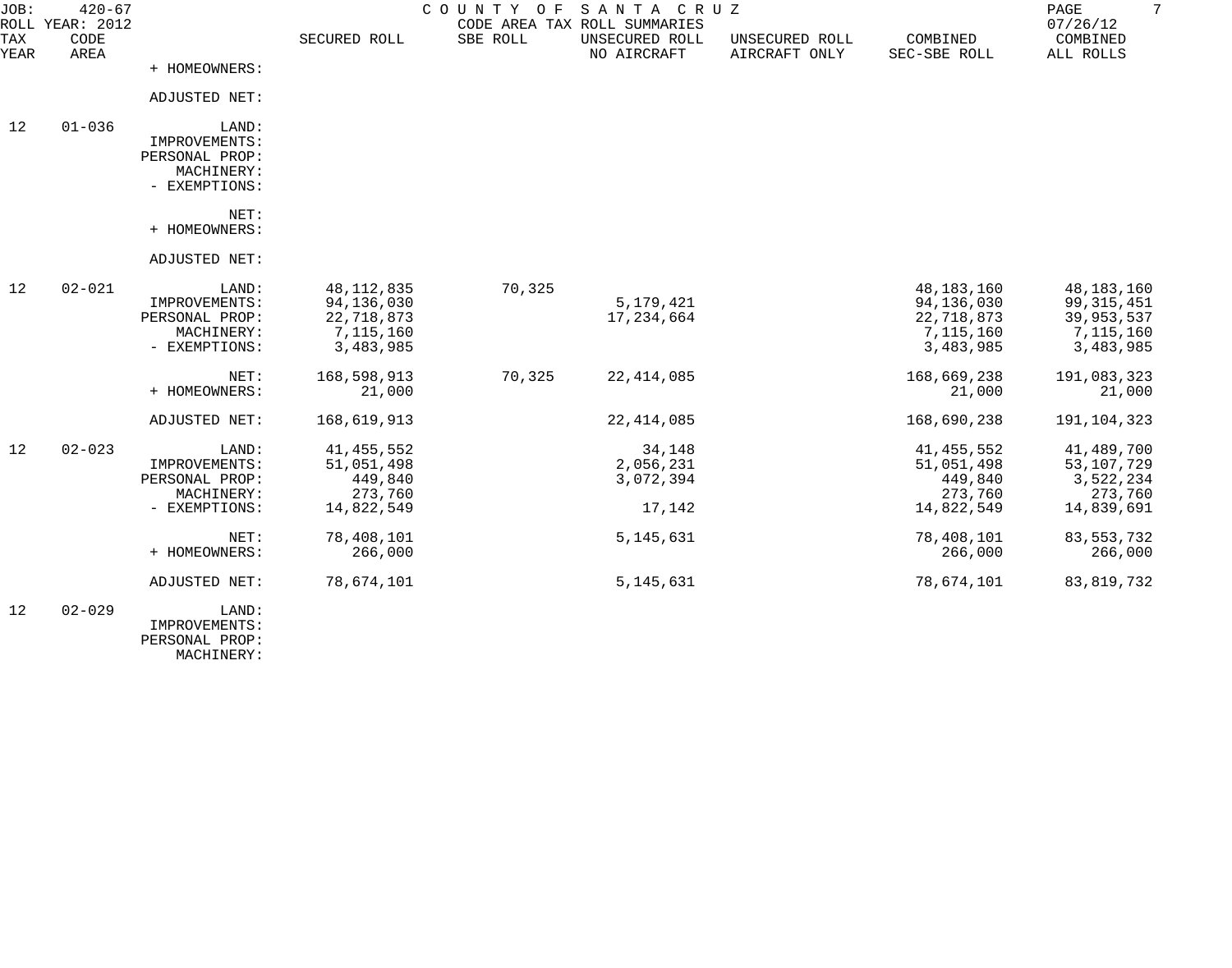| JOB:        | $420 - 67$<br>ROLL YEAR: 2012 |                                                                         |                                                            | COUNTY OF | SANTA CRUZ<br>CODE AREA TAX ROLL SUMMARIES |                                 |                                                            | PAGE<br>07/26/12                                             | 8 |
|-------------|-------------------------------|-------------------------------------------------------------------------|------------------------------------------------------------|-----------|--------------------------------------------|---------------------------------|------------------------------------------------------------|--------------------------------------------------------------|---|
| TAX<br>YEAR | CODE<br>AREA                  |                                                                         | SECURED ROLL                                               | SBE ROLL  | UNSECURED ROLL<br>NO AIRCRAFT              | UNSECURED ROLL<br>AIRCRAFT ONLY | COMBINED<br>SEC-SBE ROLL                                   | COMBINED<br>ALL ROLLS                                        |   |
|             |                               | - EXEMPTIONS:                                                           |                                                            |           |                                            |                                 |                                                            |                                                              |   |
|             |                               | NET:<br>+ HOMEOWNERS:                                                   |                                                            |           |                                            |                                 |                                                            |                                                              |   |
|             |                               | ADJUSTED NET:                                                           |                                                            |           |                                            |                                 |                                                            |                                                              |   |
| 12          | $02 - 045$                    | LAND:<br>IMPROVEMENTS:<br>PERSONAL PROP:<br>MACHINERY:<br>- EXEMPTIONS: |                                                            |           |                                            |                                 |                                                            |                                                              |   |
|             |                               | NET:<br>+ HOMEOWNERS:                                                   |                                                            |           |                                            |                                 |                                                            |                                                              |   |
|             |                               | ADJUSTED NET:                                                           |                                                            |           |                                            |                                 |                                                            |                                                              |   |
| 12          | $02 - 070$                    | LAND:<br>IMPROVEMENTS:<br>PERSONAL PROP:<br>MACHINERY:<br>- EXEMPTIONS: | 15,625,524<br>31,566,733<br>704,088<br>40,033<br>5,260,019 |           | 238,649<br>1,558,463<br>805,522<br>17,090  |                                 | 15,625,524<br>31,566,733<br>704,088<br>40,033<br>5,260,019 | 15,864,173<br>33,125,196<br>1,509,610<br>40,033<br>5,277,109 |   |
|             |                               | NET:<br>+ HOMEOWNERS:                                                   | 42,676,359<br>7,000                                        |           | 2,585,544                                  |                                 | 42,676,359<br>7,000                                        | 45, 261, 903<br>7,000                                        |   |
|             |                               | ADJUSTED NET:                                                           | 42,683,359                                                 |           | 2,585,544                                  |                                 | 42,683,359                                                 | 45,268,903                                                   |   |
| 12          | $02 - 071$                    | LAND:<br>IMPROVEMENTS:<br>PERSONAL PROP:                                | 128, 135, 807<br>120, 124, 072<br>183,825                  |           | 8,656<br>41,617                            |                                 | 128, 135, 807<br>120, 124, 072<br>183,825                  | 128, 144, 463<br>120,124,072<br>225,442                      |   |
|             |                               | MACHINERY:<br>- EXEMPTIONS:                                             | 26, 963, 724                                               |           |                                            |                                 | 26,963,724                                                 | 26,963,724                                                   |   |
|             |                               | NET:<br>+ HOMEOWNERS:                                                   | 221, 479, 980<br>3,756,200                                 |           | 50,273                                     |                                 | 221, 479, 980<br>3,756,200                                 | 221,530,253<br>3,756,200                                     |   |
|             |                               | ADJUSTED NET:                                                           | 225, 236, 180                                              |           | 50,273                                     |                                 | 225, 236, 180                                              | 225, 286, 453                                                |   |
| 12          | $02 - 072$                    | LAND:                                                                   | 800, 855, 274                                              | 267,895   | 56,402                                     |                                 | 801, 123, 169                                              | 801,179,571                                                  |   |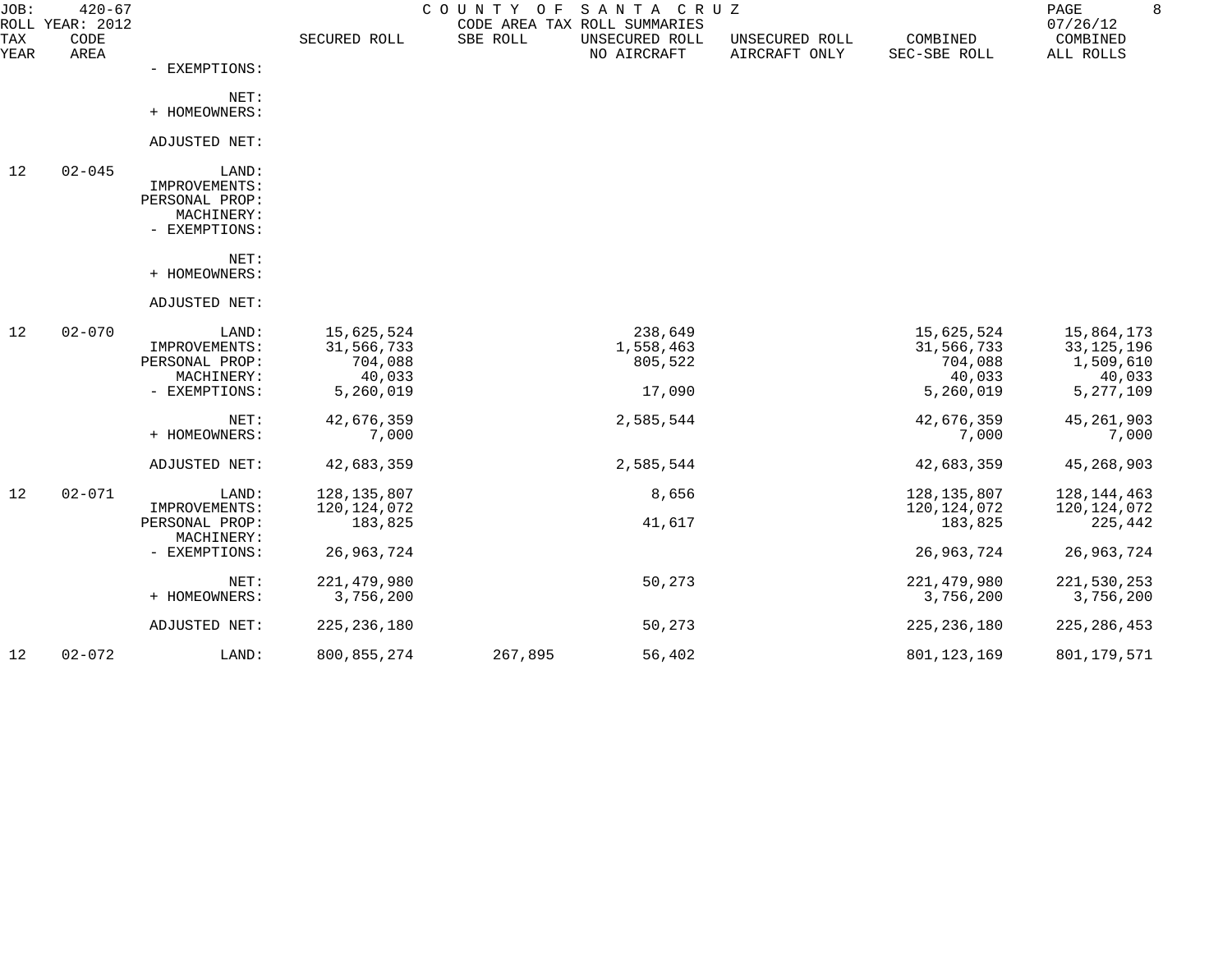| JOB:        | $420 - 67$<br>ROLL YEAR: 2012 |                              |               | SANTA CRUZ<br>COUNTY OF<br>CODE AREA TAX ROLL SUMMARIES |                                 |                          | 9<br>PAGE<br>07/26/12 |
|-------------|-------------------------------|------------------------------|---------------|---------------------------------------------------------|---------------------------------|--------------------------|-----------------------|
| TAX<br>YEAR | CODE<br>AREA                  |                              | SECURED ROLL  | SBE ROLL<br>UNSECURED ROLL<br>NO AIRCRAFT               | UNSECURED ROLL<br>AIRCRAFT ONLY | COMBINED<br>SEC-SBE ROLL | COMBINED<br>ALL ROLLS |
|             |                               | IMPROVEMENTS:                | 889,623,491   | 21,981,451                                              |                                 | 889,623,491              | 911,604,942           |
|             |                               | PERSONAL PROP:               | 13,923,316    | 40, 273, 489                                            |                                 | 13,923,316               | 54,196,805            |
|             |                               | MACHINERY:                   | 270,878       |                                                         |                                 | 270,878                  | 270,878               |
|             |                               | - EXEMPTIONS:                | 80,406,505    | 4, 257, 441                                             |                                 | 80,406,505               | 84,663,946            |
|             |                               | NET:                         | 1,624,266,454 | 267,895<br>58,053,901                                   |                                 | 1,624,534,349            | 1,682,588,250         |
|             |                               | + HOMEOWNERS:                | 20, 213, 200  |                                                         |                                 | 20, 213, 200             | 20, 213, 200          |
|             |                               | ADJUSTED NET:                | 1,644,479,654 | 58,053,901                                              |                                 | 1,644,747,549            | 1,702,801,450         |
| 12          | $02 - 073$                    | LAND:                        | 30,557,252    |                                                         |                                 | 30,557,252               | 30,557,252            |
|             |                               | IMPROVEMENTS:                | 23,892,225    | 1,920,138                                               |                                 | 23,892,225               | 25,812,363            |
|             |                               | PERSONAL PROP:<br>MACHINERY: | 400,901       | 6,088,894                                               |                                 | 400,901                  | 6,489,795             |
|             |                               | - EXEMPTIONS:                | 289,771       |                                                         |                                 | 289,771                  | 289,771               |
|             |                               | NET:                         | 54,560,607    | 8,009,032                                               |                                 | 54,560,607               | 62,569,639            |
|             |                               | + HOMEOWNERS:                | 21,000        |                                                         |                                 | 21,000                   | 21,000                |
|             |                               | ADJUSTED NET:                | 54, 581, 607  | 8,009,032                                               |                                 | 54,581,607               | 62,590,639            |
| 12          | $02 - 074$                    | LAND:                        | 3, 357, 492   |                                                         |                                 | 3, 357, 492              | 3, 357, 492           |
|             |                               | IMPROVEMENTS:                | 8,227,113     | 1,391                                                   |                                 | 8, 227, 113              | 8,228,504             |
|             |                               | PERSONAL PROP:<br>MACHINERY: | 966,620       | 34,288                                                  |                                 | 966,620                  | 1,000,908             |
|             |                               | - EXEMPTIONS:                | 5,436,167     |                                                         |                                 | 5,436,167                | 5,436,167             |
|             |                               | NET:<br>+ HOMEOWNERS:        | 7,115,058     | 35,679                                                  |                                 | 7,115,058                | 7,150,737             |
|             |                               | ADJUSTED NET:                | 7,115,058     | 35,679                                                  |                                 | 7,115,058                | 7,150,737             |
| 12          | $02 - 075$                    | LAND:                        | 14,991        |                                                         |                                 | 14,991                   | 14,991                |
|             |                               | IMPROVEMENTS:                | 76,000        |                                                         |                                 | 76,000                   | 76,000                |
|             |                               | PERSONAL PROP:               |               |                                                         |                                 |                          |                       |
|             |                               | MACHINERY:<br>- EXEMPTIONS:  |               |                                                         |                                 |                          |                       |
|             |                               | NET:                         | 90,991        |                                                         |                                 | 90,991                   | 90,991                |
|             |                               | + HOMEOWNERS:                |               |                                                         |                                 |                          |                       |
|             |                               | ADJUSTED NET:                | 90,991        |                                                         |                                 | 90,991                   | 90,991                |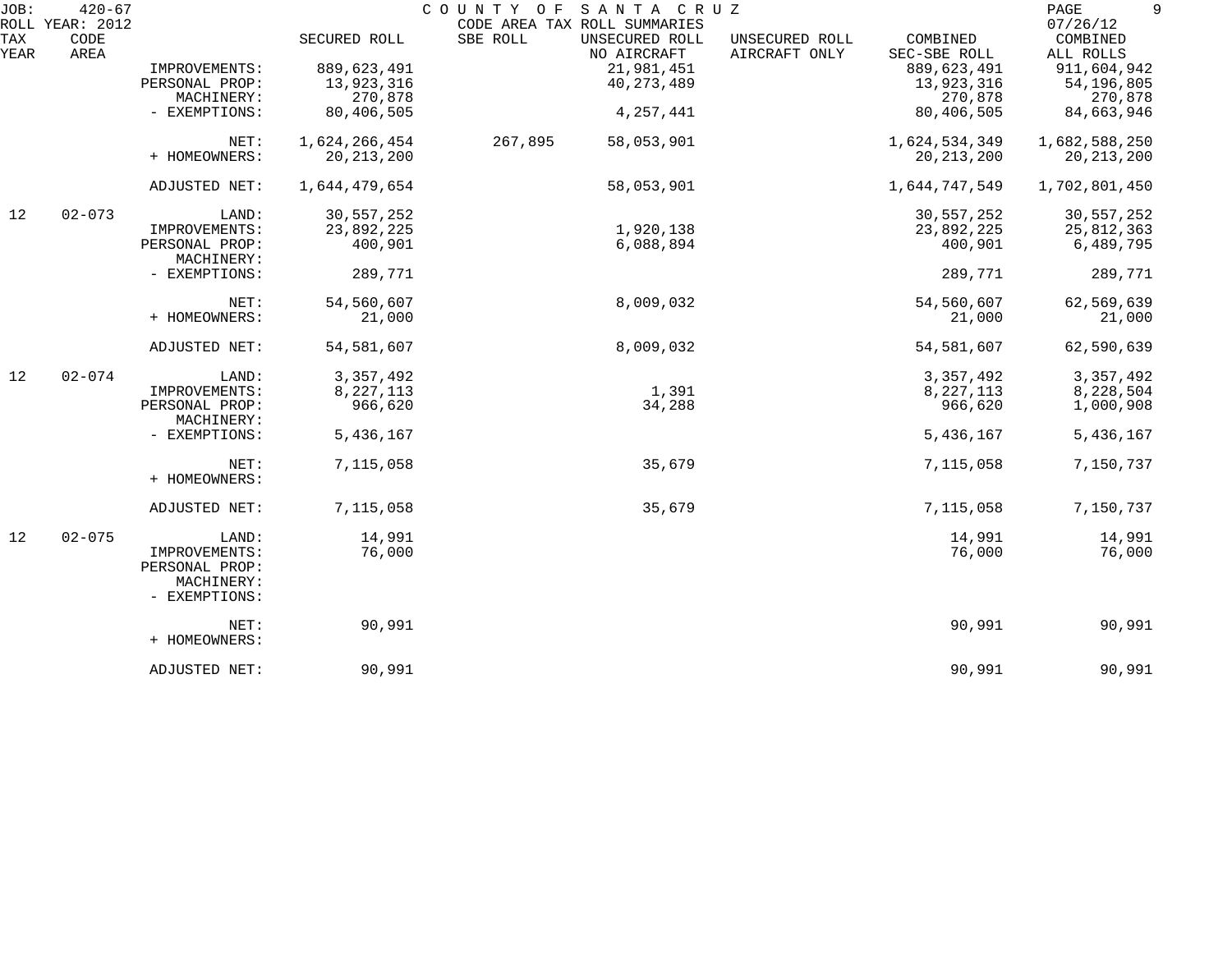| JOB:        | $420 - 67$                      |                                                                         |              | COUNTY OF<br>SANTA CRUZ                                                   |                                 |                          | 10<br>PAGE                        |
|-------------|---------------------------------|-------------------------------------------------------------------------|--------------|---------------------------------------------------------------------------|---------------------------------|--------------------------|-----------------------------------|
| TAX<br>YEAR | ROLL YEAR: 2012<br>CODE<br>AREA |                                                                         | SECURED ROLL | CODE AREA TAX ROLL SUMMARIES<br>SBE ROLL<br>UNSECURED ROLL<br>NO AIRCRAFT | UNSECURED ROLL<br>AIRCRAFT ONLY | COMBINED<br>SEC-SBE ROLL | 07/26/12<br>COMBINED<br>ALL ROLLS |
| 12          | $02 - 077$                      | LAND:                                                                   | 836,919      |                                                                           |                                 | 836,919                  | 836,919                           |
|             |                                 | IMPROVEMENTS:                                                           | 946,629      | 7,216                                                                     |                                 | 946,629                  | 953,845                           |
|             |                                 | PERSONAL PROP:<br>MACHINERY:<br>- EXEMPTIONS:                           |              | 14,513                                                                    |                                 |                          | 14,513                            |
|             |                                 | NET:<br>+ HOMEOWNERS:                                                   | 1,783,548    | 21,729                                                                    |                                 | 1,783,548                | 1,805,277                         |
|             |                                 | ADJUSTED NET:                                                           | 1,783,548    | 21,729                                                                    |                                 | 1,783,548                | 1,805,277                         |
| 12          | $02 - 078$                      | LAND:                                                                   | 302,510,393  | 3,600,666                                                                 |                                 | 302,510,393              | 306, 111, 059                     |
|             |                                 |                                                                         |              |                                                                           |                                 |                          |                                   |
|             |                                 | IMPROVEMENTS:                                                           | 381,702,982  | 32,482,307                                                                |                                 | 381,702,982              | 414, 185, 289                     |
|             |                                 | PERSONAL PROP:                                                          | 6,722,466    | 55, 251, 139                                                              | 25, 271, 055                    | 6,722,466                | 87,244,660                        |
|             |                                 | MACHINERY:                                                              | 3,089,450    |                                                                           |                                 | 3,089,450                | 3,089,450                         |
|             |                                 | - EXEMPTIONS:                                                           | 36,180,597   | 510,161                                                                   | 289,200                         | 36,180,597               | 36,979,958                        |
|             |                                 | NET:                                                                    | 657,844,694  | 90,823,951                                                                | 24,981,855                      | 657,844,694              | 773,650,500                       |
|             |                                 | + HOMEOWNERS:                                                           | 3,193,400    |                                                                           |                                 | 3,193,400                | 3,193,400                         |
|             |                                 | ADJUSTED NET:                                                           | 661,038,094  | 90,823,951                                                                |                                 | 661,038,094              | 776,843,900                       |
| 12          | $02 - 079$                      | LAND:                                                                   | 40,218       |                                                                           |                                 | 40,218                   | 40,218                            |
|             |                                 | IMPROVEMENTS:<br>PERSONAL PROP:<br>MACHINERY:<br>- EXEMPTIONS:          | 4,931        |                                                                           |                                 | 4,931                    | 4,931                             |
|             |                                 | NET:<br>+ HOMEOWNERS:                                                   | 45,149       |                                                                           |                                 | 45,149                   | 45,149                            |
|             |                                 | ADJUSTED NET:                                                           | 45,149       |                                                                           |                                 | 45,149                   | 45,149                            |
| 12          | $02 - 080$                      | LAND:<br>IMPROVEMENTS:<br>PERSONAL PROP:<br>MACHINERY:<br>- EXEMPTIONS: |              |                                                                           |                                 |                          |                                   |
|             |                                 | NET:<br>+ HOMEOWNERS:                                                   |              |                                                                           |                                 |                          |                                   |
|             |                                 | ADJUSTED NET:                                                           |              |                                                                           |                                 |                          |                                   |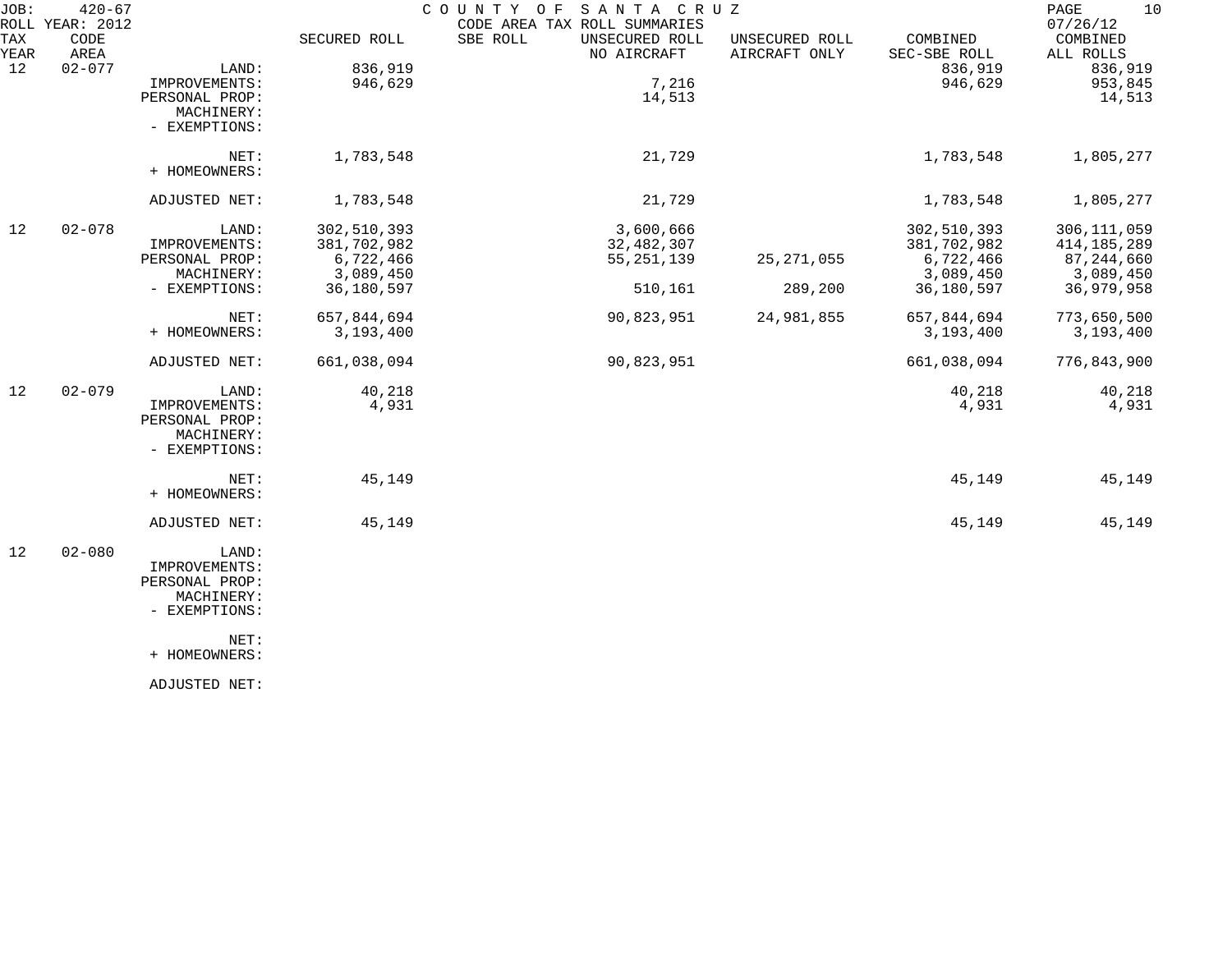| JOB:        | $420 - 67$<br>ROLL YEAR: 2012 |                                                                         | COUNTY OF SANTA CRUZ<br>CODE AREA TAX ROLL SUMMARIES |          |                               |                                 |                          | 11<br>PAGE<br>07/26/12 |  |
|-------------|-------------------------------|-------------------------------------------------------------------------|------------------------------------------------------|----------|-------------------------------|---------------------------------|--------------------------|------------------------|--|
| TAX<br>YEAR | CODE<br>AREA                  |                                                                         | SECURED ROLL                                         | SBE ROLL | UNSECURED ROLL<br>NO AIRCRAFT | UNSECURED ROLL<br>AIRCRAFT ONLY | COMBINED<br>SEC-SBE ROLL | COMBINED<br>ALL ROLLS  |  |
| 12          | $02 - 081$                    | LAND:<br>IMPROVEMENTS:<br>PERSONAL PROP:<br>MACHINERY:<br>- EXEMPTIONS: |                                                      |          |                               |                                 |                          |                        |  |
|             |                               | NET:<br>+ HOMEOWNERS:                                                   |                                                      |          |                               |                                 |                          |                        |  |
|             |                               | ADJUSTED NET:                                                           |                                                      |          |                               |                                 |                          |                        |  |
| 12          | $03 - 007$                    | LAND:<br>IMPROVEMENTS:<br>PERSONAL PROP:<br>MACHINERY:<br>- EXEMPTIONS: |                                                      |          |                               |                                 |                          |                        |  |
|             |                               | NET:<br>+ HOMEOWNERS:                                                   |                                                      |          |                               |                                 |                          |                        |  |
|             |                               | ADJUSTED NET:                                                           |                                                      |          |                               |                                 |                          |                        |  |
| 12          | $03 - 011$                    | LAND:<br>IMPROVEMENTS:<br>PERSONAL PROP:<br>MACHINERY:<br>- EXEMPTIONS: |                                                      |          |                               |                                 |                          |                        |  |
|             |                               | NET:<br>+ HOMEOWNERS:                                                   |                                                      |          |                               |                                 |                          |                        |  |
|             |                               | ADJUSTED NET:                                                           |                                                      |          |                               |                                 |                          |                        |  |
| 12          | $03 - 017$                    | LAND:<br>IMPROVEMENTS:<br>PERSONAL PROP:<br>MACHINERY:<br>- EXEMPTIONS: |                                                      |          |                               |                                 |                          |                        |  |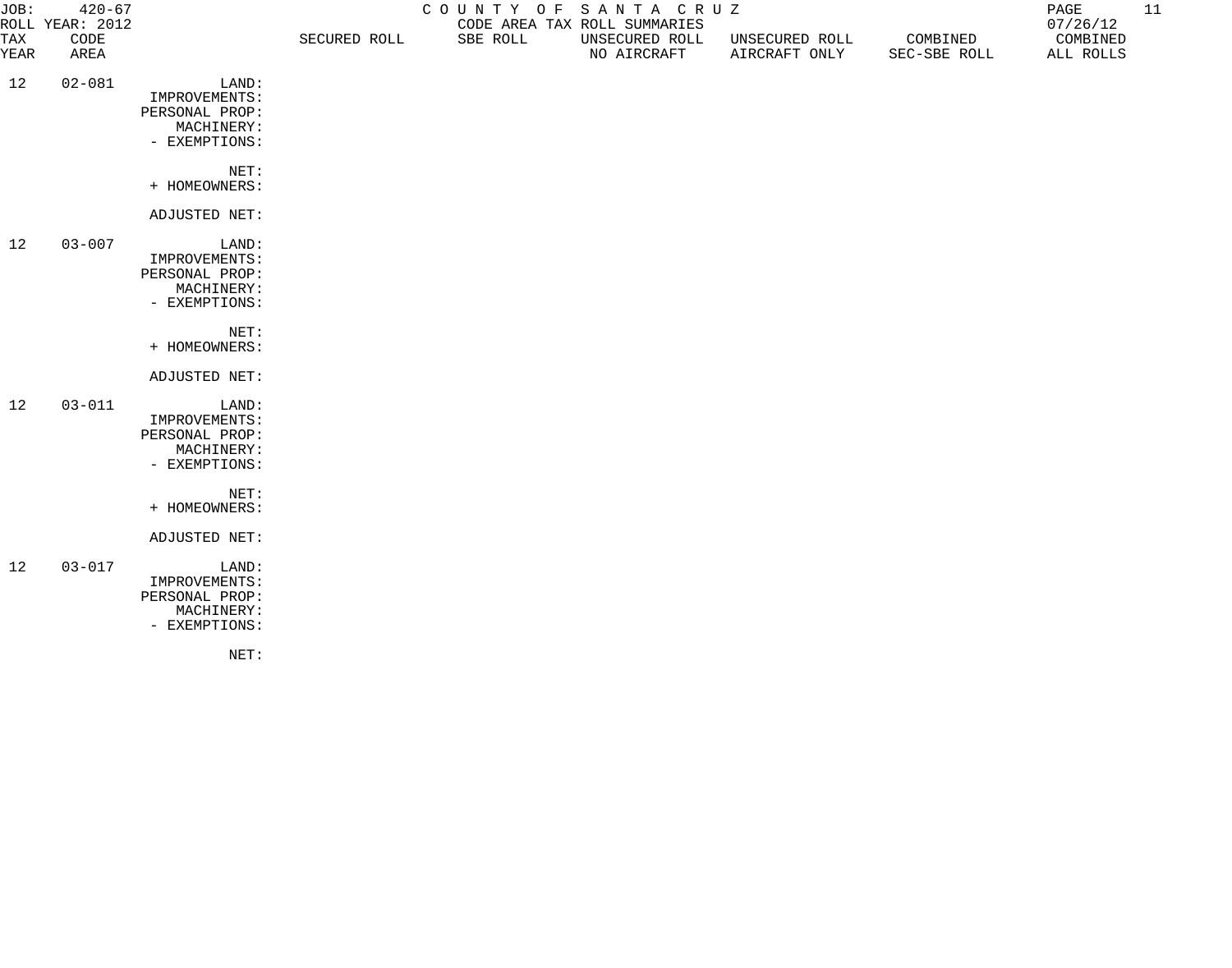| JOB:        | $420 - 67$<br>ROLL YEAR: 2012 |                                                                         | COUNTY OF SANTA CRUZ     | 12<br>PAGE<br>07/26/12                                                    |                                 |                          |                          |
|-------------|-------------------------------|-------------------------------------------------------------------------|--------------------------|---------------------------------------------------------------------------|---------------------------------|--------------------------|--------------------------|
| TAX<br>YEAR | CODE<br>AREA                  |                                                                         | SECURED ROLL             | CODE AREA TAX ROLL SUMMARIES<br>SBE ROLL<br>UNSECURED ROLL<br>NO AIRCRAFT | UNSECURED ROLL<br>AIRCRAFT ONLY | COMBINED<br>SEC-SBE ROLL | COMBINED<br>ALL ROLLS    |
|             |                               | + HOMEOWNERS:                                                           |                          |                                                                           |                                 |                          |                          |
|             |                               | ADJUSTED NET:                                                           |                          |                                                                           |                                 |                          |                          |
| 12          | $03 - 020$                    | LAND:<br>IMPROVEMENTS:<br>PERSONAL PROP:<br>MACHINERY:<br>- EXEMPTIONS: |                          | 7,220                                                                     |                                 |                          | 7,220                    |
|             |                               | NET:<br>+ HOMEOWNERS:                                                   |                          | 7,220                                                                     |                                 |                          | 7,220                    |
|             |                               | ADJUSTED NET:                                                           |                          | 7,220                                                                     |                                 |                          | 7,220                    |
| 12          | $03 - 037$                    | LAND:<br>IMPROVEMENTS:<br>PERSONAL PROP:<br>MACHINERY:<br>- EXEMPTIONS: |                          | 82,423<br>248,253                                                         |                                 |                          | 82,423<br>248,253        |
|             |                               | NET:<br>+ HOMEOWNERS:                                                   |                          | 330,676                                                                   |                                 |                          | 330,676                  |
|             |                               | ADJUSTED NET:                                                           |                          | 330,676                                                                   |                                 |                          | 330,676                  |
| 12          | $03 - 039$                    | LAND:<br>IMPROVEMENTS:<br>PERSONAL PROP:<br>MACHINERY:                  | 389,292<br>441,192       |                                                                           |                                 | 389,292<br>441,192       | 389,292<br>441,192       |
|             |                               | - EXEMPTIONS:                                                           | 7,000                    |                                                                           |                                 | 7,000                    | 7,000                    |
|             |                               | NET:<br>+ HOMEOWNERS:                                                   | 823,484<br>7,000         |                                                                           |                                 | 823,484<br>7,000         | 823,484<br>7,000         |
|             |                               | ADJUSTED NET:                                                           | 830,484                  |                                                                           |                                 | 830,484                  | 830,484                  |
| 12          | $03 - 046$                    | LAND:<br>IMPROVEMENTS:<br>PERSONAL PROP:<br>MACHINERY:                  | 15,046,047<br>12,919,310 |                                                                           |                                 | 15,046,047<br>12,919,310 | 15,046,047<br>12,919,310 |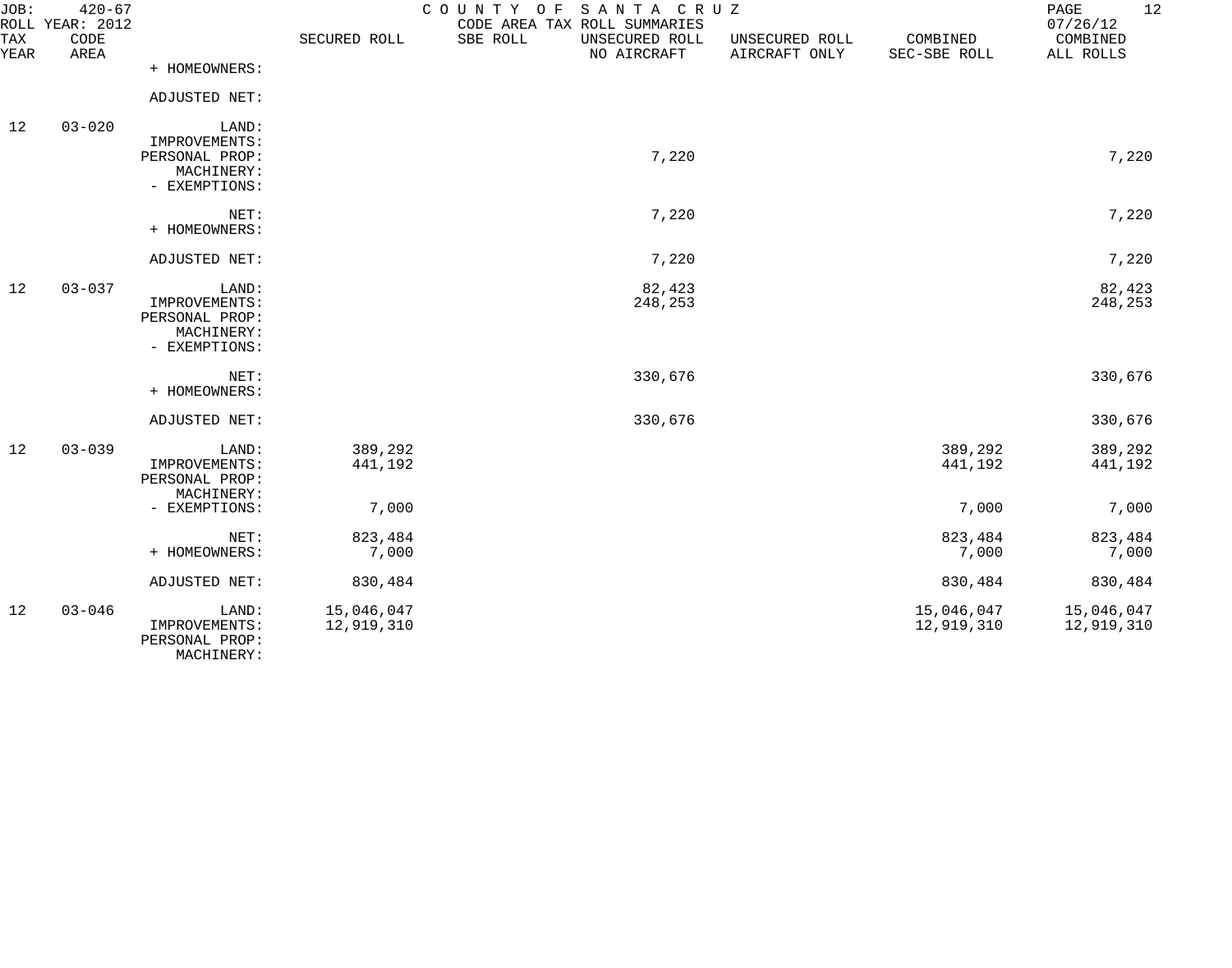| JOB:        | $420 - 67$<br>ROLL YEAR: 2012 |                                                                         |                        | COUNTY OF SANTA CRUZ<br>CODE AREA TAX ROLL SUMMARIES |                                 |                                    | PAGE<br>13<br>07/26/12           |
|-------------|-------------------------------|-------------------------------------------------------------------------|------------------------|------------------------------------------------------|---------------------------------|------------------------------------|----------------------------------|
| TAX<br>YEAR | CODE<br>AREA                  |                                                                         | SECURED ROLL           | SBE ROLL<br>UNSECURED ROLL<br>NO AIRCRAFT            | UNSECURED ROLL<br>AIRCRAFT ONLY | COMBINED<br>SEC-SBE ROLL<br>28,000 | COMBINED<br>ALL ROLLS            |
|             |                               | - EXEMPTIONS:                                                           | 28,000                 |                                                      |                                 |                                    | 28,000                           |
|             |                               | NET:<br>+ HOMEOWNERS:                                                   | 27,937,357<br>28,000   |                                                      |                                 | 27,937,357<br>28,000               | 27,937,357<br>28,000             |
|             |                               | ADJUSTED NET:                                                           | 27,965,357             |                                                      |                                 | 27,965,357                         | 27,965,357                       |
| 12          | $03 - 050$                    | LAND:<br>IMPROVEMENTS:<br>PERSONAL PROP:<br>MACHINERY:<br>- EXEMPTIONS: | 620,159<br>174,080     | 5,115                                                |                                 | 620,159<br>174,080                 | 620,159<br>174,080<br>5,115      |
|             |                               | NET:<br>+ HOMEOWNERS:                                                   | 794,239                | 5,115                                                |                                 | 794,239                            | 799,354                          |
|             |                               | ADJUSTED NET:                                                           | 794,239                | 5,115                                                |                                 | 794,239                            | 799,354                          |
| 12          | $03 - 053$                    | LAND:<br>IMPROVEMENTS:<br>PERSONAL PROP:<br>MACHINERY:<br>- EXEMPTIONS: |                        |                                                      |                                 |                                    |                                  |
|             |                               | NET:<br>+ HOMEOWNERS:                                                   |                        |                                                      |                                 |                                    |                                  |
|             |                               | ADJUSTED NET:                                                           |                        |                                                      |                                 |                                    |                                  |
| 12          | $03 - 056$                    | LAND:<br>IMPROVEMENTS:<br>PERSONAL PROP:<br>MACHINERY:<br>- EXEMPTIONS: | 6,692,280<br>5,579,942 | 16,778<br>22,109                                     |                                 | 6,692,280<br>5,579,942             | 6,692,280<br>5,596,720<br>22,109 |
|             |                               | NET:<br>+ HOMEOWNERS:                                                   | 12, 272, 222           | 38,887                                               |                                 | 12, 272, 222                       | 12, 311, 109                     |
|             |                               | ADJUSTED NET:                                                           | 12, 272, 222           | 38,887                                               |                                 | 12, 272, 222                       | 12, 311, 109                     |
| 12          | $03 - 063$                    | LAND:                                                                   | 455,497                |                                                      |                                 | 455,497                            | 455,497                          |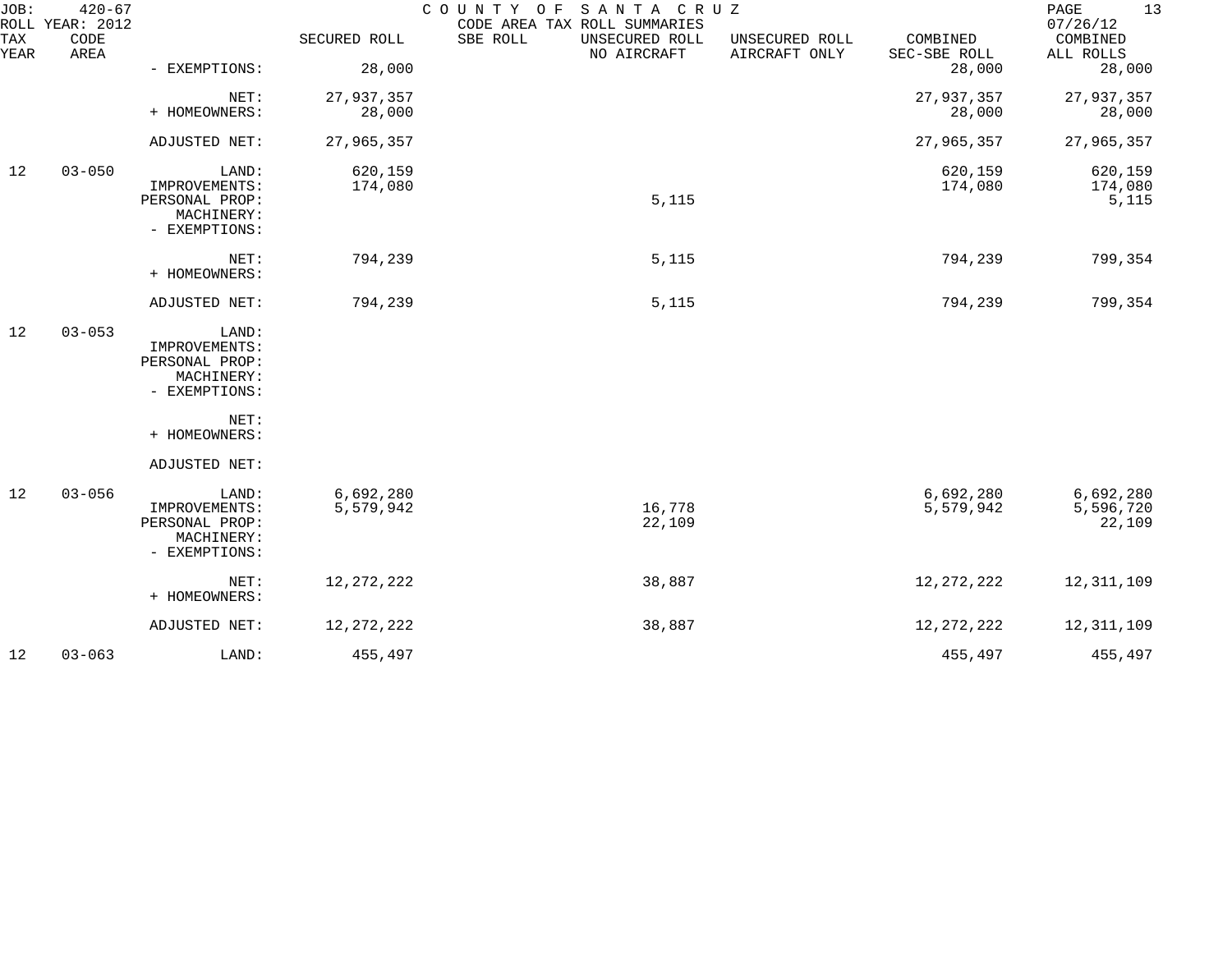| JOB:        | $420 - 67$<br>ROLL YEAR: 2012 |                                                                         |                                               | SANTA CRUZ<br>COUNTY OF<br>CODE AREA TAX ROLL SUMMARIES |                                 |                                               | 14<br>PAGE<br>07/26/12                                   |
|-------------|-------------------------------|-------------------------------------------------------------------------|-----------------------------------------------|---------------------------------------------------------|---------------------------------|-----------------------------------------------|----------------------------------------------------------|
| TAX<br>YEAR | CODE<br>AREA                  |                                                                         | SECURED ROLL                                  | SBE ROLL<br>UNSECURED ROLL<br>NO AIRCRAFT               | UNSECURED ROLL<br>AIRCRAFT ONLY | COMBINED<br>SEC-SBE ROLL                      | COMBINED<br>ALL ROLLS                                    |
|             |                               | IMPROVEMENTS:<br>PERSONAL PROP:<br>MACHINERY:<br>- EXEMPTIONS:          | 379,582                                       |                                                         |                                 | 379,582                                       | 379,582                                                  |
|             |                               | NET:<br>+ HOMEOWNERS:                                                   | 835,079                                       |                                                         |                                 | 835,079                                       | 835,079                                                  |
|             |                               | ADJUSTED NET:                                                           | 835,079                                       |                                                         |                                 | 835,079                                       | 835,079                                                  |
| 12          | $03 - 069$                    | LAND:<br>IMPROVEMENTS:<br>PERSONAL PROP:<br>MACHINERY:<br>- EXEMPTIONS: | 5,890,263<br>5, 133, 637<br>536,300<br>56,096 | 1,738,949<br>930,922<br>245,867                         |                                 | 5,890,263<br>5, 133, 637<br>536,300<br>56,096 | 5,890,263<br>6,872,586<br>1,467,222<br>56,096<br>245,867 |
|             |                               | NET:<br>+ HOMEOWNERS:                                                   | 11,616,296                                    | 2,424,004                                               |                                 | 11,616,296                                    | 14,040,300                                               |
|             |                               | ADJUSTED NET:                                                           | 11,616,296                                    | 2,424,004                                               |                                 | 11,616,296                                    | 14,040,300                                               |
| 12          | $03 - 070$                    | LAND:<br>IMPROVEMENTS:<br>PERSONAL PROP:<br>MACHINERY:<br>- EXEMPTIONS: |                                               |                                                         |                                 |                                               |                                                          |
|             |                               | NET:<br>+ HOMEOWNERS:                                                   |                                               |                                                         |                                 |                                               |                                                          |
|             |                               | ADJUSTED NET:                                                           |                                               |                                                         |                                 |                                               |                                                          |
| 12          | $03 - 071$                    | LAND:<br>IMPROVEMENTS:<br>PERSONAL PROP:<br>MACHINERY:                  | 589<br>589                                    |                                                         |                                 | 589<br>589                                    | 589<br>589                                               |
|             |                               | - EXEMPTIONS:                                                           | 1,178                                         |                                                         |                                 | 1,178                                         | 1,178                                                    |
|             |                               | NET:<br>+ HOMEOWNERS:                                                   |                                               |                                                         |                                 |                                               |                                                          |
|             |                               | ADJUSTED NET:                                                           |                                               |                                                         |                                 |                                               |                                                          |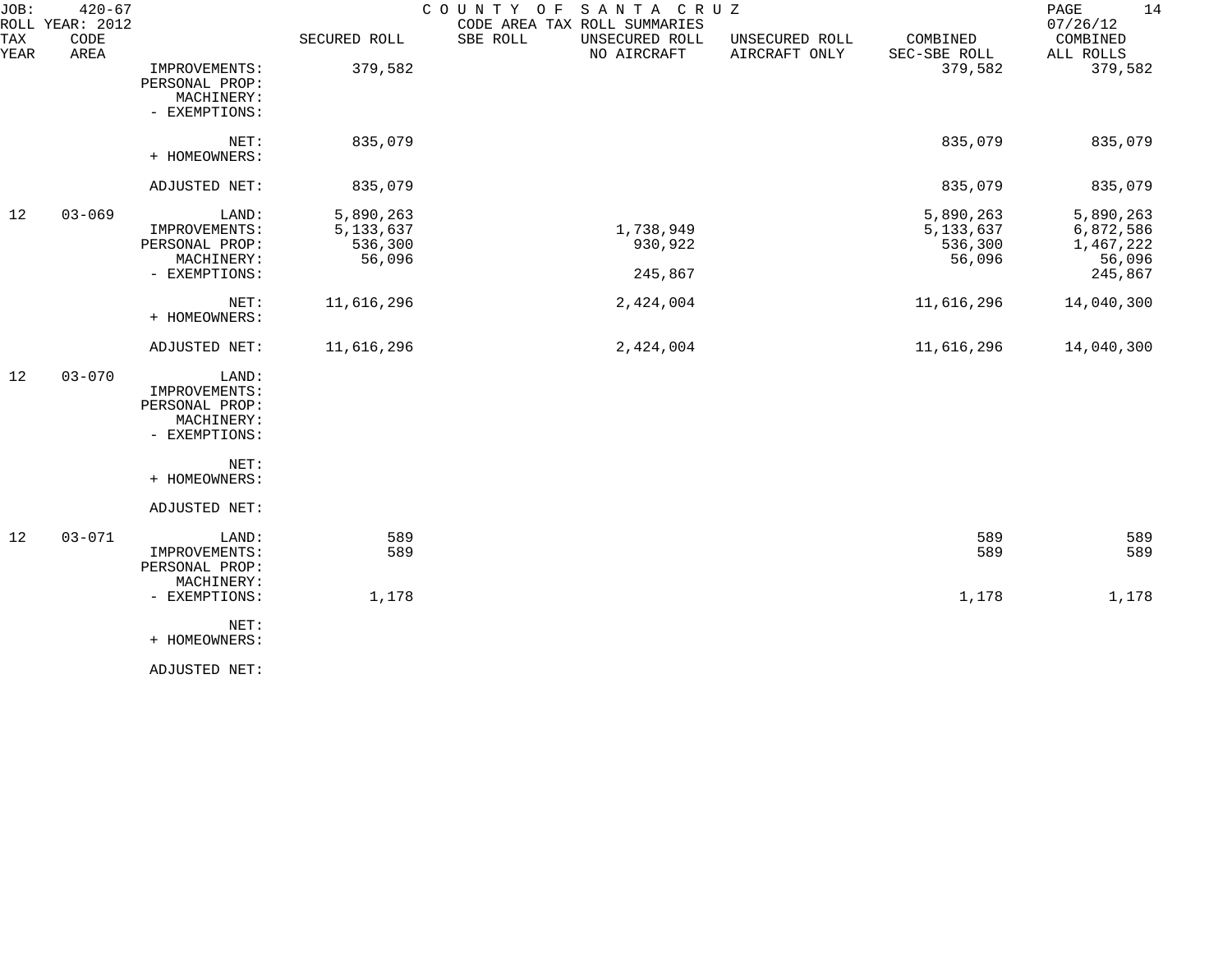| JOB:        | $420 - 67$<br>ROLL YEAR: 2012 |                                                                         |                                       | COUNTY<br>O F | SANTA CRUZ<br>CODE AREA TAX ROLL SUMMARIES |                                 |                                         | 15<br>PAGE<br>07/26/12                  |
|-------------|-------------------------------|-------------------------------------------------------------------------|---------------------------------------|---------------|--------------------------------------------|---------------------------------|-----------------------------------------|-----------------------------------------|
| TAX<br>YEAR | CODE<br>AREA                  |                                                                         | SECURED ROLL                          | SBE ROLL      | UNSECURED ROLL<br>NO AIRCRAFT              | UNSECURED ROLL<br>AIRCRAFT ONLY | COMBINED<br>SEC-SBE ROLL                | COMBINED<br>ALL ROLLS                   |
| 12          | $03 - 100$                    | LAND:<br>IMPROVEMENTS:<br>PERSONAL PROP:<br>MACHINERY:<br>- EXEMPTIONS: |                                       |               |                                            |                                 |                                         |                                         |
|             |                               | NET:<br>+ HOMEOWNERS:                                                   |                                       |               |                                            |                                 |                                         |                                         |
|             |                               | ADJUSTED NET:                                                           |                                       |               |                                            |                                 |                                         |                                         |
| 12          | $03 - 101$                    | LAND:<br>IMPROVEMENTS:<br>PERSONAL PROP:<br>MACHINERY:                  | 50,639,657<br>84,727,347<br>3,772,398 | 83,608        | 15,382,079<br>7,840,327                    |                                 | 50, 723, 265<br>84,727,347<br>3,772,398 | 50,723,265<br>100,109,426<br>11,612,725 |
|             |                               | - EXEMPTIONS:                                                           | 3,810,330                             |               |                                            |                                 | 3,810,330                               | 3,810,330                               |
|             |                               | NET:<br>+ HOMEOWNERS:                                                   | 135,329,072<br>35,000                 | 83,608        | 23, 222, 406                               |                                 | 135,412,680<br>35,000                   | 158,635,086<br>35,000                   |
|             |                               | ADJUSTED NET:                                                           | 135,364,072                           |               | 23, 222, 406                               |                                 | 135,447,680                             | 158,670,086                             |
| 12          | $03 - 102$                    | LAND:<br>IMPROVEMENTS:<br>PERSONAL PROP:                                | 17,041,672<br>14,896,717<br>79,050    |               | 190,486                                    |                                 | 17,041,672<br>14,896,717<br>79,050      | 17,041,672<br>14,896,717<br>269,536     |
|             |                               | MACHINERY:<br>- EXEMPTIONS:                                             | 7,147,625                             |               |                                            |                                 | 7,147,625                               | 7,147,625                               |
|             |                               | NET:<br>+ HOMEOWNERS:                                                   | 24,869,814<br>182,000                 |               | 190,486                                    |                                 | 24,869,814<br>182,000                   | 25,060,300<br>182,000                   |
|             |                               | ADJUSTED NET:                                                           | 25,051,814                            |               | 190,486                                    |                                 | 25,051,814                              | 25, 242, 300                            |
| 12          | $03 - 103$                    | LAND:<br>IMPROVEMENTS:<br>PERSONAL PROP:<br>MACHINERY:<br>- EXEMPTIONS: | 5,719,709<br>4, 454, 722              |               | 159,648<br>685,142                         |                                 | 5,719,709<br>4, 454, 722                | 5,719,709<br>4,614,370<br>685,142       |
|             |                               | NET:<br>+ HOMEOWNERS:                                                   | 10,174,431                            |               | 844,790                                    |                                 | 10,174,431                              | 11,019,221                              |
|             |                               | ADJUSTED NET:                                                           | 10,174,431                            |               | 844,790                                    |                                 | 10,174,431                              | 11,019,221                              |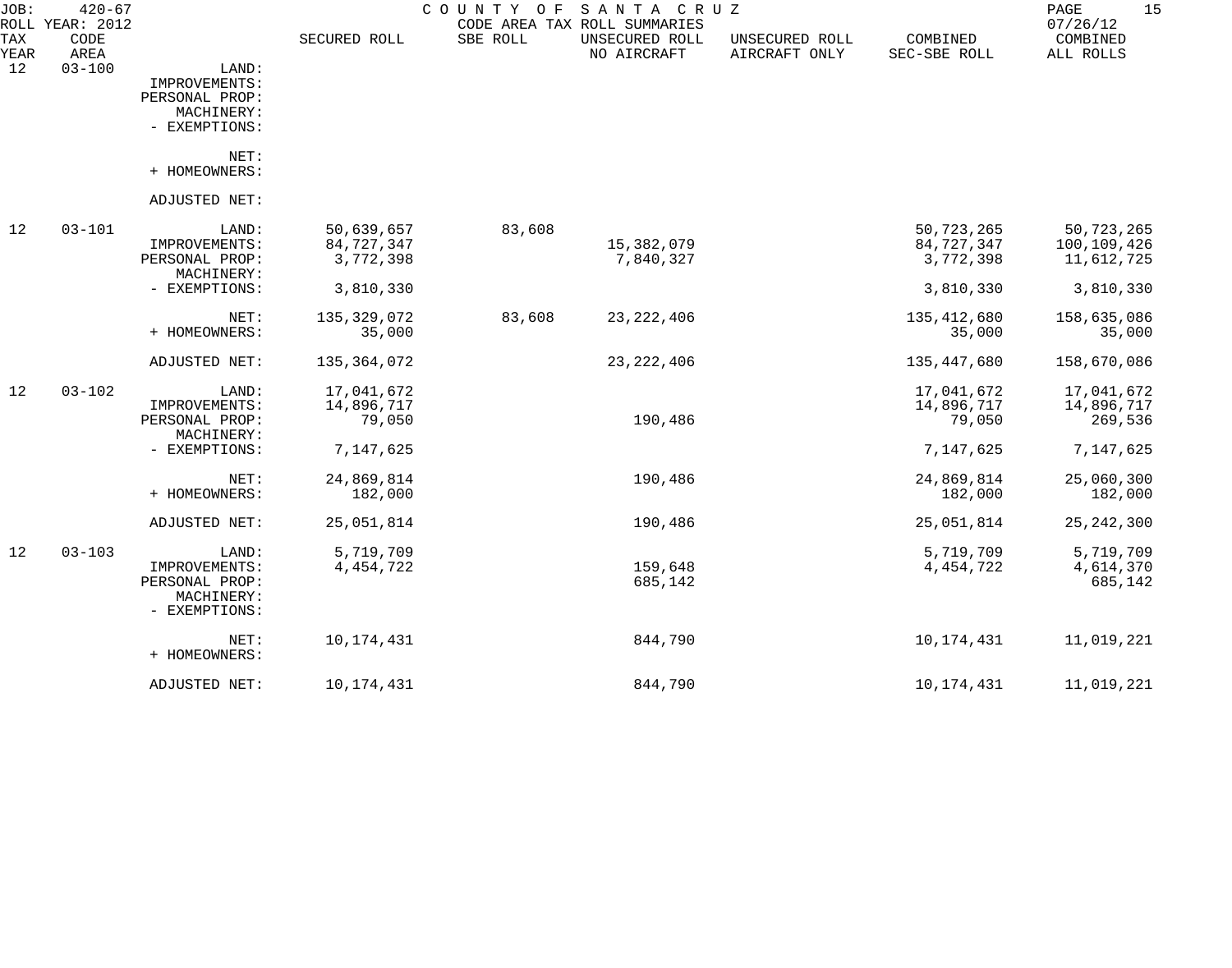| JOB:        | $420 - 67$<br>ROLL YEAR: 2012 |                                          |                        | SANTA CRUZ<br>COUNTY OF<br>CODE AREA TAX ROLL SUMMARIES |                                 |                          | 16<br>PAGE<br>07/26/12 |
|-------------|-------------------------------|------------------------------------------|------------------------|---------------------------------------------------------|---------------------------------|--------------------------|------------------------|
| TAX<br>YEAR | CODE<br>AREA                  |                                          | SECURED ROLL           | SBE ROLL<br>UNSECURED ROLL<br>NO AIRCRAFT               | UNSECURED ROLL<br>AIRCRAFT ONLY | COMBINED<br>SEC-SBE ROLL | COMBINED<br>ALL ROLLS  |
| 12          | $03 - 104$                    | LAND:<br>IMPROVEMENTS:<br>PERSONAL PROP: | 1,249,018<br>5,858,147 | 1,717,480<br>1,263,071                                  |                                 | 1,249,018<br>5,858,147   | 1,249,018<br>7,575,627 |
|             |                               | MACHINERY:<br>- EXEMPTIONS:              |                        |                                                         |                                 |                          | 1,263,071              |
|             |                               | NET:<br>+ HOMEOWNERS:                    | 7,107,165              | 2,980,551                                               |                                 | 7,107,165                | 10,087,716             |
|             |                               | ADJUSTED NET:                            | 7,107,165              | 2,980,551                                               |                                 | 7,107,165                | 10,087,716             |
| 12          | $03 - 105$                    | LAND:                                    | 16, 162, 146           |                                                         |                                 | 16, 162, 146             | 16, 162, 146           |
|             |                               | IMPROVEMENTS:                            | 19,322,743             | 2,885,457                                               |                                 | 19,322,743               | 22,208,200             |
|             |                               | PERSONAL PROP:                           | 489,161                | 2,402,708                                               |                                 | 489,161                  | 2,891,869              |
|             |                               | MACHINERY:                               | 240,000                |                                                         |                                 | 240,000                  | 240,000                |
|             |                               | - EXEMPTIONS:                            | 91,000                 |                                                         |                                 | 91,000                   | 91,000                 |
|             |                               | NET:                                     | 36, 123, 050           | 5,288,165                                               |                                 | 36, 123, 050             | 41, 411, 215           |
|             |                               | + HOMEOWNERS:                            | 91,000                 |                                                         |                                 | 91,000                   | 91,000                 |
|             |                               | ADJUSTED NET:                            | 36, 214, 050           | 5,288,165                                               |                                 | 36, 214, 050             | 41,502,215             |
| 12          | $03 - 106$                    | LAND:                                    | 170, 377, 339          | 18,693                                                  |                                 | 170, 377, 339            | 170,396,032            |
|             |                               | IMPROVEMENTS:                            | 146,752,033            | 1,962,122                                               |                                 | 146,752,033              | 148,714,155            |
|             |                               | PERSONAL PROP:                           | 742,941                | 2,381,914                                               |                                 | 742,941                  | 3, 124, 855            |
|             |                               | MACHINERY:                               | 563,369                |                                                         |                                 | 563,369                  | 563,369                |
|             |                               | - EXEMPTIONS:                            | 10,254,434             | 91,247                                                  |                                 | 10,254,434               | 10,345,681             |
|             |                               | NET:                                     | 308, 181, 248          | 4,271,482                                               |                                 | 308, 181, 248            | 312, 452, 730          |
|             |                               | + HOMEOWNERS:                            | 3,042,200              |                                                         |                                 | 3,042,200                | 3,042,200              |
|             |                               | ADJUSTED NET:                            | 311, 223, 448          | 4, 271, 482                                             |                                 | 311, 223, 448            | 315,494,930            |
| 12          | $03 - 108$                    | LAND:                                    | 519, 146, 978          | 80,415                                                  |                                 | 519, 146, 978            | 519, 227, 393          |
|             |                               | IMPROVEMENTS:                            | 349,688,801            | 10,447,334                                              |                                 | 349,688,801              | 360, 136, 135          |
|             |                               | PERSONAL PROP:                           | 712,240                | 11,989,805                                              |                                 | 712,240                  | 12,702,045             |
|             |                               | MACHINERY:                               | 147,537                |                                                         |                                 | 147,537                  | 147,537                |
|             |                               | - EXEMPTIONS:                            | 16,958,790             | 1,465,316                                               |                                 | 16,958,790               | 18,424,106             |
|             |                               | NET:                                     | 852,736,766            | 21,052,238                                              |                                 | 852,736,766              | 873,789,004            |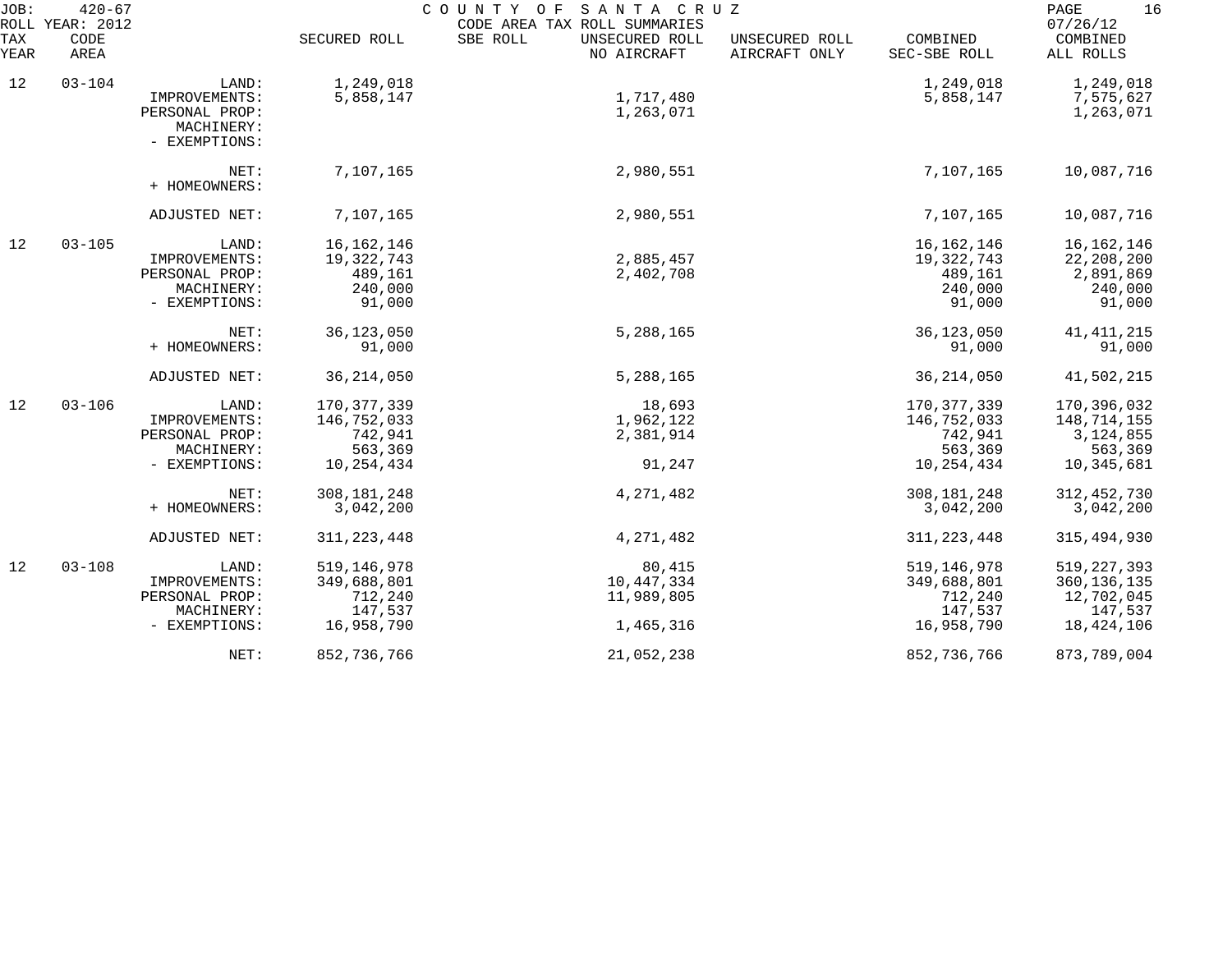| JOB:        | $420 - 67$<br>ROLL YEAR: 2012 |                              |              | COUNTY OF SANTA CRUZ<br>CODE AREA TAX ROLL SUMMARIES |                                 |                          | 17<br>$\mathop{\mathtt{PAGE}}$<br>07/26/12 |
|-------------|-------------------------------|------------------------------|--------------|------------------------------------------------------|---------------------------------|--------------------------|--------------------------------------------|
| TAX<br>YEAR | CODE<br>AREA                  |                              | SECURED ROLL | SBE ROLL<br>UNSECURED ROLL<br>NO AIRCRAFT            | UNSECURED ROLL<br>AIRCRAFT ONLY | COMBINED<br>SEC-SBE ROLL | COMBINED<br>ALL ROLLS                      |
|             |                               | + HOMEOWNERS:                | 4,428,200    |                                                      |                                 | 4,428,200                | 4,428,200                                  |
|             |                               | ADJUSTED NET:                | 857,164,966  | 21,052,238                                           |                                 | 857,164,966              | 878, 217, 204                              |
| 12          | $03 - 109$                    | LAND:                        | 15,290,381   |                                                      |                                 | 15,290,381               | 15,290,381                                 |
|             |                               | IMPROVEMENTS:                | 13,020,839   | 1,576,409                                            |                                 | 13,020,839               | 14,597,248                                 |
|             |                               | PERSONAL PROP:<br>MACHINERY: | 206,325      | 1,637,045                                            |                                 | 206,325                  | 1,843,370                                  |
|             |                               | - EXEMPTIONS:                | 21,136       |                                                      |                                 | 21,136                   | 21,136                                     |
|             |                               | NET:                         | 28,496,409   | 3, 213, 454                                          |                                 | 28,496,409               | 31,709,863                                 |
|             |                               | + HOMEOWNERS:                | 21,000       |                                                      |                                 | 21,000                   | 21,000                                     |
|             |                               | ADJUSTED NET:                | 28,517,409   | 3, 213, 454                                          |                                 | 28,517,409               | 31,730,863                                 |
| 12          | $03 - 110$                    | LAND:                        | 27, 215, 948 |                                                      |                                 | 27, 215, 948             | 27, 215, 948                               |
|             |                               | IMPROVEMENTS:                | 19,926,489   |                                                      |                                 | 19,926,489               | 19,926,489                                 |
|             |                               | PERSONAL PROP:<br>MACHINERY: | 5,400        | 168,150                                              |                                 | 5,400                    | 173,550                                    |
|             |                               | - EXEMPTIONS:                | 413,293      |                                                      |                                 | 413,293                  | 413,293                                    |
|             |                               | NET:                         | 46,734,544   | 168,150                                              |                                 | 46,734,544               | 46,902,694                                 |
|             |                               | + HOMEOWNERS:                | 413,000      |                                                      |                                 | 413,000                  | 413,000                                    |
|             |                               | ADJUSTED NET:                | 47, 147, 544 | 168,150                                              |                                 | 47, 147, 544             | 47, 315, 694                               |
| 12          | $03 - 111$                    | LAND:                        | 34, 514, 479 |                                                      |                                 | 34, 514, 479             | 34, 514, 479                               |
|             |                               | IMPROVEMENTS:                | 40,936,133   | 672,741                                              |                                 | 40,936,133               | 41,608,874                                 |
|             |                               | PERSONAL PROP:<br>MACHINERY: |              | 1,649,326                                            |                                 |                          | 1,649,326                                  |
|             |                               | - EXEMPTIONS:                | 756,000      |                                                      |                                 | 756,000                  | 756,000                                    |
|             |                               | NET:                         | 74,694,612   | 2,322,067                                            |                                 | 74,694,612               | 77,016,679                                 |
|             |                               | + HOMEOWNERS:                | 756,000      |                                                      |                                 | 756,000                  | 756,000                                    |
|             |                               | ADJUSTED NET:                | 75,450,612   | 2,322,067                                            |                                 | 75,450,612               | 77, 772, 679                               |
| 12          | $03 - 112$                    | LAND:                        | 53,701,278   |                                                      |                                 | 53,701,278               | 53,701,278                                 |
|             |                               | IMPROVEMENTS:                | 43,400,130   | 1,077,663                                            |                                 | 43,400,130               | 44, 477, 793                               |
|             |                               | PERSONAL PROP:<br>MACHINERY: | 49,000       | 1,378,305                                            |                                 | 49,000                   | 1,427,305                                  |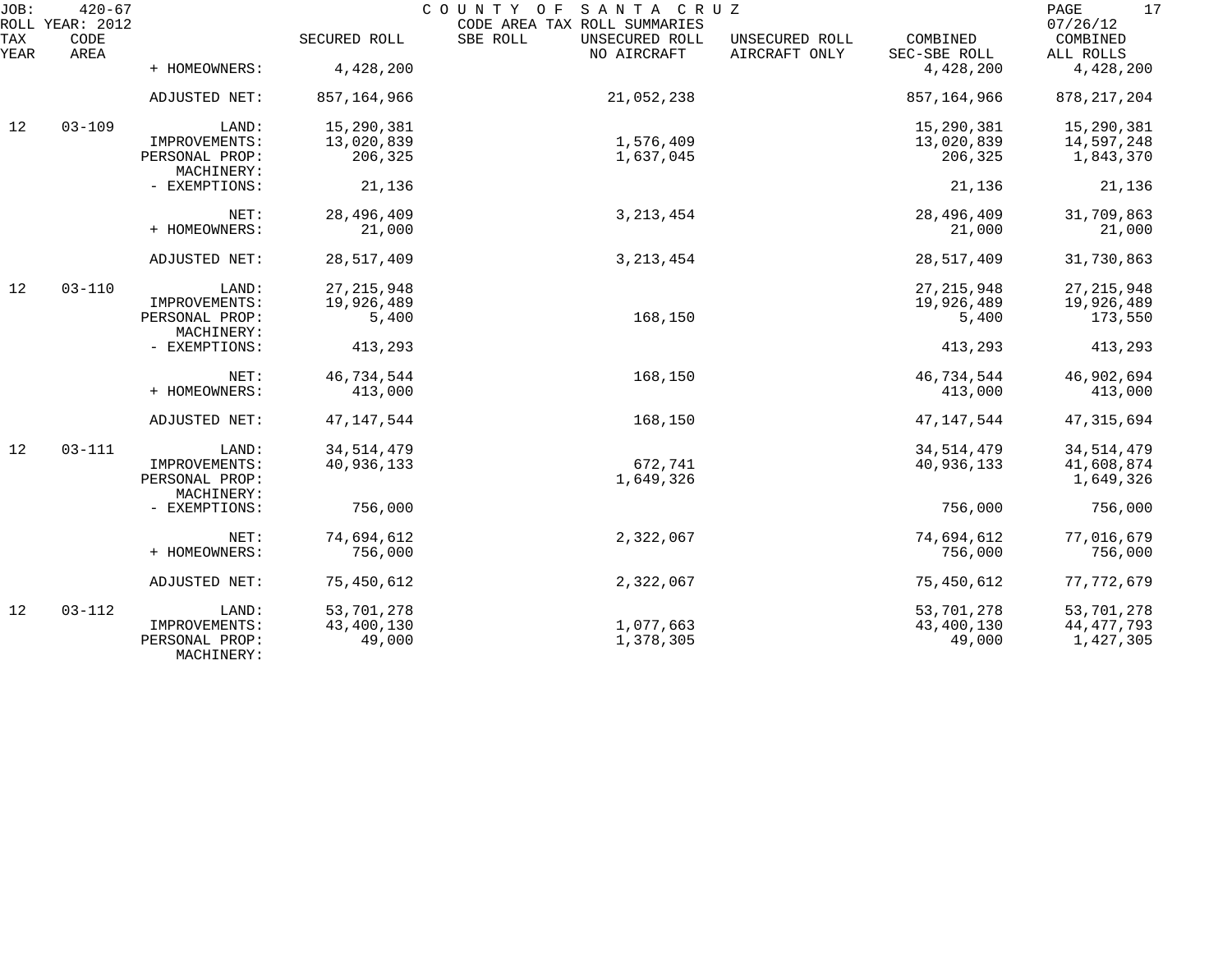| JOB:        | $420 - 67$<br>ROLL YEAR: 2012 |                              |              | SANTA CRUZ<br>COUNTY OF<br>CODE AREA TAX ROLL SUMMARIES |                                 |                          | 18<br>PAGE<br>07/26/12 |
|-------------|-------------------------------|------------------------------|--------------|---------------------------------------------------------|---------------------------------|--------------------------|------------------------|
| TAX<br>YEAR | CODE<br>AREA                  |                              | SECURED ROLL | SBE ROLL<br>UNSECURED ROLL<br>NO AIRCRAFT               | UNSECURED ROLL<br>AIRCRAFT ONLY | COMBINED<br>SEC-SBE ROLL | COMBINED<br>ALL ROLLS  |
|             |                               | - EXEMPTIONS:                | 1,045,800    |                                                         |                                 | 1,045,800                | 1,045,800              |
|             |                               | NET:                         | 96,104,608   | 2,455,968                                               |                                 | 96,104,608               | 98,560,576             |
|             |                               | + HOMEOWNERS:                | 1,045,800    |                                                         |                                 | 1,045,800                | 1,045,800              |
|             |                               | ADJUSTED NET:                | 97,150,408   | 2,455,968                                               |                                 | 97,150,408               | 99,606,376             |
| 12          | $03 - 113$                    | LAND:                        | 18,077,563   |                                                         |                                 | 18,077,563               | 18,077,563             |
|             |                               | IMPROVEMENTS:                | 22, 164, 370 | 1,535,479                                               |                                 | 22, 164, 370             | 23,699,849             |
|             |                               | PERSONAL PROP:<br>MACHINERY: |              | 784,638                                                 |                                 |                          | 784,638                |
|             |                               | - EXEMPTIONS:                | 210,000      |                                                         |                                 | 210,000                  | 210,000                |
|             |                               | NET:                         | 40,031,933   | 2,320,117                                               |                                 | 40,031,933               | 42,352,050             |
|             |                               | + HOMEOWNERS:                | 210,000      |                                                         |                                 | 210,000                  | 210,000                |
|             |                               | ADJUSTED NET:                | 40, 241, 933 | 2,320,117                                               |                                 | 40, 241, 933             | 42,562,050             |
| 12          | $03 - 114$                    | LAND:                        | 310,185      |                                                         |                                 | 310,185                  | 310,185                |
|             |                               | IMPROVEMENTS:                | 383,308      |                                                         |                                 | 383,308                  | 383,308                |
|             |                               | PERSONAL PROP:<br>MACHINERY: | 208,730      |                                                         |                                 | 208,730                  | 208,730                |
|             |                               | - EXEMPTIONS:                | 31,846       |                                                         |                                 | 31,846                   | 31,846                 |
|             |                               | NET:                         | 870,377      |                                                         |                                 | 870,377                  | 870,377                |
|             |                               | + HOMEOWNERS:                | 31,200       |                                                         |                                 | 31,200                   | 31,200                 |
|             |                               | ADJUSTED NET:                | 901,577      |                                                         |                                 | 901,577                  | 901,577                |
| 12          | $03 - 115$                    | LAND:                        |              |                                                         |                                 |                          |                        |
|             |                               | IMPROVEMENTS:                |              |                                                         |                                 |                          |                        |
|             |                               | PERSONAL PROP:               |              |                                                         |                                 |                          |                        |
|             |                               | MACHINERY:                   |              |                                                         |                                 |                          |                        |
|             |                               | - EXEMPTIONS:                |              |                                                         |                                 |                          |                        |
|             |                               | NET:                         |              |                                                         |                                 |                          |                        |
|             |                               | + HOMEOWNERS:                |              |                                                         |                                 |                          |                        |
|             |                               | ADJUSTED NET:                |              |                                                         |                                 |                          |                        |
|             |                               |                              |              |                                                         |                                 |                          |                        |

12 03-116 LAND: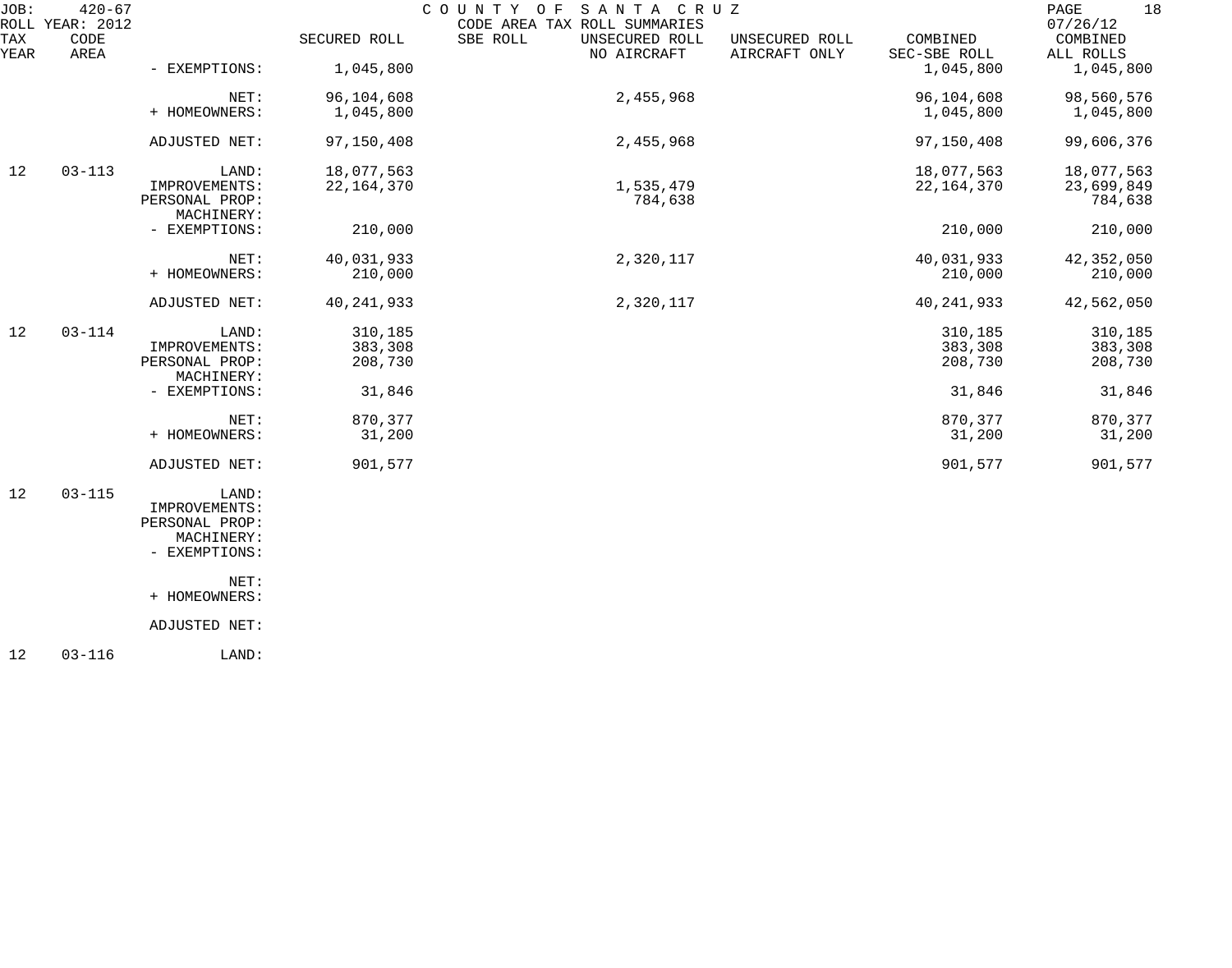| JOB:        | $420 - 67$<br>ROLL YEAR: 2012 |                                                                         |              | COUNTY OF SANTA CRUZ<br>CODE AREA TAX ROLL SUMMARIES |                                 |                          | 19<br>PAGE<br>07/26/12 |
|-------------|-------------------------------|-------------------------------------------------------------------------|--------------|------------------------------------------------------|---------------------------------|--------------------------|------------------------|
| TAX<br>YEAR | CODE<br>AREA                  |                                                                         | SECURED ROLL | SBE ROLL<br>UNSECURED ROLL<br>NO AIRCRAFT            | UNSECURED ROLL<br>AIRCRAFT ONLY | COMBINED<br>SEC-SBE ROLL | COMBINED<br>ALL ROLLS  |
|             |                               | IMPROVEMENTS:<br>PERSONAL PROP:<br>MACHINERY:<br>- EXEMPTIONS:          |              |                                                      |                                 |                          |                        |
|             |                               | NET:<br>+ HOMEOWNERS:                                                   |              |                                                      |                                 |                          |                        |
|             |                               | ADJUSTED NET:                                                           |              |                                                      |                                 |                          |                        |
| 12          | $04 - 001$                    | LAND:<br>IMPROVEMENTS:<br>PERSONAL PROP:<br>MACHINERY:<br>- EXEMPTIONS: |              |                                                      | 34,732                          |                          | 34,732                 |
|             |                               | NET:<br>+ HOMEOWNERS:                                                   |              |                                                      | 34,732                          |                          | 34,732                 |
|             |                               | ADJUSTED NET:                                                           |              |                                                      | 34,732                          |                          | 34,732                 |
| 12          | $04 - 005$                    | LAND:<br>IMPROVEMENTS:<br>PERSONAL PROP:<br>MACHINERY:<br>- EXEMPTIONS: | 62,407       |                                                      |                                 | 62,407                   | 62,407                 |
|             |                               | NET:<br>+ HOMEOWNERS:                                                   | 62,407       |                                                      |                                 | 62,407                   | 62,407                 |
|             |                               | ADJUSTED NET:                                                           | 62,407       |                                                      |                                 | 62,407                   | 62,407                 |
| 12          | $04 - 006$                    | LAND:<br>IMPROVEMENTS:<br>PERSONAL PROP:<br>MACHINERY:                  | 850,067      |                                                      |                                 | 850,067                  | 850,067                |
|             |                               | - EXEMPTIONS:<br>NET:<br>+ HOMEOWNERS:                                  | 850,067      |                                                      |                                 | 850,067                  | 850,067                |
|             |                               |                                                                         |              |                                                      |                                 |                          |                        |

ADJUSTED NET: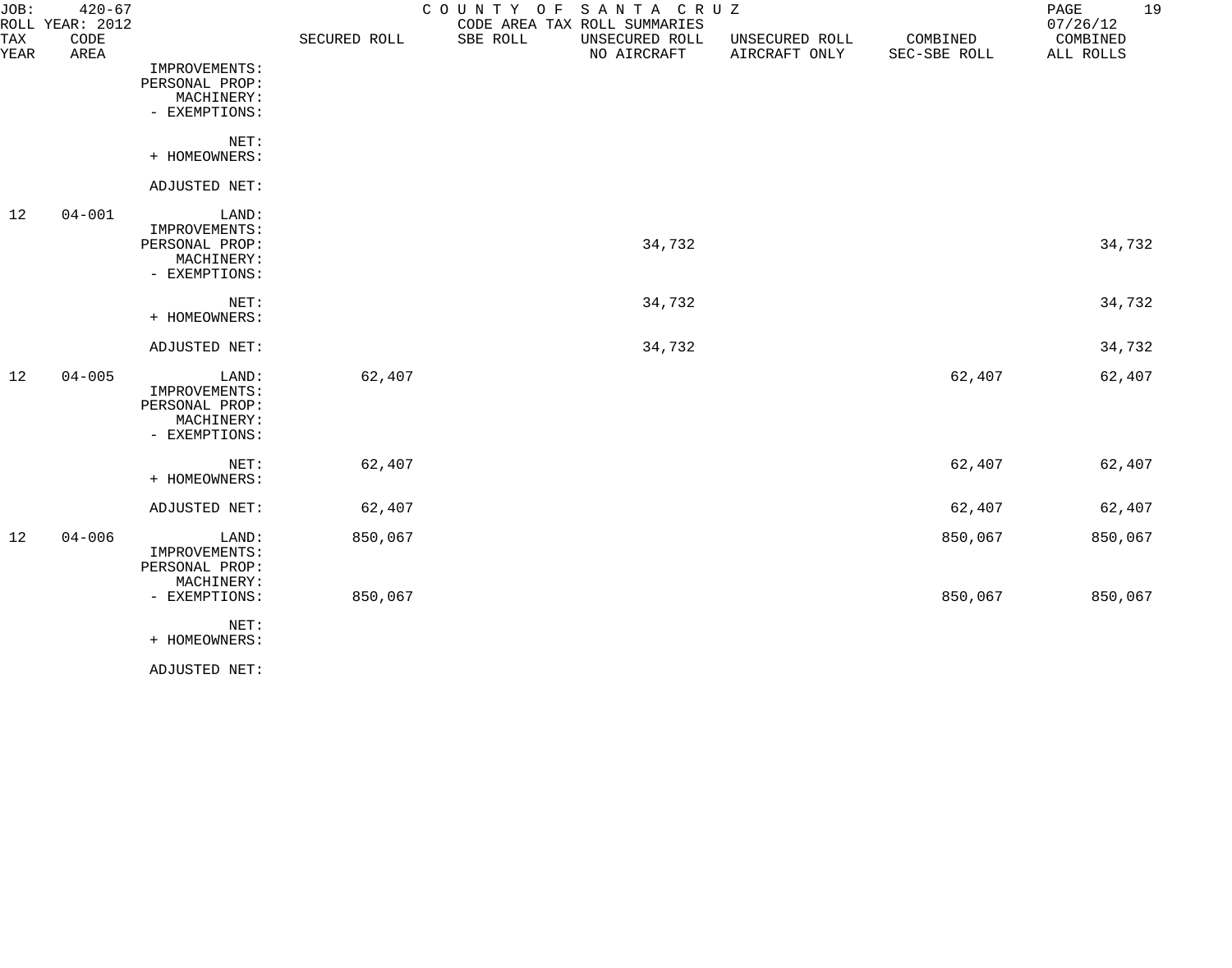| JOB:        | $420 - 67$<br>ROLL YEAR: 2012 |                |              | COUNTY OF SANTA CRUZ<br>CODE AREA TAX ROLL SUMMARIES |                                 |                          | 20<br>PAGE<br>07/26/12 |
|-------------|-------------------------------|----------------|--------------|------------------------------------------------------|---------------------------------|--------------------------|------------------------|
| TAX<br>YEAR | CODE<br>AREA                  |                | SECURED ROLL | SBE ROLL<br>UNSECURED ROLL<br>NO AIRCRAFT            | UNSECURED ROLL<br>AIRCRAFT ONLY | COMBINED<br>SEC-SBE ROLL | COMBINED<br>ALL ROLLS  |
| 12          | $04 - 013$                    | LAND:          | 466,716      |                                                      |                                 | 466,716                  | 466,716                |
|             |                               | IMPROVEMENTS:  | 1,842,990    | 12,802                                               |                                 | 1,842,990                | 1,855,792              |
|             |                               | PERSONAL PROP: |              | 280,726                                              |                                 |                          | 280,726                |
|             |                               | MACHINERY:     |              |                                                      |                                 |                          |                        |
|             |                               | - EXEMPTIONS:  |              | 27,609                                               |                                 |                          | 27,609                 |
|             |                               | NET:           | 2,309,706    | 265,919                                              |                                 | 2,309,706                | 2,575,625              |
|             |                               | + HOMEOWNERS:  |              |                                                      |                                 |                          |                        |
|             |                               | ADJUSTED NET:  | 2,309,706    | 265,919                                              |                                 | 2,309,706                | 2,575,625              |
|             |                               |                |              |                                                      |                                 |                          |                        |
| 12          | $04 - 020$                    | LAND:          | 1,106,545    |                                                      |                                 | 1,106,545                | 1,106,545              |
|             |                               | IMPROVEMENTS:  | 986,639      |                                                      |                                 | 986,639                  | 986,639                |
|             |                               | PERSONAL PROP: |              | 72,990                                               |                                 |                          | 72,990                 |
|             |                               | MACHINERY:     |              |                                                      |                                 |                          |                        |
|             |                               | - EXEMPTIONS:  | 7,000        |                                                      |                                 | 7,000                    | 7,000                  |
|             |                               | NET:           | 2,086,184    | 72,990                                               |                                 | 2,086,184                | 2,159,174              |
|             |                               | + HOMEOWNERS:  | 7,000        |                                                      |                                 | 7,000                    | 7,000                  |
|             |                               | ADJUSTED NET:  | 2,093,184    | 72,990                                               |                                 | 2,093,184                | 2,166,174              |
| 12          | $04 - 022$                    | LAND:          | 419,884      |                                                      |                                 | 419,884                  | 419,884                |
|             |                               | IMPROVEMENTS:  |              |                                                      |                                 |                          |                        |
|             |                               | PERSONAL PROP: |              |                                                      |                                 |                          |                        |
|             |                               | MACHINERY:     |              |                                                      |                                 |                          |                        |
|             |                               | - EXEMPTIONS:  |              |                                                      |                                 |                          |                        |
|             |                               | NET:           | 419,884      |                                                      |                                 | 419,884                  | 419,884                |
|             |                               | + HOMEOWNERS:  |              |                                                      |                                 |                          |                        |
|             |                               | ADJUSTED NET:  | 419,884      |                                                      |                                 | 419,884                  | 419,884                |
| 12          | $04 - 028$                    | LAND:          | 21,440,176   |                                                      |                                 | 21, 440, 176             | 21,440,176             |
|             |                               | IMPROVEMENTS:  | 17,499,398   |                                                      |                                 | 17,499,398               | 17,499,398             |
|             |                               | PERSONAL PROP: |              | 6,965                                                |                                 |                          | 6,965                  |
|             |                               | MACHINERY:     |              |                                                      |                                 |                          |                        |
|             |                               | - EXEMPTIONS:  | 757,444      |                                                      |                                 | 757,444                  | 757,444                |
|             |                               | NET:           | 38, 182, 130 | 6,965                                                |                                 | 38, 182, 130             | 38,189,095             |
|             |                               | + HOMEOWNERS:  | 355,600      |                                                      |                                 | 355,600                  | 355,600                |
|             |                               | ADJUSTED NET:  | 38,537,730   | 6,965                                                |                                 | 38,537,730               | 38,544,695             |
|             |                               |                |              |                                                      |                                 |                          |                        |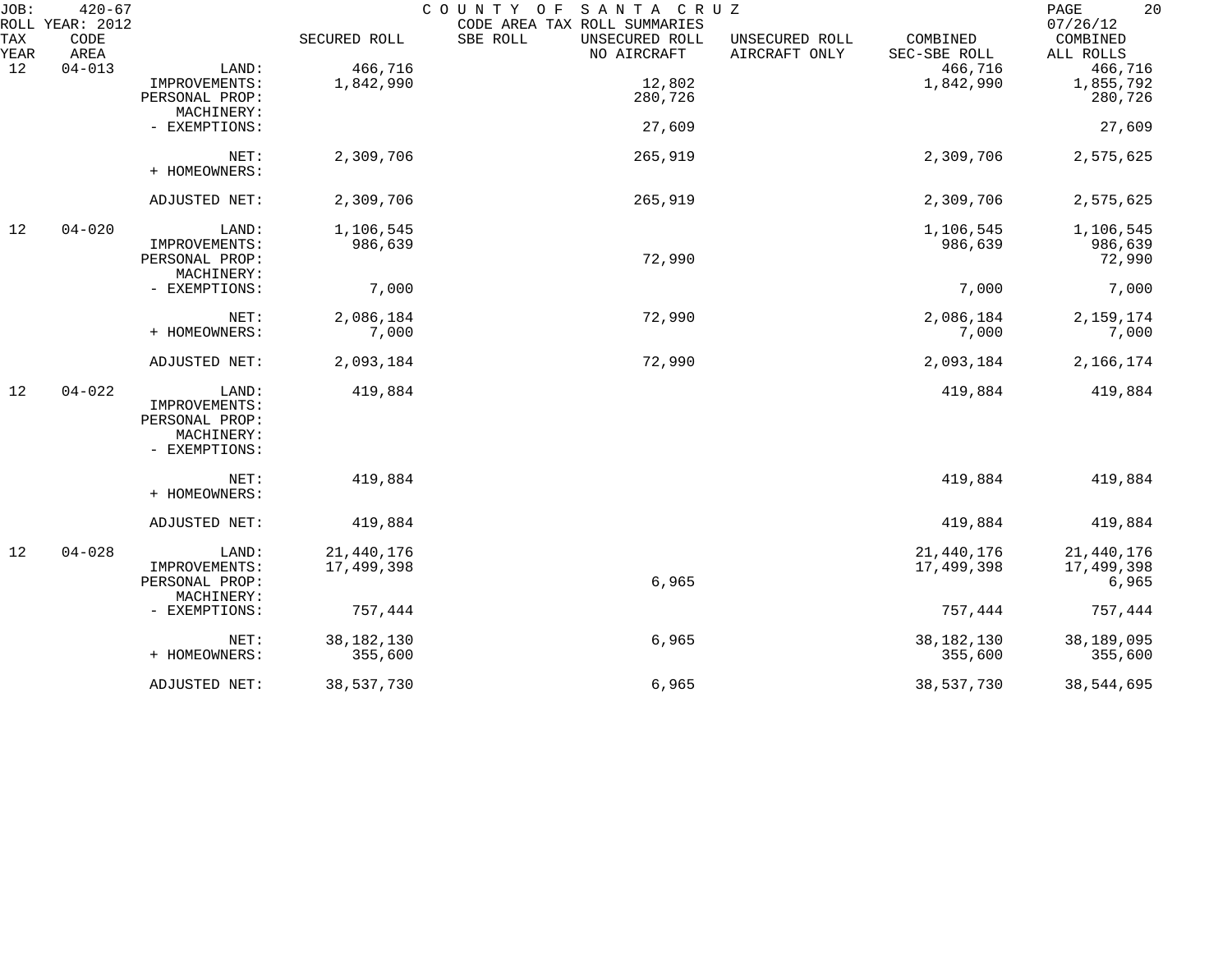| JOB:        | $420 - 67$<br>ROLL YEAR: 2012 |                                                                         |                    | COUNTY OF | SANTA CRUZ<br>CODE AREA TAX ROLL SUMMARIES |                                 |                          | PAGE<br>07/26/12      | 21 |
|-------------|-------------------------------|-------------------------------------------------------------------------|--------------------|-----------|--------------------------------------------|---------------------------------|--------------------------|-----------------------|----|
| TAX<br>YEAR | CODE<br>AREA                  |                                                                         | SECURED ROLL       | SBE ROLL  | UNSECURED ROLL<br>NO AIRCRAFT              | UNSECURED ROLL<br>AIRCRAFT ONLY | COMBINED<br>SEC-SBE ROLL | COMBINED<br>ALL ROLLS |    |
| 12          | $04 - 032$                    | LAND:<br>IMPROVEMENTS:<br>PERSONAL PROP:<br>MACHINERY:<br>- EXEMPTIONS: |                    |           |                                            |                                 |                          |                       |    |
|             |                               | NET:<br>+ HOMEOWNERS:                                                   |                    |           |                                            |                                 |                          |                       |    |
|             |                               | ADJUSTED NET:                                                           |                    |           |                                            |                                 |                          |                       |    |
| 12          | $04 - 034$                    | LAND:<br>IMPROVEMENTS:<br>PERSONAL PROP:<br>MACHINERY:<br>- EXEMPTIONS: |                    |           |                                            |                                 |                          |                       |    |
|             |                               | NET:<br>+ HOMEOWNERS:                                                   |                    |           |                                            |                                 |                          |                       |    |
|             |                               | ADJUSTED NET:                                                           |                    |           |                                            |                                 |                          |                       |    |
| 12          | $04 - 035$                    | LAND:<br>IMPROVEMENTS:<br>PERSONAL PROP:<br>MACHINERY:                  | 656,127<br>778,692 |           |                                            |                                 | 656,127<br>778,692       | 656,127<br>778,692    |    |
|             |                               | - EXEMPTIONS:                                                           | 7,000              |           |                                            |                                 | 7,000                    | 7,000                 |    |
|             |                               | NET:<br>+ HOMEOWNERS:                                                   | 1,427,819<br>7,000 |           |                                            |                                 | 1,427,819<br>7,000       | 1,427,819<br>7,000    |    |
|             |                               | ADJUSTED NET:                                                           | 1,434,819          |           |                                            |                                 | 1,434,819                | 1,434,819             |    |
| 12          | $04 - 036$                    | LAND:<br>IMPROVEMENTS:<br>PERSONAL PROP:<br>MACHINERY:<br>- EXEMPTIONS: | 696,318            |           |                                            |                                 | 696,318                  | 696,318               |    |
|             |                               | NET:                                                                    | 696,318            |           |                                            |                                 | 696,318                  | 696,318               |    |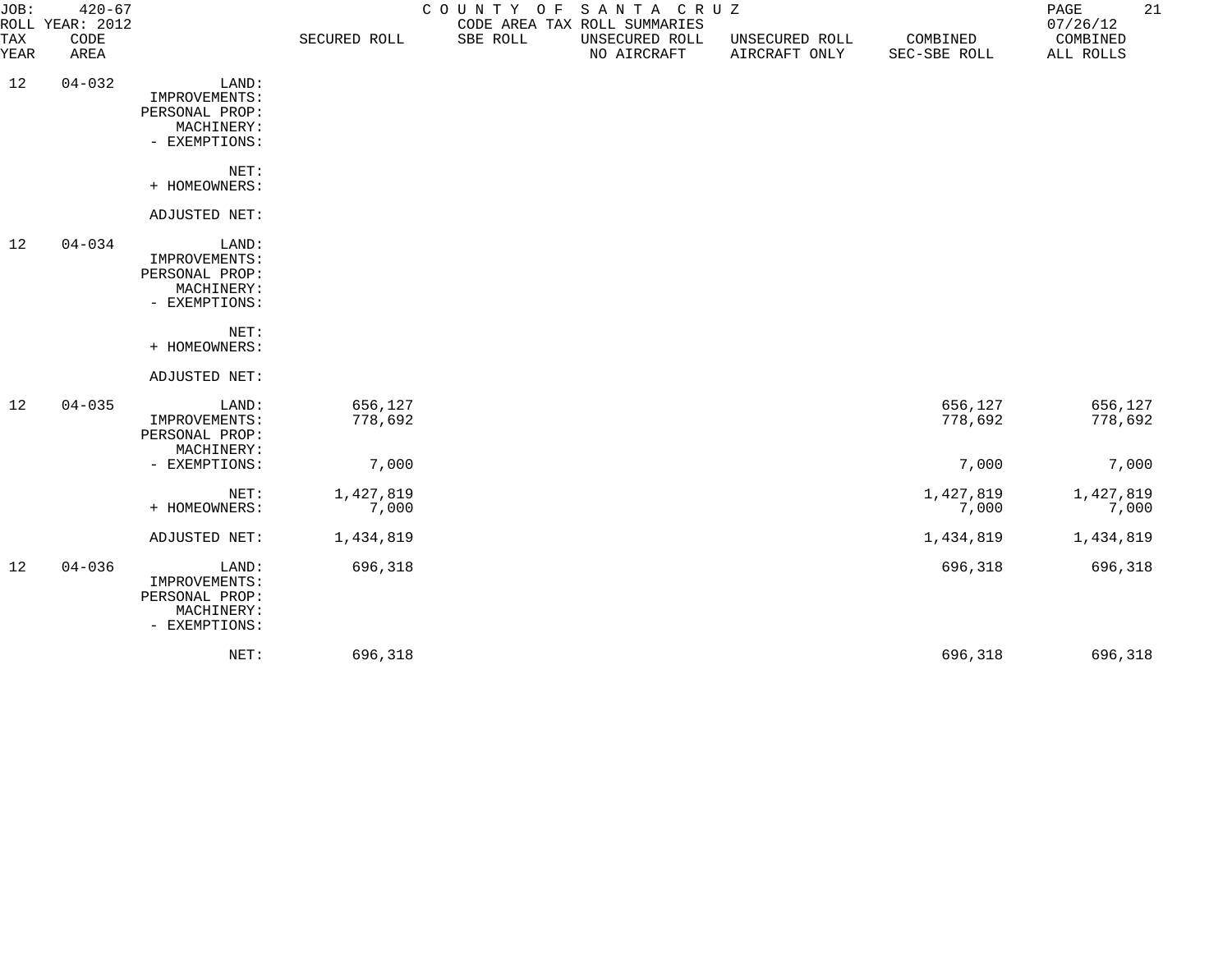| JOB:        | $420 - 67$<br>ROLL YEAR: 2012 |                              |                          | C O U N T Y<br>SANTA CRUZ<br>O F<br>CODE AREA TAX ROLL SUMMARIES |                                 |                          | 22<br>PAGE<br>07/26/12  |
|-------------|-------------------------------|------------------------------|--------------------------|------------------------------------------------------------------|---------------------------------|--------------------------|-------------------------|
| TAX<br>YEAR | CODE<br>AREA                  |                              | SECURED ROLL             | SBE ROLL<br>UNSECURED ROLL<br>NO AIRCRAFT                        | UNSECURED ROLL<br>AIRCRAFT ONLY | COMBINED<br>SEC-SBE ROLL | COMBINED<br>ALL ROLLS   |
|             |                               | + HOMEOWNERS:                |                          |                                                                  |                                 |                          |                         |
|             |                               | ADJUSTED NET:                | 696,318                  |                                                                  |                                 | 696,318                  | 696,318                 |
| 12          | $04 - 050$                    | LAND:                        | 357, 193, 091            | 128,890                                                          |                                 | 357,193,091              | 357, 321, 981           |
|             |                               | IMPROVEMENTS:                | 400,952,704              | 20,042,343                                                       |                                 | 400,952,704              | 420,995,047             |
|             |                               | PERSONAL PROP:<br>MACHINERY: | 4, 251, 872<br>1,303,686 | 37, 271, 608                                                     |                                 | 4,251,872<br>1,303,686   | 41,523,480<br>1,303,686 |
|             |                               | - EXEMPTIONS:                | 17,603,086               | 438,629                                                          |                                 | 17,603,086               | 18,041,715              |
|             |                               | NET:                         | 746,098,267              | 57,004,212                                                       |                                 | 746,098,267              | 803, 102, 479           |
|             |                               | + HOMEOWNERS:                | 3,920,000                |                                                                  |                                 | 3,920,000                | 3,920,000               |
|             |                               | ADJUSTED NET:                | 750,018,267              | 57,004,212                                                       |                                 | 750,018,267              | 807,022,479             |
| 12          | $04 - 051$                    | LAND:                        | 65, 717, 471             |                                                                  |                                 | 65,717,471               | 65,717,471              |
|             |                               | IMPROVEMENTS:                | 70,094,240               |                                                                  |                                 | 70,094,240               | 70,094,240              |
|             |                               | PERSONAL PROP:               | 897,398                  | 16,742                                                           |                                 | 897,398                  | 914,140                 |
|             |                               | MACHINERY:<br>- EXEMPTIONS:  | 185,417<br>539,659       |                                                                  |                                 | 185,417<br>539,659       | 185,417<br>539,659      |
|             |                               |                              |                          |                                                                  |                                 |                          |                         |
|             |                               | NET:                         | 136, 354, 867            | 16,742                                                           |                                 | 136, 354, 867            | 136,371,609             |
|             |                               | + HOMEOWNERS:                | 539,000                  |                                                                  |                                 | 539,000                  | 539,000                 |
|             |                               | ADJUSTED NET:                | 136,893,867              | 16,742                                                           |                                 | 136,893,867              | 136,910,609             |
| 12          | $04 - 052$                    | LAND:                        | 86,149,064               |                                                                  |                                 | 86,149,064               | 86, 149, 064            |
|             |                               | IMPROVEMENTS:                | 125,464,674              |                                                                  |                                 | 125,464,674              | 125,464,674             |
|             |                               | PERSONAL PROP:<br>MACHINERY: | 30,824                   | 701,160                                                          |                                 | 30,824                   | 731,984                 |
|             |                               | - EXEMPTIONS:                | 3,766,825                |                                                                  |                                 | 3,766,825                | 3,766,825               |
|             |                               | NET:                         | 207,877,737              | 701,160                                                          |                                 | 207,877,737              | 208,578,897             |
|             |                               | + HOMEOWNERS:                | 3,455,200                |                                                                  |                                 | 3,455,200                | 3,455,200               |
|             |                               | ADJUSTED NET:                | 211, 332, 937            | 701,160                                                          |                                 | 211,332,937              | 212,034,097             |
| 12          | $04 - 053$                    | LAND:                        | 397, 232, 160            | 192,792                                                          |                                 | 397, 232, 160            | 397, 424, 952           |
|             |                               | IMPROVEMENTS:                | 405,584,831              | 4,056,321                                                        |                                 | 405,584,831              | 409,641,152             |
|             |                               | PERSONAL PROP:<br>MACHINERY: | 106,963                  | 8,201,057                                                        |                                 | 106,963                  | 8,308,020               |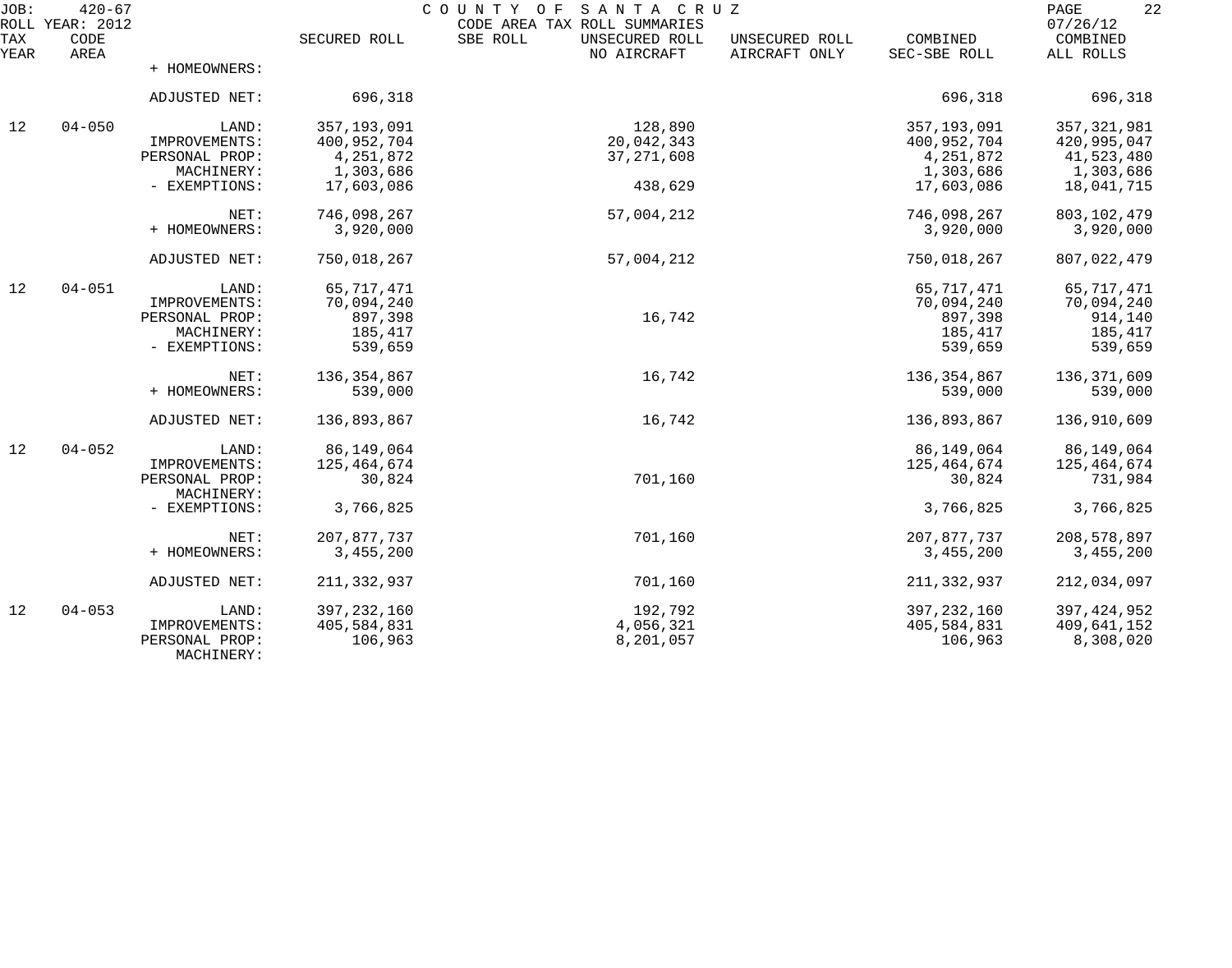| JOB:        | $420 - 67$<br>ROLL YEAR: 2012 |                                 |               | COUNTY OF SANTA CRUZ<br>CODE AREA TAX ROLL SUMMARIES |                                 |                          | 23<br>PAGE<br>07/26/12 |
|-------------|-------------------------------|---------------------------------|---------------|------------------------------------------------------|---------------------------------|--------------------------|------------------------|
| TAX<br>YEAR | CODE<br>AREA                  |                                 | SECURED ROLL  | SBE ROLL<br>UNSECURED ROLL<br>NO AIRCRAFT            | UNSECURED ROLL<br>AIRCRAFT ONLY | COMBINED<br>SEC-SBE ROLL | COMBINED<br>ALL ROLLS  |
|             |                               | - EXEMPTIONS:                   | 14,015,489    | 193,433                                              |                                 | 14,015,489               | 14,208,922             |
|             |                               | NET:                            | 788,908,465   | 12, 256, 737                                         |                                 | 788,908,465              | 801, 165, 202          |
|             |                               | + HOMEOWNERS:                   | 7,434,000     |                                                      |                                 | 7,434,000                | 7,434,000              |
|             |                               | ADJUSTED NET:                   | 796, 342, 465 | 12, 256, 737                                         |                                 | 796, 342, 465            | 808,599,202            |
| 12          | $04 - 054$                    | LAND:                           | 639,632       |                                                      |                                 | 639,632                  | 639,632                |
|             |                               | IMPROVEMENTS:<br>PERSONAL PROP: | 572,424       | 5,804                                                |                                 | 572,424                  | 572,424<br>5,804       |
|             |                               | MACHINERY:                      |               |                                                      |                                 |                          |                        |
|             |                               | - EXEMPTIONS:                   | 14,000        |                                                      |                                 | 14,000                   | 14,000                 |
|             |                               | NET:                            | 1,198,056     | 5,804                                                |                                 | 1,198,056                | 1,203,860              |
|             |                               | + HOMEOWNERS:                   | 14,000        |                                                      |                                 | 14,000                   | 14,000                 |
|             |                               | ADJUSTED NET:                   | 1,212,056     | 5,804                                                |                                 | 1,212,056                | 1,217,860              |
| 12          | $04 - 055$                    | LAND:                           |               |                                                      |                                 |                          |                        |
|             |                               | IMPROVEMENTS:<br>PERSONAL PROP: |               |                                                      |                                 |                          |                        |
|             |                               | MACHINERY:                      |               |                                                      |                                 |                          |                        |
|             |                               | - EXEMPTIONS:                   |               |                                                      |                                 |                          |                        |
|             |                               | NET:                            |               |                                                      |                                 |                          |                        |
|             |                               | + HOMEOWNERS:                   |               |                                                      |                                 |                          |                        |
|             |                               | ADJUSTED NET:                   |               |                                                      |                                 |                          |                        |
| 12          | $04 - 056$                    | LAND:                           | 175,062       |                                                      |                                 | 175,062                  | 175,062                |
|             |                               | IMPROVEMENTS:<br>PERSONAL PROP: | 587,615       |                                                      |                                 | 587,615                  | 587,615                |
|             |                               | MACHINERY:                      |               |                                                      |                                 |                          |                        |
|             |                               | - EXEMPTIONS:                   | 21,000        |                                                      |                                 | 21,000                   | 21,000                 |
|             |                               | NET:                            | 741,677       |                                                      |                                 | 741,677                  | 741,677                |
|             |                               | + HOMEOWNERS:                   | 21,000        |                                                      |                                 | 21,000                   | 21,000                 |
|             |                               | ADJUSTED NET:                   | 762,677       |                                                      |                                 | 762,677                  | 762,677                |
| 12          | $55 - 000$                    | LAND:                           | 11,392,179    |                                                      |                                 | 11,392,179               | 11,392,179             |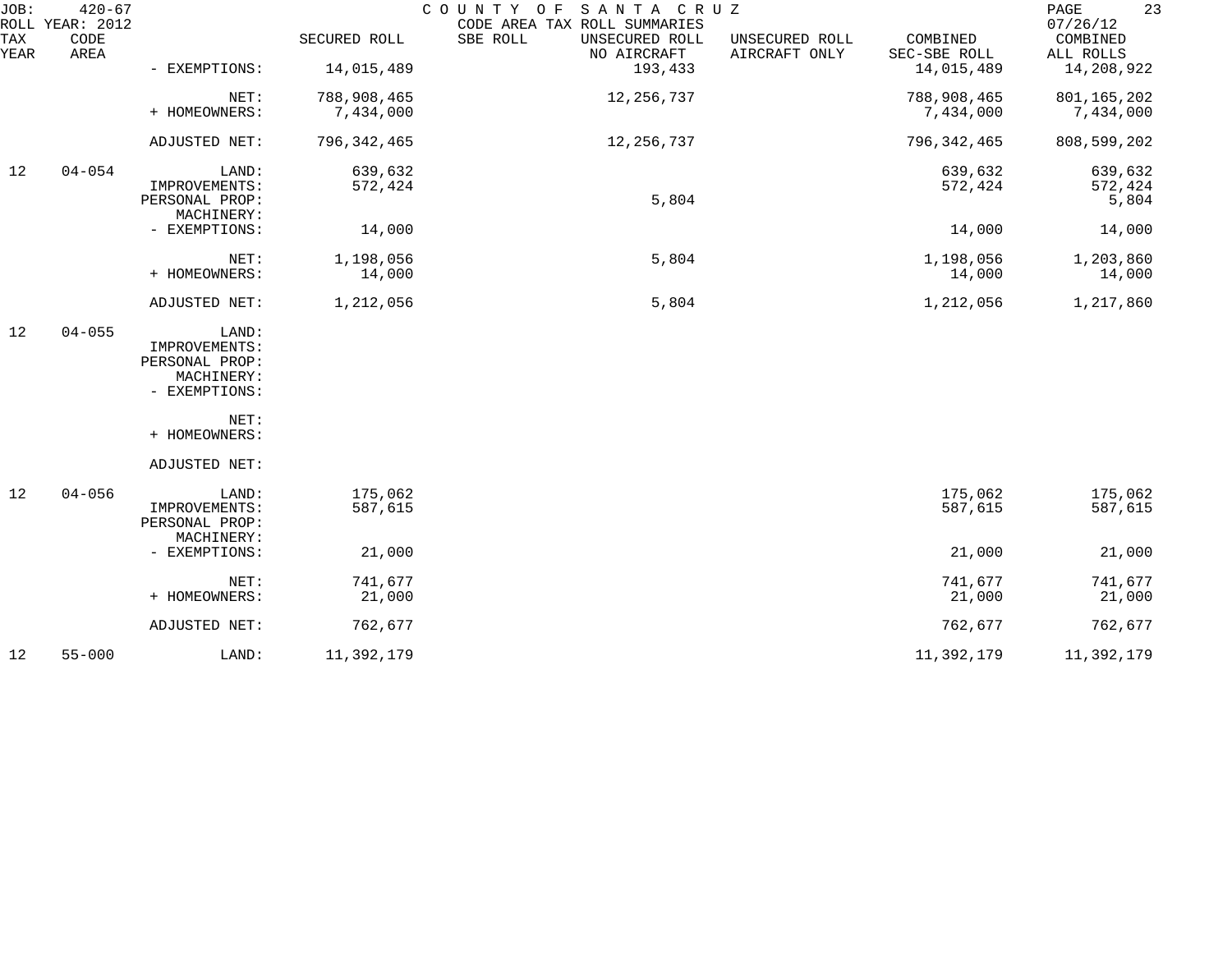| JOB:        | $420 - 67$<br>ROLL YEAR: 2012 |                              |               | COUNTY OF<br>SANTA CRUZ<br>CODE AREA TAX ROLL SUMMARIES |                                 |                          | 24<br>PAGE<br>07/26/12 |
|-------------|-------------------------------|------------------------------|---------------|---------------------------------------------------------|---------------------------------|--------------------------|------------------------|
| TAX<br>YEAR | CODE<br>AREA                  |                              | SECURED ROLL  | SBE ROLL<br>UNSECURED ROLL<br>NO AIRCRAFT               | UNSECURED ROLL<br>AIRCRAFT ONLY | COMBINED<br>SEC-SBE ROLL | COMBINED<br>ALL ROLLS  |
|             |                               | IMPROVEMENTS:                | 4,444,280     | 46,687                                                  |                                 | 4,444,280                | 4,490,967              |
|             |                               | PERSONAL PROP:               | 102,124       | 473,727                                                 |                                 | 102,124                  | 575,851                |
|             |                               | MACHINERY:                   |               |                                                         |                                 |                          |                        |
|             |                               | - EXEMPTIONS:                | 58,122        |                                                         |                                 | 58,122                   | 58,122                 |
|             |                               | NET:                         | 15,880,461    | 520,414                                                 |                                 | 15,880,461               | 16,400,875             |
|             |                               | + HOMEOWNERS:                | 56,000        |                                                         |                                 | 56,000                   | 56,000                 |
|             |                               | ADJUSTED NET:                | 15,936,461    | 520,414                                                 |                                 | 15,936,461               | 16,456,875             |
| 12          | $58 - 000$                    | LAND:                        | 4,743         |                                                         |                                 | 4,743                    | 4,743                  |
|             |                               | IMPROVEMENTS:                |               |                                                         |                                 |                          |                        |
|             |                               | PERSONAL PROP:               |               |                                                         |                                 |                          |                        |
|             |                               | MACHINERY:                   |               |                                                         |                                 |                          |                        |
|             |                               | - EXEMPTIONS:                |               |                                                         |                                 |                          |                        |
|             |                               | NET:                         | 4,743         |                                                         |                                 | 4,743                    | 4,743                  |
|             |                               | + HOMEOWNERS:                |               |                                                         |                                 |                          |                        |
|             |                               | ADJUSTED NET:                | 4,743         |                                                         |                                 | 4,743                    | 4,743                  |
| 12          | $58 - 001$                    | LAND:                        | 177,985,658   | 26,611                                                  |                                 | 177,985,658              | 178,012,269            |
|             |                               | IMPROVEMENTS:                | 158,238,951   | 8,118,712                                               |                                 | 158,238,951              | 166,357,663            |
|             |                               | PERSONAL PROP:               | 293,777       | 3,079,766                                               |                                 | 293,777                  | 3, 373, 543            |
|             |                               | MACHINERY:                   | 542,977       |                                                         |                                 | 542,977                  | 542,977                |
|             |                               | - EXEMPTIONS:                | 10,770,270    |                                                         |                                 | 10,770,270               | 10,770,270             |
|             |                               | NET:                         | 326, 291, 093 | 11,225,089                                              |                                 | 326, 291, 093            | 337, 516, 182          |
|             |                               | + HOMEOWNERS:                | 2,961,000     |                                                         |                                 | 2,961,000                | 2,961,000              |
|             |                               | ADJUSTED NET:                | 329, 252, 093 | 11,225,089                                              |                                 | 329, 252, 093            | 340, 477, 182          |
| 12          | $58 - 002$                    | LAND:                        | 6,708,630     |                                                         |                                 | 6,708,630                | 6,708,630              |
|             |                               | IMPROVEMENTS:                | 7,205,539     | 4,221                                                   |                                 | 7,205,539                | 7,209,760              |
|             |                               | PERSONAL PROP:<br>MACHINERY: |               | 45,638                                                  |                                 |                          | 45,638                 |
|             |                               | - EXEMPTIONS:                | 161,000       |                                                         |                                 | 161,000                  | 161,000                |
|             |                               | NET:                         | 13,753,169    | 49,859                                                  |                                 | 13,753,169               | 13,803,028             |
|             |                               |                              |               |                                                         |                                 |                          |                        |
|             |                               | + HOMEOWNERS:                | 161,000       |                                                         |                                 | 161,000                  | 161,000                |
|             |                               | ADJUSTED NET:                | 13,914,169    | 49,859                                                  |                                 | 13,914,169               | 13,964,028             |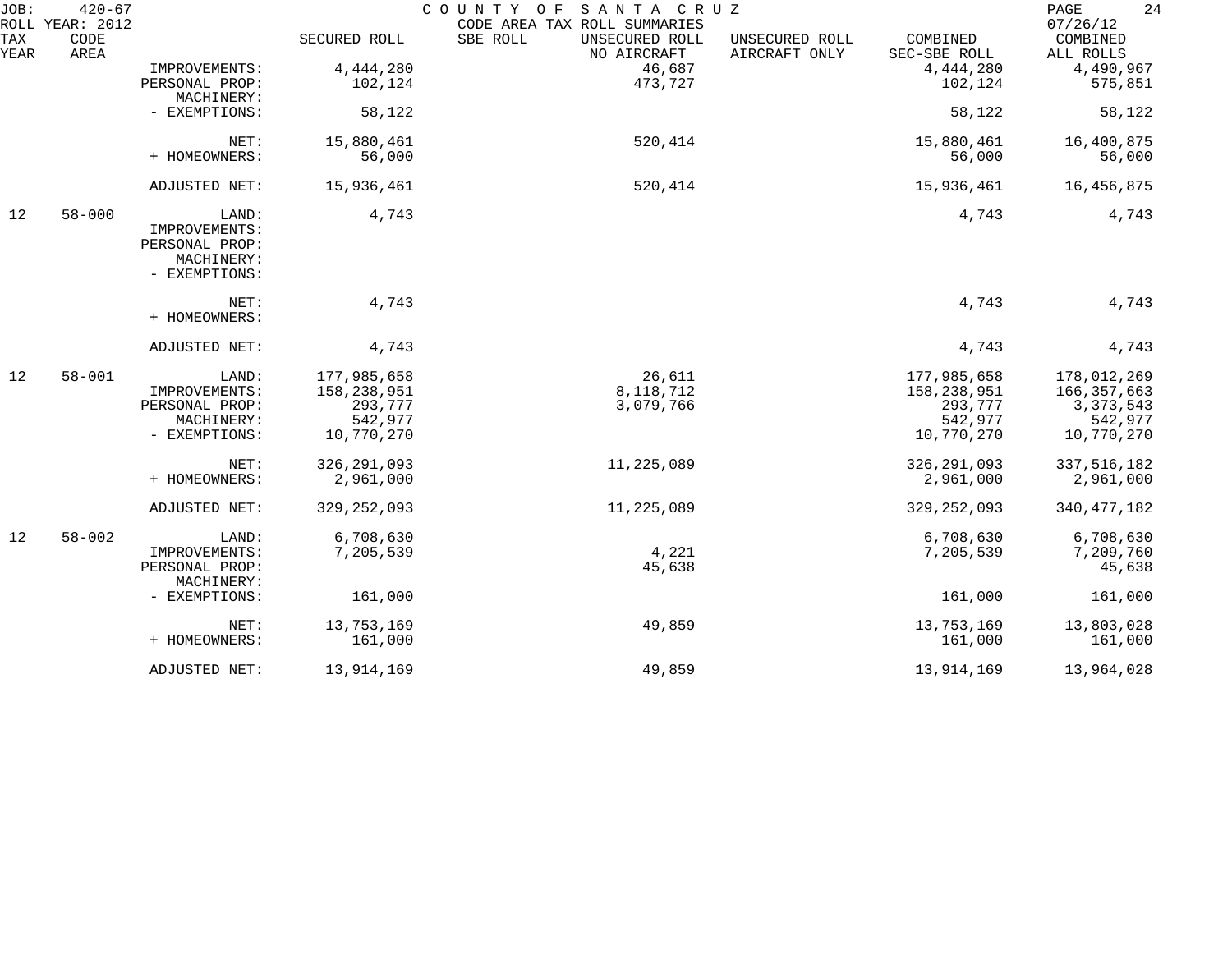| JOB:        | $420 - 67$<br>ROLL YEAR: 2012 |                             |              | COUNTY OF<br>SANTA CRUZ<br>CODE AREA TAX ROLL SUMMARIES |                                 |                          | 25<br>PAGE<br>07/26/12 |
|-------------|-------------------------------|-----------------------------|--------------|---------------------------------------------------------|---------------------------------|--------------------------|------------------------|
| TAX<br>YEAR | CODE<br>AREA                  |                             | SECURED ROLL | SBE ROLL<br>UNSECURED ROLL<br>NO AIRCRAFT               | UNSECURED ROLL<br>AIRCRAFT ONLY | COMBINED<br>SEC-SBE ROLL | COMBINED<br>ALL ROLLS  |
| 12          | $58 - 003$                    | LAND:                       | 8,864,193    |                                                         |                                 | 8,864,193                | 8,864,193              |
|             |                               | IMPROVEMENTS:               | 8,954,687    |                                                         |                                 | 8,954,687                | 8,954,687              |
|             |                               | PERSONAL PROP:              |              | 26,564                                                  |                                 |                          | 26,564                 |
|             |                               | MACHINERY:                  |              |                                                         |                                 |                          |                        |
|             |                               | - EXEMPTIONS:               | 217,680      |                                                         |                                 | 217,680                  | 217,680                |
|             |                               | NET:                        | 17,601,200   | 26,564                                                  |                                 | 17,601,200               | 17,627,764             |
|             |                               | + HOMEOWNERS:               | 217,000      |                                                         |                                 | 217,000                  | 217,000                |
|             |                               | ADJUSTED NET:               | 17,818,200   | 26,564                                                  |                                 | 17,818,200               | 17,844,764             |
| 12          | $58 - 004$                    | LAND:                       | 17,446,323   |                                                         |                                 | 17,446,323               | 17,446,323             |
|             |                               | IMPROVEMENTS:               | 19, 313, 935 |                                                         |                                 | 19, 313, 935             | 19, 313, 935           |
|             |                               | PERSONAL PROP:              |              | 67,125                                                  |                                 |                          | 67,125                 |
|             |                               | MACHINERY:                  |              |                                                         |                                 |                          |                        |
|             |                               | - EXEMPTIONS:               | 460,803      |                                                         |                                 | 460,803                  | 460,803                |
|             |                               | NET:                        | 36, 299, 455 | 67,125                                                  |                                 | 36, 299, 455             | 36, 366, 580           |
|             |                               | + HOMEOWNERS:               | 460,600      |                                                         |                                 | 460,600                  | 460,600                |
|             |                               | ADJUSTED NET:               | 36,760,055   | 67,125                                                  |                                 | 36,760,055               | 36,827,180             |
| 12          | $58 - 005$                    | LAND:                       | 6,562,486    |                                                         |                                 | 6,562,486                | 6,562,486              |
|             |                               | IMPROVEMENTS:               | 6,823,657    |                                                         |                                 | 6,823,657                | 6,823,657              |
|             |                               | PERSONAL PROP:              |              |                                                         |                                 |                          |                        |
|             |                               | MACHINERY:                  |              |                                                         |                                 |                          |                        |
|             |                               | - EXEMPTIONS:               | 93,992       |                                                         |                                 | 93,992                   | 93,992                 |
|             |                               | NET:                        | 13, 292, 151 |                                                         |                                 | 13, 292, 151             | 13, 292, 151           |
|             |                               | + HOMEOWNERS:               | 91,000       |                                                         |                                 | 91,000                   | 91,000                 |
|             |                               | ADJUSTED NET:               | 13,383,151   |                                                         |                                 | 13,383,151               | 13,383,151             |
| 12          | $58 - 006$                    | LAND:                       | 9,883,541    |                                                         |                                 | 9,883,541                | 9,883,541              |
|             |                               | IMPROVEMENTS:               | 10,629,566   |                                                         |                                 | 10,629,566               | 10,629,566             |
|             |                               | PERSONAL PROP:              |              | 59,344                                                  | 10,000                          |                          | 69,344                 |
|             |                               | MACHINERY:<br>- EXEMPTIONS: | 194,600      |                                                         |                                 | 194,600                  | 194,600                |
|             |                               |                             |              |                                                         |                                 |                          |                        |
|             |                               | NET:                        | 20, 318, 507 | 59,344                                                  | 10,000                          | 20, 318, 507             | 20, 387, 851           |
|             |                               | + HOMEOWNERS:               | 194,600      |                                                         |                                 | 194,600                  | 194,600                |
|             |                               | ADJUSTED NET:               | 20,513,107   | 59,344                                                  |                                 | 20,513,107               | 20,582,451             |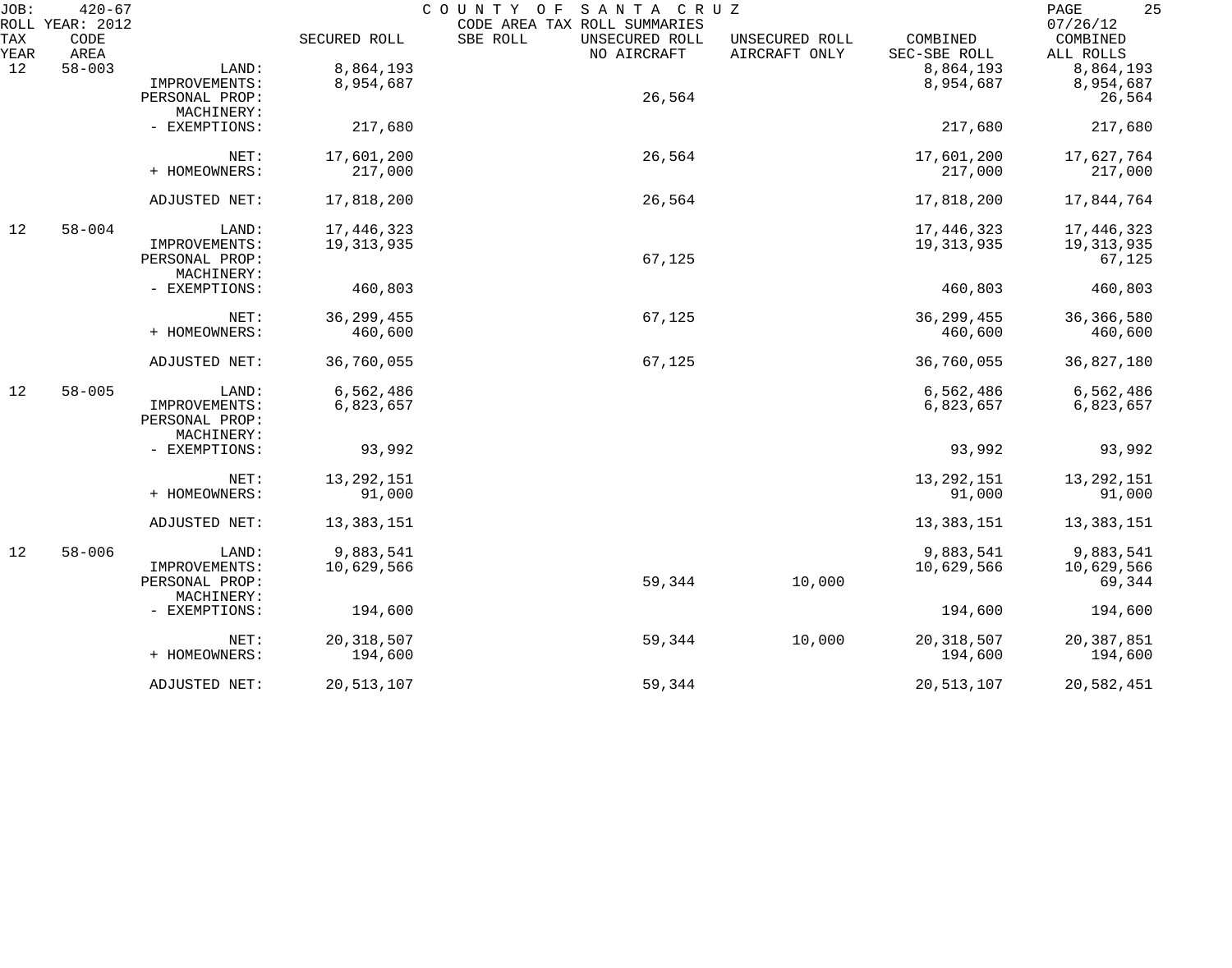| JOB:        | $420 - 67$<br>ROLL YEAR: 2012 |                                                                         |                          | COUNTY OF<br>SANTA CRUZ<br>CODE AREA TAX ROLL SUMMARIES |                                 |                          | 26<br>PAGE<br>07/26/12            |
|-------------|-------------------------------|-------------------------------------------------------------------------|--------------------------|---------------------------------------------------------|---------------------------------|--------------------------|-----------------------------------|
| TAX<br>YEAR | CODE<br>AREA                  |                                                                         | SECURED ROLL             | SBE ROLL<br>UNSECURED ROLL<br>NO AIRCRAFT               | UNSECURED ROLL<br>AIRCRAFT ONLY | COMBINED<br>SEC-SBE ROLL | COMBINED<br>ALL ROLLS             |
| 12          | $58 - 007$                    | LAND:<br>IMPROVEMENTS:<br>PERSONAL PROP:                                | 10,720,536<br>11,790,803 |                                                         |                                 | 10,720,536<br>11,790,803 | 10,720,536<br>11,790,803          |
|             |                               | MACHINERY:<br>- EXEMPTIONS:                                             | 231,000                  |                                                         |                                 | 231,000                  | 231,000                           |
|             |                               | NET:<br>+ HOMEOWNERS:                                                   | 22, 280, 339<br>231,000  |                                                         |                                 | 22, 280, 339<br>231,000  | 22, 280, 339<br>231,000           |
|             |                               | ADJUSTED NET:                                                           | 22,511,339               |                                                         |                                 | 22,511,339               | 22,511,339                        |
| 12          | $58 - 008$                    | LAND:<br>IMPROVEMENTS:<br>PERSONAL PROP:<br>MACHINERY:                  | 8,556,247<br>11,259,510  | 56,759<br>48,273                                        |                                 | 8,556,247<br>11,259,510  | 8,556,247<br>11,316,269<br>48,273 |
|             |                               | - EXEMPTIONS:                                                           | 267,835                  |                                                         |                                 | 267,835                  | 267,835                           |
|             |                               | NET:<br>+ HOMEOWNERS:                                                   | 19,547,922<br>266,000    | 105,032                                                 |                                 | 19,547,922<br>266,000    | 19,652,954<br>266,000             |
|             |                               | ADJUSTED NET:                                                           | 19,813,922               | 105,032                                                 |                                 | 19,813,922               | 19,918,954                        |
| 12          | $65 - 003$                    | LAND:<br>IMPROVEMENTS:<br>PERSONAL PROP:<br>MACHINERY:<br>- EXEMPTIONS: |                          |                                                         |                                 |                          |                                   |
|             |                               | NET:<br>+ HOMEOWNERS:                                                   |                          |                                                         |                                 |                          |                                   |
|             |                               | ADJUSTED NET:                                                           |                          |                                                         |                                 |                          |                                   |
| 12          | $65 - 006$                    | LAND:<br>IMPROVEMENTS:<br>PERSONAL PROP:<br>MACHINERY:                  | 282,667<br>302,858       |                                                         |                                 | 282,667<br>302,858       | 282,667<br>302,858                |
|             |                               | - EXEMPTIONS:                                                           | 585,525                  |                                                         |                                 | 585,525                  | 585,525                           |
|             |                               |                                                                         |                          |                                                         |                                 |                          |                                   |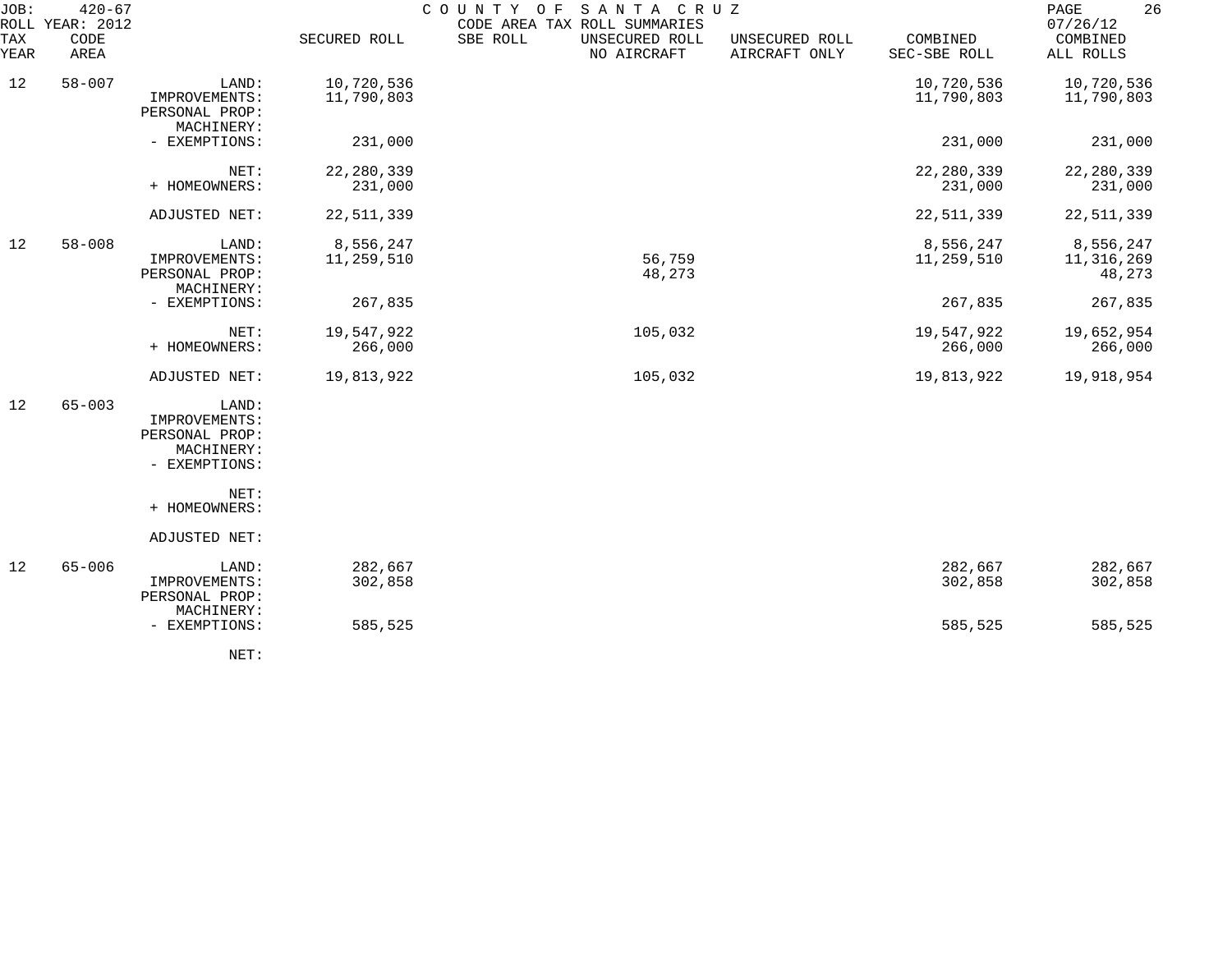| JOB:<br>ROLL | $420 - 67$<br>YEAR: 2012 |                                                                         |                                         | COUNTY<br>O F | SANTA CRUZ<br>CODE AREA TAX ROLL SUMMARIES |                                 |                                         | PAGE<br>07/26/12                        | 27 |
|--------------|--------------------------|-------------------------------------------------------------------------|-----------------------------------------|---------------|--------------------------------------------|---------------------------------|-----------------------------------------|-----------------------------------------|----|
| TAX<br>YEAR  | CODE<br>AREA             |                                                                         | SECURED ROLL                            | SBE ROLL      | UNSECURED ROLL<br>NO AIRCRAFT              | UNSECURED ROLL<br>AIRCRAFT ONLY | COMBINED<br>SEC-SBE ROLL                | COMBINED<br>ALL ROLLS                   |    |
|              |                          | + HOMEOWNERS:                                                           |                                         |               |                                            |                                 |                                         |                                         |    |
|              |                          | ADJUSTED NET:                                                           |                                         |               |                                            |                                 |                                         |                                         |    |
| 12           | $65 - 007$               | LAND:<br>IMPROVEMENTS:<br>PERSONAL PROP:<br>MACHINERY:<br>- EXEMPTIONS: |                                         |               |                                            |                                 |                                         |                                         |    |
|              |                          | NET:<br>+ HOMEOWNERS:                                                   |                                         |               |                                            |                                 |                                         |                                         |    |
|              |                          | ADJUSTED NET:                                                           |                                         |               |                                            |                                 |                                         |                                         |    |
| 12           | $65 - 020$               | LAND:<br>IMPROVEMENTS:<br>PERSONAL PROP:<br>MACHINERY:                  | 16,002,814<br>14, 240, 138              |               | 33,578                                     |                                 | 16,002,814<br>14, 240, 138              | 16,002,814<br>14, 240, 138<br>33,578    |    |
|              |                          | - EXEMPTIONS:                                                           | 281,334                                 |               |                                            |                                 | 281,334                                 | 281,334                                 |    |
|              |                          | NET:<br>+ HOMEOWNERS:                                                   | 29,961,618<br>280,000                   |               | 33,578                                     |                                 | 29,961,618<br>280,000                   | 29,995,196<br>280,000                   |    |
|              |                          | ADJUSTED NET:                                                           | 30, 241, 618                            |               | 33,578                                     |                                 | 30, 241, 618                            | 30, 275, 196                            |    |
| 12           | $65 - 021$               | LAND:<br>IMPROVEMENTS:<br>PERSONAL PROP:<br>MACHINERY:                  | 106,652,891<br>107,187,053<br>1,478,232 |               | 26,935<br>334,871<br>872,801               |                                 | 106,652,891<br>107,187,053<br>1,478,232 | 106,679,826<br>107,521,924<br>2,351,033 |    |
|              |                          | - EXEMPTIONS:                                                           | 3,437,971                               |               |                                            |                                 | 3,437,971                               | 3,437,971                               |    |
|              |                          | NET:<br>+ HOMEOWNERS:                                                   | 211,880,205<br>1,657,600                |               | 1,234,607                                  |                                 | 211,880,205<br>1,657,600                | 213, 114, 812<br>1,657,600              |    |
|              |                          | ADJUSTED NET:                                                           | 213, 537, 805                           |               | 1,234,607                                  |                                 | 213,537,805                             | 214,772,412                             |    |
| 12           | $65 - 022$               | LAND:<br>IMPROVEMENTS:<br>PERSONAL PROP:                                | 38,071                                  |               |                                            |                                 | 38,071                                  | 38,071                                  |    |

MACHINERY: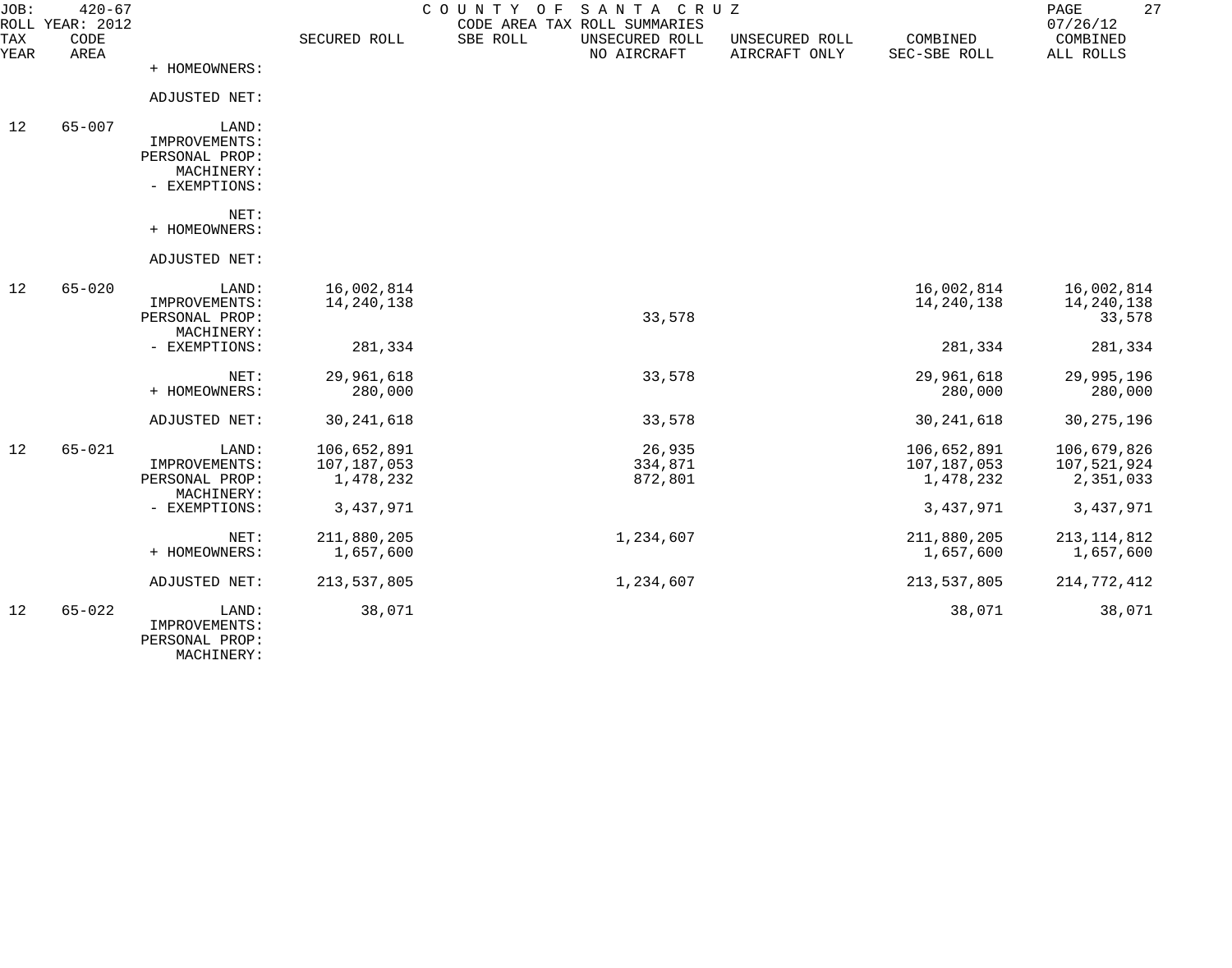| JOB:        | $420 - 67$<br>ROLL YEAR: 2012 |                                                                         |                          | COUNTY OF<br>CODE AREA TAX ROLL SUMMARIES | SANTA CRUZ                    |                                 |                          | 28<br>PAGE<br>07/26/12   |
|-------------|-------------------------------|-------------------------------------------------------------------------|--------------------------|-------------------------------------------|-------------------------------|---------------------------------|--------------------------|--------------------------|
| TAX<br>YEAR | CODE<br>AREA                  |                                                                         | SECURED ROLL             | SBE ROLL                                  | UNSECURED ROLL<br>NO AIRCRAFT | UNSECURED ROLL<br>AIRCRAFT ONLY | COMBINED<br>SEC-SBE ROLL | COMBINED<br>ALL ROLLS    |
|             |                               | - EXEMPTIONS:                                                           | 1,464                    |                                           |                               |                                 | 1,464                    | 1,464                    |
|             |                               | NET:<br>+ HOMEOWNERS:                                                   | 36,607                   |                                           |                               |                                 | 36,607                   | 36,607                   |
|             |                               | ADJUSTED NET:                                                           | 36,607                   |                                           |                               |                                 | 36,607                   | 36,607                   |
| 12          | $65 - 023$                    | LAND:<br>IMPROVEMENTS:<br>PERSONAL PROP:<br>MACHINERY:                  | 4,481,491<br>4,062,179   |                                           |                               |                                 | 4,481,491<br>4,062,179   | 4,481,491<br>4,062,179   |
|             |                               | - EXEMPTIONS:                                                           | 84,000                   |                                           |                               |                                 | 84,000                   | 84,000                   |
|             |                               | NET:<br>+ HOMEOWNERS:                                                   | 8,459,670<br>84,000      |                                           |                               |                                 | 8,459,670<br>84,000      | 8,459,670<br>84,000      |
|             |                               | ADJUSTED NET:                                                           | 8,543,670                |                                           |                               |                                 | 8,543,670                | 8,543,670                |
| 12          | $69 - 012$                    | LAND:<br>IMPROVEMENTS:<br>PERSONAL PROP:<br>MACHINERY:<br>- EXEMPTIONS: |                          |                                           |                               |                                 |                          |                          |
|             |                               | NET:<br>+ HOMEOWNERS:                                                   |                          |                                           |                               |                                 |                          |                          |
|             |                               | ADJUSTED NET:                                                           |                          |                                           |                               |                                 |                          |                          |
| 12          | $69 - 013$                    | LAND:<br>IMPROVEMENTS:<br>PERSONAL PROP:<br>MACHINERY:                  | 32,615,733<br>20,308,147 |                                           |                               |                                 | 32,615,733<br>20,308,147 | 32,615,733<br>20,308,147 |
|             |                               | - EXEMPTIONS:                                                           | 105,000                  |                                           |                               |                                 | 105,000                  | 105,000                  |
|             |                               | NET:<br>+ HOMEOWNERS:                                                   | 52,818,880<br>105,000    |                                           |                               |                                 | 52,818,880<br>105,000    | 52,818,880<br>105,000    |
|             |                               | ADJUSTED NET:                                                           | 52,923,880               |                                           |                               |                                 | 52,923,880               | 52,923,880               |
| 12          | $69 - 015$                    | LAND:                                                                   |                          |                                           |                               |                                 |                          |                          |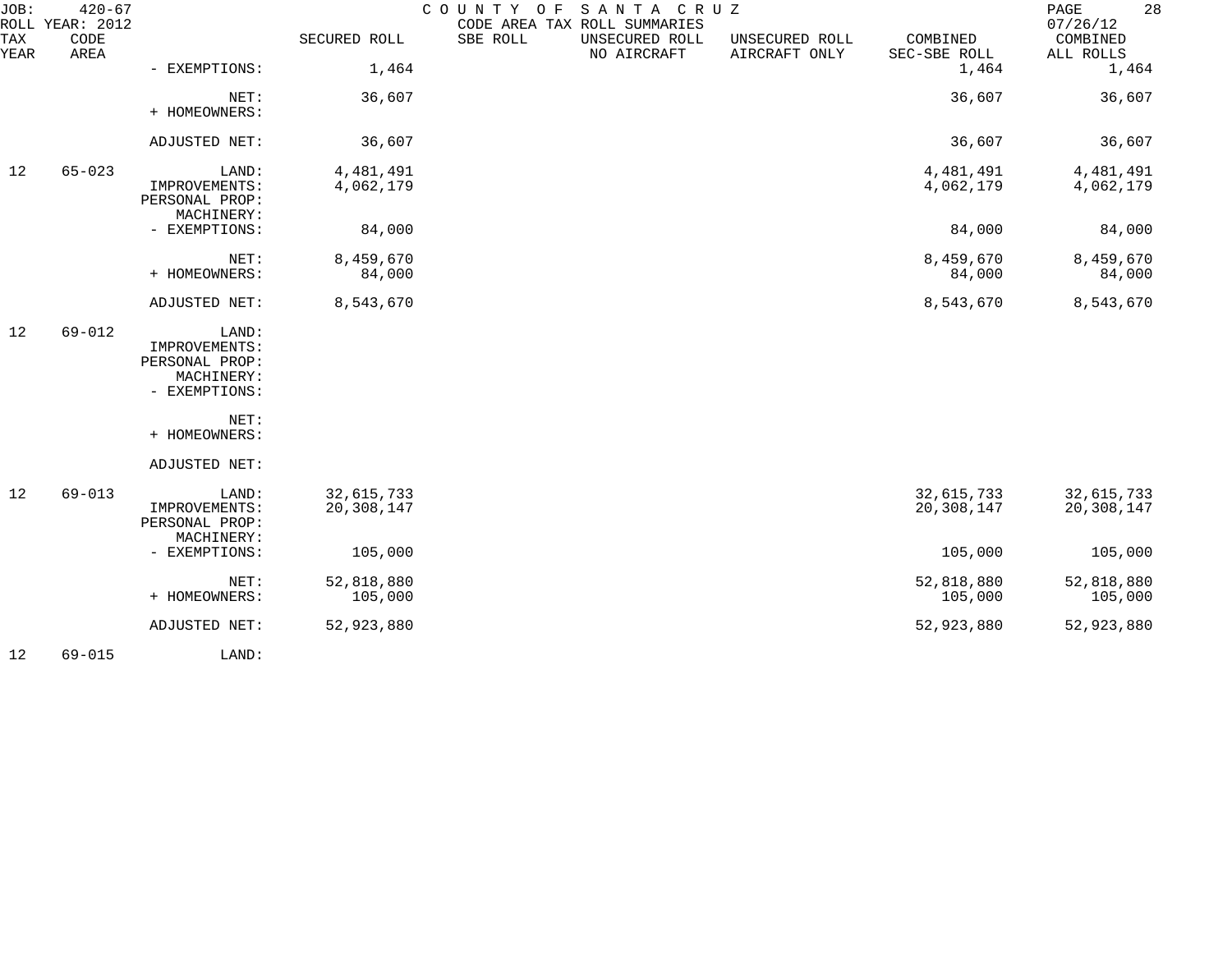| JOB:        | $420 - 67$<br>ROLL YEAR: 2012 |                |              | COUNTY OF SANTA CRUZ | CODE AREA TAX ROLL SUMMARIES  |                                 |                          | 29<br>PAGE<br>07/26/12 |
|-------------|-------------------------------|----------------|--------------|----------------------|-------------------------------|---------------------------------|--------------------------|------------------------|
| TAX<br>YEAR | CODE<br>AREA                  |                | SECURED ROLL | SBE ROLL             | UNSECURED ROLL<br>NO AIRCRAFT | UNSECURED ROLL<br>AIRCRAFT ONLY | COMBINED<br>SEC-SBE ROLL | COMBINED<br>ALL ROLLS  |
|             |                               | IMPROVEMENTS:  |              |                      |                               |                                 |                          |                        |
|             |                               | PERSONAL PROP: |              |                      |                               |                                 |                          |                        |
|             |                               | MACHINERY:     |              |                      |                               |                                 |                          |                        |
|             |                               | - EXEMPTIONS:  |              |                      |                               |                                 |                          |                        |
|             |                               | NET:           |              |                      |                               |                                 |                          |                        |
|             |                               | + HOMEOWNERS:  |              |                      |                               |                                 |                          |                        |
|             |                               | ADJUSTED NET:  |              |                      |                               |                                 |                          |                        |
| 12          | $69 - 016$                    | LAND:          | 230,277      |                      |                               |                                 | 230,277                  | 230,277                |
|             |                               | IMPROVEMENTS:  | 1,134,280    |                      |                               |                                 | 1,134,280                | 1,134,280              |
|             |                               | PERSONAL PROP: |              |                      |                               |                                 |                          |                        |
|             |                               | MACHINERY:     |              |                      |                               |                                 |                          |                        |
|             |                               | - EXEMPTIONS:  | 1,364,557    |                      |                               |                                 | 1,364,557                | 1,364,557              |
|             |                               | NET:           |              |                      |                               |                                 |                          |                        |
|             |                               | + HOMEOWNERS:  |              |                      |                               |                                 |                          |                        |
|             |                               | ADJUSTED NET:  |              |                      |                               |                                 |                          |                        |
| 12          | $69 - 019$                    | LAND:          |              |                      |                               |                                 |                          |                        |
|             |                               | IMPROVEMENTS:  |              |                      |                               |                                 |                          |                        |
|             |                               | PERSONAL PROP: |              |                      |                               |                                 |                          |                        |
|             |                               | MACHINERY:     |              |                      |                               |                                 |                          |                        |
|             |                               | - EXEMPTIONS:  |              |                      |                               |                                 |                          |                        |
|             |                               | NET:           |              |                      |                               |                                 |                          |                        |
|             |                               | + HOMEOWNERS:  |              |                      |                               |                                 |                          |                        |
|             |                               | ADJUSTED NET:  |              |                      |                               |                                 |                          |                        |
| 12          | $69 - 020$                    | LAND:          | 7,947,059    |                      |                               |                                 | 7,947,059                | 7,947,059              |
|             |                               | IMPROVEMENTS:  | 3,675,832    |                      |                               |                                 | 3,675,832                | 3,675,832              |
|             |                               | PERSONAL PROP: |              |                      |                               |                                 |                          |                        |
|             |                               | MACHINERY:     |              |                      |                               |                                 |                          |                        |
|             |                               | - EXEMPTIONS:  | 35,000       |                      |                               |                                 | 35,000                   | 35,000                 |
|             |                               | NET:           | 11,587,891   |                      |                               |                                 | 11,587,891               | 11,587,891             |
|             |                               | + HOMEOWNERS:  | 35,000       |                      |                               |                                 | 35,000                   | 35,000                 |
|             |                               | ADJUSTED NET:  | 11,622,891   |                      |                               |                                 | 11,622,891               | 11,622,891             |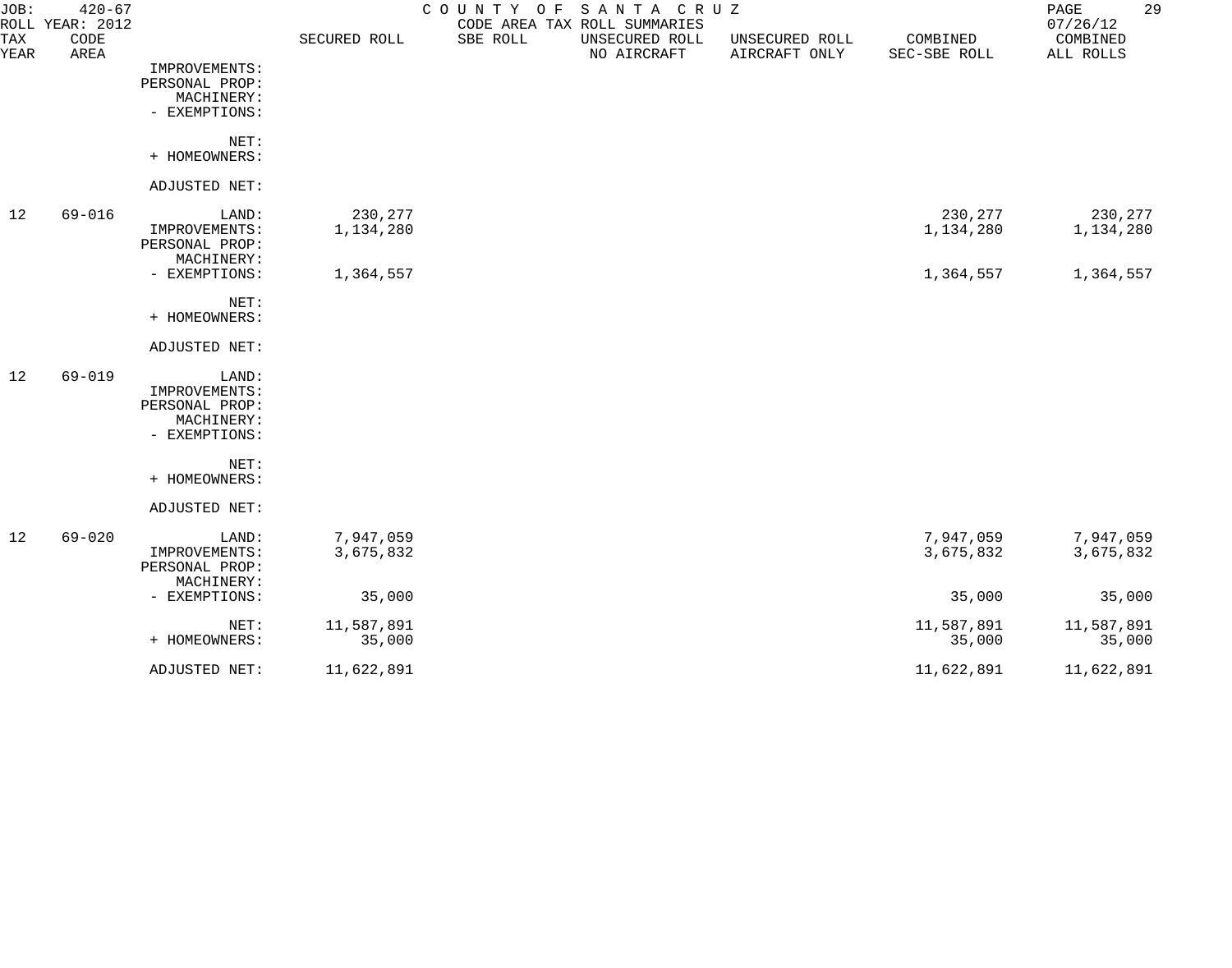| JOB:        | $420 - 67$<br>ROLL YEAR: 2012 |                                                                         |                            | COUNTY OF | SANTA CRUZ<br>CODE AREA TAX ROLL SUMMARIES |                                 |                            | 30<br>PAGE<br>07/26/12     |
|-------------|-------------------------------|-------------------------------------------------------------------------|----------------------------|-----------|--------------------------------------------|---------------------------------|----------------------------|----------------------------|
| TAX<br>YEAR | CODE<br>AREA                  |                                                                         | SECURED ROLL               | SBE ROLL  | UNSECURED ROLL<br>NO AIRCRAFT              | UNSECURED ROLL<br>AIRCRAFT ONLY | COMBINED<br>SEC-SBE ROLL   | COMBINED<br>ALL ROLLS      |
| 12          | $69 - 022$                    | LAND:<br>IMPROVEMENTS:<br>PERSONAL PROP:<br>MACHINERY:<br>- EXEMPTIONS: | 524,310<br>4,770           |           |                                            |                                 | 524,310<br>4,770           | 524,310<br>4,770           |
|             |                               | NET:<br>+ HOMEOWNERS:                                                   | 529,080                    |           |                                            |                                 | 529,080                    | 529,080                    |
|             |                               | ADJUSTED NET:                                                           | 529,080                    |           |                                            |                                 | 529,080                    | 529,080                    |
| 12          | $69 - 023$                    | LAND:<br>IMPROVEMENTS:<br>PERSONAL PROP:<br>MACHINERY:                  | 38,697,585<br>19,758,068   |           |                                            |                                 | 38,697,585<br>19,758,068   | 38,697,585<br>19,758,068   |
|             |                               | - EXEMPTIONS:                                                           | 143,829                    |           |                                            |                                 | 143,829                    | 143,829                    |
|             |                               | NET:<br>+ HOMEOWNERS:                                                   | 58, 311, 824<br>138,600    |           |                                            |                                 | 58, 311, 824<br>138,600    | 58, 311, 824<br>138,600    |
|             |                               | ADJUSTED NET:                                                           | 58,450,424                 |           |                                            |                                 | 58,450,424                 | 58,450,424                 |
| 12          | $69 - 029$                    | LAND:<br>IMPROVEMENTS:<br>PERSONAL PROP:<br>MACHINERY:                  | 22, 474, 365<br>19,444,081 |           | 20,933<br>20,933                           |                                 | 22, 474, 365<br>19,444,081 | 22, 495, 298<br>19,465,014 |
|             |                               | - EXEMPTIONS:                                                           | 203,000                    |           |                                            |                                 | 203,000                    | 203,000                    |
|             |                               | NET:<br>+ HOMEOWNERS:                                                   | 41,715,446<br>203,000      |           | 41,866                                     |                                 | 41,715,446<br>203,000      | 41,757,312<br>203,000      |
|             |                               | ADJUSTED NET:                                                           | 41,918,446                 |           | 41,866                                     |                                 | 41,918,446                 | 41,960,312                 |
|             |                               |                                                                         |                            |           |                                            |                                 |                            |                            |

 12 69-030 LAND: IMPROVEMENTS: PERSONAL PROP: MACHINERY:

- EXEMPTIONS:

NET:

+ HOMEOWNERS:

ADJUSTED NET: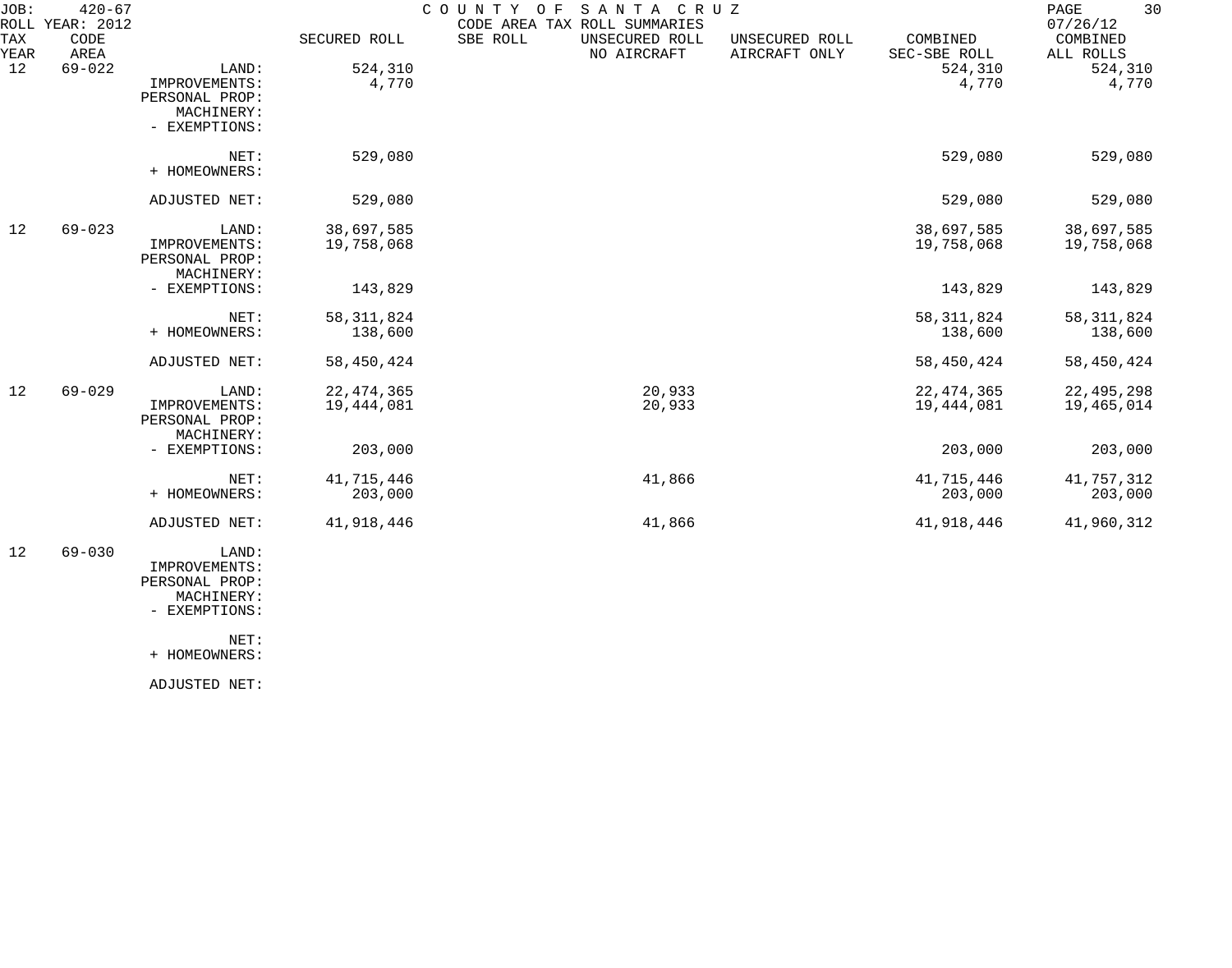| JOB:        | $420 - 67$<br>ROLL YEAR: 2012 |                                                        |                          | SANTA CRUZ<br>COUNTY OF<br>CODE AREA TAX ROLL SUMMARIES |                                 |                          | 31<br>PAGE<br>07/26/12             |
|-------------|-------------------------------|--------------------------------------------------------|--------------------------|---------------------------------------------------------|---------------------------------|--------------------------|------------------------------------|
| TAX<br>YEAR | CODE<br>AREA                  |                                                        | SECURED ROLL             | SBE ROLL<br>UNSECURED ROLL<br>NO AIRCRAFT               | UNSECURED ROLL<br>AIRCRAFT ONLY | COMBINED<br>SEC-SBE ROLL | COMBINED<br>ALL ROLLS              |
| 12          | $69 - 032$                    | LAND:<br>IMPROVEMENTS:                                 | 9,920,139<br>10,315,400  |                                                         |                                 | 9,920,139<br>10,315,400  | 9,920,139<br>10,315,400            |
|             |                               | PERSONAL PROP:<br>MACHINERY:                           |                          |                                                         |                                 |                          |                                    |
|             |                               | - EXEMPTIONS:                                          | 306,008                  |                                                         |                                 | 306,008                  | 306,008                            |
|             |                               | NET:<br>+ HOMEOWNERS:                                  | 19,929,531<br>186,200    |                                                         |                                 | 19,929,531<br>186,200    | 19,929,531<br>186,200              |
|             |                               | ADJUSTED NET:                                          | 20, 115, 731             |                                                         |                                 | 20, 115, 731             | 20, 115, 731                       |
| 12          | $69 - 038$                    | LAND:<br>IMPROVEMENTS:<br>PERSONAL PROP:               | 13,635,038<br>11,797,862 | 55,802                                                  |                                 | 13,635,038<br>11,797,862 | 13,635,038<br>11,797,862<br>55,802 |
|             |                               | MACHINERY:<br>- EXEMPTIONS:                            | 322,916                  |                                                         |                                 | 322,916                  | 322,916                            |
|             |                               | NET:<br>+ HOMEOWNERS:                                  | 25,109,984<br>320,600    | 55,802                                                  |                                 | 25,109,984<br>320,600    | 25, 165, 786<br>320,600            |
|             |                               | ADJUSTED NET:                                          | 25,430,584               | 55,802                                                  |                                 | 25,430,584               | 25,486,386                         |
| 12          | $69 - 048$                    | LAND:<br>IMPROVEMENTS:<br>PERSONAL PROP:<br>MACHINERY: | 7,958,594<br>10,126,239  |                                                         |                                 | 7,958,594<br>10,126,239  | 7,958,594<br>10,126,239            |
|             |                               | - EXEMPTIONS:                                          | 221,707                  |                                                         |                                 | 221,707                  | 221,707                            |
|             |                               | NET:<br>+ HOMEOWNERS:                                  | 17,863,126<br>161,000    |                                                         |                                 | 17,863,126<br>161,000    | 17,863,126<br>161,000              |
|             |                               | ADJUSTED NET:                                          | 18,024,126               |                                                         |                                 | 18,024,126               | 18,024,126                         |
| 12          | $69 - 049$                    | LAND:<br>IMPROVEMENTS:<br>PERSONAL PROP:<br>MACHINERY: | 372,626<br>520,535       |                                                         |                                 | 372,626<br>520,535       | 372,626<br>520,535                 |
|             |                               | - EXEMPTIONS:                                          | 21,000                   |                                                         |                                 | 21,000                   | 21,000                             |
|             |                               | NET:                                                   | 872,161                  |                                                         |                                 | 872,161                  | 872,161                            |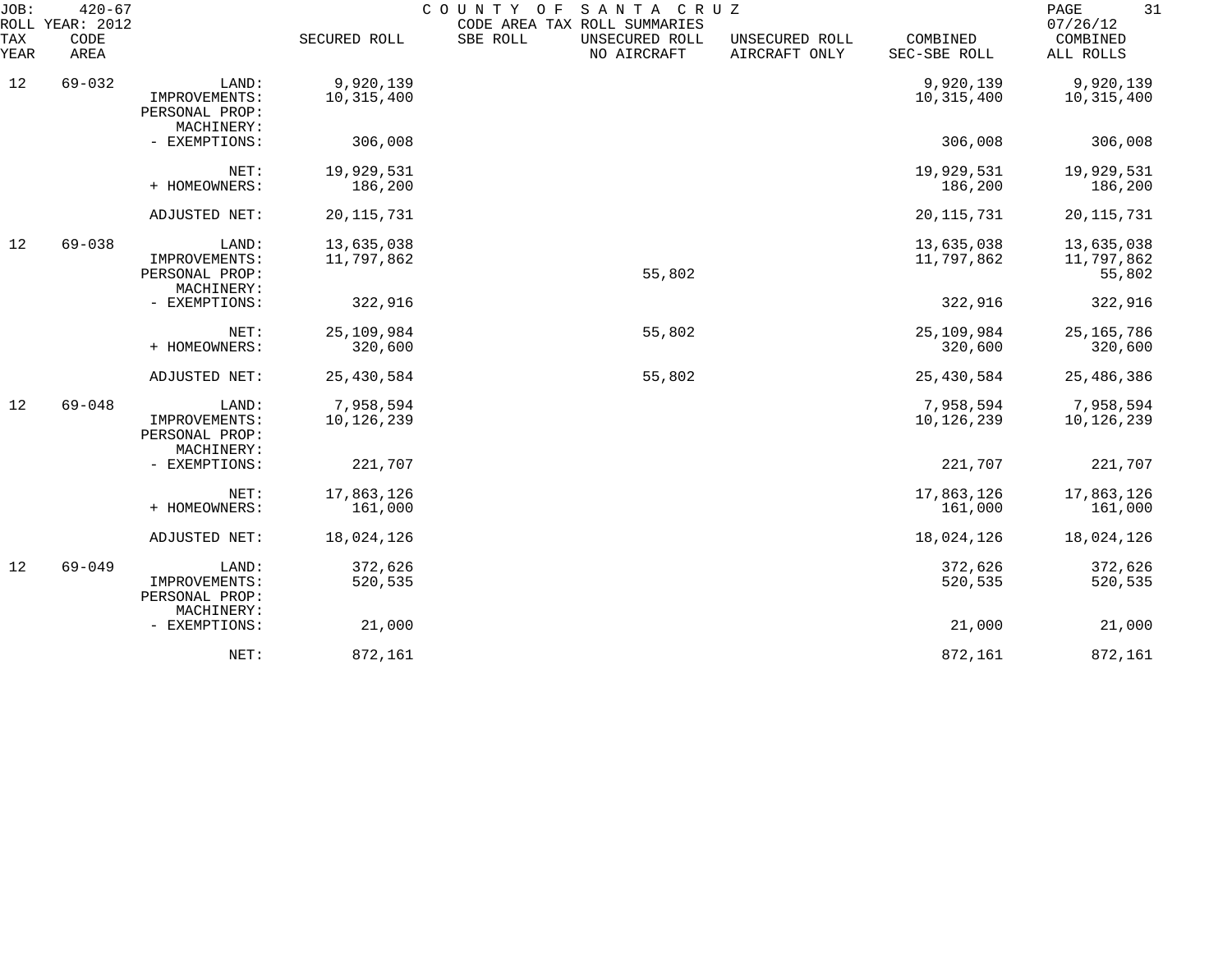| JOB:        | $420 - 67$<br>ROLL YEAR: 2012 |                                                                         |                                       | COUNTY OF SANTA CRUZ<br>CODE AREA TAX ROLL SUMMARIES |                                 |                                       | 32<br>PAGE<br>07/26/12              |
|-------------|-------------------------------|-------------------------------------------------------------------------|---------------------------------------|------------------------------------------------------|---------------------------------|---------------------------------------|-------------------------------------|
| TAX<br>YEAR | CODE<br>AREA                  |                                                                         | SECURED ROLL                          | SBE ROLL<br>UNSECURED ROLL<br>NO AIRCRAFT            | UNSECURED ROLL<br>AIRCRAFT ONLY | COMBINED<br>SEC-SBE ROLL              | COMBINED<br>ALL ROLLS               |
|             |                               | + HOMEOWNERS:                                                           | 21,000                                |                                                      |                                 | 21,000                                | 21,000                              |
|             |                               | ADJUSTED NET:                                                           | 893,161                               |                                                      |                                 | 893,161                               | 893,161                             |
| 12          | $69 - 050$                    | LAND:                                                                   | 10,674,710                            |                                                      |                                 | 10,674,710                            | 10,674,710                          |
|             |                               | IMPROVEMENTS:<br>PERSONAL PROP:<br>MACHINERY:                           | 8,815,969                             | 5,685                                                |                                 | 8,815,969                             | 8,815,969<br>5,685                  |
|             |                               | - EXEMPTIONS:                                                           | 77,823                                |                                                      |                                 | 77,823                                | 77,823                              |
|             |                               | NET:<br>+ HOMEOWNERS:                                                   | 19,412,856<br>77,000                  | 5,685                                                |                                 | 19, 412, 856<br>77,000                | 19,418,541<br>77,000                |
|             |                               | ADJUSTED NET:                                                           | 19,489,856                            | 5,685                                                |                                 | 19,489,856                            | 19,495,541                          |
| 12          | $69 - 051$                    | LAND:<br>IMPROVEMENTS:<br>PERSONAL PROP:<br>MACHINERY:<br>- EXEMPTIONS: |                                       |                                                      |                                 |                                       |                                     |
|             |                               | NET:<br>+ HOMEOWNERS:                                                   |                                       |                                                      |                                 |                                       |                                     |
|             |                               | ADJUSTED NET:                                                           |                                       |                                                      |                                 |                                       |                                     |
| 12          | $69 - 070$                    | LAND:<br>IMPROVEMENTS:<br>PERSONAL PROP:<br>MACHINERY:                  | 45, 338, 507<br>30,032,357<br>438,686 | 54,676                                               |                                 | 45, 338, 507<br>30,032,357<br>438,686 | 45,338,507<br>30,032,357<br>493,362 |
|             |                               | - EXEMPTIONS:                                                           | 5,662,098                             |                                                      |                                 | 5,662,098                             | 5,662,098                           |
|             |                               | NET:<br>+ HOMEOWNERS:                                                   | 70,147,452<br>537,600                 | 54,676                                               |                                 | 70,147,452<br>537,600                 | 70,202,128<br>537,600               |
|             |                               | ADJUSTED NET:                                                           | 70,685,052                            | 54,676                                               |                                 | 70,685,052                            | 70,739,728                          |
| 12          | $69 - 071$                    | LAND:<br>IMPROVEMENTS:<br>PERSONAL PROP:<br>MACHINERY:                  | 185,636<br>499,661<br>35,204          |                                                      |                                 | 185,636<br>499,661<br>35,204          | 185,636<br>499,661<br>35,204        |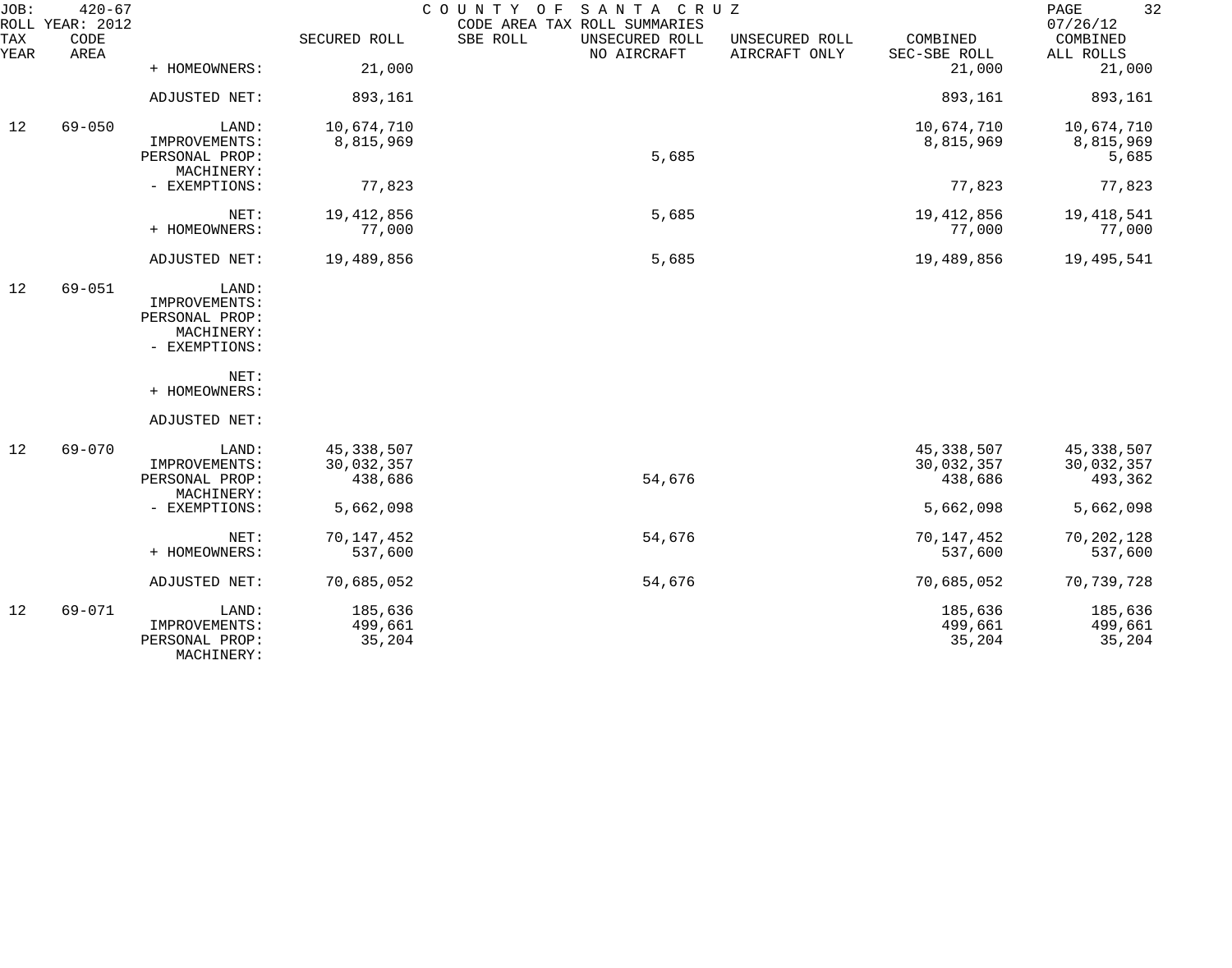| JOB:        | $420 - 67$<br>ROLL YEAR: 2012 |                                                        |                            | COUNTY OF<br>SANTA CRUZ<br>CODE AREA TAX ROLL SUMMARIES |                                 |                            | 33<br>PAGE<br>07/26/12                |
|-------------|-------------------------------|--------------------------------------------------------|----------------------------|---------------------------------------------------------|---------------------------------|----------------------------|---------------------------------------|
| TAX<br>YEAR | CODE<br>AREA                  |                                                        | SECURED ROLL               | SBE ROLL<br>UNSECURED ROLL<br>NO AIRCRAFT               | UNSECURED ROLL<br>AIRCRAFT ONLY | COMBINED<br>SEC-SBE ROLL   | COMBINED<br>ALL ROLLS                 |
|             |                               | - EXEMPTIONS:                                          | 714,664                    |                                                         |                                 | 714,664                    | 714,664                               |
|             |                               | NET:<br>+ HOMEOWNERS:                                  | 5,837                      |                                                         |                                 | 5,837                      | 5,837                                 |
|             |                               | ADJUSTED NET:                                          | 5,837                      |                                                         |                                 | 5,837                      | 5,837                                 |
| 12          | $69 - 072$                    | LAND:<br>IMPROVEMENTS:<br>PERSONAL PROP:<br>MACHINERY: | 16, 197, 331<br>13,523,931 | 122,996                                                 |                                 | 16, 197, 331<br>13,523,931 | 16, 197, 331<br>13,523,931<br>122,996 |
|             |                               | - EXEMPTIONS:                                          | 684,364                    |                                                         |                                 | 684,364                    | 684,364                               |
|             |                               | NET:<br>+ HOMEOWNERS:                                  | 29,036,898<br>371,000      | 122,996                                                 |                                 | 29,036,898<br>371,000      | 29, 159, 894<br>371,000               |
|             |                               | ADJUSTED NET:                                          | 29,407,898                 | 122,996                                                 |                                 | 29,407,898                 | 29,530,894                            |
| 12          | $69 - 074$                    | LAND:<br>IMPROVEMENTS:<br>PERSONAL PROP:               | 52,563                     |                                                         |                                 | 52,563                     | 52,563                                |
|             |                               | MACHINERY:<br>- EXEMPTIONS:                            | 52,563                     |                                                         |                                 | 52,563                     | 52,563                                |
|             |                               | NET:<br>+ HOMEOWNERS:                                  |                            |                                                         |                                 |                            |                                       |
|             |                               | ADJUSTED NET:                                          |                            |                                                         |                                 |                            |                                       |
| 12          | $69 - 075$                    | LAND:<br>IMPROVEMENTS:<br>PERSONAL PROP:               | 302,257<br>95,955          |                                                         |                                 | 302,257<br>95,955          | 302,257<br>95,955                     |
|             |                               | MACHINERY:<br>- EXEMPTIONS:                            | 511                        |                                                         |                                 | 511                        | 511                                   |
|             |                               | NET:<br>+ HOMEOWNERS:                                  | 397,701                    |                                                         |                                 | 397,701                    | 397,701                               |
|             |                               | ADJUSTED NET:                                          | 397,701                    |                                                         |                                 | 397,701                    | 397,701                               |
| 12          | $69 - 077$                    | LAND:                                                  | 28, 312, 384               |                                                         |                                 | 28, 312, 384               | 28, 312, 384                          |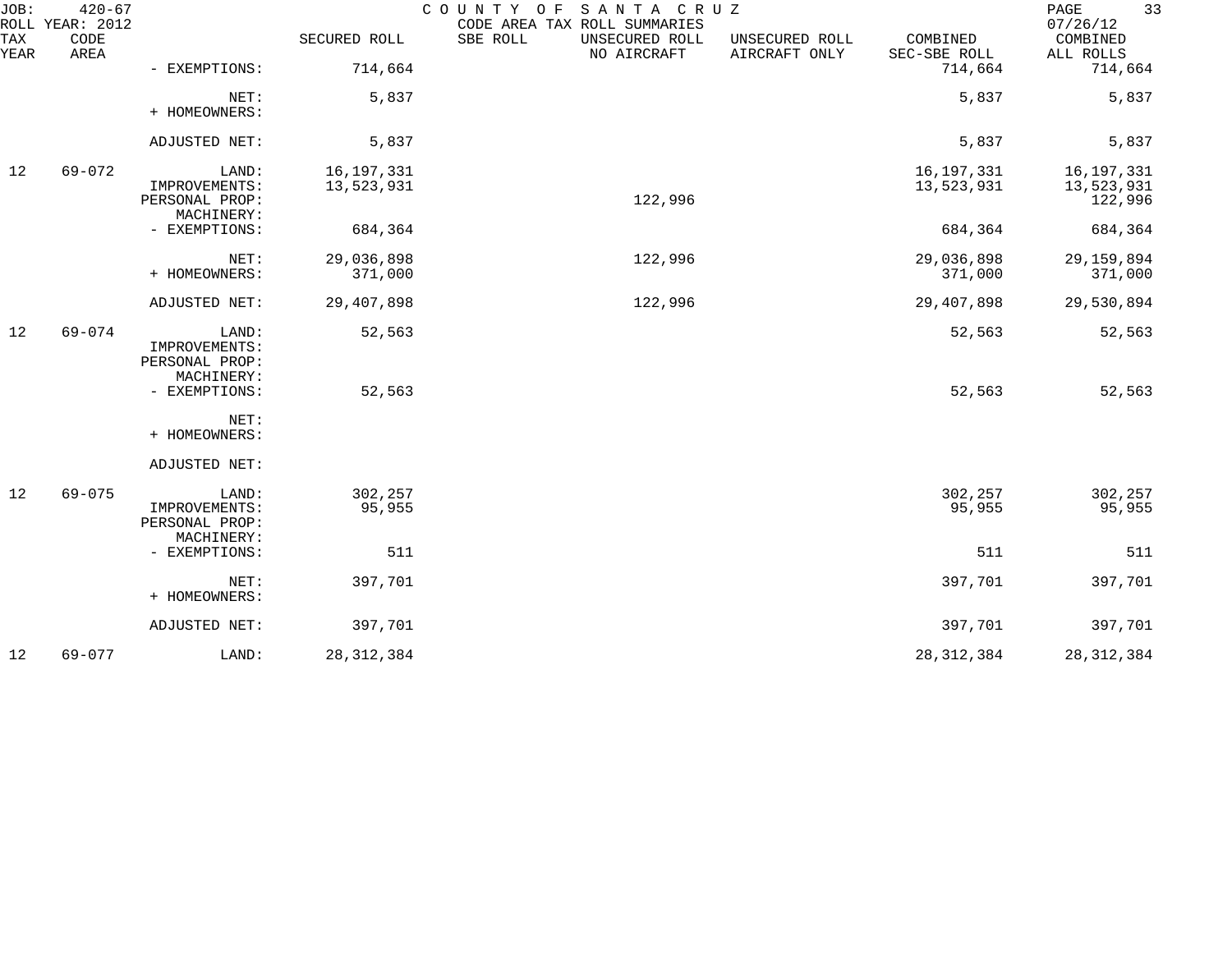| JOB:        | $420 - 67$<br>ROLL YEAR: 2012 |                |              | COUNTY OF SANTA CRUZ<br>CODE AREA TAX ROLL SUMMARIES                         |                          | 34<br>PAGE<br>07/26/12 |
|-------------|-------------------------------|----------------|--------------|------------------------------------------------------------------------------|--------------------------|------------------------|
| TAX<br>YEAR | CODE<br>AREA                  |                | SECURED ROLL | SBE ROLL<br>UNSECURED ROLL<br>UNSECURED ROLL<br>AIRCRAFT ONLY<br>NO AIRCRAFT | COMBINED<br>SEC-SBE ROLL | COMBINED<br>ALL ROLLS  |
|             |                               | IMPROVEMENTS:  | 23, 330, 524 |                                                                              | 23, 330, 524             | 23, 330, 524           |
|             |                               | PERSONAL PROP: |              | 53,219                                                                       |                          | 53,219                 |
|             |                               | MACHINERY:     |              |                                                                              |                          |                        |
|             |                               | - EXEMPTIONS:  | 752,143      |                                                                              | 752,143                  | 752,143                |
|             |                               | NET:           | 50,890,765   | 53,219                                                                       | 50,890,765               | 50,943,984             |
|             |                               | + HOMEOWNERS:  | 670,600      |                                                                              | 670,600                  | 670,600                |
|             |                               | ADJUSTED NET:  | 51,561,365   | 53,219                                                                       | 51,561,365               | 51,614,584             |
| 12          | $69 - 079$                    | LAND:          |              |                                                                              |                          |                        |
|             |                               | IMPROVEMENTS:  |              |                                                                              |                          |                        |
|             |                               | PERSONAL PROP: |              |                                                                              |                          |                        |
|             |                               | MACHINERY:     |              |                                                                              |                          |                        |
|             |                               | - EXEMPTIONS:  |              |                                                                              |                          |                        |
|             |                               | NET:           |              |                                                                              |                          |                        |
|             |                               | + HOMEOWNERS:  |              |                                                                              |                          |                        |
|             |                               | ADJUSTED NET:  |              |                                                                              |                          |                        |
| 12          | $69 - 087$                    | LAND:          | 6,189,709    |                                                                              | 6,189,709                | 6,189,709              |
|             |                               | IMPROVEMENTS:  | 5, 313, 740  |                                                                              | 5, 313, 740              | 5, 313, 740            |
|             |                               | PERSONAL PROP: |              |                                                                              |                          |                        |
|             |                               | MACHINERY:     |              |                                                                              |                          |                        |
|             |                               | - EXEMPTIONS:  | 154,000      |                                                                              | 154,000                  | 154,000                |
|             |                               | NET:           | 11,349,449   |                                                                              | 11,349,449               | 11,349,449             |
|             |                               | + HOMEOWNERS:  | 154,000      |                                                                              | 154,000                  | 154,000                |
|             |                               | ADJUSTED NET:  | 11,503,449   |                                                                              | 11,503,449               | 11,503,449             |
| 12          | $69 - 089$                    | LAND:          | 10,583,117   |                                                                              | 10,583,117               | 10,583,117             |
|             |                               | IMPROVEMENTS:  | 8,527,469    |                                                                              | 8,527,469                | 8,527,469              |
|             |                               | PERSONAL PROP: |              | 7,287                                                                        |                          | 7,287                  |
|             |                               | MACHINERY:     |              |                                                                              |                          |                        |
|             |                               | - EXEMPTIONS:  | 209,434      |                                                                              | 209,434                  | 209,434                |
|             |                               | NET:           | 18,901,152   | 7,287                                                                        | 18,901,152               | 18,908,439             |
|             |                               | + HOMEOWNERS:  | 201,600      |                                                                              | 201,600                  | 201,600                |
|             |                               | ADJUSTED NET:  | 19,102,752   | 7,287                                                                        | 19,102,752               | 19,110,039             |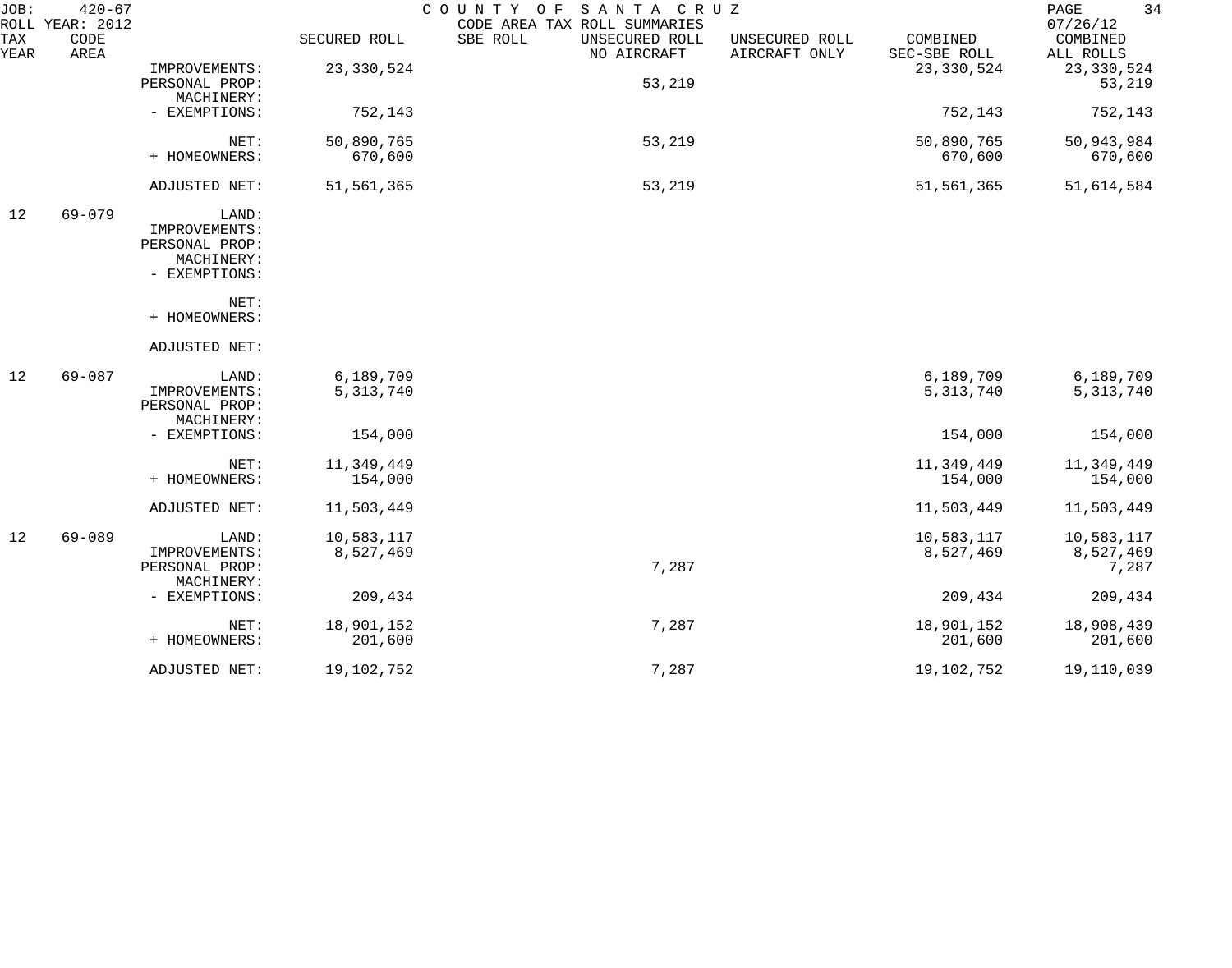| JOB:        | $420 - 67$<br>ROLL YEAR: 2012 |                                                                         |                      |          | COUNTY OF SANTA CRUZ<br>CODE AREA TAX ROLL SUMMARIES |                                 |                          | 35<br>PAGE<br>07/26/12 |
|-------------|-------------------------------|-------------------------------------------------------------------------|----------------------|----------|------------------------------------------------------|---------------------------------|--------------------------|------------------------|
| TAX<br>YEAR | CODE<br>AREA                  |                                                                         | SECURED ROLL         | SBE ROLL | UNSECURED ROLL<br>NO AIRCRAFT                        | UNSECURED ROLL<br>AIRCRAFT ONLY | COMBINED<br>SEC-SBE ROLL | COMBINED<br>ALL ROLLS  |
| 12          | $69 - 090$                    | LAND:                                                                   | 3,362,665            |          |                                                      |                                 | 3,362,665                | 3,362,665              |
|             |                               | IMPROVEMENTS:<br>PERSONAL PROP:<br>MACHINERY:                           | 3,642,529            |          |                                                      |                                 | 3,642,529                | 3,642,529              |
|             |                               | - EXEMPTIONS:                                                           | 35,000               |          |                                                      |                                 | 35,000                   | 35,000                 |
|             |                               | NET:<br>+ HOMEOWNERS:                                                   | 6,970,194<br>35,000  |          |                                                      |                                 | 6,970,194<br>35,000      | 6,970,194<br>35,000    |
|             |                               | ADJUSTED NET:                                                           | 7,005,194            |          |                                                      |                                 | 7,005,194                | 7,005,194              |
| 12          | $69 - 104$                    | LAND:<br>IMPROVEMENTS:<br>PERSONAL PROP:<br>MACHINERY:<br>- EXEMPTIONS: |                      |          |                                                      |                                 |                          |                        |
|             |                               | NET:<br>+ HOMEOWNERS:                                                   |                      |          |                                                      |                                 |                          |                        |
|             |                               | ADJUSTED NET:                                                           |                      |          |                                                      |                                 |                          |                        |
| 12          | $69 - 106$                    | LAND:<br>IMPROVEMENTS:<br>PERSONAL PROP:<br>MACHINERY:                  | 834,057<br>1,198,752 |          |                                                      |                                 | 834,057<br>1,198,752     | 834,057<br>1,198,752   |
|             |                               | - EXEMPTIONS:                                                           | 56,000               |          |                                                      |                                 | 56,000                   | 56,000                 |
|             |                               | NET:<br>+ HOMEOWNERS:                                                   | 1,976,809<br>56,000  |          |                                                      |                                 | 1,976,809<br>56,000      | 1,976,809<br>56,000    |
|             |                               | ADJUSTED NET:                                                           | 2,032,809            |          |                                                      |                                 | 2,032,809                | 2,032,809              |
| 12          | 69-107                        | LAND:<br>IMPROVEMENTS:<br>PERSONAL PROP:<br>MACHINERY:<br>- EXEMPTIONS: |                      |          |                                                      |                                 |                          |                        |

+ HOMEOWNERS:

ADJUSTED NET: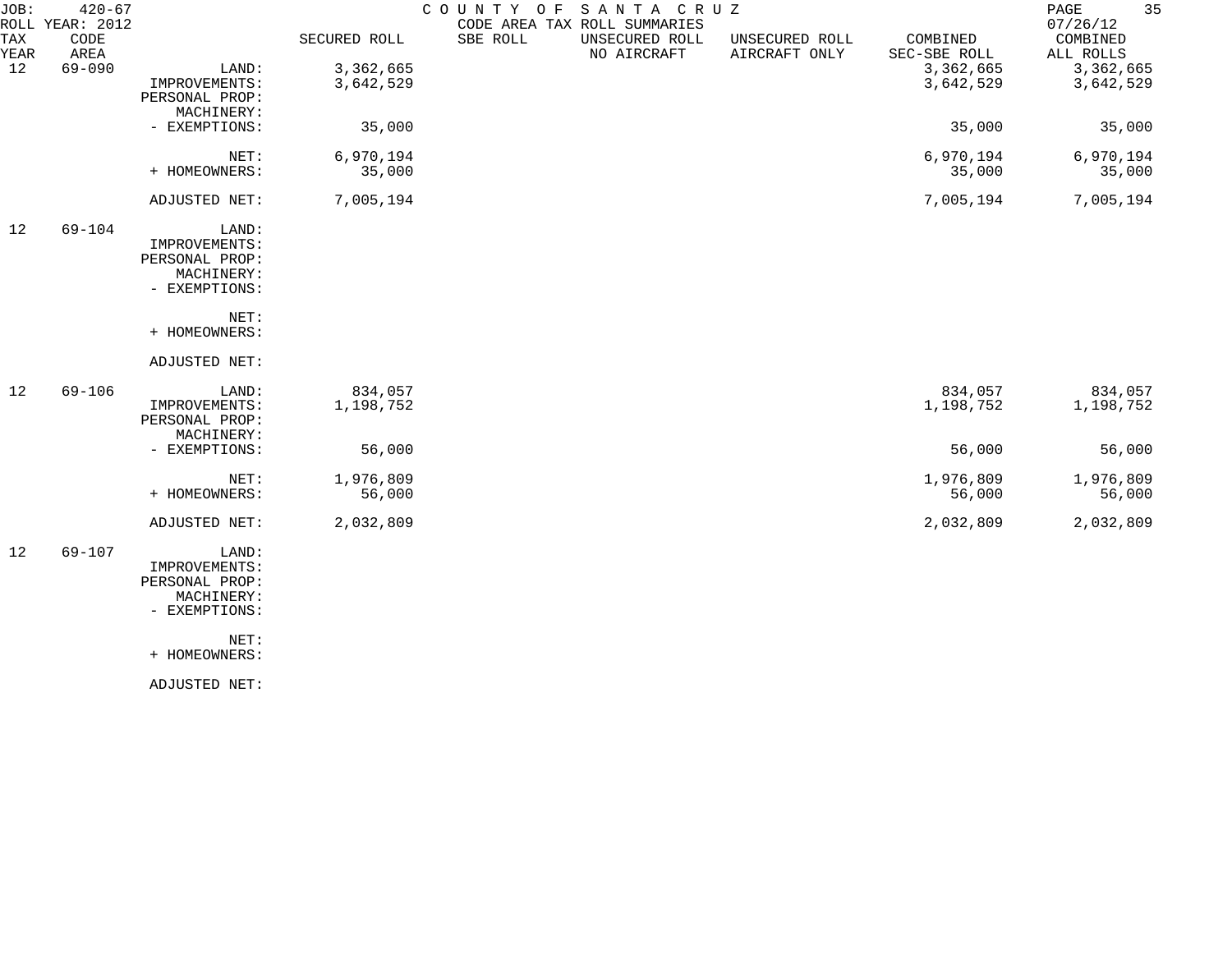| JOB:<br>ROLL | $420 - 67$<br>YEAR: 2012 |                                                                         |                                       |          | COUNTY OF SANTA CRUZ<br>CODE AREA TAX ROLL SUMMARIES |                                 |                                       | 36<br>PAGE<br>07/26/12                  |
|--------------|--------------------------|-------------------------------------------------------------------------|---------------------------------------|----------|------------------------------------------------------|---------------------------------|---------------------------------------|-----------------------------------------|
| TAX<br>YEAR  | CODE<br>AREA             |                                                                         | SECURED ROLL                          | SBE ROLL | UNSECURED ROLL<br>NO AIRCRAFT                        | UNSECURED ROLL<br>AIRCRAFT ONLY | COMBINED<br>SEC-SBE ROLL              | COMBINED<br>ALL ROLLS                   |
| 12           | $69 - 108$               | LAND:<br>IMPROVEMENTS:<br>PERSONAL PROP:<br>MACHINERY:                  | 52, 198, 913<br>58,436,398<br>291,587 | 90,982   | 8,655<br>438,282                                     |                                 | 52, 289, 895<br>58,436,398<br>291,587 | 52, 289, 895<br>58, 445, 053<br>729,869 |
|              |                          | - EXEMPTIONS:                                                           | 23,577,111                            |          |                                                      |                                 | 23,577,111                            | 23,577,111                              |
|              |                          | NET:<br>+ HOMEOWNERS:                                                   | 87, 349, 787<br>784,000               | 90,982   | 446,937                                              |                                 | 87, 440, 769<br>784,000               | 87,887,706<br>784,000                   |
|              |                          | ADJUSTED NET:                                                           | 88, 133, 787                          |          | 446,937                                              |                                 | 88, 224, 769                          | 88,671,706                              |
| 12           | $69 - 112$               | LAND:<br>IMPROVEMENTS:<br>PERSONAL PROP:<br>MACHINERY:<br>- EXEMPTIONS: |                                       |          |                                                      |                                 |                                       |                                         |
|              |                          | NET:<br>+ HOMEOWNERS:                                                   |                                       |          |                                                      |                                 |                                       |                                         |
|              |                          | ADJUSTED NET:                                                           |                                       |          |                                                      |                                 |                                       |                                         |
| 12           | 69-117                   | LAND:<br>IMPROVEMENTS:<br>PERSONAL PROP:<br>MACHINERY:                  | 4,524,060<br>511,227                  |          |                                                      |                                 | 4,524,060<br>511,227                  | 4,524,060<br>511,227                    |
|              |                          | - EXEMPTIONS:                                                           | 14,000                                |          |                                                      |                                 | 14,000                                | 14,000                                  |
|              |                          | NET:<br>+ HOMEOWNERS:                                                   | 5,021,287<br>14,000                   |          |                                                      |                                 | 5,021,287<br>14,000                   | 5,021,287<br>14,000                     |
|              |                          | ADJUSTED NET:                                                           | 5,035,287                             |          |                                                      |                                 | 5,035,287                             | 5,035,287                               |
| 12           | $69 - 129$               | LAND:<br>IMPROVEMENTS:<br>PERSONAL PROP:<br>MACHINERY:<br>- EXEMPTIONS: |                                       |          |                                                      |                                 |                                       |                                         |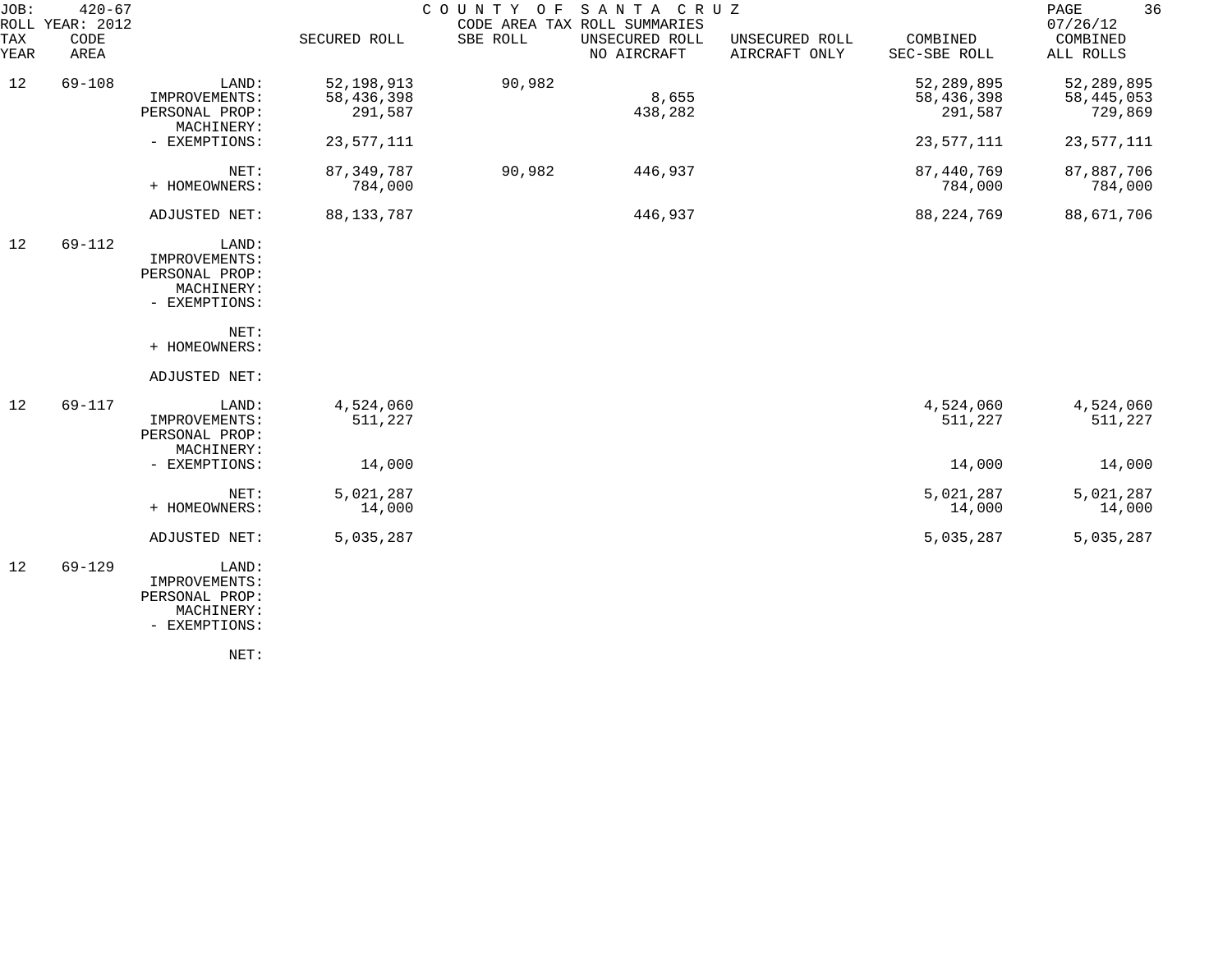| JOB:        | $420 - 67$<br>ROLL YEAR: 2012 |                              |              | COUNTY OF | SANTA CRUZ<br>CODE AREA TAX ROLL SUMMARIES |                                 |                          | PAGE<br>07/26/12      | 37 |
|-------------|-------------------------------|------------------------------|--------------|-----------|--------------------------------------------|---------------------------------|--------------------------|-----------------------|----|
| TAX<br>YEAR | CODE<br>AREA                  |                              | SECURED ROLL | SBE ROLL  | UNSECURED ROLL<br>NO AIRCRAFT              | UNSECURED ROLL<br>AIRCRAFT ONLY | COMBINED<br>SEC-SBE ROLL | COMBINED<br>ALL ROLLS |    |
|             |                               | + HOMEOWNERS:                |              |           |                                            |                                 |                          |                       |    |
|             |                               | ADJUSTED NET:                |              |           |                                            |                                 |                          |                       |    |
| 12          | $69 - 130$                    | LAND:                        |              |           |                                            |                                 |                          |                       |    |
|             |                               | IMPROVEMENTS:                |              |           |                                            |                                 |                          |                       |    |
|             |                               | PERSONAL PROP:<br>MACHINERY: |              |           |                                            |                                 |                          |                       |    |
|             |                               | - EXEMPTIONS:                |              |           |                                            |                                 |                          |                       |    |
|             |                               | NET:                         |              |           |                                            |                                 |                          |                       |    |
|             |                               | + HOMEOWNERS:                |              |           |                                            |                                 |                          |                       |    |
|             |                               | ADJUSTED NET:                |              |           |                                            |                                 |                          |                       |    |
| 12          | $69 - 131$                    | LAND:                        | 201,749      |           |                                            |                                 | 201,749                  | 201,749               |    |
|             |                               | IMPROVEMENTS:                |              |           |                                            |                                 |                          |                       |    |
|             |                               | PERSONAL PROP:               |              |           |                                            |                                 |                          |                       |    |
|             |                               | MACHINERY:<br>- EXEMPTIONS:  |              |           |                                            |                                 |                          |                       |    |
|             |                               |                              |              |           |                                            |                                 |                          |                       |    |
|             |                               | NET:                         | 201,749      |           |                                            |                                 | 201,749                  | 201,749               |    |
|             |                               | + HOMEOWNERS:                |              |           |                                            |                                 |                          |                       |    |
|             |                               | ADJUSTED NET:                | 201,749      |           |                                            |                                 | 201,749                  | 201,749               |    |
| 12          | $69 - 132$                    | LAND:                        | 8,440,008    |           |                                            |                                 | 8,440,008                | 8,440,008             |    |
|             |                               | IMPROVEMENTS:                | 6,466,644    |           |                                            |                                 | 6,466,644                | 6,466,644             |    |
|             |                               | PERSONAL PROP:<br>MACHINERY: |              |           | 12,313                                     |                                 |                          | 12,313                |    |
|             |                               | - EXEMPTIONS:                | 168,000      |           |                                            |                                 | 168,000                  | 168,000               |    |
|             |                               |                              |              |           |                                            |                                 |                          |                       |    |
|             |                               | NET:                         | 14,738,652   |           | 12,313                                     |                                 | 14,738,652               | 14,750,965            |    |
|             |                               | + HOMEOWNERS:                | 168,000      |           |                                            |                                 | 168,000                  | 168,000               |    |
|             |                               | ADJUSTED NET:                | 14,906,652   |           | 12,313                                     |                                 | 14,906,652               | 14,918,965            |    |
| 12          | $69 - 135$                    | LAND:                        | 10,640,946   |           |                                            |                                 | 10,640,946               | 10,640,946            |    |
|             |                               | IMPROVEMENTS:                | 8,957,560    |           |                                            |                                 | 8,957,560                | 8,957,560             |    |
|             |                               | PERSONAL PROP:<br>MACHINERY: |              |           | 21,179                                     |                                 |                          | 21,179                |    |
|             |                               |                              |              |           |                                            |                                 |                          |                       |    |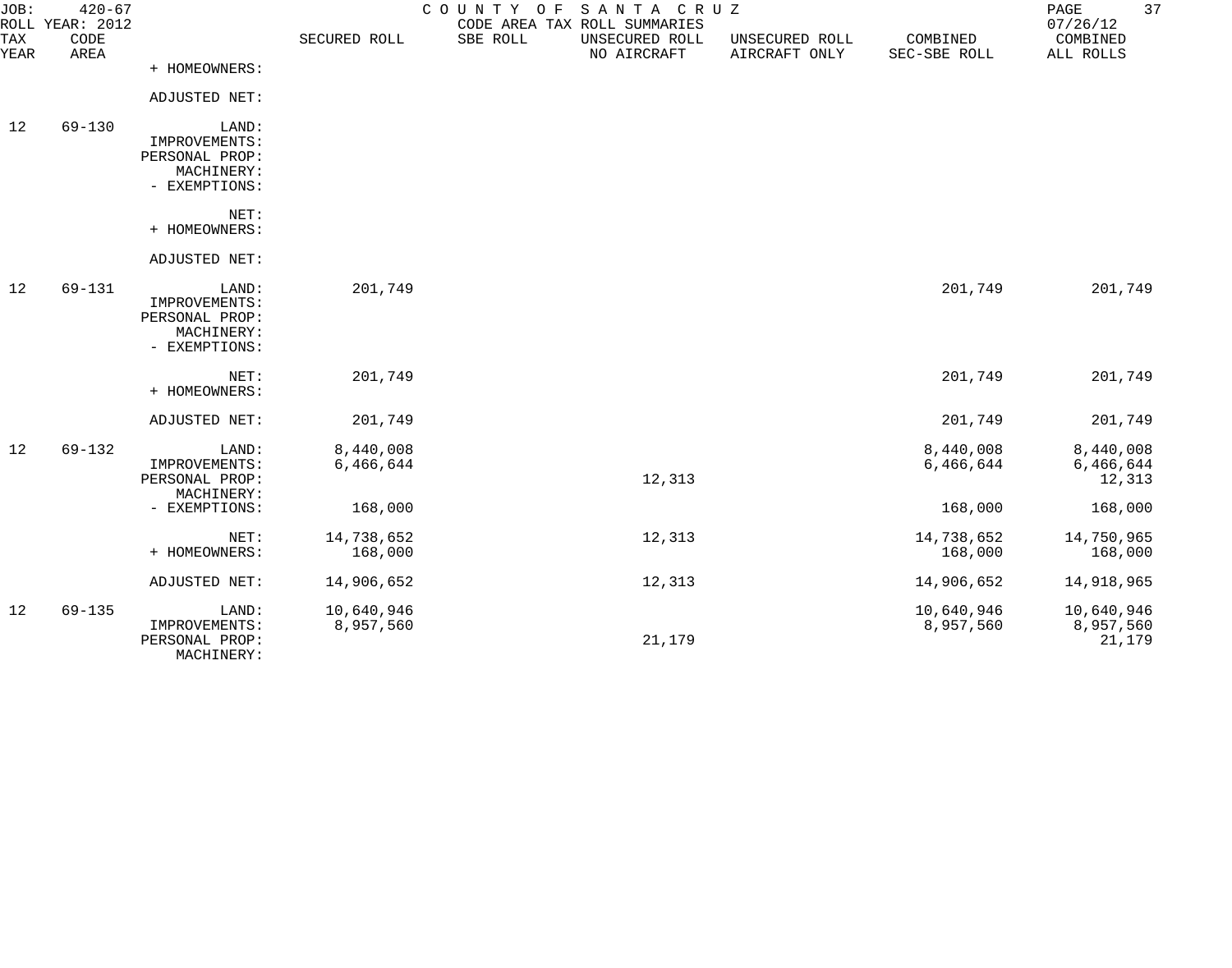| JOB:        | $420 - 67$<br>ROLL YEAR: 2012 |                                 |              | SANTA CRUZ<br>COUNTY OF<br>CODE AREA TAX ROLL SUMMARIES |                                 |                          | 38<br>PAGE<br>07/26/12 |
|-------------|-------------------------------|---------------------------------|--------------|---------------------------------------------------------|---------------------------------|--------------------------|------------------------|
| TAX<br>YEAR | CODE<br>AREA                  |                                 | SECURED ROLL | SBE ROLL<br>UNSECURED ROLL<br>NO AIRCRAFT               | UNSECURED ROLL<br>AIRCRAFT ONLY | COMBINED<br>SEC-SBE ROLL | COMBINED<br>ALL ROLLS  |
|             |                               | - EXEMPTIONS:                   | 189,000      |                                                         |                                 | 189,000                  | 189,000                |
|             |                               | NET:                            | 19,409,506   | 21,179                                                  |                                 | 19,409,506               | 19,430,685             |
|             |                               | + HOMEOWNERS:                   | 189,000      |                                                         |                                 | 189,000                  | 189,000                |
|             |                               | ADJUSTED NET:                   | 19,598,506   | 21,179                                                  |                                 | 19,598,506               | 19,619,685             |
| 12          | 69-136                        | LAND:                           | 1,740,672    |                                                         |                                 | 1,740,672                | 1,740,672              |
|             |                               | IMPROVEMENTS:                   | 1,592,314    |                                                         |                                 | 1,592,314                | 1,592,314              |
|             |                               | PERSONAL PROP:<br>MACHINERY:    |              |                                                         |                                 |                          |                        |
|             |                               | - EXEMPTIONS:                   | 35,513       |                                                         |                                 | 35,513                   | 35,513                 |
|             |                               | NET:                            | 3, 297, 473  |                                                         |                                 | 3, 297, 473              | 3, 297, 473            |
|             |                               | + HOMEOWNERS:                   | 35,000       |                                                         |                                 | 35,000                   | 35,000                 |
|             |                               | ADJUSTED NET:                   | 3, 332, 473  |                                                         |                                 | 3, 332, 473              | 3,332,473              |
| 12          | $69 - 140$                    | LAND:                           | 8,656,478    |                                                         |                                 | 8,656,478                | 8,656,478              |
|             |                               | IMPROVEMENTS:<br>PERSONAL PROP: | 8,776,059    | 21,187                                                  |                                 | 8,776,059                | 8,776,059              |
|             |                               | MACHINERY:                      |              |                                                         |                                 |                          | 21,187                 |
|             |                               | - EXEMPTIONS:                   | 162,473      |                                                         |                                 | 162,473                  | 162,473                |
|             |                               | NET:                            | 17,270,064   | 21,187                                                  |                                 | 17,270,064               | 17,291,251             |
|             |                               | + HOMEOWNERS:                   | 161,000      |                                                         |                                 | 161,000                  | 161,000                |
|             |                               | ADJUSTED NET:                   | 17,431,064   | 21,187                                                  |                                 | 17,431,064               | 17,452,251             |
| 12          | 69-141                        | LAND:                           | 3,346,316    |                                                         |                                 | 3,346,316                | 3,346,316              |
|             |                               | IMPROVEMENTS:                   | 5,922,458    | 446,422                                                 |                                 | 5,922,458                | 6,368,880              |
|             |                               | PERSONAL PROP:<br>MACHINERY:    |              |                                                         |                                 |                          |                        |
|             |                               | - EXEMPTIONS:                   | 14,000       |                                                         |                                 | 14,000                   | 14,000                 |
|             |                               | NET:                            | 9, 254, 774  | 446,422                                                 |                                 | 9, 254, 774              | 9,701,196              |
|             |                               | + HOMEOWNERS:                   | 14,000       |                                                         |                                 | 14,000                   | 14,000                 |
|             |                               | ADJUSTED NET:                   | 9,268,774    | 446,422                                                 |                                 | 9,268,774                | 9,715,196              |
|             |                               |                                 |              |                                                         |                                 |                          |                        |

12 69-149 LAND: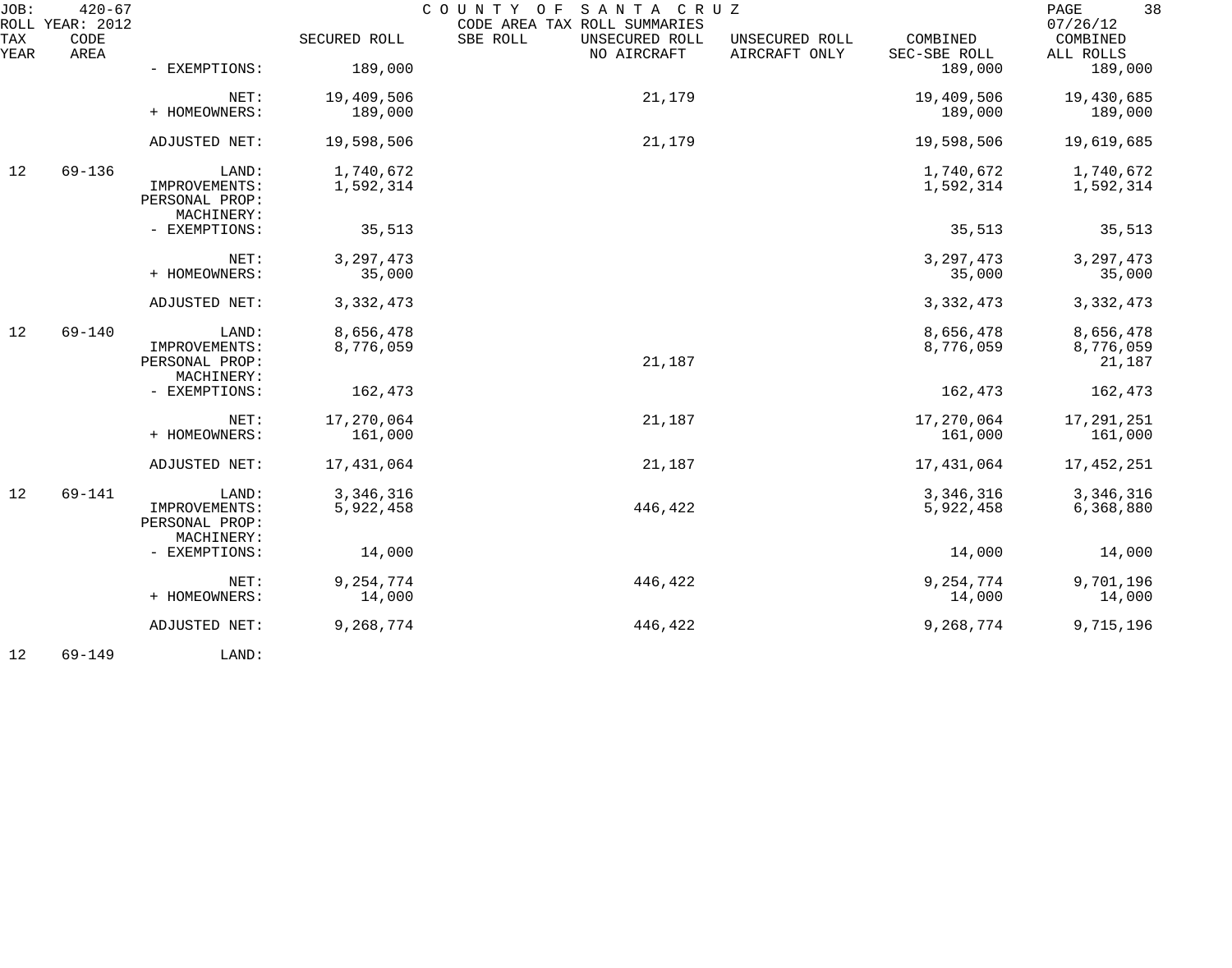| JOB:        | $420 - 67$<br>ROLL YEAR: 2012 |                                                                         |                        | SANTA CRUZ<br>COUNTY<br>O F<br>CODE AREA TAX ROLL SUMMARIES |                                 |                          | 39<br>$\mathop{\mathrm{PAGE}}$<br>07/26/12 |
|-------------|-------------------------------|-------------------------------------------------------------------------|------------------------|-------------------------------------------------------------|---------------------------------|--------------------------|--------------------------------------------|
| TAX<br>YEAR | CODE<br>AREA                  |                                                                         | SECURED ROLL           | SBE ROLL<br>UNSECURED ROLL<br>NO AIRCRAFT                   | UNSECURED ROLL<br>AIRCRAFT ONLY | COMBINED<br>SEC-SBE ROLL | COMBINED<br>ALL ROLLS                      |
|             |                               | IMPROVEMENTS:<br>PERSONAL PROP:<br>MACHINERY:<br>- EXEMPTIONS:          |                        |                                                             |                                 |                          |                                            |
|             |                               | NET:<br>+ HOMEOWNERS:                                                   |                        |                                                             |                                 |                          |                                            |
|             |                               | ADJUSTED NET:                                                           |                        |                                                             |                                 |                          |                                            |
| 12          | $69 - 150$                    | LAND:<br>IMPROVEMENTS:<br>PERSONAL PROP:                                | 956,712<br>936,410     | 29,403                                                      |                                 | 956,712<br>936,410       | 956,712<br>936,410<br>29,403               |
|             |                               | MACHINERY:<br>- EXEMPTIONS:                                             | 14,000                 |                                                             |                                 | 14,000                   | 14,000                                     |
|             |                               | NET:<br>+ HOMEOWNERS:                                                   | 1,879,122<br>14,000    | 29,403                                                      |                                 | 1,879,122<br>14,000      | 1,908,525<br>14,000                        |
|             |                               | ADJUSTED NET:                                                           | 1,893,122              | 29,403                                                      |                                 | 1,893,122                | 1,922,525                                  |
| 12          | $69 - 152$                    | LAND:<br>IMPROVEMENTS:<br>PERSONAL PROP:<br>MACHINERY:<br>- EXEMPTIONS: |                        |                                                             |                                 |                          |                                            |
|             |                               | NET:<br>+ HOMEOWNERS:                                                   |                        |                                                             |                                 |                          |                                            |
|             |                               | ADJUSTED NET:                                                           |                        |                                                             |                                 |                          |                                            |
| 12          | $69 - 165$                    | LAND:<br>IMPROVEMENTS:<br>PERSONAL PROP:<br>MACHINERY:                  | 4,899,195<br>3,428,847 |                                                             |                                 | 4,899,195<br>3,428,847   | 4,899,195<br>3,428,847                     |
|             |                               | - EXEMPTIONS:                                                           | 22,153                 |                                                             |                                 | 22,153                   | 22,153                                     |
|             |                               | NET:<br>+ HOMEOWNERS:                                                   | 8,305,889<br>21,000    |                                                             |                                 | 8,305,889<br>21,000      | 8,305,889<br>21,000                        |
|             |                               | ADJUSTED NET:                                                           | 8,326,889              |                                                             |                                 | 8,326,889                | 8,326,889                                  |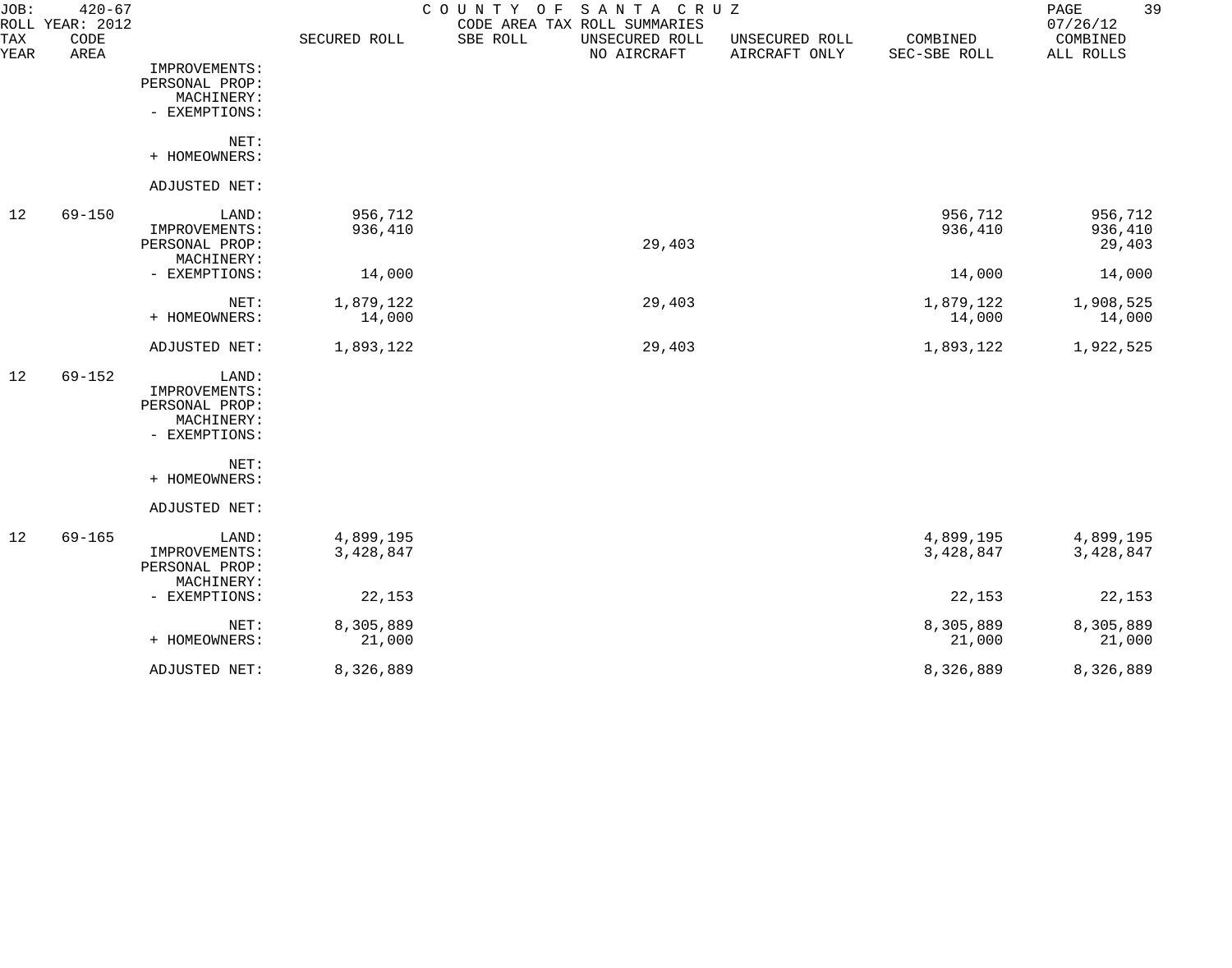| $420 - 67$   |                                                                                                  |                                  |                        |                               |                                           |                          | 40<br>$\mathop{\mathrm{PAGE}}$<br>07/26/12 |
|--------------|--------------------------------------------------------------------------------------------------|----------------------------------|------------------------|-------------------------------|-------------------------------------------|--------------------------|--------------------------------------------|
| CODE<br>AREA |                                                                                                  | SECURED ROLL                     | SBE ROLL               | UNSECURED ROLL<br>NO AIRCRAFT | UNSECURED ROLL<br>AIRCRAFT ONLY           | COMBINED<br>SEC-SBE ROLL | COMBINED<br>ALL ROLLS                      |
|              | LAND:                                                                                            |                                  |                        |                               |                                           |                          | 3,780,047<br>4,427,808                     |
|              | PERSONAL PROP:<br>MACHINERY:                                                                     |                                  |                        |                               |                                           |                          |                                            |
|              | - EXEMPTIONS:                                                                                    | 77,000                           |                        |                               |                                           | 77,000                   | 77,000                                     |
|              | NET:<br>+ HOMEOWNERS:                                                                            | 8,130,855<br>77,000              |                        |                               |                                           | 8,130,855<br>77,000      | 8,130,855<br>77,000                        |
|              | ADJUSTED NET:                                                                                    | 8,207,855                        |                        |                               |                                           | 8,207,855                | 8,207,855                                  |
| $69 - 169$   | LAND:<br>IMPROVEMENTS:<br>PERSONAL PROP:<br>MACHINERY:<br>- EXEMPTIONS:                          | 1,715,513<br>1,001,197           |                        |                               |                                           | 1,715,513<br>1,001,197   | 1,715,513<br>1,001,197                     |
|              | NET:<br>+ HOMEOWNERS:                                                                            | 2,716,710                        |                        |                               |                                           | 2,716,710                | 2,716,710                                  |
|              | ADJUSTED NET:                                                                                    | 2,716,710                        |                        |                               |                                           | 2,716,710                | 2,716,710                                  |
| 69-180       | LAND:<br>IMPROVEMENTS:<br>PERSONAL PROP:<br>MACHINERY:<br>- EXEMPTIONS:                          | 134,290                          |                        |                               |                                           | 134,290                  | 134,290                                    |
|              | NET:<br>+ HOMEOWNERS:                                                                            | 134,290                          |                        |                               |                                           | 134,290                  | 134,290                                    |
|              | ADJUSTED NET:                                                                                    | 134,290                          |                        |                               |                                           | 134,290                  | 134,290                                    |
| 69-184       | LAND:<br>IMPROVEMENTS:<br>PERSONAL PROP:<br>MACHINERY:<br>- EXEMPTIONS:<br>NET:<br>+ HOMEOWNERS: |                                  |                        |                               |                                           |                          |                                            |
|              | $69 - 167$                                                                                       | ROLL YEAR: 2012<br>IMPROVEMENTS: | 3,780,047<br>4,427,808 |                               | COUNTY OF<br>CODE AREA TAX ROLL SUMMARIES | SANTA CRUZ               | 3,780,047<br>4,427,808                     |

ADJUSTED NET: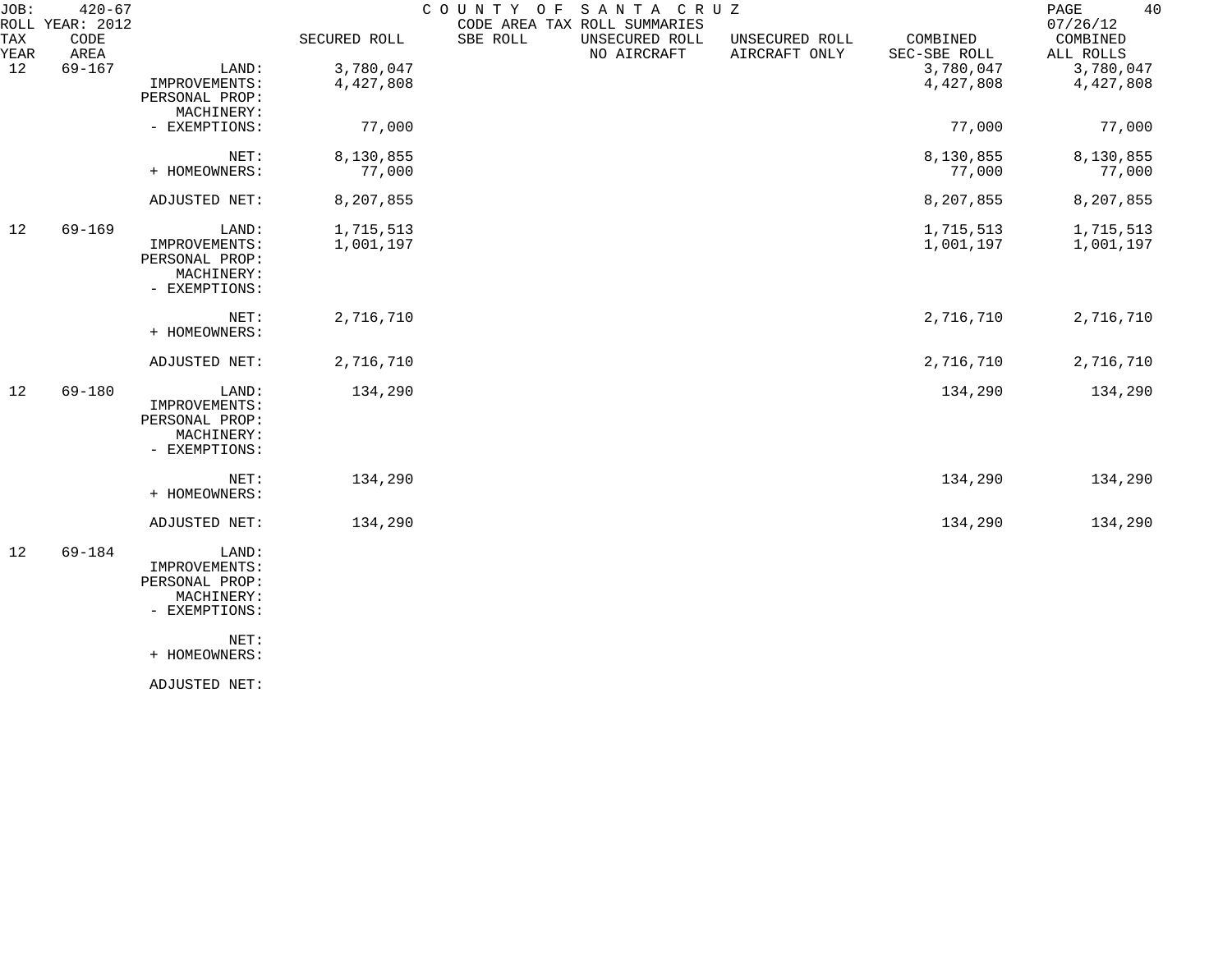| JOB:<br>ROLL | $420 - 67$<br>YEAR: 2012 |                                                                         |                         | SANTA CRUZ<br>COUNTY OF<br>CODE AREA TAX ROLL SUMMARIES |                                 |                          | 41<br>PAGE<br>07/26/12  |
|--------------|--------------------------|-------------------------------------------------------------------------|-------------------------|---------------------------------------------------------|---------------------------------|--------------------------|-------------------------|
| TAX<br>YEAR  | CODE<br>AREA             |                                                                         | SECURED ROLL            | SBE ROLL<br>UNSECURED ROLL<br>NO AIRCRAFT               | UNSECURED ROLL<br>AIRCRAFT ONLY | COMBINED<br>SEC-SBE ROLL | COMBINED<br>ALL ROLLS   |
| 12           | $69 - 187$               | LAND:<br>IMPROVEMENTS:                                                  | 4,293,959<br>10,696,605 | 690,124                                                 |                                 | 4,293,959<br>10,696,605  | 4,293,959<br>11,386,729 |
|              |                          | PERSONAL PROP:<br>MACHINERY:                                            | 778,920<br>10,572       | 170,378                                                 |                                 | 778,920<br>10,572        | 949,298<br>10,572       |
|              |                          | - EXEMPTIONS:                                                           | 9,255,293               | 843,397                                                 |                                 | 9,255,293                | 10,098,690              |
|              |                          | NET:<br>+ HOMEOWNERS:                                                   | 6,524,763<br>84,000     | 17,105                                                  |                                 | 6,524,763<br>84,000      | 6,541,868<br>84,000     |
|              |                          | ADJUSTED NET:                                                           | 6,608,763               | 17,105                                                  |                                 | 6,608,763                | 6,625,868               |
| 12           | $69 - 190$               | LAND:<br>IMPROVEMENTS:<br>PERSONAL PROP:<br>MACHINERY:                  | 765                     |                                                         |                                 | 765                      | 765                     |
|              |                          | - EXEMPTIONS:                                                           | 765                     |                                                         |                                 | 765                      | 765                     |
|              |                          | NET:<br>+ HOMEOWNERS:                                                   |                         |                                                         |                                 |                          |                         |
|              |                          | ADJUSTED NET:                                                           |                         |                                                         |                                 |                          |                         |
| 12           | $69 - 192$               | LAND:<br>IMPROVEMENTS:<br>PERSONAL PROP:<br>MACHINERY:                  | 1,834,642<br>1,104,500  |                                                         |                                 | 1,834,642<br>1,104,500   | 1,834,642<br>1,104,500  |
|              |                          | - EXEMPTIONS:                                                           | 1,131                   |                                                         |                                 | 1,131                    | 1,131                   |
|              |                          | NET:<br>+ HOMEOWNERS:                                                   | 2,938,011               |                                                         |                                 | 2,938,011                | 2,938,011               |
|              |                          | ADJUSTED NET:                                                           | 2,938,011               |                                                         |                                 | 2,938,011                | 2,938,011               |
| 12           | $69 - 193$               | LAND:<br>IMPROVEMENTS:<br>PERSONAL PROP:<br>MACHINERY:<br>- EXEMPTIONS: | 194,792                 |                                                         |                                 | 194,792                  | 194,792                 |
|              |                          | NET:                                                                    | 194,792                 |                                                         |                                 | 194,792                  | 194,792                 |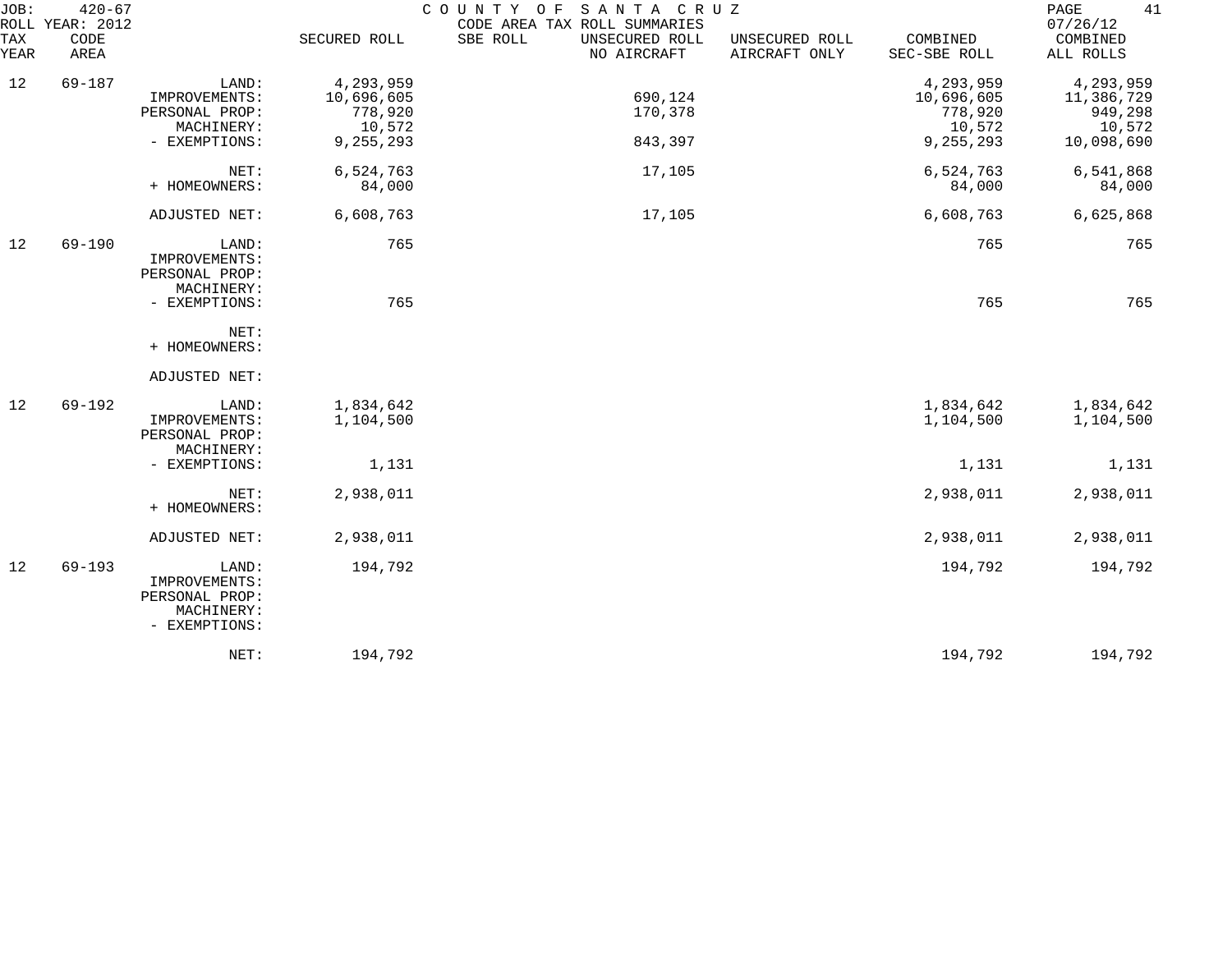| JOB:        | $420 - 67$<br>ROLL YEAR: 2012 |                                                                         |                        | COUNTY OF SANTA CRUZ<br>CODE AREA TAX ROLL SUMMARIES |                                 |                          | 42<br>PAGE<br>07/26/12        |
|-------------|-------------------------------|-------------------------------------------------------------------------|------------------------|------------------------------------------------------|---------------------------------|--------------------------|-------------------------------|
| TAX<br>YEAR | CODE<br>AREA                  |                                                                         | SECURED ROLL           | SBE ROLL<br>UNSECURED ROLL<br>NO AIRCRAFT            | UNSECURED ROLL<br>AIRCRAFT ONLY | COMBINED<br>SEC-SBE ROLL | COMBINED<br>ALL ROLLS         |
|             |                               | + HOMEOWNERS:                                                           |                        |                                                      |                                 |                          |                               |
|             |                               | ADJUSTED NET:                                                           | 194,792                |                                                      |                                 | 194,792                  | 194,792                       |
| 12          | $69 - 203$                    | LAND:<br>IMPROVEMENTS:<br>PERSONAL PROP:<br>MACHINERY:<br>- EXEMPTIONS: |                        | 187,351<br>172,072<br>149,971                        |                                 |                          | 187,351<br>172,072<br>149,971 |
|             |                               | NET:<br>+ HOMEOWNERS:                                                   |                        | 509,394                                              |                                 |                          | 509,394                       |
|             |                               | ADJUSTED NET:                                                           |                        | 509,394                                              |                                 |                          | 509,394                       |
| 12          | $69 - 210$                    | LAND:<br>IMPROVEMENTS:<br>PERSONAL PROP:<br>MACHINERY:<br>- EXEMPTIONS: |                        | 7,056<br>17,700                                      |                                 |                          | 7,056<br>17,700               |
|             |                               | NET:<br>+ HOMEOWNERS:                                                   |                        | 24,756                                               |                                 |                          | 24,756                        |
|             |                               | ADJUSTED NET:                                                           |                        | 24,756                                               |                                 |                          | 24,756                        |
| 12          | 69-211                        | LAND:<br>IMPROVEMENTS:<br>PERSONAL PROP:<br>MACHINERY:<br>- EXEMPTIONS: |                        |                                                      |                                 |                          |                               |
|             |                               | NET:<br>+ HOMEOWNERS:                                                   |                        |                                                      |                                 |                          |                               |
|             |                               | ADJUSTED NET:                                                           |                        |                                                      |                                 |                          |                               |
| 12          | $69 - 215$                    | LAND:<br>IMPROVEMENTS:<br>PERSONAL PROP:<br>MACHINERY:                  | 4,858,134<br>5,104,752 |                                                      |                                 | 4,858,134<br>5,104,752   | 4,858,134<br>5, 104, 752      |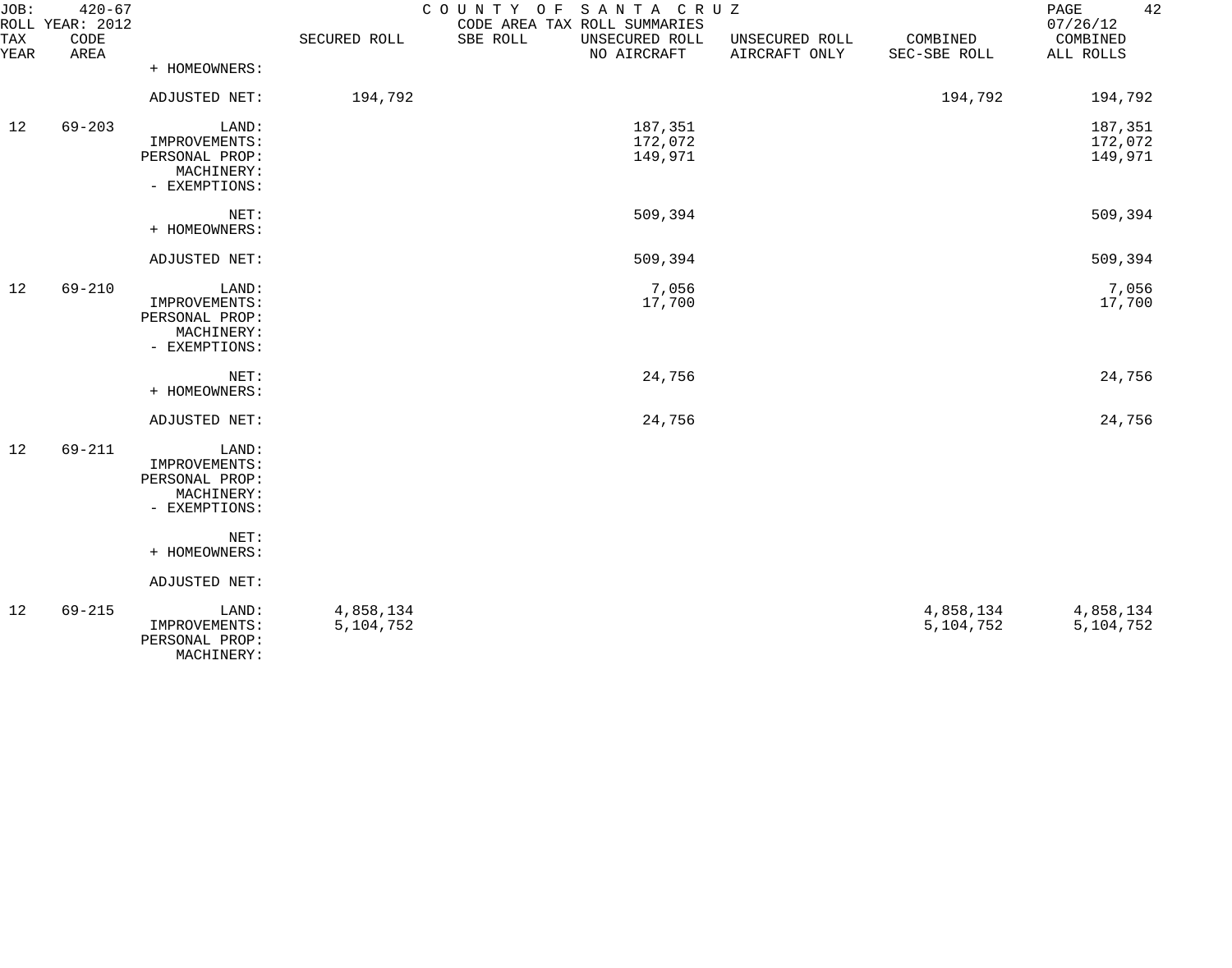| JOB:        | $420 - 67$<br>ROLL YEAR: 2012 |                                                                |              | COUNTY OF<br>CODE AREA TAX ROLL SUMMARIES | SANTA CRUZ       |                                 |                          | 43<br>PAGE<br>07/26/12 |
|-------------|-------------------------------|----------------------------------------------------------------|--------------|-------------------------------------------|------------------|---------------------------------|--------------------------|------------------------|
| TAX<br>YEAR | CODE<br>AREA                  |                                                                | SECURED ROLL | SBE ROLL<br>UNSECURED ROLL<br>NO AIRCRAFT |                  | UNSECURED ROLL<br>AIRCRAFT ONLY | COMBINED<br>SEC-SBE ROLL | COMBINED<br>ALL ROLLS  |
|             |                               | - EXEMPTIONS:                                                  | 290,845      |                                           |                  |                                 | 290,845                  | 290,845                |
|             |                               | NET:                                                           | 9,672,041    |                                           |                  |                                 | 9,672,041                | 9,672,041              |
|             |                               | + HOMEOWNERS:                                                  | 112,000      |                                           |                  |                                 | 112,000                  | 112,000                |
|             |                               | ADJUSTED NET:                                                  | 9,784,041    |                                           |                  |                                 | 9,784,041                | 9,784,041              |
| 12          | $69 - 216$                    | LAND:                                                          | 705,678      |                                           |                  |                                 | 705,678                  | 705,678                |
|             |                               | IMPROVEMENTS:<br>PERSONAL PROP:<br>MACHINERY:                  | 1,471,518    |                                           |                  |                                 | 1,471,518                | 1,471,518              |
|             |                               | - EXEMPTIONS:                                                  | 9,626        |                                           |                  |                                 | 9,626                    | 9,626                  |
|             |                               | NET:                                                           | 2,167,570    |                                           |                  |                                 | 2,167,570                | 2,167,570              |
|             |                               | + HOMEOWNERS:                                                  | 7,000        |                                           |                  |                                 | 7,000                    | 7,000                  |
|             |                               | ADJUSTED NET:                                                  | 2,174,570    |                                           |                  |                                 | 2,174,570                | 2,174,570              |
| 12          | $69 - 219$                    | LAND:                                                          | 277,400      |                                           |                  |                                 | 277,400                  | 277,400                |
|             |                               | IMPROVEMENTS:<br>PERSONAL PROP:<br>MACHINERY:<br>- EXEMPTIONS: | 53,500       |                                           |                  |                                 | 53,500                   | 53,500                 |
|             |                               | NET:<br>+ HOMEOWNERS:                                          | 330,900      |                                           |                  |                                 | 330,900                  | 330,900                |
|             |                               | ADJUSTED NET:                                                  | 330,900      |                                           |                  |                                 | 330,900                  | 330,900                |
| 12          | $69 - 220$                    | LAND:                                                          | 50,937,669   |                                           |                  |                                 | 50,937,669               | 50,937,669             |
|             |                               | IMPROVEMENTS:<br>PERSONAL PROP:<br>MACHINERY:                  | 52,964,158   |                                           | 13,268<br>65,827 |                                 | 52,964,158               | 52,977,426<br>65,827   |
|             |                               | - EXEMPTIONS:                                                  | 838,801      |                                           |                  |                                 | 838,801                  | 838,801                |
|             |                               | NET:                                                           | 103,063,026  |                                           | 79,095           |                                 | 103,063,026              | 103,142,121            |
|             |                               | + HOMEOWNERS:                                                  | 837,200      |                                           |                  |                                 | 837,200                  | 837,200                |
|             |                               | ADJUSTED NET:                                                  | 103,900,226  |                                           | 79,095           |                                 | 103,900,226              | 103,979,321            |
| 12          | $69 - 221$                    | LAND:                                                          | 7,822,134    |                                           |                  |                                 | 7,822,134                | 7,822,134              |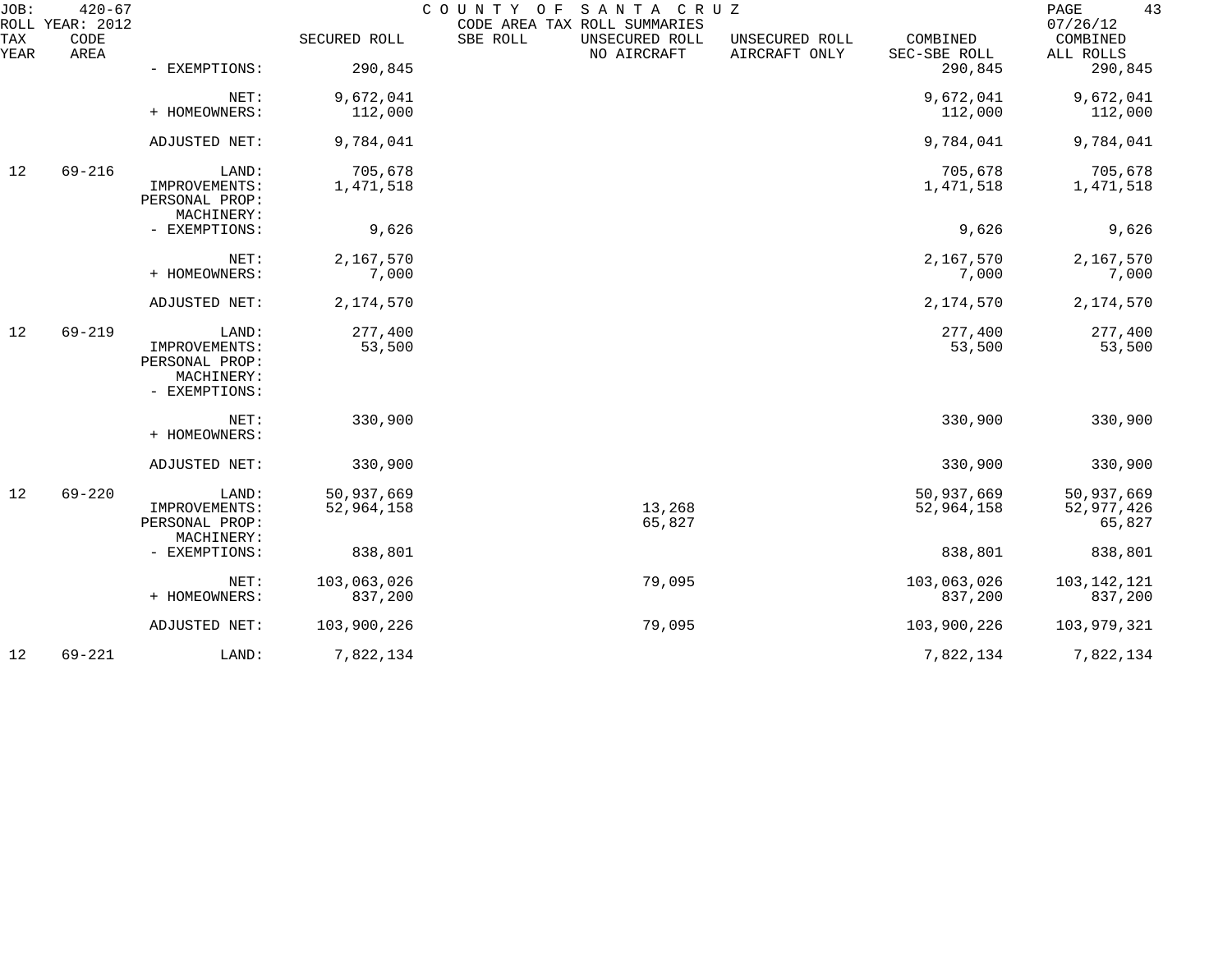| JOB:<br>ROLL | $420 - 67$<br>YEAR: 2012 |                                                                         |                        | SANTA CRUZ<br>COUNTY OF<br>CODE AREA TAX ROLL SUMMARIES |                                 |                          | 44<br>PAGE<br>07/26/12 |
|--------------|--------------------------|-------------------------------------------------------------------------|------------------------|---------------------------------------------------------|---------------------------------|--------------------------|------------------------|
| TAX<br>YEAR  | CODE<br>AREA             |                                                                         | SECURED ROLL           | SBE ROLL<br>UNSECURED ROLL<br>NO AIRCRAFT               | UNSECURED ROLL<br>AIRCRAFT ONLY | COMBINED<br>SEC-SBE ROLL | COMBINED<br>ALL ROLLS  |
|              |                          | IMPROVEMENTS:<br>PERSONAL PROP:<br>MACHINERY:                           | 6,599,973              |                                                         |                                 | 6,599,973                | 6,599,973              |
|              |                          | - EXEMPTIONS:                                                           | 107,055                |                                                         |                                 | 107,055                  | 107,055                |
|              |                          | NET:                                                                    | 14, 315, 052           |                                                         |                                 | 14, 315, 052             | 14, 315, 052           |
|              |                          | + HOMEOWNERS:                                                           | 105,000                |                                                         |                                 | 105,000                  | 105,000                |
|              |                          | ADJUSTED NET:                                                           | 14,420,052             |                                                         |                                 | 14,420,052               | 14,420,052             |
| 12           | $69 - 222$               | LAND:                                                                   | 130,389                |                                                         |                                 | 130,389                  | 130,389                |
|              |                          | IMPROVEMENTS:<br>PERSONAL PROP:<br>MACHINERY:<br>- EXEMPTIONS:          | 141,620                |                                                         |                                 | 141,620                  | 141,620                |
|              |                          | NET:<br>+ HOMEOWNERS:                                                   | 272,009                |                                                         |                                 | 272,009                  | 272,009                |
|              |                          | ADJUSTED NET:                                                           | 272,009                |                                                         |                                 | 272,009                  | 272,009                |
| 12           | $69 - 223$               | LAND:<br>IMPROVEMENTS:<br>PERSONAL PROP:<br>MACHINERY:<br>- EXEMPTIONS: | 489,466                |                                                         |                                 | 489,466                  | 489,466                |
|              |                          | NET:<br>+ HOMEOWNERS:                                                   | 489,466                |                                                         |                                 | 489,466                  | 489,466                |
|              |                          | ADJUSTED NET:                                                           | 489,466                |                                                         |                                 | 489,466                  | 489,466                |
| 12           | $69 - 224$               | LAND:<br>IMPROVEMENTS:<br>PERSONAL PROP:<br>MACHINERY:                  | 2,949,041<br>2,472,868 |                                                         |                                 | 2,949,041<br>2,472,868   | 2,949,041<br>2,472,868 |
|              |                          | - EXEMPTIONS:                                                           | 49,000                 |                                                         |                                 | 49,000                   | 49,000                 |
|              |                          | NET:                                                                    | 5,372,909              |                                                         |                                 | 5,372,909                | 5,372,909              |
|              |                          | + HOMEOWNERS:                                                           | 49,000                 |                                                         |                                 | 49,000                   | 49,000                 |
|              |                          | ADJUSTED NET:                                                           | 5,421,909              |                                                         |                                 | 5,421,909                | 5,421,909              |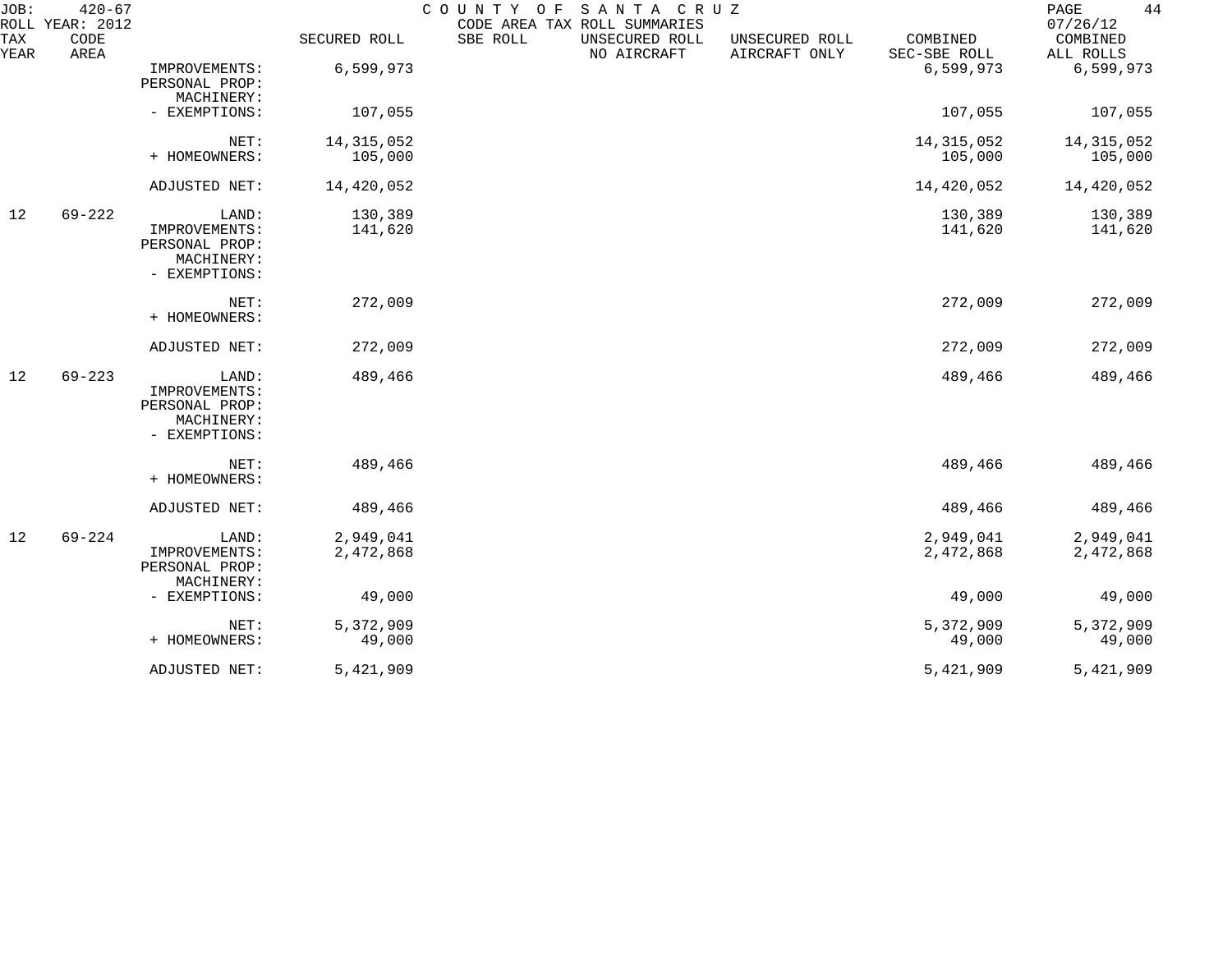| JOB:        | $420 - 67$<br>ROLL YEAR: 2012 |                |              | COUNTY OF<br>SANTA CRUZ<br>CODE AREA TAX ROLL SUMMARIES |                                 |                          | 45<br>PAGE<br>07/26/12 |
|-------------|-------------------------------|----------------|--------------|---------------------------------------------------------|---------------------------------|--------------------------|------------------------|
| TAX<br>YEAR | CODE<br>AREA                  |                | SECURED ROLL | SBE ROLL<br>UNSECURED ROLL<br>NO AIRCRAFT               | UNSECURED ROLL<br>AIRCRAFT ONLY | COMBINED<br>SEC-SBE ROLL | COMBINED<br>ALL ROLLS  |
| 12          | $69 - 225$                    | LAND:          | 167,250      |                                                         |                                 | 167,250                  | 167,250                |
|             |                               | IMPROVEMENTS:  | 147,750      |                                                         |                                 | 147,750                  | 147,750                |
|             |                               | PERSONAL PROP: |              |                                                         |                                 |                          |                        |
|             |                               | MACHINERY:     |              |                                                         |                                 |                          |                        |
|             |                               | - EXEMPTIONS:  |              |                                                         |                                 |                          |                        |
|             |                               | NET:           | 315,000      |                                                         |                                 | 315,000                  | 315,000                |
|             |                               | + HOMEOWNERS:  |              |                                                         |                                 |                          |                        |
|             |                               | ADJUSTED NET:  | 315,000      |                                                         |                                 | 315,000                  | 315,000                |
| 12          | $69 - 226$                    | LAND:          | 5, 231, 975  |                                                         |                                 | 5, 231, 975              | 5,231,975              |
|             |                               | IMPROVEMENTS:  | 5,077,537    | 8,971                                                   |                                 | 5,077,537                | 5,086,508              |
|             |                               | PERSONAL PROP: |              | 195,632                                                 |                                 |                          | 195,632                |
|             |                               | MACHINERY:     |              |                                                         |                                 |                          |                        |
|             |                               | - EXEMPTIONS:  | 91,000       |                                                         |                                 | 91,000                   | 91,000                 |
|             |                               | NET:           | 10,218,512   | 204,603                                                 |                                 | 10,218,512               | 10,423,115             |
|             |                               | + HOMEOWNERS:  | 91,000       |                                                         |                                 | 91,000                   | 91,000                 |
|             |                               | ADJUSTED NET:  | 10,309,512   | 204,603                                                 |                                 | 10,309,512               | 10,514,115             |
| 12          | $69 - 227$                    | LAND:          | 182,700      |                                                         |                                 | 182,700                  | 182,700                |
|             |                               | IMPROVEMENTS:  | 116,550      |                                                         |                                 | 116,550                  | 116,550                |
|             |                               | PERSONAL PROP: |              |                                                         |                                 |                          |                        |
|             |                               | MACHINERY:     |              |                                                         |                                 |                          |                        |
|             |                               | - EXEMPTIONS:  |              |                                                         |                                 |                          |                        |
|             |                               | NET:           | 299,250      |                                                         |                                 | 299,250                  | 299,250                |
|             |                               | + HOMEOWNERS:  |              |                                                         |                                 |                          |                        |
|             |                               | ADJUSTED NET:  | 299,250      |                                                         |                                 | 299,250                  | 299,250                |
| 12          | $69 - 228$                    | LAND:          | 7,017,953    |                                                         |                                 | 7,017,953                | 7,017,953              |
|             |                               | IMPROVEMENTS:  | 9,969,377    | 25,935                                                  |                                 | 9,969,377                | 9,995,312              |
|             |                               | PERSONAL PROP: | 1,500        | 134,076                                                 |                                 | 1,500                    | 135,576                |
|             |                               | MACHINERY:     |              |                                                         |                                 |                          |                        |
|             |                               | - EXEMPTIONS:  | 10,501,034   |                                                         |                                 | 10,501,034               | 10,501,034             |
|             |                               | NET:           | 6,487,796    | 160,011                                                 |                                 | 6,487,796                | 6,647,807              |
|             |                               | + HOMEOWNERS:  | 21,000       |                                                         |                                 | 21,000                   | 21,000                 |
|             |                               | ADJUSTED NET:  | 6,508,796    | 160,011                                                 |                                 | 6,508,796                | 6,668,807              |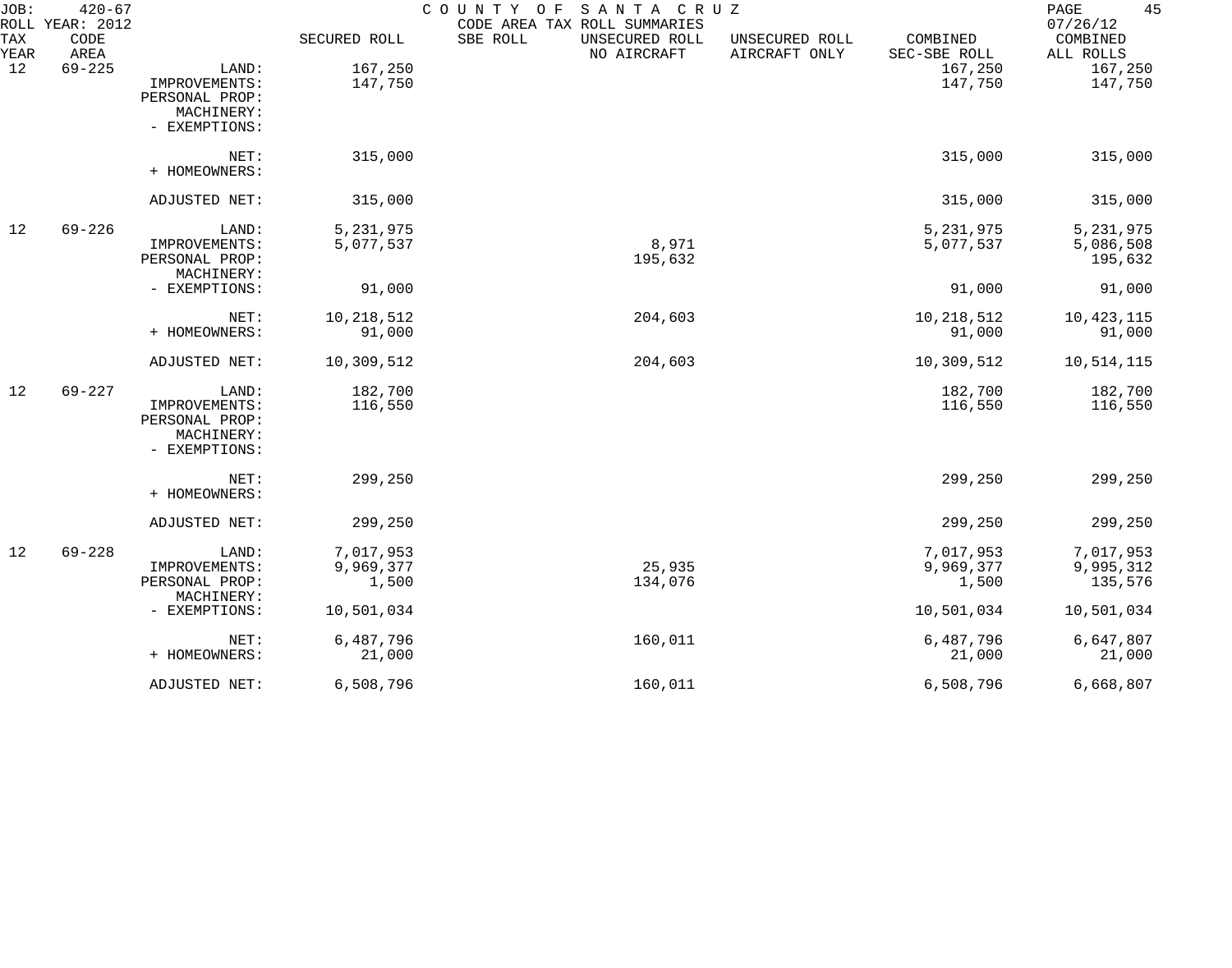| JOB:        | $420 - 67$<br>ROLL YEAR: 2012 |                              |               | SANTA CRUZ<br>COUNTY OF<br>CODE AREA TAX ROLL SUMMARIES |                                 |                          | 46<br>PAGE<br>07/26/12 |
|-------------|-------------------------------|------------------------------|---------------|---------------------------------------------------------|---------------------------------|--------------------------|------------------------|
| TAX<br>YEAR | CODE<br>AREA                  |                              | SECURED ROLL  | SBE ROLL<br>UNSECURED ROLL<br>NO AIRCRAFT               | UNSECURED ROLL<br>AIRCRAFT ONLY | COMBINED<br>SEC-SBE ROLL | COMBINED<br>ALL ROLLS  |
| 12          | $69 - 250$                    | LAND:                        | 103, 415, 237 |                                                         |                                 | 103,415,237              | 103, 415, 237          |
|             |                               | IMPROVEMENTS:                | 109,638,108   |                                                         |                                 | 109,638,108              | 109,638,108            |
|             |                               | PERSONAL PROP:<br>MACHINERY: | 31,855        | 291,518                                                 |                                 | 31,855                   | 323,373                |
|             |                               | - EXEMPTIONS:                | 2,470,321     |                                                         |                                 | 2,470,321                | 2,470,321              |
|             |                               | NET:                         | 210,614,879   | 291,518                                                 |                                 | 210,614,879              | 210,906,397            |
|             |                               | + HOMEOWNERS:                | 2,104,200     |                                                         |                                 | 2,104,200                | 2,104,200              |
|             |                               | ADJUSTED NET:                | 212,719,079   | 291,518                                                 |                                 | 212,719,079              | 213,010,597            |
| 12          | $69 - 251$                    | LAND:                        | 1,841,831     |                                                         |                                 | 1,841,831                | 1,841,831              |
|             |                               | IMPROVEMENTS:                | 3,706,663     |                                                         |                                 | 3,706,663                | 3,706,663              |
|             |                               | PERSONAL PROP:<br>MACHINERY: |               | 9,557                                                   |                                 |                          | 9,557                  |
|             |                               | - EXEMPTIONS:                | 28,672        |                                                         |                                 | 28,672                   | 28,672                 |
|             |                               |                              |               |                                                         |                                 |                          |                        |
|             |                               | NET:                         | 5,519,822     | 9,557                                                   |                                 | 5,519,822                | 5,529,379              |
|             |                               | + HOMEOWNERS:                | 28,000        |                                                         |                                 | 28,000                   | 28,000                 |
|             |                               | ADJUSTED NET:                | 5,547,822     | 9,557                                                   |                                 | 5,547,822                | 5,557,379              |
| 12          | $69 - 252$                    | LAND:                        |               |                                                         |                                 |                          |                        |
|             |                               | IMPROVEMENTS:                |               |                                                         |                                 |                          |                        |
|             |                               | PERSONAL PROP:<br>MACHINERY: |               |                                                         |                                 |                          |                        |
|             |                               | - EXEMPTIONS:                |               |                                                         |                                 |                          |                        |
|             |                               |                              |               |                                                         |                                 |                          |                        |
|             |                               | NET:<br>+ HOMEOWNERS:        |               |                                                         |                                 |                          |                        |
|             |                               |                              |               |                                                         |                                 |                          |                        |
|             |                               | ADJUSTED NET:                |               |                                                         |                                 |                          |                        |
| 12          | $69 - 253$                    | LAND:                        | 53,769,024    |                                                         |                                 | 53,769,024               | 53,769,024             |
|             |                               | IMPROVEMENTS:                | 64,369,298    | 91,102                                                  |                                 | 64, 369, 298             | 64,460,400             |
|             |                               | PERSONAL PROP:               | 357,121       | 599,348                                                 |                                 | 357,121                  | 956,469                |
|             |                               | MACHINERY:                   | 35,551        |                                                         |                                 | 35,551                   | 35,551                 |
|             |                               | - EXEMPTIONS:                | 14,061,936    |                                                         |                                 | 14,061,936               | 14,061,936             |
|             |                               | NET:                         | 104,469,058   | 690,450                                                 |                                 | 104,469,058              | 105, 159, 508          |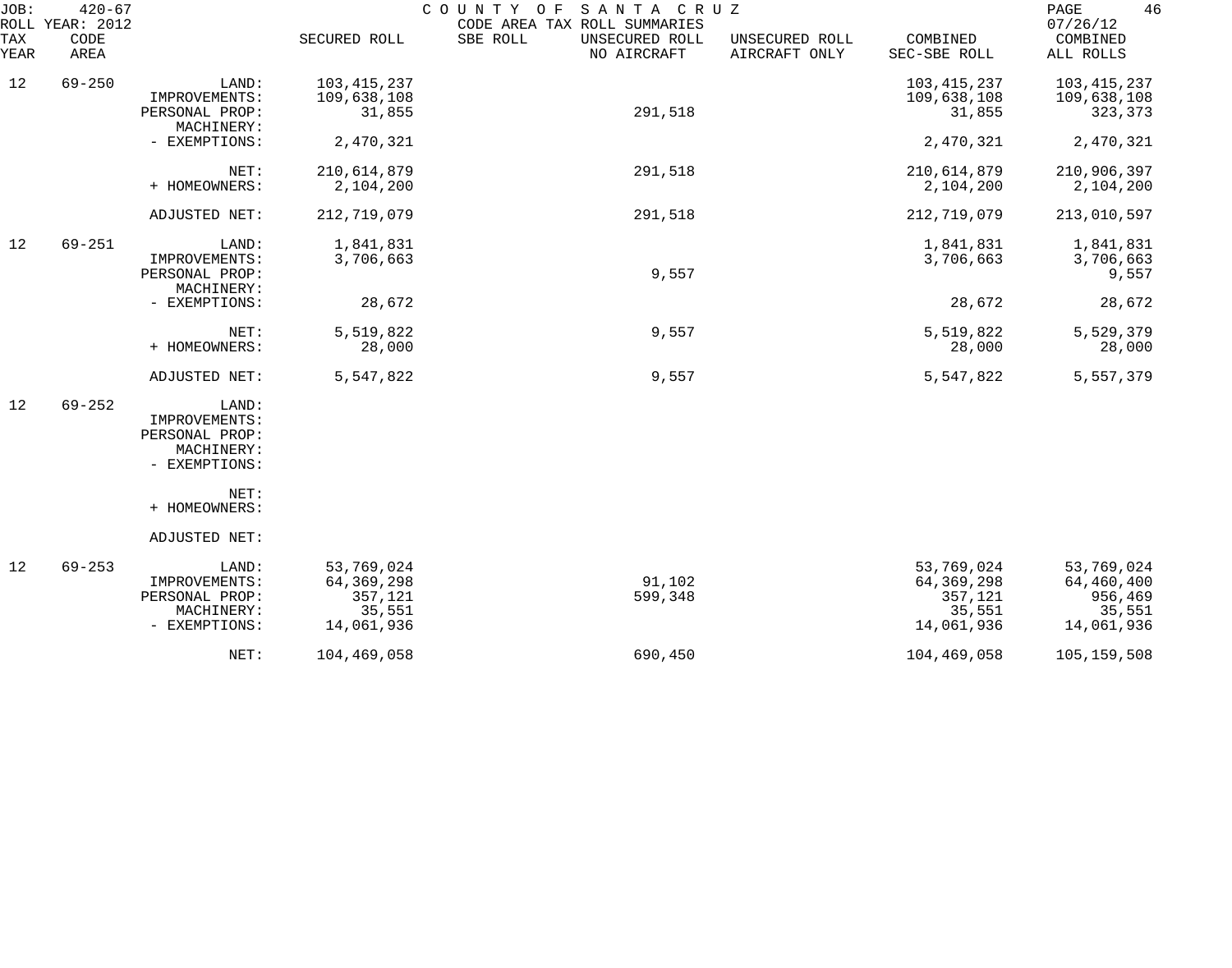| JOB:        | $420 - 67$<br>ROLL YEAR: 2012 |                              |               | COUNTY OF SANTA CRUZ<br>CODE AREA TAX ROLL SUMMARIES |                                 |                          | 47<br>PAGE<br>07/26/12 |
|-------------|-------------------------------|------------------------------|---------------|------------------------------------------------------|---------------------------------|--------------------------|------------------------|
| TAX<br>YEAR | CODE<br>AREA                  |                              | SECURED ROLL  | SBE ROLL<br>UNSECURED ROLL<br>NO AIRCRAFT            | UNSECURED ROLL<br>AIRCRAFT ONLY | COMBINED<br>SEC-SBE ROLL | COMBINED<br>ALL ROLLS  |
|             |                               | + HOMEOWNERS:                | 1,848,000     |                                                      |                                 | 1,848,000                | 1,848,000              |
|             |                               | ADJUSTED NET:                | 106,317,058   | 690,450                                              |                                 | 106, 317, 058            | 107,007,508            |
| 12          | $69 - 254$                    | LAND:                        | 3,467,620     |                                                      |                                 | 3,467,620                | 3,467,620              |
|             |                               | IMPROVEMENTS:                | 3,594,301     |                                                      |                                 | 3,594,301                | 3,594,301              |
|             |                               | PERSONAL PROP:<br>MACHINERY: | 23,634        |                                                      |                                 | 23,634                   | 23,634                 |
|             |                               | - EXEMPTIONS:                | 989,413       |                                                      |                                 | 989, 413                 | 989,413                |
|             |                               | NET:                         | 6,096,142     |                                                      |                                 | 6,096,142                | 6,096,142              |
|             |                               | + HOMEOWNERS:                | 28,000        |                                                      |                                 | 28,000                   | 28,000                 |
|             |                               | ADJUSTED NET:                | 6, 124, 142   |                                                      |                                 | 6, 124, 142              | 6, 124, 142            |
| 12          | $69 - 255$                    | LAND:                        | 148,798,682   | 19,620                                               |                                 | 148,798,682              | 148,818,302            |
|             |                               | IMPROVEMENTS:                | 147,708,749   | 132,758                                              |                                 | 147,708,749              | 147,841,507            |
|             |                               | PERSONAL PROP:               | 137,603       | 467,451                                              |                                 | 137,603                  | 605,054                |
|             |                               | MACHINERY:                   |               |                                                      |                                 |                          |                        |
|             |                               | - EXEMPTIONS:                | 26,101,037    |                                                      |                                 | 26,101,037               | 26,101,037             |
|             |                               | NET:                         | 270, 543, 997 | 619,829                                              |                                 | 270,543,997              | 271, 163, 826          |
|             |                               | + HOMEOWNERS:                | 5,611,200     |                                                      |                                 | 5,611,200                | 5,611,200              |
|             |                               | ADJUSTED NET:                | 276, 155, 197 | 619,829                                              |                                 | 276, 155, 197            | 276, 775, 026          |
| 12          | $69 - 256$                    | LAND:                        | 13,381,696    |                                                      |                                 | 13,381,696               | 13,381,696             |
|             |                               | IMPROVEMENTS:                | 14, 175, 798  |                                                      |                                 | 14, 175, 798             | 14,175,798             |
|             |                               | PERSONAL PROP:<br>MACHINERY: | 6,000         | 1,070,166                                            |                                 | 6,000                    | 1,076,166              |
|             |                               | - EXEMPTIONS:                | 1,122,865     |                                                      |                                 | 1,122,865                | 1,122,865              |
|             |                               | NET:                         | 26, 440, 629  | 1,070,166                                            |                                 | 26,440,629               | 27,510,795             |
|             |                               | + HOMEOWNERS:                | 502,600       |                                                      |                                 | 502,600                  | 502,600                |
|             |                               | ADJUSTED NET:                | 26, 943, 229  | 1,070,166                                            |                                 | 26,943,229               | 28,013,395             |
| 12          | $69 - 257$                    | LAND:                        | 28,564,745    |                                                      |                                 | 28,564,745               | 28,564,745             |
|             |                               | IMPROVEMENTS:                | 26, 494, 791  | 301,987                                              |                                 | 26,494,791               | 26,796,778             |
|             |                               | PERSONAL PROP:<br>MACHINERY: | 97,247        | 249,079                                              |                                 | 97,247                   | 346,326                |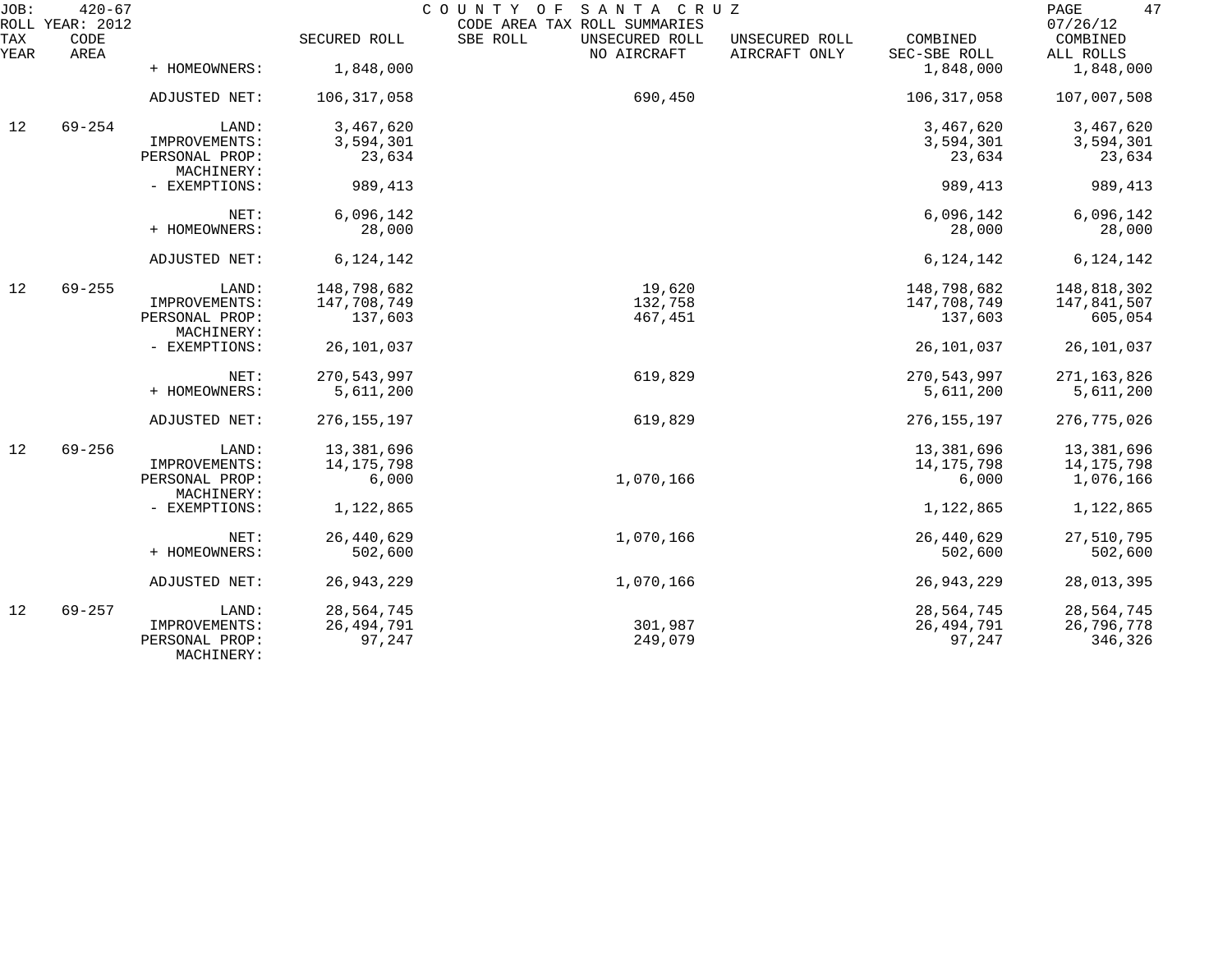| JOB:        | $420 - 67$<br>ROLL YEAR: 2012 |                              |               | COUNTY OF SANTA CRUZ<br>CODE AREA TAX ROLL SUMMARIES |                                 |                          | 48<br>PAGE<br>07/26/12 |
|-------------|-------------------------------|------------------------------|---------------|------------------------------------------------------|---------------------------------|--------------------------|------------------------|
| TAX<br>YEAR | CODE<br>AREA                  |                              | SECURED ROLL  | SBE ROLL<br>UNSECURED ROLL<br>NO AIRCRAFT            | UNSECURED ROLL<br>AIRCRAFT ONLY | COMBINED<br>SEC-SBE ROLL | COMBINED<br>ALL ROLLS  |
|             |                               | - EXEMPTIONS:                | 1,214,793     |                                                      |                                 | 1,214,793                | 1,214,793              |
|             |                               | NET:                         | 53,941,990    | 551,066                                              |                                 | 53,941,990               | 54,493,056             |
|             |                               | + HOMEOWNERS:                | 1,099,000     |                                                      |                                 | 1,099,000                | 1,099,000              |
|             |                               | ADJUSTED NET:                | 55,040,990    | 551,066                                              |                                 | 55,040,990               | 55,592,056             |
| 12          | $69 - 258$                    | LAND:                        | 360, 215, 611 | 13,612                                               |                                 | 360, 215, 611            | 360, 229, 223          |
|             |                               | IMPROVEMENTS:                | 295,907,566   | 7,229,616                                            |                                 | 295,907,566              | 303, 137, 182          |
|             |                               | PERSONAL PROP:               | 9,751,050     | 20, 285, 597                                         |                                 | 9,751,050                | 30,036,647             |
|             |                               | MACHINERY:                   | 334,851       |                                                      |                                 | 334,851                  | 334,851                |
|             |                               | - EXEMPTIONS:                | 37, 466, 647  | 8,227                                                |                                 | 37, 466, 647             | 37, 474, 874           |
|             |                               | NET:                         | 628, 742, 431 | 27,520,598                                           |                                 | 628, 742, 431            | 656, 263, 029          |
|             |                               | + HOMEOWNERS:                | 4,600,400     |                                                      |                                 | 4,600,400                | 4,600,400              |
|             |                               | ADJUSTED NET:                | 633, 342, 831 | 27,520,598                                           |                                 | 633, 342, 831            | 660,863,429            |
| 12          | $69 - 259$                    | LAND:                        | 19,428,436    |                                                      |                                 | 19,428,436               | 19,428,436             |
|             |                               | IMPROVEMENTS:                | 17,639,395    |                                                      |                                 | 17,639,395               | 17,639,395             |
|             |                               | PERSONAL PROP:<br>MACHINERY: |               | 125,743                                              |                                 |                          | 125,743                |
|             |                               | - EXEMPTIONS:                | 5, 157, 443   |                                                      |                                 | 5, 157, 443              | 5, 157, 443            |
|             |                               | NET:                         | 31,910,388    | 125,743                                              |                                 | 31,910,388               | 32,036,131             |
|             |                               | + HOMEOWNERS:                | 264,600       |                                                      |                                 | 264,600                  | 264,600                |
|             |                               | ADJUSTED NET:                | 32, 174, 988  | 125,743                                              |                                 | 32, 174, 988             | 32,300,731             |
| 12          | $69 - 260$                    | LAND:                        | 2,602,953     |                                                      |                                 | 2,602,953                | 2,602,953              |
|             |                               | IMPROVEMENTS:                | 463,558       |                                                      |                                 | 463,558                  | 463,558                |
|             |                               | PERSONAL PROP:               |               | 660,562                                              |                                 |                          | 660,562                |
|             |                               | MACHINERY:                   |               |                                                      |                                 |                          |                        |
|             |                               | - EXEMPTIONS:                | 13,331        |                                                      |                                 | 13,331                   | 13,331                 |
|             |                               | NET:                         | 3,053,180     | 660,562                                              |                                 | 3,053,180                | 3,713,742              |
|             |                               | + HOMEOWNERS:                |               |                                                      |                                 |                          |                        |
|             |                               | ADJUSTED NET:                | 3,053,180     | 660,562                                              |                                 | 3,053,180                | 3,713,742              |
| 12          | $69 - 261$                    | LAND:                        | 185,380,735   |                                                      |                                 | 185,380,735              | 185,380,735            |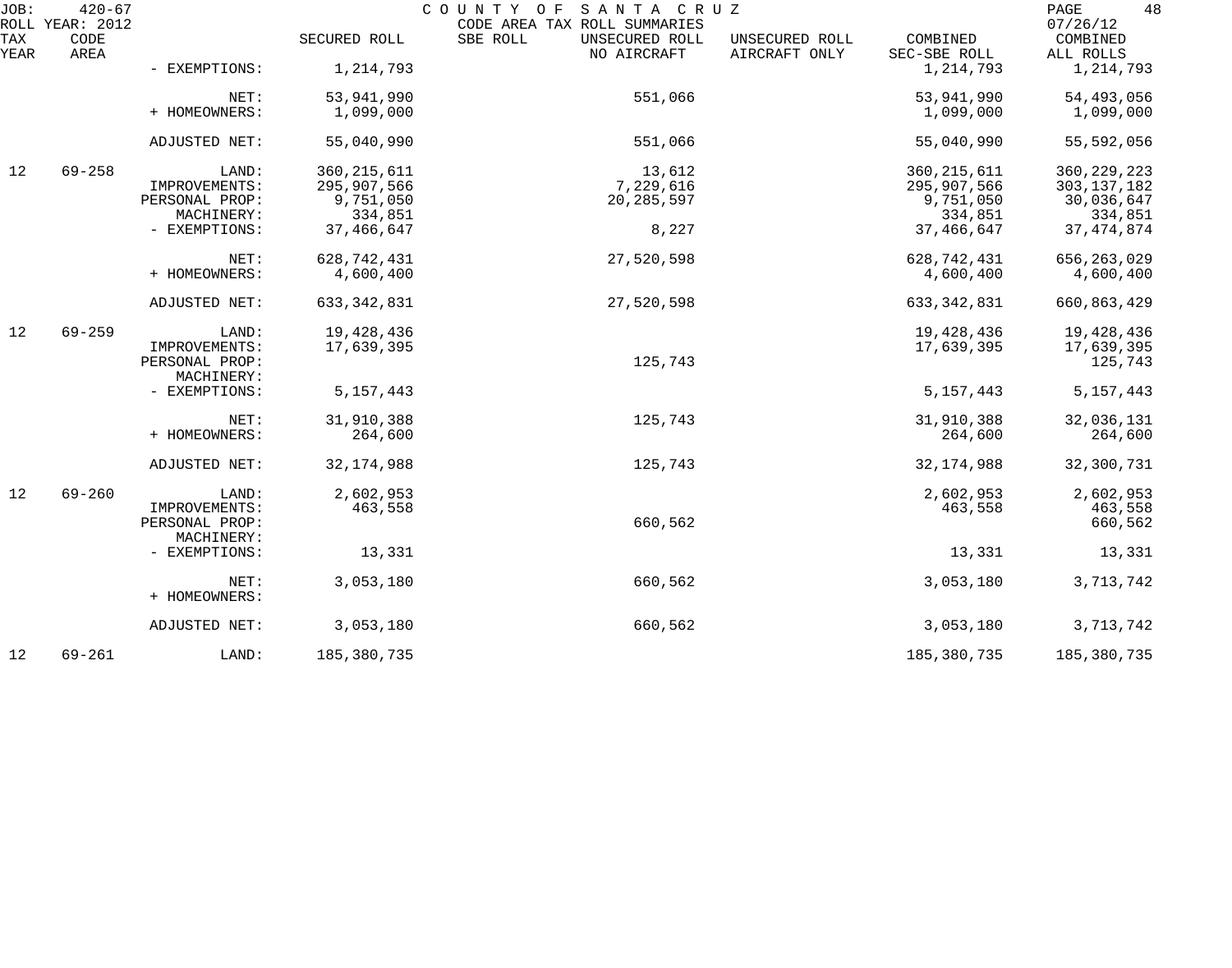| JOB:<br>ROLL | $420 - 67$<br>YEAR: 2012 |                                 |               | COUNTY OF<br>SANTA CRUZ<br>CODE AREA TAX ROLL SUMMARIES |                                 |                          | 49<br>PAGE<br>07/26/12 |
|--------------|--------------------------|---------------------------------|---------------|---------------------------------------------------------|---------------------------------|--------------------------|------------------------|
| TAX<br>YEAR  | CODE<br>AREA             |                                 | SECURED ROLL  | SBE ROLL<br>UNSECURED ROLL<br>NO AIRCRAFT               | UNSECURED ROLL<br>AIRCRAFT ONLY | COMBINED<br>SEC-SBE ROLL | COMBINED<br>ALL ROLLS  |
|              |                          | IMPROVEMENTS:                   | 113,862,339   | 452,941                                                 |                                 | 113,862,339              | 114, 315, 280          |
|              |                          | PERSONAL PROP:                  | 138,991       | 49,746                                                  |                                 | 138,991                  | 188,737                |
|              |                          | MACHINERY:                      | 7,592         |                                                         |                                 | 7,592                    | 7,592                  |
|              |                          | - EXEMPTIONS:                   | 148,800       |                                                         |                                 | 148,800                  | 148,800                |
|              |                          | NET:                            | 299, 240, 857 | 502,687                                                 |                                 | 299, 240, 857            | 299, 743, 544          |
|              |                          | + HOMEOWNERS:                   | 147,000       |                                                         |                                 | 147,000                  | 147,000                |
|              |                          | ADJUSTED NET:                   | 299, 387, 857 | 502,687                                                 |                                 | 299, 387, 857            | 299,890,544            |
| 12           | $69 - 262$               | LAND:                           | 267, 268, 947 | 35,120                                                  |                                 | 267, 268, 947            | 267, 304, 067          |
|              |                          | IMPROVEMENTS:                   | 195, 452, 779 | 1,447,574                                               |                                 | 195, 452, 779            | 196,900,353            |
|              |                          | PERSONAL PROP:<br>MACHINERY:    | 566,547       | 9,871,390                                               |                                 | 566,547                  | 10,437,937             |
|              |                          | - EXEMPTIONS:                   | 30,557,119    |                                                         |                                 | 30,557,119               | 30,557,119             |
|              |                          | NET:                            | 432,731,154   | 11,354,084                                              |                                 | 432,731,154              | 444,085,238            |
|              |                          | + HOMEOWNERS:                   | 4,242,206     |                                                         |                                 | 4, 242, 206              | 4,242,206              |
|              |                          | ADJUSTED NET:                   | 436, 973, 360 | 11,354,084                                              |                                 | 436,973,360              | 448, 327, 444          |
| 12           | $69 - 263$               | LAND:                           | 10,379,885    |                                                         |                                 | 10,379,885               | 10,379,885             |
|              |                          | IMPROVEMENTS:<br>PERSONAL PROP: | 16,129,816    | 166,303                                                 |                                 | 16,129,816               | 16,129,816<br>166,303  |
|              |                          | MACHINERY:                      |               |                                                         |                                 |                          |                        |
|              |                          | - EXEMPTIONS:                   | 286,305       |                                                         |                                 | 286,305                  | 286,305                |
|              |                          | NET:                            | 26, 223, 396  | 166,303                                                 |                                 | 26, 223, 396             | 26,389,699             |
|              |                          | + HOMEOWNERS:                   | 166,600       |                                                         |                                 | 166,600                  | 166,600                |
|              |                          | ADJUSTED NET:                   | 26,389,996    | 166,303                                                 |                                 | 26,389,996               | 26,556,299             |
| 12           | $69 - 264$               | LAND:                           | 95,169,824    |                                                         |                                 | 95,169,824               | 95,169,824             |
|              |                          | IMPROVEMENTS:                   | 88, 369, 207  | 4,341,236                                               |                                 | 88, 369, 207             | 92,710,443             |
|              |                          | PERSONAL PROP:<br>MACHINERY:    | 202,350       | 2,201,795                                               |                                 | 202,350                  | 2,404,145              |
|              |                          | - EXEMPTIONS:                   | 7,365,737     | 3,675                                                   |                                 | 7,365,737                | 7,369,412              |
|              |                          | NET:                            | 176, 375, 644 | 6,539,356                                               |                                 | 176, 375, 644            | 182,915,000            |
|              |                          | + HOMEOWNERS:                   | 1,561,000     |                                                         |                                 | 1,561,000                | 1,561,000              |
|              |                          | ADJUSTED NET:                   | 177,936,644   | 6,539,356                                               |                                 | 177,936,644              | 184,476,000            |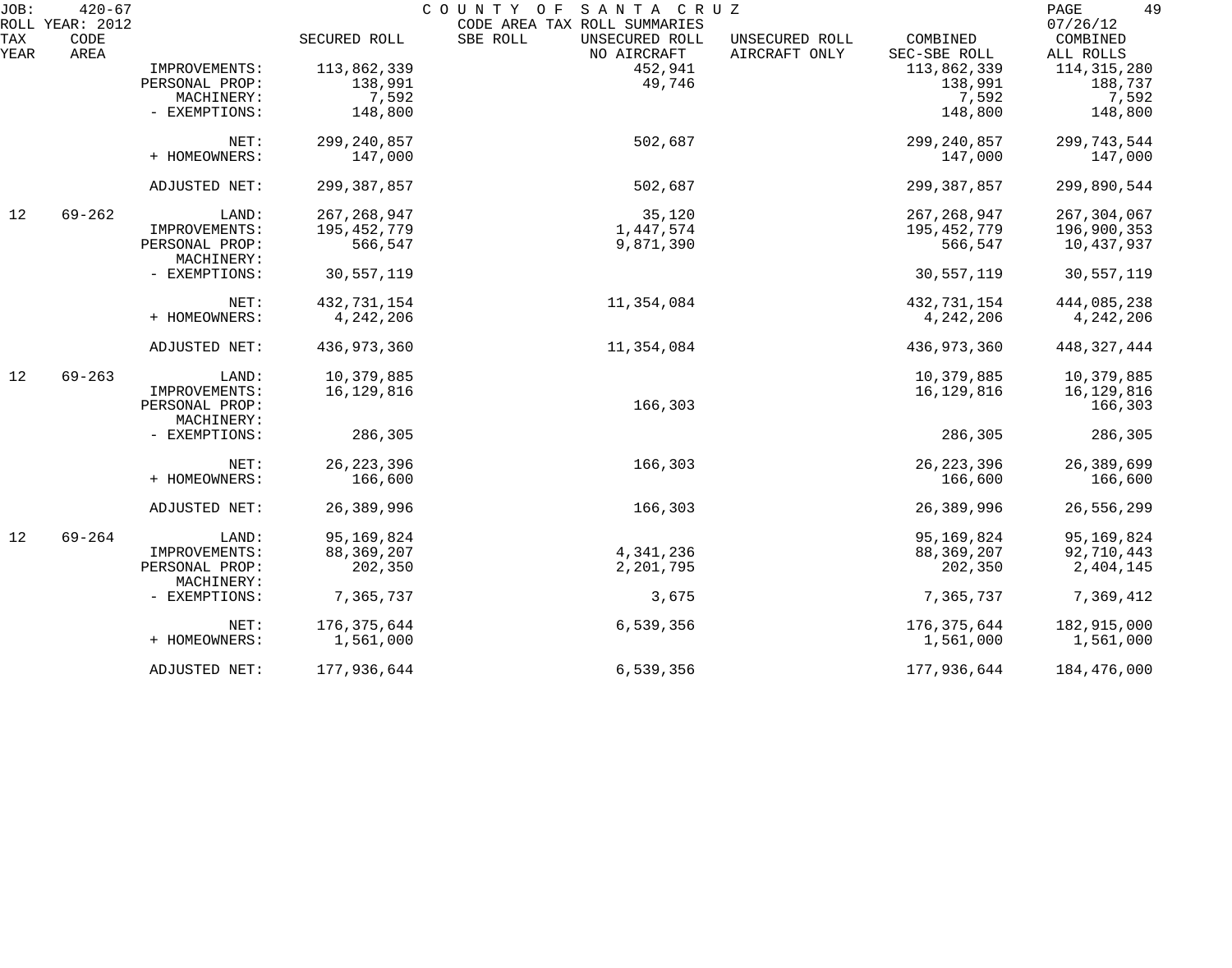| JOB:        | $420 - 67$<br>ROLL YEAR: 2012 |                |               | COUNTY OF<br>SANTA CRUZ<br>CODE AREA TAX ROLL SUMMARIES |                                 |                          | 50<br>PAGE<br>07/26/12 |
|-------------|-------------------------------|----------------|---------------|---------------------------------------------------------|---------------------------------|--------------------------|------------------------|
| TAX<br>YEAR | CODE<br>AREA                  |                | SECURED ROLL  | SBE ROLL<br>UNSECURED ROLL<br>NO AIRCRAFT               | UNSECURED ROLL<br>AIRCRAFT ONLY | COMBINED<br>SEC-SBE ROLL | COMBINED<br>ALL ROLLS  |
| 12          | $69 - 265$                    | LAND:          | 32,877,221    |                                                         |                                 | 32,877,221               | 32,877,221             |
|             |                               | IMPROVEMENTS:  | 34,608,814    | 9,010                                                   |                                 | 34,608,814               | 34,617,824             |
|             |                               | PERSONAL PROP: | 3,500         | 735,401                                                 |                                 | 3,500                    | 738,901                |
|             |                               | MACHINERY:     |               |                                                         |                                 |                          |                        |
|             |                               | - EXEMPTIONS:  | 621,600       |                                                         |                                 | 621,600                  | 621,600                |
|             |                               | NET:           | 66,867,935    | 744,411                                                 |                                 | 66,867,935               | 67, 612, 346           |
|             |                               | + HOMEOWNERS:  | 621,600       |                                                         |                                 | 621,600                  | 621,600                |
|             |                               | ADJUSTED NET:  | 67,489,535    | 744,411                                                 |                                 | 67,489,535               | 68, 233, 946           |
| 12          | $69 - 266$                    | LAND:          | 50,827,000    |                                                         |                                 | 50,827,000               | 50,827,000             |
|             |                               | IMPROVEMENTS:  | 40, 301, 345  |                                                         |                                 | 40,301,345               | 40,301,345             |
|             |                               | PERSONAL PROP: | 22,812        | 359,871                                                 |                                 | 22,812                   | 382,683                |
|             |                               | MACHINERY:     |               |                                                         |                                 |                          |                        |
|             |                               | - EXEMPTIONS:  | 927,372       |                                                         |                                 | 927,372                  | 927,372                |
|             |                               | NET:           | 90, 223, 785  | 359,871                                                 |                                 | 90, 223, 785             | 90,583,656             |
|             |                               | + HOMEOWNERS:  | 721,000       |                                                         |                                 | 721,000                  | 721,000                |
|             |                               | ADJUSTED NET:  | 90, 944, 785  | 359,871                                                 |                                 | 90, 944, 785             | 91,304,656             |
| 12          | $69 - 267$                    | LAND:          | 342, 299, 669 | 222,398                                                 |                                 | 342,299,669              | 342,522,067            |
|             |                               | IMPROVEMENTS:  | 254, 449, 358 | 193,127                                                 |                                 | 254,449,358              | 254,642,485            |
|             |                               | PERSONAL PROP: | 22,513        | 972,780                                                 |                                 | 22,513                   | 995,293                |
|             |                               | MACHINERY:     |               |                                                         |                                 |                          |                        |
|             |                               | - EXEMPTIONS:  | 8,107,897     |                                                         |                                 | 8,107,897                | 8,107,897              |
|             |                               | NET:           | 588,663,643   | 1,388,305                                               |                                 | 588,663,643              | 590,051,948            |
|             |                               | + HOMEOWNERS:  | 3,022,600     |                                                         |                                 | 3,022,600                | 3,022,600              |
|             |                               | ADJUSTED NET:  | 591,686,243   | 1,388,305                                               |                                 | 591,686,243              | 593,074,548            |
| 12          | $69 - 268$                    | LAND:          | 108,958,068   |                                                         |                                 | 108,958,068              | 108,958,068            |
|             |                               | IMPROVEMENTS:  | 64,019,928    |                                                         |                                 | 64,019,928               | 64,019,928             |
|             |                               | PERSONAL PROP: | 2,816,521     | 109,233                                                 |                                 | 2,816,521                | 2,925,754              |
|             |                               | MACHINERY:     | 72,323        |                                                         |                                 | 72,323                   | 72,323                 |
|             |                               | - EXEMPTIONS:  | 168,000       |                                                         |                                 | 168,000                  | 168,000                |
|             |                               | NET:           | 175,698,840   | 109,233                                                 |                                 | 175,698,840              | 175,808,073            |
|             |                               | + HOMEOWNERS:  | 168,000       |                                                         |                                 | 168,000                  | 168,000                |
|             |                               | ADJUSTED NET:  | 175,866,840   | 109,233                                                 |                                 | 175,866,840              | 175,976,073            |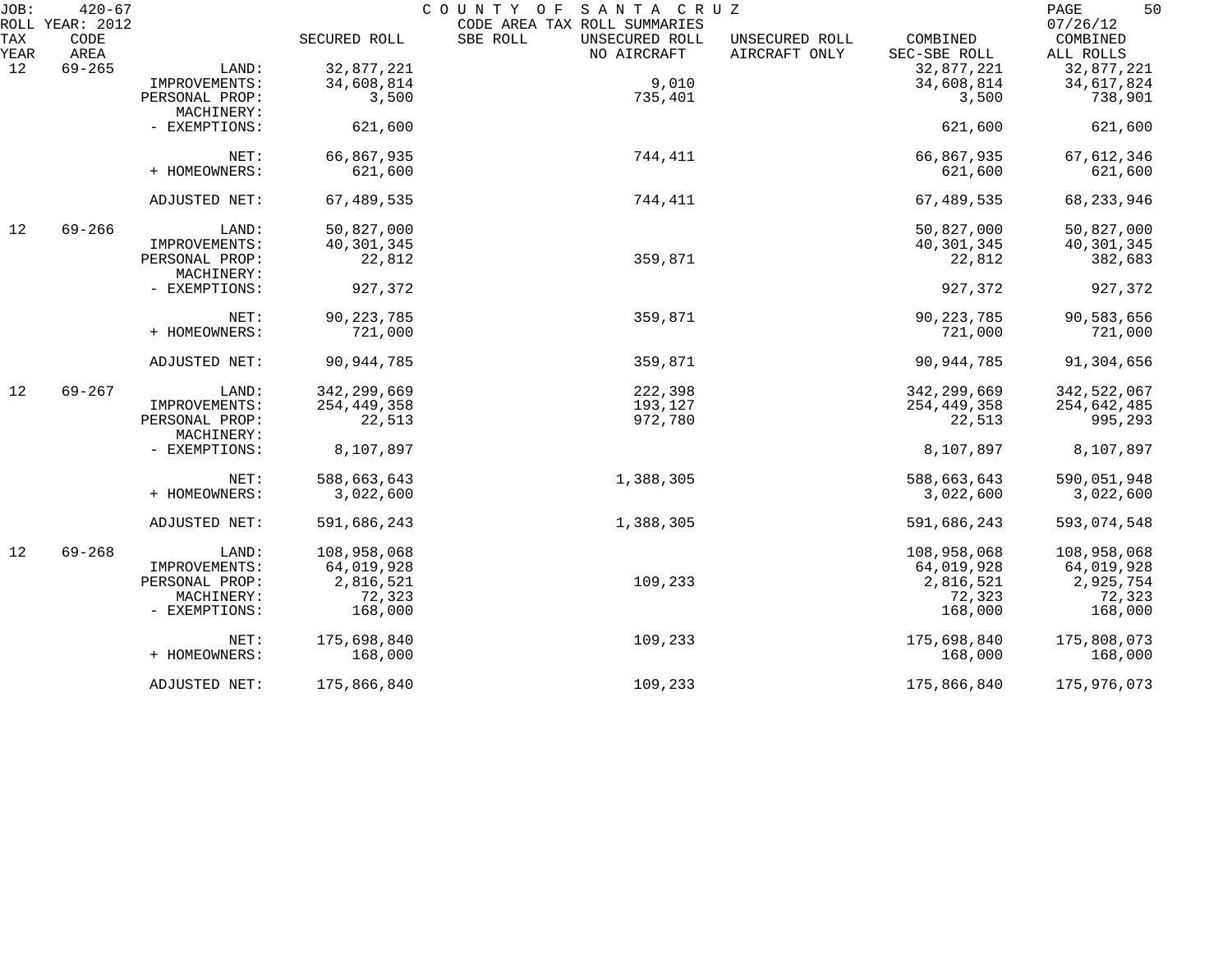| JOB:        | $420 - 67$<br>ROLL YEAR: 2012 |                                               |               | COUNTY OF SANTA CRUZ<br>CODE AREA TAX ROLL SUMMARIES |                                 |                          | PAGE<br>51<br>07/26/12 |
|-------------|-------------------------------|-----------------------------------------------|---------------|------------------------------------------------------|---------------------------------|--------------------------|------------------------|
| TAX<br>YEAR | CODE<br>AREA                  |                                               | SECURED ROLL  | SBE ROLL<br>UNSECURED ROLL<br>NO AIRCRAFT            | UNSECURED ROLL<br>AIRCRAFT ONLY | COMBINED<br>SEC-SBE ROLL | COMBINED<br>ALL ROLLS  |
| 12          | $69 - 270$                    | LAND:                                         | 284, 974, 124 | 85,288                                               |                                 | 284, 974, 124            | 285,059,412            |
|             |                               | IMPROVEMENTS:                                 | 201,545,921   | 210,477                                              |                                 | 201,545,921              | 201,756,398            |
|             |                               | PERSONAL PROP:                                | 546,288       | 711,039                                              |                                 | 546,288                  | 1,257,327              |
|             |                               | MACHINERY:                                    | 129,402       |                                                      |                                 | 129,402                  | 129,402                |
|             |                               | - EXEMPTIONS:                                 | 16,317,260    |                                                      |                                 | 16, 317, 260             | 16, 317, 260           |
|             |                               | NET:                                          | 470,878,475   | 1,006,804                                            |                                 | 470,878,475              | 471,885,279            |
|             |                               | + HOMEOWNERS:                                 | 4,459,000     |                                                      |                                 | 4,459,000                | 4,459,000              |
|             |                               | ADJUSTED NET:                                 | 475, 337, 475 | 1,006,804                                            |                                 | 475, 337, 475            | 476, 344, 279          |
| 12          | $69 - 271$                    | LAND:                                         | 5,432,194     |                                                      |                                 | 5,432,194                | 5,432,194              |
|             |                               | IMPROVEMENTS:<br>PERSONAL PROP:<br>MACHINERY: | 5,262,739     |                                                      |                                 | 5,262,739                | 5, 262, 739            |
|             |                               | - EXEMPTIONS:                                 | 84,000        |                                                      |                                 | 84,000                   | 84,000                 |
|             |                               | NET:                                          | 10,610,933    |                                                      |                                 | 10,610,933               | 10,610,933             |
|             |                               | + HOMEOWNERS:                                 | 84,000        |                                                      |                                 | 84,000                   | 84,000                 |
|             |                               | ADJUSTED NET:                                 | 10,694,933    |                                                      |                                 | 10,694,933               | 10,694,933             |
| 12          | $69 - 272$                    | LAND:                                         | 24,937,181    |                                                      |                                 | 24,937,181               | 24,937,181             |
|             |                               | IMPROVEMENTS:                                 | 12,298,040    |                                                      |                                 | 12,298,040               | 12,298,040             |
|             |                               | PERSONAL PROP:<br>MACHINERY:                  |               | 8,858                                                |                                 |                          | 8,858                  |
|             |                               | - EXEMPTIONS:                                 | 679,000       |                                                      |                                 | 679,000                  | 679,000                |
|             |                               | NET:                                          | 36,556,221    | 8,858                                                |                                 | 36,556,221               | 36,565,079             |
|             |                               | + HOMEOWNERS:                                 | 679,000       |                                                      |                                 | 679,000                  | 679,000                |
|             |                               | ADJUSTED NET:                                 | 37, 235, 221  | 8,858                                                |                                 | 37, 235, 221             | 37, 244, 079           |
| 12          | $69 - 273$                    | LAND:                                         | 1,303,856,659 | 260,307                                              |                                 | 1,303,856,659            | 1,304,116,966          |
|             |                               | IMPROVEMENTS:                                 | 929, 346, 885 | 10,051,792                                           |                                 | 929, 346, 885            | 939, 398, 677          |
|             |                               | PERSONAL PROP:                                | 2,263,965     | 14,371,214                                           |                                 | 2,263,965                | 16,635,179             |
|             |                               | MACHINERY:                                    | 357,423       |                                                      |                                 | 357,423                  | 357,423                |
|             |                               | - EXEMPTIONS:                                 | 36, 214, 555  | 1,803,256                                            |                                 | 36, 214, 555             | 38,017,811             |
|             |                               | NET:                                          | 2,199,610,377 | 22,880,057                                           |                                 | 2,199,610,377            | 2, 222, 490, 434       |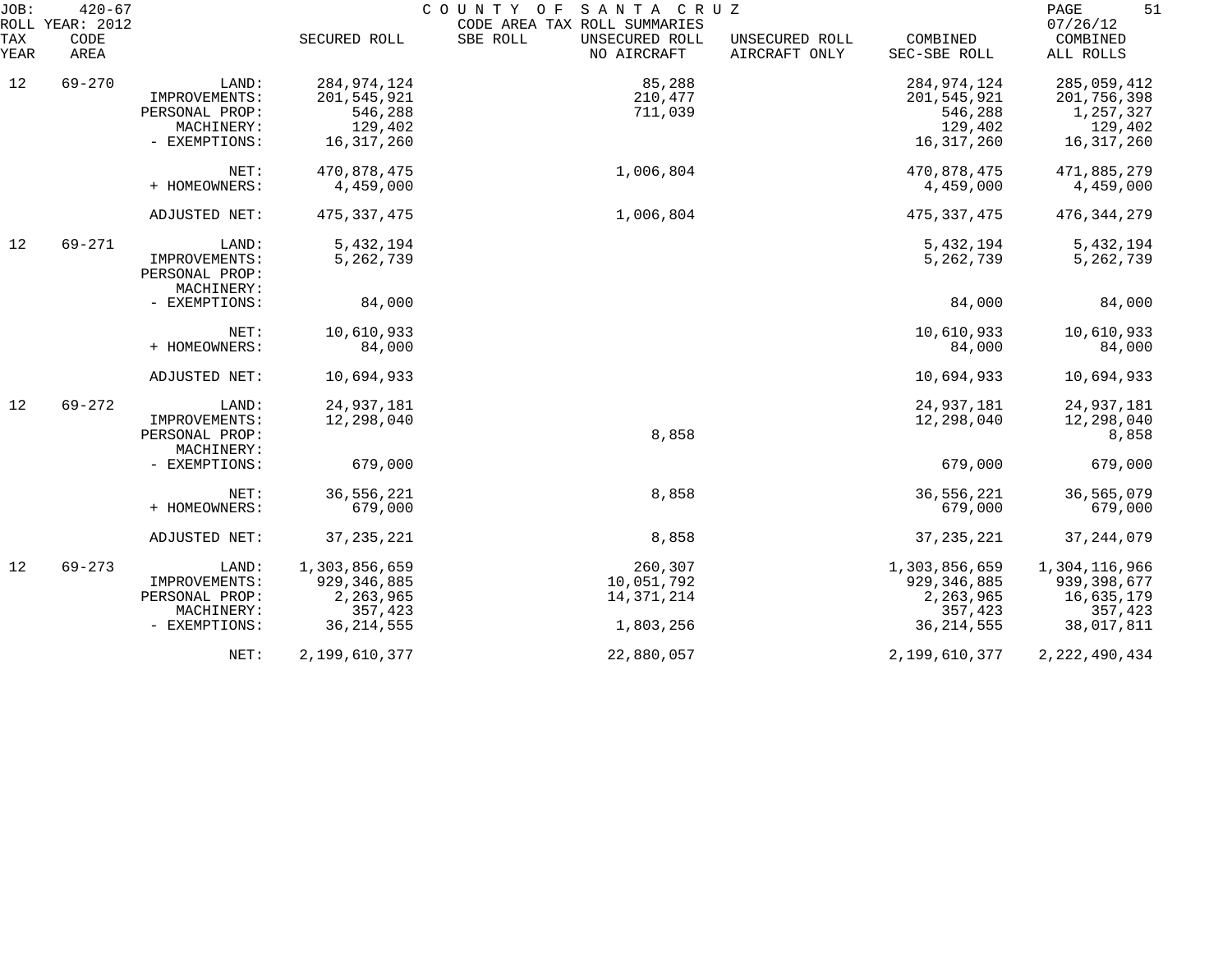| JOB:        | $420 - 67$<br>ROLL YEAR: 2012 |                                                                |                         | COUNTY OF SANTA CRUZ<br>CODE AREA TAX ROLL SUMMARIES |                                 |                          | 52<br>PAGE<br>07/26/12            |
|-------------|-------------------------------|----------------------------------------------------------------|-------------------------|------------------------------------------------------|---------------------------------|--------------------------|-----------------------------------|
| TAX<br>YEAR | CODE<br>AREA                  |                                                                | SECURED ROLL            | SBE ROLL<br>UNSECURED ROLL<br>NO AIRCRAFT            | UNSECURED ROLL<br>AIRCRAFT ONLY | COMBINED<br>SEC-SBE ROLL | COMBINED<br>ALL ROLLS             |
|             |                               | + HOMEOWNERS:                                                  | 14,982,800              |                                                      |                                 | 14,982,800               | 14,982,800                        |
|             |                               | ADJUSTED NET:                                                  | 2, 214, 593, 177        | 22,880,057                                           |                                 | 2, 214, 593, 177         | 2, 237, 473, 234                  |
| 12          | $69 - 274$                    | LAND:                                                          | 17,769,482              | 4,412                                                |                                 | 17,769,482               | 17,773,894                        |
|             |                               | IMPROVEMENTS:<br>PERSONAL PROP:<br>MACHINERY:                  | 20,923,522              | 4,412<br>147,827                                     |                                 | 20,923,522               | 20,927,934<br>147,827             |
|             |                               | - EXEMPTIONS:                                                  | 287,000                 |                                                      |                                 | 287,000                  | 287,000                           |
|             |                               | NET:                                                           | 38,406,004              | 156,651                                              |                                 | 38,406,004               | 38,562,655                        |
|             |                               | + HOMEOWNERS:                                                  | 287,000                 |                                                      |                                 | 287,000                  | 287,000                           |
|             |                               | ADJUSTED NET:                                                  | 38,693,004              | 156,651                                              |                                 | 38,693,004               | 38,849,655                        |
| 12          | $69 - 275$                    | LAND:                                                          | 142,940,738             |                                                      |                                 | 142,940,738              | 142,940,738                       |
|             |                               | IMPROVEMENTS:                                                  | 115,600,915             | 43,572                                               |                                 | 115,600,915              | 115,644,487                       |
|             |                               | PERSONAL PROP:<br>MACHINERY:                                   | 3,900                   | 314,730                                              |                                 | 3,900                    | 318,630                           |
|             |                               | - EXEMPTIONS:                                                  | 2,843,683               |                                                      |                                 | 2,843,683                | 2,843,683                         |
|             |                               | NET:                                                           | 255,701,870             | 358,302                                              |                                 | 255,701,870              | 256,060,172                       |
|             |                               | + HOMEOWNERS:                                                  | 2,364,600               |                                                      |                                 | 2,364,600                | 2,364,600                         |
|             |                               | ADJUSTED NET:                                                  | 258,066,470             | 358,302                                              |                                 | 258,066,470              | 258, 424, 772                     |
| 12          | $69 - 276$                    | LAND:                                                          | 675,851                 |                                                      |                                 | 675,851                  | 675,851                           |
|             |                               | IMPROVEMENTS:<br>PERSONAL PROP:<br>MACHINERY:<br>- EXEMPTIONS: | 460,727                 |                                                      |                                 | 460,727                  | 460,727                           |
|             |                               | NET:<br>+ HOMEOWNERS:                                          | 1,136,578               |                                                      |                                 | 1,136,578                | 1,136,578                         |
|             |                               | ADJUSTED NET:                                                  | 1,136,578               |                                                      |                                 | 1,136,578                | 1,136,578                         |
| 12          | $69 - 277$                    | LAND:<br>IMPROVEMENTS:<br>PERSONAL PROP:<br>MACHINERY:         | 12,534,767<br>9,260,248 | 18,907                                               |                                 | 12,534,767<br>9,260,248  | 12,534,767<br>9,260,248<br>18,907 |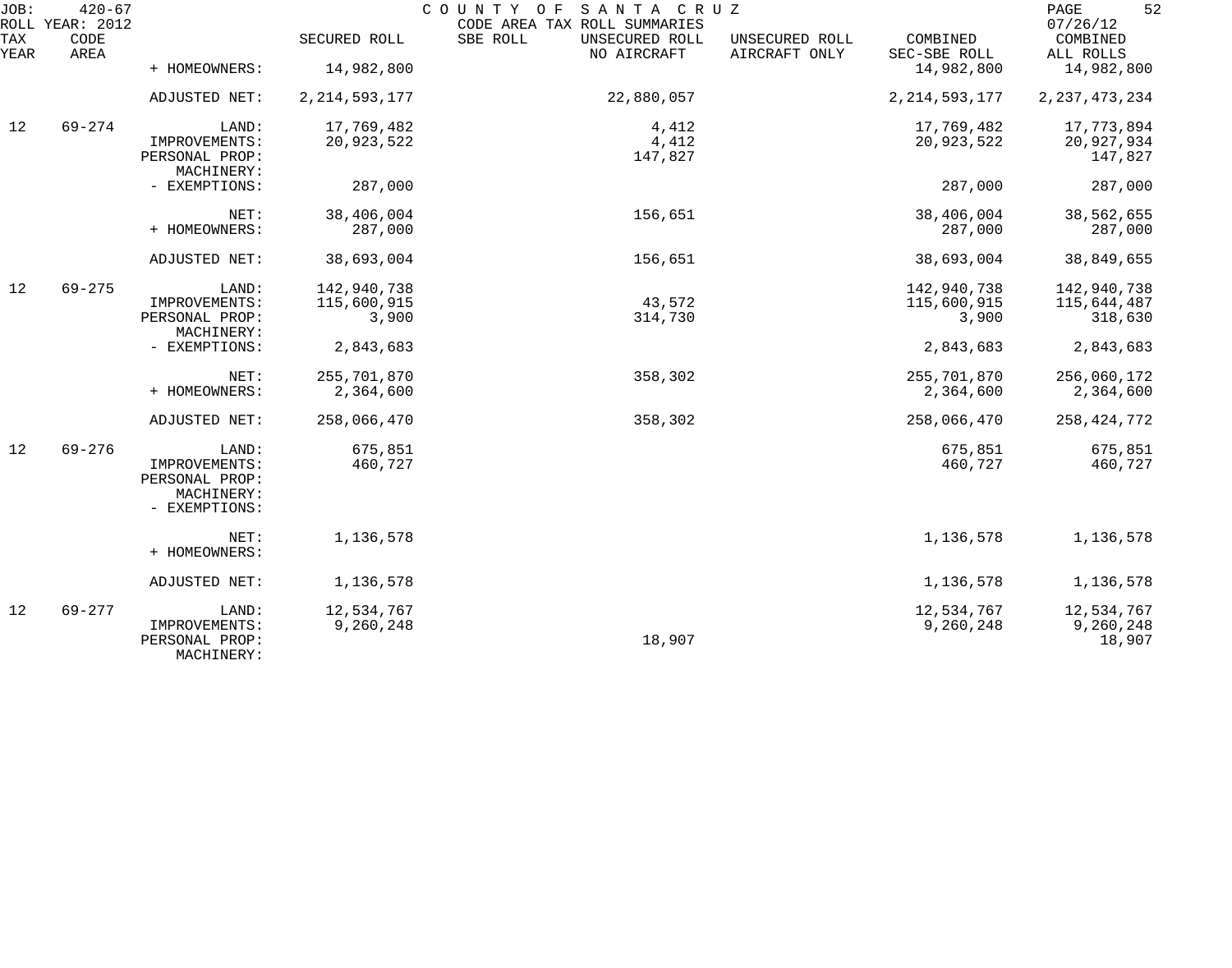| JOB:        | $420 - 67$<br>ROLL YEAR: 2012 |                              |               | COUNTY OF<br>SANTA CRUZ<br>CODE AREA TAX ROLL SUMMARIES |                                 |                          | 53<br>PAGE<br>07/26/12 |
|-------------|-------------------------------|------------------------------|---------------|---------------------------------------------------------|---------------------------------|--------------------------|------------------------|
| TAX<br>YEAR | CODE<br>AREA                  |                              | SECURED ROLL  | SBE ROLL<br>UNSECURED ROLL<br>NO AIRCRAFT               | UNSECURED ROLL<br>AIRCRAFT ONLY | COMBINED<br>SEC-SBE ROLL | COMBINED<br>ALL ROLLS  |
|             |                               | - EXEMPTIONS:                | 211,554       |                                                         |                                 | 211,554                  | 211,554                |
|             |                               | NET:                         | 21,583,461    | 18,907                                                  |                                 | 21,583,461               | 21,602,368             |
|             |                               | + HOMEOWNERS:                | 210,000       |                                                         |                                 | 210,000                  | 210,000                |
|             |                               | ADJUSTED NET:                | 21,793,461    | 18,907                                                  |                                 | 21,793,461               | 21,812,368             |
| 12          | $69 - 278$                    | LAND:                        | 75,166,935    |                                                         |                                 | 75,166,935               | 75,166,935             |
|             |                               | IMPROVEMENTS:                | 63, 182, 571  |                                                         |                                 | 63, 182, 571             | 63, 182, 571           |
|             |                               | PERSONAL PROP:<br>MACHINERY: | 27,119        | 102,157                                                 |                                 | 27,119                   | 129,276                |
|             |                               | - EXEMPTIONS:                | 724,546       |                                                         |                                 | 724,546                  | 724,546                |
|             |                               | NET:                         | 137,652,079   | 102,157                                                 |                                 | 137,652,079              | 137,754,236            |
|             |                               | + HOMEOWNERS:                | 602,000       |                                                         |                                 | 602,000                  | 602,000                |
|             |                               | ADJUSTED NET:                | 138,254,079   | 102,157                                                 |                                 | 138,254,079              | 138, 356, 236          |
| 12          | $69 - 279$                    | LAND:                        | 14,592,909    |                                                         |                                 | 14,592,909               | 14,592,909             |
|             |                               | IMPROVEMENTS:                | 13,449,866    |                                                         |                                 | 13,449,866               | 13,449,866             |
|             |                               | PERSONAL PROP:<br>MACHINERY: | 30,156        |                                                         |                                 | 30,156                   | 30,156                 |
|             |                               | - EXEMPTIONS:                | 2,912,588     |                                                         |                                 | 2,912,588                | 2,912,588              |
|             |                               | NET:                         | 25, 160, 343  |                                                         |                                 | 25, 160, 343             | 25, 160, 343           |
|             |                               | + HOMEOWNERS:                | 63,000        |                                                         |                                 | 63,000                   | 63,000                 |
|             |                               | ADJUSTED NET:                | 25, 223, 343  |                                                         |                                 | 25, 223, 343             | 25, 223, 343           |
| 12          | $69 - 280$                    | LAND:                        | 111,573,072   |                                                         |                                 | 111,573,072              | 111,573,072            |
|             |                               | IMPROVEMENTS:                | 95,387,964    |                                                         |                                 | 95,387,964               | 95,387,964             |
|             |                               | PERSONAL PROP:               |               | 134,186                                                 |                                 |                          | 134,186                |
|             |                               | MACHINERY:                   |               |                                                         |                                 |                          |                        |
|             |                               | - EXEMPTIONS:                | 3,014,064     |                                                         |                                 | 3,014,064                | 3,014,064              |
|             |                               | NET:                         | 203, 946, 972 | 134,186                                                 |                                 | 203,946,972              | 204,081,158            |
|             |                               | + HOMEOWNERS:                | 2,032,800     |                                                         |                                 | 2,032,800                | 2,032,800              |
|             |                               | ADJUSTED NET:                | 205, 979, 772 | 134,186                                                 |                                 | 205, 979, 772            | 206, 113, 958          |
| 12          | $69 - 281$                    | LAND:                        | 31,708,944    |                                                         |                                 | 31,708,944               | 31,708,944             |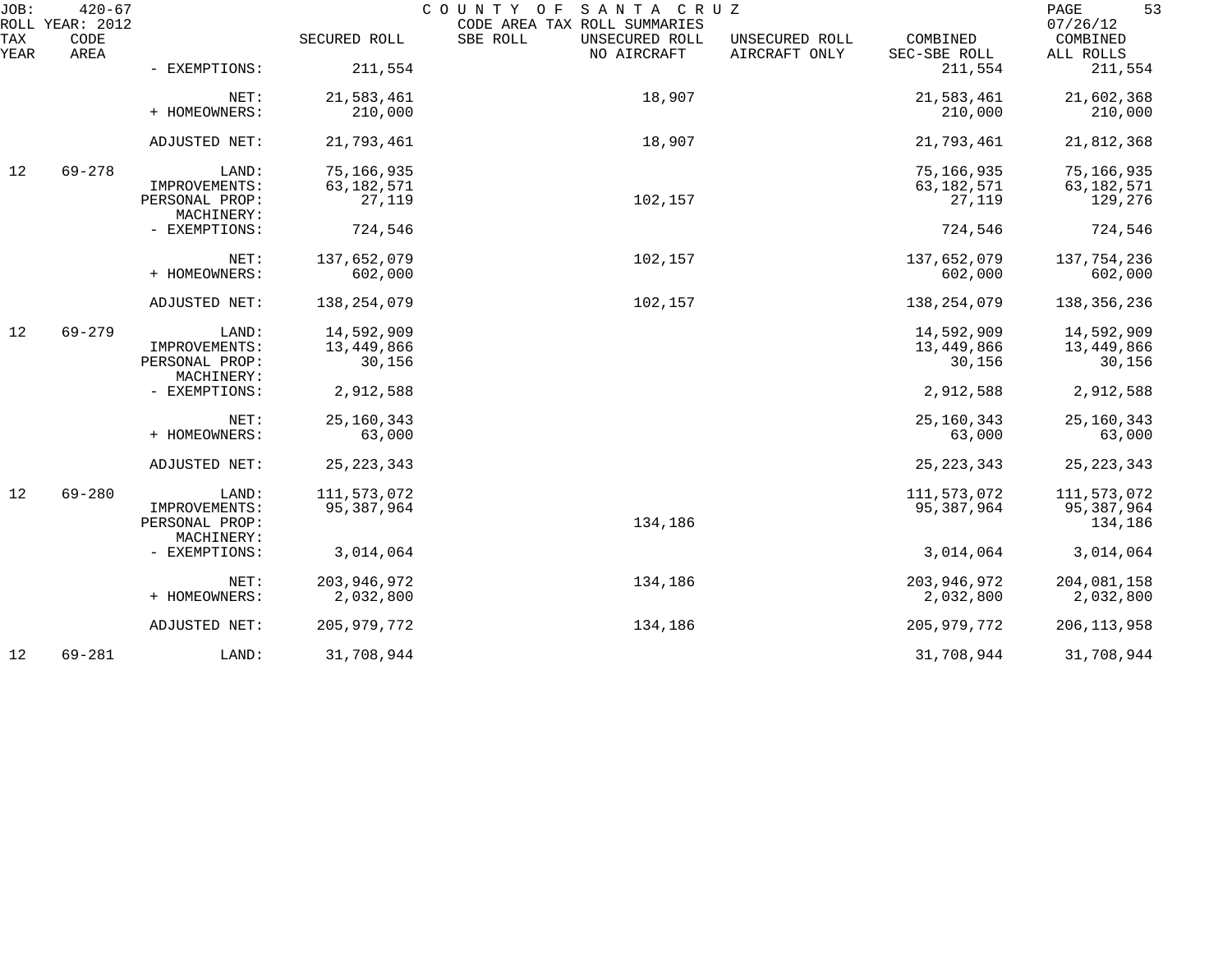| JOB:        | $420 - 67$<br>ROLL YEAR: 2012 |                                                                         |                                                                  | COUNTY OF | SANTA CRUZ<br>CODE AREA TAX ROLL SUMMARIES |                                 |                                                                  | 54<br>PAGE<br>07/26/12                                           |
|-------------|-------------------------------|-------------------------------------------------------------------------|------------------------------------------------------------------|-----------|--------------------------------------------|---------------------------------|------------------------------------------------------------------|------------------------------------------------------------------|
| TAX<br>YEAR | CODE<br>AREA                  |                                                                         | SECURED ROLL                                                     | SBE ROLL  | UNSECURED ROLL<br>NO AIRCRAFT              | UNSECURED ROLL<br>AIRCRAFT ONLY | COMBINED<br>SEC-SBE ROLL                                         | COMBINED<br>ALL ROLLS                                            |
|             |                               | IMPROVEMENTS:<br>PERSONAL PROP:                                         | 30, 222, 905                                                     |           | 29,773                                     |                                 | 30, 222, 905                                                     | 30, 222, 905<br>29,773                                           |
|             |                               | MACHINERY:<br>- EXEMPTIONS:                                             | 1,289,259                                                        |           |                                            |                                 | 1,289,259                                                        | 1,289,259                                                        |
|             |                               | NET:<br>+ HOMEOWNERS:                                                   | 60,642,590<br>467,600                                            |           | 29,773                                     |                                 | 60,642,590<br>467,600                                            | 60,672,363<br>467,600                                            |
|             |                               | ADJUSTED NET:                                                           | 61,110,190                                                       |           | 29,773                                     |                                 | 61,110,190                                                       | 61, 139, 963                                                     |
| 12          | $69 - 282$                    | LAND:<br>IMPROVEMENTS:<br>PERSONAL PROP:<br>MACHINERY:<br>- EXEMPTIONS: | 38, 396, 535<br>34, 188, 281<br>934,324<br>195,668<br>12,086,964 | 1,295     | 64,480<br>619,342<br>4,157,800             |                                 | 38, 397, 830<br>34, 188, 281<br>934,324<br>195,668<br>12,086,964 | 38, 462, 310<br>34,807,623<br>5,092,124<br>195,668<br>12,086,964 |
|             |                               | NET:<br>+ HOMEOWNERS:                                                   | 61,627,844<br>131,600                                            | 1,295     | 4,841,622                                  |                                 | 61,629,139<br>131,600                                            | 66,470,761<br>131,600                                            |
|             |                               | ADJUSTED NET:                                                           | 61,759,444                                                       |           | 4,841,622                                  |                                 | 61,760,739                                                       | 66,602,361                                                       |
| 12          | $69 - 283$                    | LAND:<br>IMPROVEMENTS:<br>PERSONAL PROP:<br>MACHINERY:<br>- EXEMPTIONS: |                                                                  |           |                                            |                                 |                                                                  |                                                                  |
|             |                               | NET:<br>+ HOMEOWNERS:                                                   |                                                                  |           |                                            |                                 |                                                                  |                                                                  |
|             |                               | ADJUSTED NET:                                                           |                                                                  |           |                                            |                                 |                                                                  |                                                                  |
| 12          | $69 - 284$                    | LAND:<br>IMPROVEMENTS:<br>PERSONAL PROP:<br>MACHINERY:<br>- EXEMPTIONS: |                                                                  |           |                                            |                                 |                                                                  |                                                                  |
|             |                               | NET:<br>+ HOMEOWNERS:                                                   |                                                                  |           |                                            |                                 |                                                                  |                                                                  |
|             |                               | ADJUSTED NET:                                                           |                                                                  |           |                                            |                                 |                                                                  |                                                                  |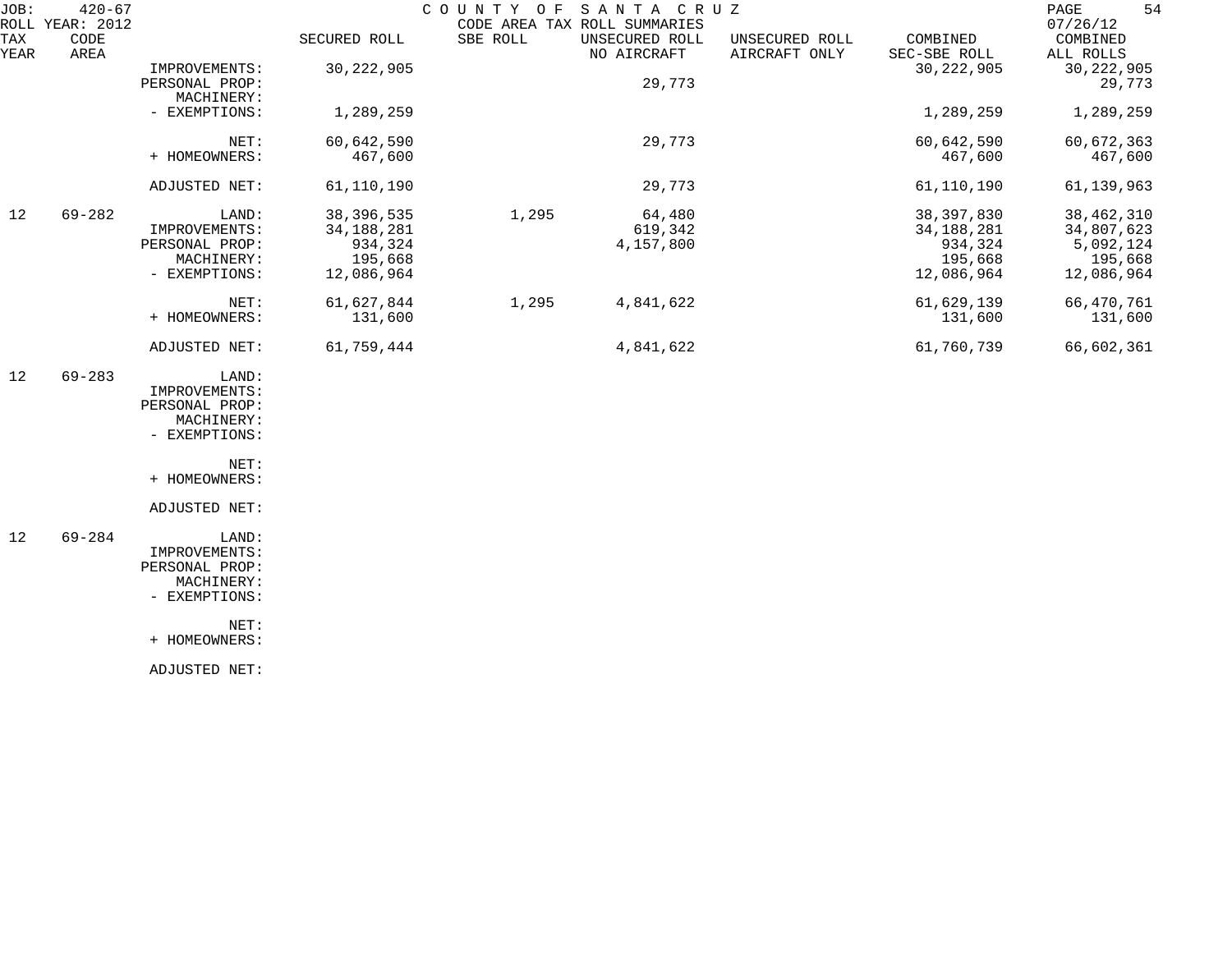| JOB:        | $420 - 67$<br>ROLL YEAR: 2012 |                                 |              | COUNTY OF | SANTA CRUZ<br>CODE AREA TAX ROLL SUMMARIES |                                 |                          | 55<br>PAGE<br>07/26/12 |
|-------------|-------------------------------|---------------------------------|--------------|-----------|--------------------------------------------|---------------------------------|--------------------------|------------------------|
| TAX<br>YEAR | CODE<br>AREA                  |                                 | SECURED ROLL | SBE ROLL  | UNSECURED ROLL<br>NO AIRCRAFT              | UNSECURED ROLL<br>AIRCRAFT ONLY | COMBINED<br>SEC-SBE ROLL | COMBINED<br>ALL ROLLS  |
| 12          | $69 - 285$                    | LAND:                           | 1,016,009    |           |                                            |                                 | 1,016,009                | 1,016,009              |
|             |                               | IMPROVEMENTS:<br>PERSONAL PROP: | 1,192,285    |           |                                            |                                 | 1,192,285                | 1,192,285              |
|             |                               | MACHINERY:<br>- EXEMPTIONS:     | 50,110       |           |                                            |                                 | 50,110                   | 50,110                 |
|             |                               |                                 |              |           |                                            |                                 |                          |                        |
|             |                               | NET:                            | 2,158,184    |           |                                            |                                 | 2,158,184                | 2,158,184              |
|             |                               | + HOMEOWNERS:                   | 42,000       |           |                                            |                                 | 42,000                   | 42,000                 |
|             |                               | ADJUSTED NET:                   | 2,200,184    |           |                                            |                                 | 2,200,184                | 2,200,184              |
| 12          | $69 - 286$                    | LAND:                           | 225,671      |           |                                            |                                 | 225,671                  | 225,671                |
|             |                               | IMPROVEMENTS:<br>PERSONAL PROP: | 616,078      |           |                                            |                                 | 616,078                  | 616,078                |
|             |                               | MACHINERY:                      |              |           |                                            |                                 |                          |                        |
|             |                               | - EXEMPTIONS:                   |              |           |                                            |                                 |                          |                        |
|             |                               | NET:                            | 841,749      |           |                                            |                                 | 841,749                  | 841,749                |
|             |                               | + HOMEOWNERS:                   |              |           |                                            |                                 |                          |                        |
|             |                               | ADJUSTED NET:                   | 841,749      |           |                                            |                                 | 841,749                  | 841,749                |
| 12          | $69 - 287$                    | LAND:                           |              |           |                                            |                                 |                          |                        |
|             |                               | IMPROVEMENTS:                   |              |           |                                            |                                 |                          |                        |
|             |                               | PERSONAL PROP:                  |              |           |                                            |                                 |                          |                        |
|             |                               | MACHINERY:                      |              |           |                                            |                                 |                          |                        |
|             |                               | - EXEMPTIONS:                   |              |           |                                            |                                 |                          |                        |
|             |                               | NET:                            |              |           |                                            |                                 |                          |                        |
|             |                               | + HOMEOWNERS:                   |              |           |                                            |                                 |                          |                        |
|             |                               | ADJUSTED NET:                   |              |           |                                            |                                 |                          |                        |
| 12          | $69 - 288$                    | LAND:                           |              |           |                                            |                                 |                          |                        |
|             |                               | IMPROVEMENTS:                   |              |           |                                            |                                 |                          |                        |
|             |                               | PERSONAL PROP:                  |              |           |                                            |                                 |                          |                        |
|             |                               | MACHINERY:                      |              |           |                                            |                                 |                          |                        |
|             |                               | - EXEMPTIONS:                   |              |           |                                            |                                 |                          |                        |
|             |                               | NET:                            |              |           |                                            |                                 |                          |                        |
|             |                               | + HOMEOWNERS:                   |              |           |                                            |                                 |                          |                        |
|             |                               | ADJUSTED NET:                   |              |           |                                            |                                 |                          |                        |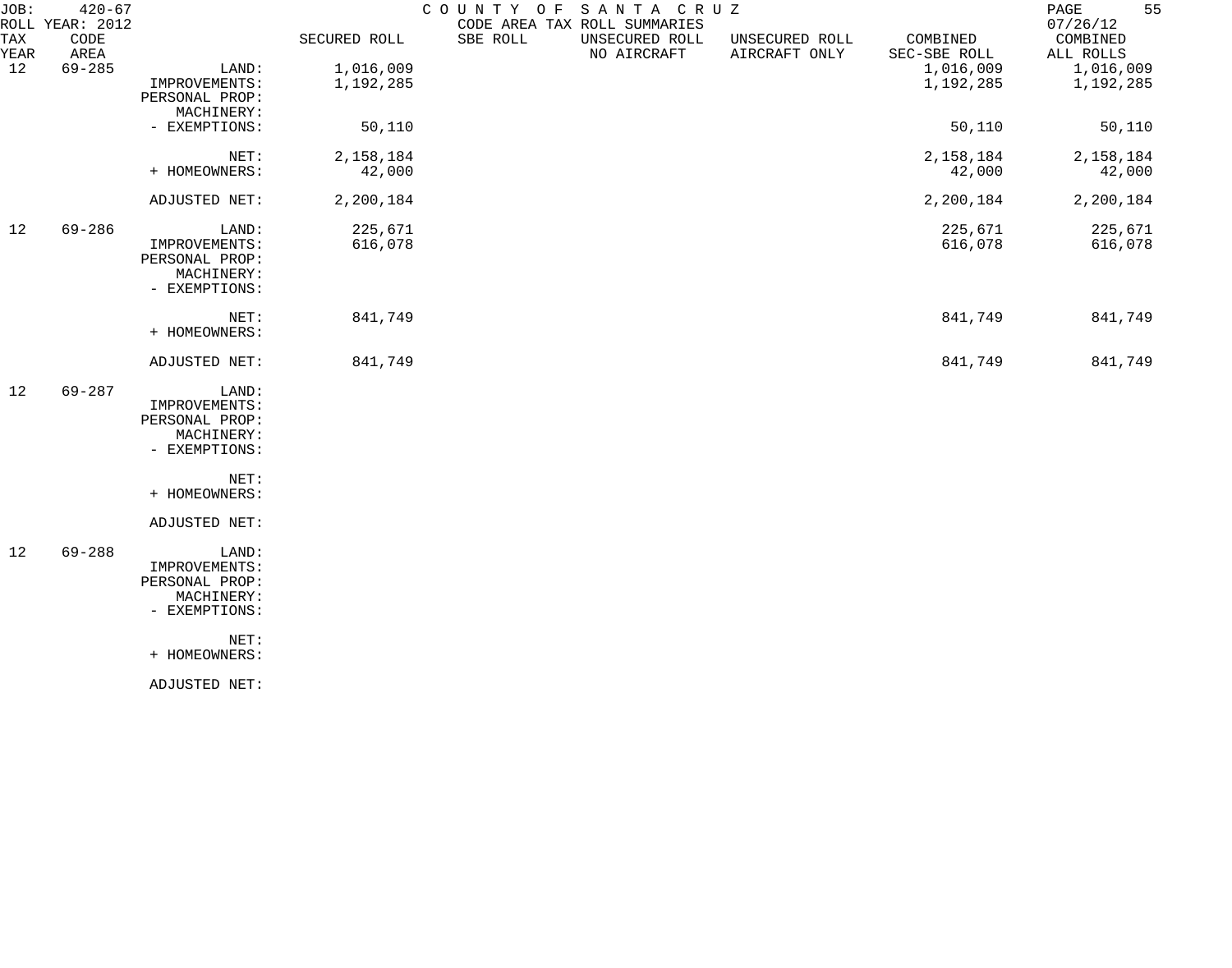| JOB:<br>ROLL | $420 - 67$<br>YEAR: 2012 |                                                        | COUNTY OF SANTA CRUZ<br>CODE AREA TAX ROLL SUMMARIES |                                           |                                 |                                     |                                     |
|--------------|--------------------------|--------------------------------------------------------|------------------------------------------------------|-------------------------------------------|---------------------------------|-------------------------------------|-------------------------------------|
| TAX<br>YEAR  | CODE<br>AREA             |                                                        | SECURED ROLL                                         | SBE ROLL<br>UNSECURED ROLL<br>NO AIRCRAFT | UNSECURED ROLL<br>AIRCRAFT ONLY | COMBINED<br>SEC-SBE ROLL            | COMBINED<br>ALL ROLLS               |
| 12           | $69 - 289$               | LAND:<br>IMPROVEMENTS:<br>PERSONAL PROP:<br>MACHINERY: | 1,854,482<br>2,124,020                               |                                           |                                 | 1,854,482<br>2,124,020              | 1,854,482<br>2,124,020              |
|              |                          | - EXEMPTIONS:                                          | 21,000                                               |                                           |                                 | 21,000                              | 21,000                              |
|              |                          | NET:<br>+ HOMEOWNERS:                                  | 3,957,502<br>21,000                                  |                                           |                                 | 3,957,502<br>21,000                 | 3,957,502<br>21,000                 |
|              |                          | ADJUSTED NET:                                          | 3,978,502                                            |                                           |                                 | 3,978,502                           | 3,978,502                           |
| 12           | $69 - 290$               | LAND:<br>IMPROVEMENTS:<br>PERSONAL PROP:<br>MACHINERY: | 6,334,712<br>6,946,042                               | 5,881                                     |                                 | 6,334,712<br>6,946,042              | 6,334,712<br>6,946,042<br>5,881     |
|              |                          | - EXEMPTIONS:                                          | 63,648                                               |                                           |                                 | 63,648                              | 63,648                              |
|              |                          | NET:<br>+ HOMEOWNERS:                                  | 13, 217, 106<br>63,000                               | 5,881                                     |                                 | 13, 217, 106<br>63,000              | 13, 222, 987<br>63,000              |
|              |                          | ADJUSTED NET:                                          | 13,280,106                                           | 5,881                                     |                                 | 13,280,106                          | 13,285,987                          |
| 12           | $69 - 291$               | LAND:<br>IMPROVEMENTS:<br>PERSONAL PROP:<br>MACHINERY: | 14,614,965<br>11,460,888<br>629,009                  | 119,042                                   |                                 | 14,614,965<br>11,460,888<br>629,009 | 14,614,965<br>11,460,888<br>748,051 |
|              |                          | - EXEMPTIONS:                                          | 105,000                                              |                                           |                                 | 105,000                             | 105,000                             |
|              |                          | NET:<br>+ HOMEOWNERS:                                  | 26,599,862<br>105,000                                | 119,042                                   |                                 | 26,599,862<br>105,000               | 26,718,904<br>105,000               |
|              |                          | ADJUSTED NET:                                          | 26,704,862                                           | 119,042                                   |                                 | 26,704,862                          | 26,823,904                          |
| 12           | $69 - 292$               | LAND:<br>IMPROVEMENTS:                                 |                                                      |                                           |                                 |                                     |                                     |

 PERSONAL PROP: MACHINERY:

- EXEMPTIONS:

NET: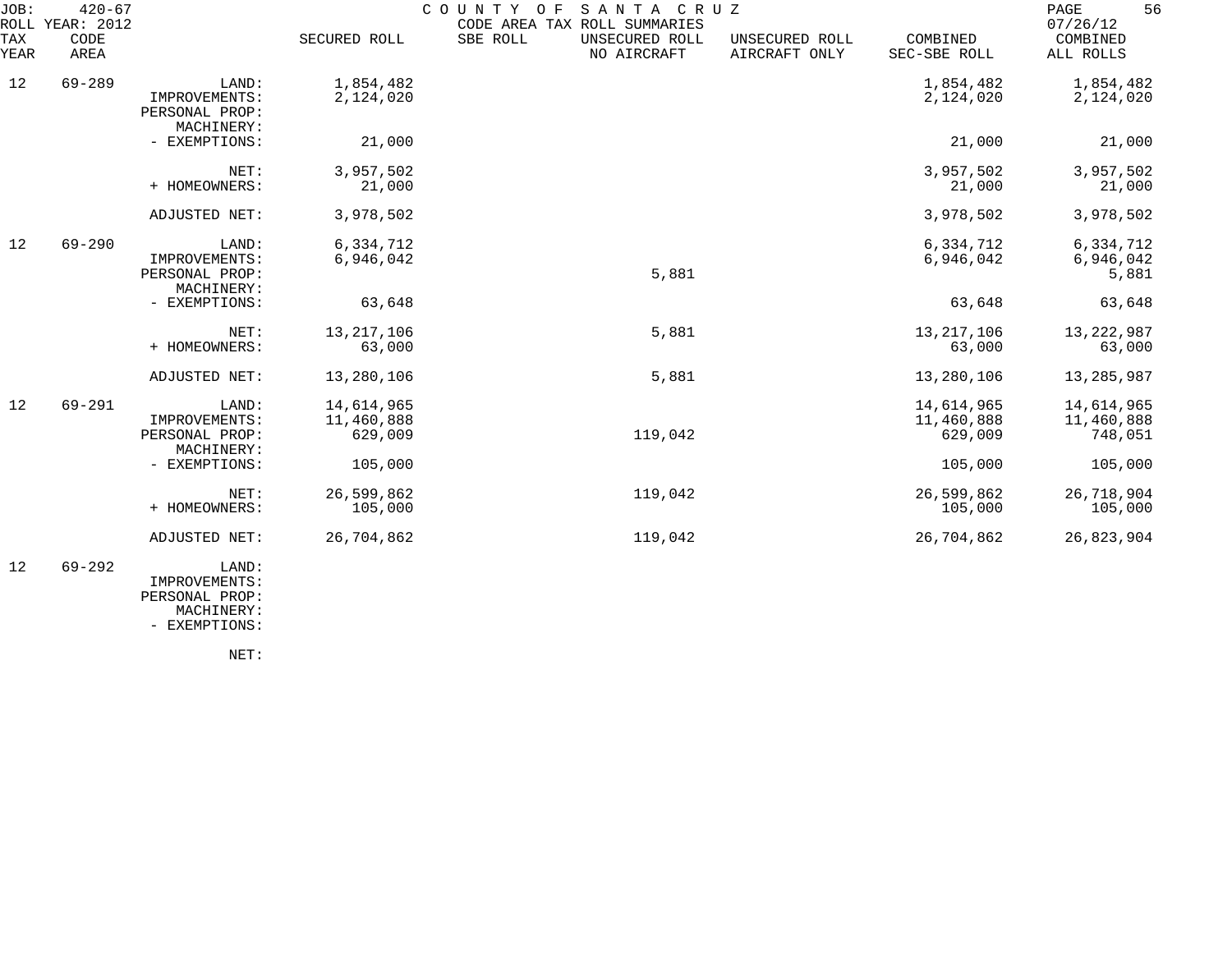| JOB:        | $420 - 67$<br>ROLL YEAR: 2012 |                                                                         |                                                               | COUNTY OF<br>SANTA CRUZ<br>CODE AREA TAX ROLL SUMMARIES |                                 |                                                               | 57<br>PAGE<br>07/26/12                                        |
|-------------|-------------------------------|-------------------------------------------------------------------------|---------------------------------------------------------------|---------------------------------------------------------|---------------------------------|---------------------------------------------------------------|---------------------------------------------------------------|
| TAX<br>YEAR | CODE<br>AREA                  |                                                                         | SECURED ROLL                                                  | SBE ROLL<br>UNSECURED ROLL<br>NO AIRCRAFT               | UNSECURED ROLL<br>AIRCRAFT ONLY | COMBINED<br>SEC-SBE ROLL                                      | COMBINED<br>ALL ROLLS                                         |
|             |                               | + HOMEOWNERS:                                                           |                                                               |                                                         |                                 |                                                               |                                                               |
|             |                               | ADJUSTED NET:                                                           |                                                               |                                                         |                                 |                                                               |                                                               |
| 12          | $69 - 293$                    | LAND:<br>IMPROVEMENTS:<br>PERSONAL PROP:<br>MACHINERY:                  | 7,688,873<br>5,308,414                                        |                                                         |                                 | 7,688,873<br>5,308,414                                        | 7,688,873<br>5,308,414                                        |
|             |                               | - EXEMPTIONS:                                                           | 176,332                                                       |                                                         |                                 | 176,332                                                       | 176,332                                                       |
|             |                               | NET:<br>+ HOMEOWNERS:                                                   | 12,820,955<br>56,000                                          |                                                         |                                 | 12,820,955<br>56,000                                          | 12,820,955<br>56,000                                          |
|             |                               | ADJUSTED NET:                                                           | 12,876,955                                                    |                                                         |                                 | 12,876,955                                                    | 12,876,955                                                    |
| 12          | $73 - 001$                    | LAND:<br>IMPROVEMENTS:<br>PERSONAL PROP:<br>MACHINERY:<br>- EXEMPTIONS: | 116,028,046<br>112,913,467<br>545,086<br>281,496<br>3,910,679 | 4,177<br>371,969                                        |                                 | 116,028,046<br>112,913,467<br>545,086<br>281,496<br>3,910,679 | 116,028,046<br>112,917,644<br>917,055<br>281,496<br>3,910,679 |
|             |                               | NET:<br>+ HOMEOWNERS:                                                   | 225,857,416<br>2,002,000                                      | 376,146                                                 |                                 | 225,857,416<br>2,002,000                                      | 226, 233, 562<br>2,002,000                                    |
|             |                               | ADJUSTED NET:                                                           | 227,859,416                                                   | 376,146                                                 |                                 | 227,859,416                                                   | 228, 235, 562                                                 |
| 12          | $73 - 002$                    | LAND:<br>IMPROVEMENTS:<br>PERSONAL PROP:<br>MACHINERY:                  | 983,079<br>726,902                                            |                                                         |                                 | 983,079<br>726,902                                            | 983,079<br>726,902                                            |
|             |                               | - EXEMPTIONS:                                                           | 21,000                                                        |                                                         |                                 | 21,000                                                        | 21,000                                                        |
|             |                               | NET:<br>+ HOMEOWNERS:                                                   | 1,688,981<br>21,000                                           |                                                         |                                 | 1,688,981<br>21,000                                           | 1,688,981<br>21,000                                           |
|             |                               | ADJUSTED NET:                                                           | 1,709,981                                                     |                                                         |                                 | 1,709,981                                                     | 1,709,981                                                     |
| 12          | $73 - 003$                    | LAND:<br>IMPROVEMENTS:<br>PERSONAL PROP:<br>MACHINERY:                  | 590,421<br>571,192                                            | 6,302                                                   |                                 | 590,421<br>571,192                                            | 590,421<br>571,192<br>6,302                                   |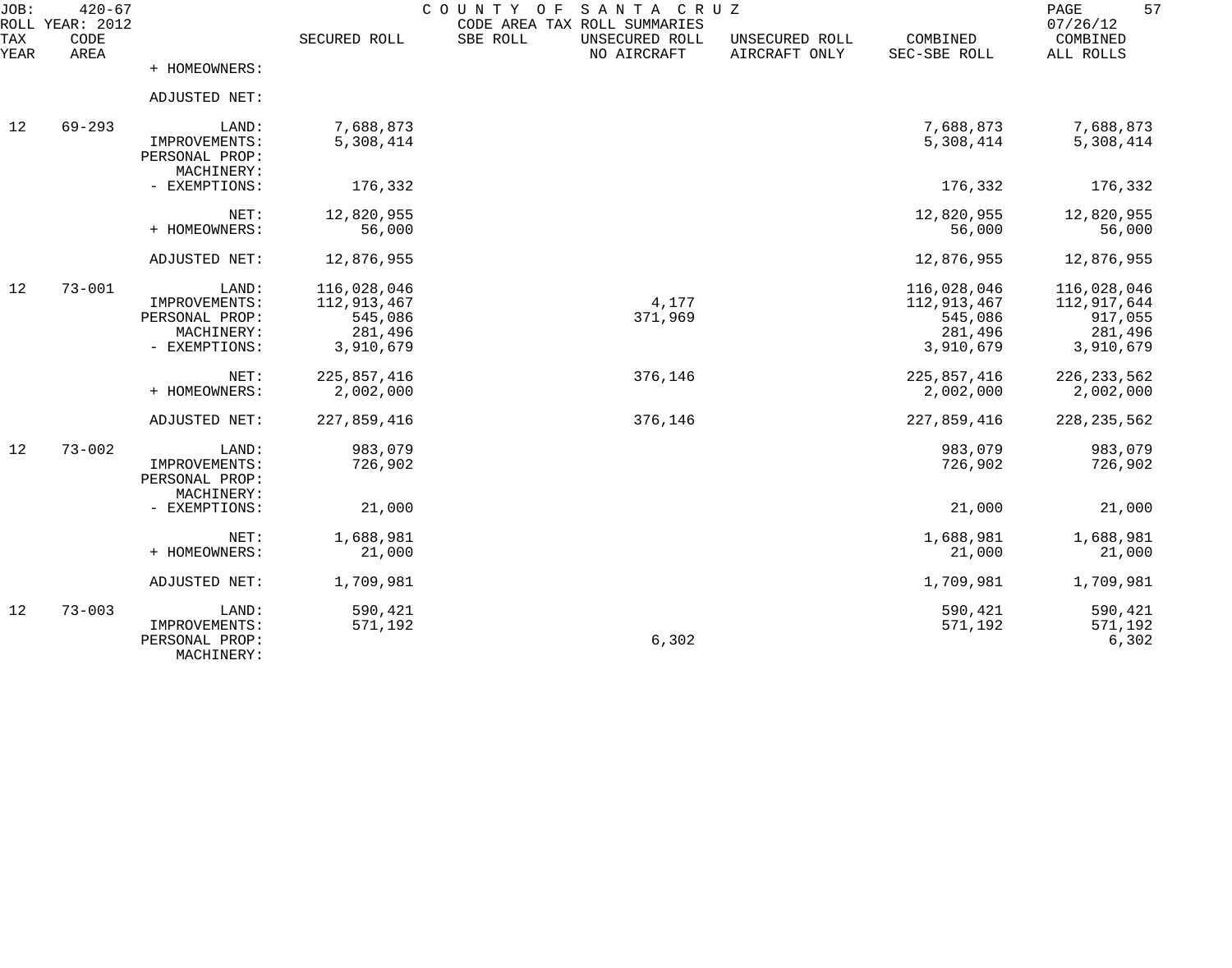| JOB:        | $420 - 67$<br>ROLL YEAR: 2012 |                                               |              | COUNTY OF<br>SANTA CRUZ<br>CODE AREA TAX ROLL SUMMARIES |                                 |                          | 58<br>PAGE<br>07/26/12 |
|-------------|-------------------------------|-----------------------------------------------|--------------|---------------------------------------------------------|---------------------------------|--------------------------|------------------------|
| TAX<br>YEAR | CODE<br>AREA                  |                                               | SECURED ROLL | SBE ROLL<br>UNSECURED ROLL<br>NO AIRCRAFT               | UNSECURED ROLL<br>AIRCRAFT ONLY | COMBINED<br>SEC-SBE ROLL | COMBINED<br>ALL ROLLS  |
|             |                               | - EXEMPTIONS:                                 | 14,000       |                                                         |                                 | 14,000                   | 14,000                 |
|             |                               | NET:                                          | 1,147,613    | 6,302                                                   |                                 | 1,147,613                | 1,153,915              |
|             |                               | + HOMEOWNERS:                                 | 14,000       |                                                         |                                 | 14,000                   | 14,000                 |
|             |                               | ADJUSTED NET:                                 | 1,161,613    | 6,302                                                   |                                 | 1,161,613                | 1,167,915              |
| 12          | $73 - 004$                    | LAND:                                         | 706,659      |                                                         |                                 | 706,659                  | 706,659                |
|             |                               | IMPROVEMENTS:<br>PERSONAL PROP:<br>MACHINERY: | 1,045,846    |                                                         |                                 | 1,045,846                | 1,045,846              |
|             |                               | - EXEMPTIONS:                                 | 14,000       |                                                         |                                 | 14,000                   | 14,000                 |
|             |                               | NET:                                          | 1,738,505    |                                                         |                                 | 1,738,505                | 1,738,505              |
|             |                               | + HOMEOWNERS:                                 | 14,000       |                                                         |                                 | 14,000                   | 14,000                 |
|             |                               | ADJUSTED NET:                                 | 1,752,505    |                                                         |                                 | 1,752,505                | 1,752,505              |
| 12          | $73 - 005$                    | LAND:                                         | 91,702       |                                                         |                                 | 91,702                   | 91,702                 |
|             |                               | IMPROVEMENTS:<br>PERSONAL PROP:               | 51,483       |                                                         |                                 | 51,483                   | 51,483                 |
|             |                               | MACHINERY:<br>- EXEMPTIONS:                   |              |                                                         |                                 |                          |                        |
|             |                               | NET:<br>+ HOMEOWNERS:                         | 143,185      |                                                         |                                 | 143,185                  | 143,185                |
|             |                               |                                               |              |                                                         |                                 |                          |                        |
|             |                               | ADJUSTED NET:                                 | 143,185      |                                                         |                                 | 143,185                  | 143,185                |
| 12          | $79 - 001$                    | LAND:                                         | 4,632,864    |                                                         |                                 | 4,632,864                | 4,632,864              |
|             |                               | IMPROVEMENTS:<br>PERSONAL PROP:<br>MACHINERY: | 4,494,237    |                                                         |                                 | 4,494,237                | 4,494,237              |
|             |                               | - EXEMPTIONS:                                 | 92,474       |                                                         |                                 | 92,474                   | 92,474                 |
|             |                               | NET:                                          | 9,034,627    |                                                         |                                 | 9,034,627                | 9,034,627              |
|             |                               | + HOMEOWNERS:                                 | 91,000       |                                                         |                                 | 91,000                   | 91,000                 |
|             |                               | ADJUSTED NET:                                 | 9,125,627    |                                                         |                                 | 9,125,627                | 9,125,627              |
| 12          | $79 - 002$                    | LAND:                                         |              |                                                         |                                 |                          |                        |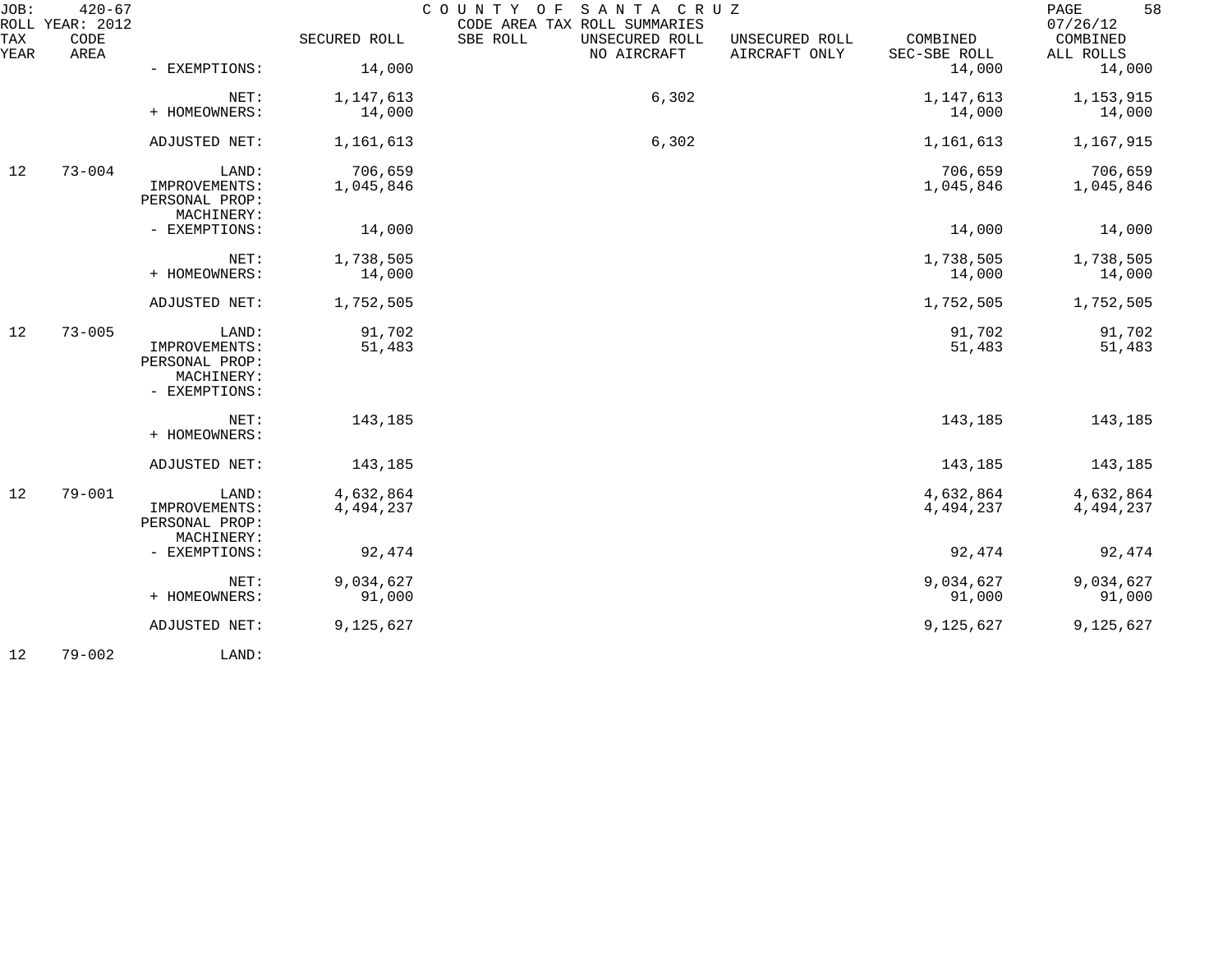| JOB:        | $420 - 67$<br>ROLL YEAR: 2012 |                              |              | C O U N T Y<br>O F<br>CODE AREA TAX ROLL SUMMARIES | SANTA CRUZ                    |                                 |                          | 59<br>PAGE<br>07/26/12 |
|-------------|-------------------------------|------------------------------|--------------|----------------------------------------------------|-------------------------------|---------------------------------|--------------------------|------------------------|
| TAX<br>YEAR | CODE<br>AREA                  |                              | SECURED ROLL | SBE ROLL                                           | UNSECURED ROLL<br>NO AIRCRAFT | UNSECURED ROLL<br>AIRCRAFT ONLY | COMBINED<br>SEC-SBE ROLL | COMBINED<br>ALL ROLLS  |
|             |                               | IMPROVEMENTS:                |              |                                                    |                               |                                 |                          |                        |
|             |                               | PERSONAL PROP:               |              |                                                    |                               |                                 |                          |                        |
|             |                               | MACHINERY:                   |              |                                                    |                               |                                 |                          |                        |
|             |                               | - EXEMPTIONS:                |              |                                                    |                               |                                 |                          |                        |
|             |                               | NET:                         |              |                                                    |                               |                                 |                          |                        |
|             |                               | + HOMEOWNERS:                |              |                                                    |                               |                                 |                          |                        |
|             |                               | ADJUSTED NET:                |              |                                                    |                               |                                 |                          |                        |
| 12          | $79 - 004$                    | LAND:                        | 10,773,872   |                                                    |                               |                                 | 10,773,872               | 10,773,872             |
|             |                               | IMPROVEMENTS:                | 9,106,534    |                                                    |                               |                                 | 9,106,534                | 9,106,534              |
|             |                               | PERSONAL PROP:<br>MACHINERY: | 25,512       |                                                    |                               |                                 | 25,512                   | 25,512                 |
|             |                               | - EXEMPTIONS:                | 165,790      |                                                    |                               |                                 | 165,790                  | 165,790                |
|             |                               | NET:                         | 19,740,128   |                                                    |                               |                                 | 19,740,128               | 19,740,128             |
|             |                               | + HOMEOWNERS:                | 161,000      |                                                    |                               |                                 | 161,000                  | 161,000                |
|             |                               | ADJUSTED NET:                | 19,901,128   |                                                    |                               |                                 | 19,901,128               | 19,901,128             |
| 12          | $79 - 012$                    | LAND:                        | 1,012,429    |                                                    |                               |                                 | 1,012,429                | 1,012,429              |
|             |                               | IMPROVEMENTS:                | 849,201      |                                                    |                               |                                 | 849,201                  | 849,201                |
|             |                               | PERSONAL PROP:               |              |                                                    |                               |                                 |                          |                        |
|             |                               | MACHINERY:                   |              |                                                    |                               |                                 |                          |                        |
|             |                               | - EXEMPTIONS:                | 7,000        |                                                    |                               |                                 | 7,000                    | 7,000                  |
|             |                               | NET:                         | 1,854,630    |                                                    |                               |                                 | 1,854,630                | 1,854,630              |
|             |                               | + HOMEOWNERS:                | 7,000        |                                                    |                               |                                 | 7,000                    | 7,000                  |
|             |                               | ADJUSTED NET:                | 1,861,630    |                                                    |                               |                                 | 1,861,630                | 1,861,630              |
| 12          | $79 - 014$                    | LAND:                        | 3, 148, 753  |                                                    |                               |                                 | 3, 148, 753              | 3, 148, 753            |
|             |                               | IMPROVEMENTS:                | 3, 222, 907  |                                                    |                               |                                 | 3, 222, 907              | 3,222,907              |
|             |                               | PERSONAL PROP:               |              |                                                    |                               |                                 |                          |                        |
|             |                               | MACHINERY:<br>- EXEMPTIONS:  | 43,573       |                                                    |                               |                                 | 43,573                   | 43,573                 |
|             |                               |                              |              |                                                    |                               |                                 |                          |                        |
|             |                               | NET:                         | 6,328,087    |                                                    |                               |                                 | 6,328,087                | 6,328,087              |
|             |                               | + HOMEOWNERS:                | 42,000       |                                                    |                               |                                 | 42,000                   | 42,000                 |
|             |                               | ADJUSTED NET:                | 6,370,087    |                                                    |                               |                                 | 6,370,087                | 6,370,087              |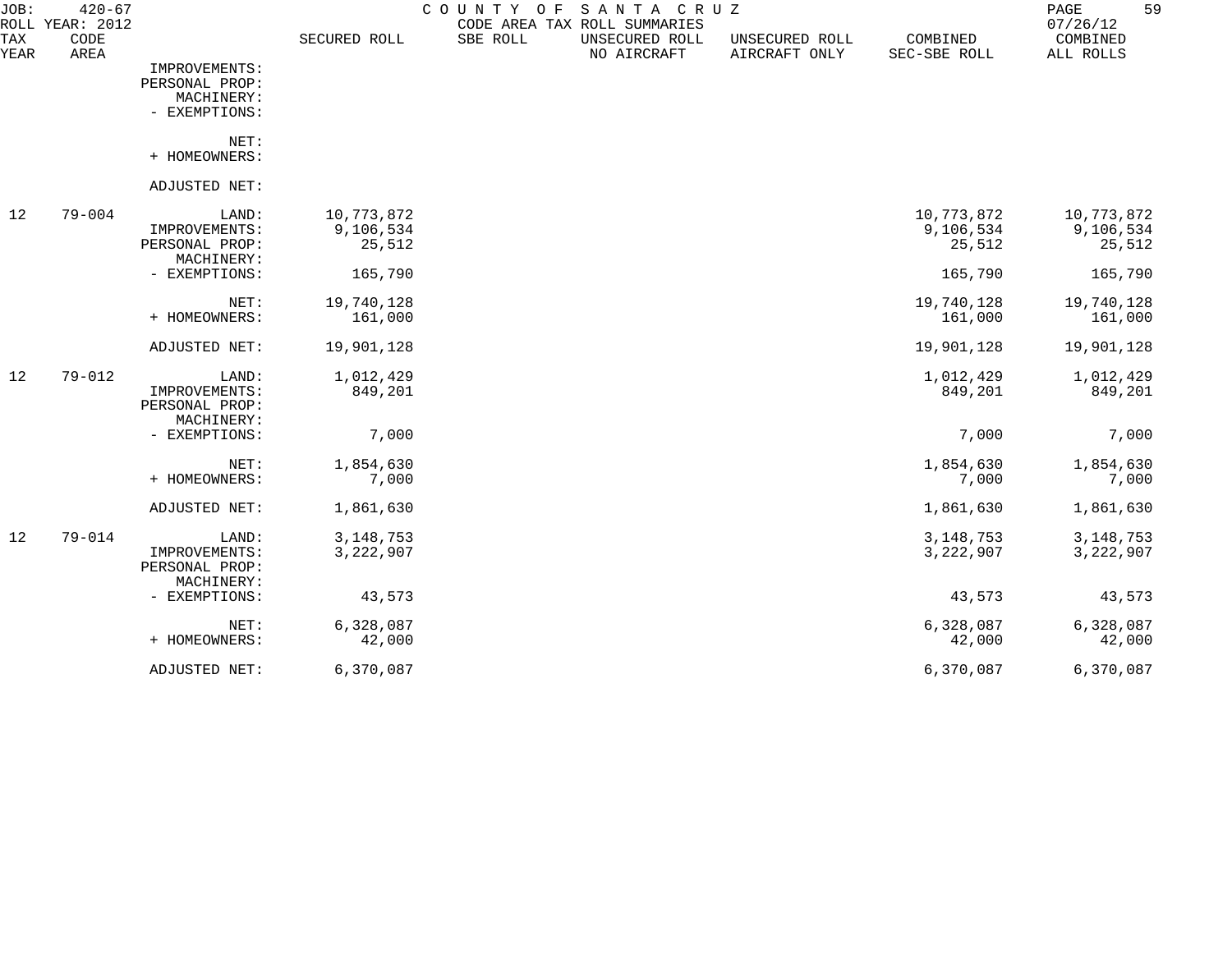| JOB:        | $420 - 67$<br>ROLL YEAR: 2012 |                                 |              | COUNTY OF<br>CODE AREA TAX ROLL SUMMARIES | SANTA CRUZ                    |                                 |                          | 60<br>PAGE<br>07/26/12 |
|-------------|-------------------------------|---------------------------------|--------------|-------------------------------------------|-------------------------------|---------------------------------|--------------------------|------------------------|
| TAX<br>YEAR | CODE<br>AREA                  |                                 | SECURED ROLL | SBE ROLL                                  | UNSECURED ROLL<br>NO AIRCRAFT | UNSECURED ROLL<br>AIRCRAFT ONLY | COMBINED<br>SEC-SBE ROLL | COMBINED<br>ALL ROLLS  |
| 12          | $79 - 021$                    | LAND:                           | 142,090      |                                           |                               |                                 | 142,090                  | 142,090                |
|             |                               | IMPROVEMENTS:                   | 397,013      |                                           |                               |                                 | 397,013                  | 397,013                |
|             |                               | PERSONAL PROP:                  |              |                                           |                               |                                 |                          |                        |
|             |                               | MACHINERY:                      |              |                                           |                               |                                 |                          |                        |
|             |                               | - EXEMPTIONS:                   | 7,000        |                                           |                               |                                 | 7,000                    | 7,000                  |
|             |                               | NET:                            | 532,103      |                                           |                               |                                 | 532,103                  | 532,103                |
|             |                               | + HOMEOWNERS:                   | 7,000        |                                           |                               |                                 | 7,000                    | 7,000                  |
|             |                               | ADJUSTED NET:                   | 539,103      |                                           |                               |                                 | 539,103                  | 539,103                |
| 12          | $79 - 022$                    | LAND:                           | 477,870      |                                           |                               |                                 | 477,870                  | 477,870                |
|             |                               | IMPROVEMENTS:<br>PERSONAL PROP: | 823,630      |                                           |                               |                                 | 823,630                  | 823,630                |
|             |                               | MACHINERY:                      |              |                                           |                               |                                 |                          |                        |
|             |                               | - EXEMPTIONS:                   | 7,000        |                                           |                               |                                 | 7,000                    | 7,000                  |
|             |                               | NET:                            | 1,294,500    |                                           |                               |                                 | 1,294,500                | 1,294,500              |
|             |                               | + HOMEOWNERS:                   | 7,000        |                                           |                               |                                 | 7,000                    | 7,000                  |
|             |                               | ADJUSTED NET:                   | 1,301,500    |                                           |                               |                                 | 1,301,500                | 1,301,500              |
| 12          | $79 - 023$                    | LAND:                           | 478,072      |                                           |                               |                                 | 478,072                  | 478,072                |
|             |                               | IMPROVEMENTS:                   | 886,668      |                                           |                               |                                 | 886,668                  | 886,668                |
|             |                               | PERSONAL PROP:                  |              |                                           |                               |                                 |                          |                        |
|             |                               | MACHINERY:                      |              |                                           |                               |                                 |                          |                        |
|             |                               | - EXEMPTIONS:                   | 14,000       |                                           |                               |                                 | 14,000                   | 14,000                 |
|             |                               | NET:                            | 1,350,740    |                                           |                               |                                 | 1,350,740                | 1,350,740              |
|             |                               | + HOMEOWNERS:                   | 14,000       |                                           |                               |                                 | 14,000                   | 14,000                 |
|             |                               | ADJUSTED NET:                   | 1,364,740    |                                           |                               |                                 | 1,364,740                | 1,364,740              |
| 12          | $79 - 024$                    | LAND:<br>IMPROVEMENTS:          | 4,717        |                                           |                               |                                 | 4,717                    | 4,717                  |
|             |                               | PERSONAL PROP:                  |              |                                           |                               |                                 |                          |                        |
|             |                               | MACHINERY:<br>- EXEMPTIONS:     |              |                                           |                               |                                 |                          |                        |
|             |                               | NET:                            | 4,717        |                                           |                               |                                 | 4,717                    | 4,717                  |
|             |                               | + HOMEOWNERS:                   |              |                                           |                               |                                 |                          |                        |
|             |                               | ADJUSTED NET:                   | 4,717        |                                           |                               |                                 | 4,717                    | 4,717                  |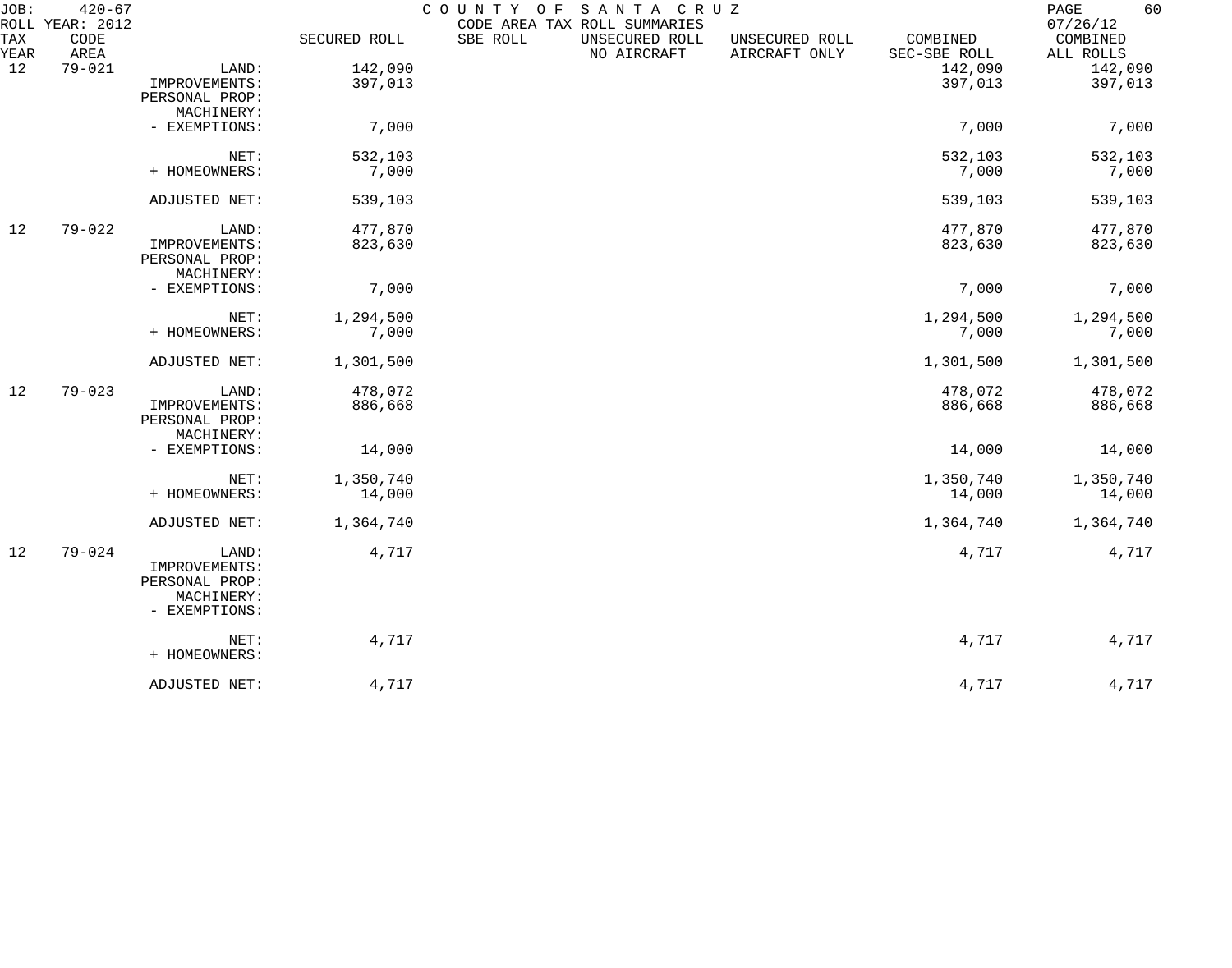| JOB:        | $420 - 67$<br>ROLL YEAR: 2012 |                                                        |                                     | COUNTY OF<br>SANTA CRUZ<br>CODE AREA TAX ROLL SUMMARIES |                                 |                                     | PAGE<br>61<br>07/26/12                  |
|-------------|-------------------------------|--------------------------------------------------------|-------------------------------------|---------------------------------------------------------|---------------------------------|-------------------------------------|-----------------------------------------|
| TAX<br>YEAR | CODE<br>AREA                  |                                                        | SECURED ROLL                        | SBE ROLL<br>UNSECURED ROLL<br>NO AIRCRAFT               | UNSECURED ROLL<br>AIRCRAFT ONLY | COMBINED<br>SEC-SBE ROLL            | COMBINED<br>ALL ROLLS                   |
| 12          | $79 - 030$                    | LAND:<br>IMPROVEMENTS:<br>PERSONAL PROP:<br>MACHINERY: | 13,936,108<br>15,109,094            | 11,377                                                  |                                 | 13,936,108<br>15,109,094            | 13,936,108<br>15,109,094<br>11,377      |
|             |                               | - EXEMPTIONS:                                          | 280,267                             |                                                         |                                 | 280,267                             | 280,267                                 |
|             |                               | NET:<br>+ HOMEOWNERS:                                  | 28,764,935<br>280,000               | 11,377                                                  |                                 | 28,764,935<br>280,000               | 28,776,312<br>280,000                   |
|             |                               | ADJUSTED NET:                                          | 29,044,935                          | 11,377                                                  |                                 | 29,044,935                          | 29,056,312                              |
| 12          | $79 - 031$                    | LAND:<br>IMPROVEMENTS:<br>PERSONAL PROP:<br>MACHINERY: | 25,740,930<br>28, 289, 306          | 22,252                                                  |                                 | 25,740,930<br>28, 289, 306          | 25,740,930<br>28, 289, 306<br>22,252    |
|             |                               | - EXEMPTIONS:                                          | 526,272                             |                                                         |                                 | 526,272                             | 526,272                                 |
|             |                               | NET:<br>+ HOMEOWNERS:                                  | 53,503,964<br>525,000               | 22,252                                                  |                                 | 53,503,964<br>525,000               | 53, 526, 216<br>525,000                 |
|             |                               | ADJUSTED NET:                                          | 54,028,964                          | 22,252                                                  |                                 | 54,028,964                          | 54,051,216                              |
| 12          | $79 - 032$                    | LAND:<br>IMPROVEMENTS:<br>PERSONAL PROP:<br>MACHINERY: | 280,851,561<br>270,835,611<br>6,500 | 834,861<br>1,171,893                                    |                                 | 280,851,561<br>270,835,611<br>6,500 | 280,851,561<br>271,670,472<br>1,178,393 |
|             |                               | - EXEMPTIONS:                                          | 5,826,853                           |                                                         |                                 | 5,826,853                           | 5,826,853                               |
|             |                               | NET:<br>+ HOMEOWNERS:                                  | 545,866,819<br>4,503,800            | 2,006,754                                               |                                 | 545,866,819<br>4,503,800            | 547,873,573<br>4,503,800                |
|             |                               | ADJUSTED NET:                                          | 550, 370, 619                       | 2,006,754                                               |                                 | 550, 370, 619                       | 552, 377, 373                           |
| 12          | $79 - 033$                    | LAND:<br>IMPROVEMENTS:<br>PERSONAL PROP:<br>MACHINERY: | 15, 157, 749<br>16,478,925          | 7,682                                                   |                                 | 15, 157, 749<br>16,478,925          | 15,157,749<br>16,478,925<br>7,682       |
|             |                               | - EXEMPTIONS:                                          | 266,967                             |                                                         |                                 | 266,967                             | 266,967                                 |
|             |                               | NET:                                                   | 31,369,707                          | 7,682                                                   |                                 | 31, 369, 707                        | 31, 377, 389                            |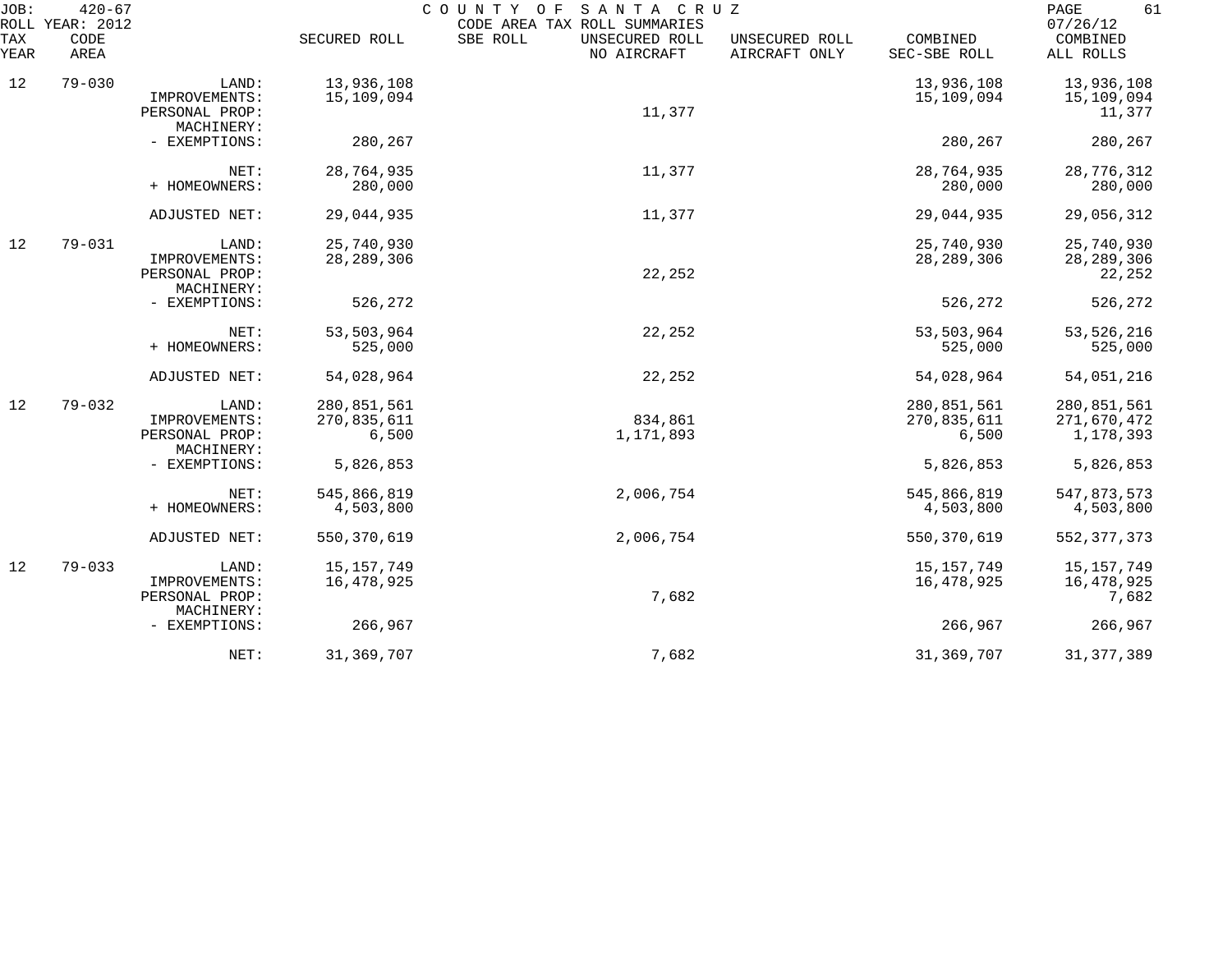| JOB:        | $420 - 67$<br>ROLL YEAR: 2012 |                                               |              | COUNTY OF<br>SANTA CRUZ<br>CODE AREA TAX ROLL SUMMARIES |                                 |                          | 62<br>PAGE<br>07/26/12 |
|-------------|-------------------------------|-----------------------------------------------|--------------|---------------------------------------------------------|---------------------------------|--------------------------|------------------------|
| TAX<br>YEAR | CODE<br>AREA                  |                                               | SECURED ROLL | SBE ROLL<br>UNSECURED ROLL<br>NO AIRCRAFT               | UNSECURED ROLL<br>AIRCRAFT ONLY | COMBINED<br>SEC-SBE ROLL | COMBINED<br>ALL ROLLS  |
|             |                               | + HOMEOWNERS:                                 | 266,000      |                                                         |                                 | 266,000                  | 266,000                |
|             |                               | ADJUSTED NET:                                 | 31,635,707   | 7,682                                                   |                                 | 31,635,707               | 31,643,389             |
| 12          | $79 - 034$                    | LAND:                                         | 1,777,276    |                                                         |                                 | 1,777,276                | 1,777,276              |
|             |                               | IMPROVEMENTS:<br>PERSONAL PROP:               | 1,995,369    | 9,557                                                   |                                 | 1,995,369                | 1,995,369<br>9,557     |
|             |                               | MACHINERY:                                    |              |                                                         |                                 |                          |                        |
|             |                               | - EXEMPTIONS:                                 | 35,000       |                                                         |                                 | 35,000                   | 35,000                 |
|             |                               | NET:                                          | 3,737,645    | 9,557                                                   |                                 | 3,737,645                | 3,747,202              |
|             |                               | + HOMEOWNERS:                                 | 35,000       |                                                         |                                 | 35,000                   | 35,000                 |
|             |                               | ADJUSTED NET:                                 | 3,772,645    | 9,557                                                   |                                 | 3,772,645                | 3,782,202              |
| 12          | $79 - 035$                    | LAND:                                         | 3,583,134    |                                                         |                                 | 3,583,134                | 3,583,134              |
|             |                               | IMPROVEMENTS:<br>PERSONAL PROP:               | 2,370,248    |                                                         |                                 | 2,370,248                | 2,370,248              |
|             |                               | MACHINERY:                                    |              |                                                         |                                 |                          |                        |
|             |                               | - EXEMPTIONS:                                 | 49,000       |                                                         |                                 | 49,000                   | 49,000                 |
|             |                               | NET:                                          | 5,904,382    |                                                         |                                 | 5,904,382                | 5,904,382              |
|             |                               | + HOMEOWNERS:                                 | 49,000       |                                                         |                                 | 49,000                   | 49,000                 |
|             |                               | ADJUSTED NET:                                 | 5,953,382    |                                                         |                                 | 5,953,382                | 5,953,382              |
| 12          | $79 - 036$                    | LAND:                                         | 142,027      |                                                         |                                 | 142,027                  | 142,027                |
|             |                               | IMPROVEMENTS:<br>PERSONAL PROP:               | 597,618      |                                                         |                                 | 597,618                  | 597,618                |
|             |                               | MACHINERY:                                    |              |                                                         |                                 |                          |                        |
|             |                               | - EXEMPTIONS:                                 | 7,000        |                                                         |                                 | 7,000                    | 7,000                  |
|             |                               | NET:                                          | 732,645      |                                                         |                                 | 732,645                  | 732,645                |
|             |                               | + HOMEOWNERS:                                 | 7,000        |                                                         |                                 | 7,000                    | 7,000                  |
|             |                               | ADJUSTED NET:                                 | 739,645      |                                                         |                                 | 739,645                  | 739,645                |
| 12          | $79 - 037$                    | LAND:                                         | 181,230      |                                                         |                                 | 181,230                  | 181,230                |
|             |                               | IMPROVEMENTS:<br>PERSONAL PROP:<br>MACHINERY: | 245,994      |                                                         |                                 | 245,994                  | 245,994                |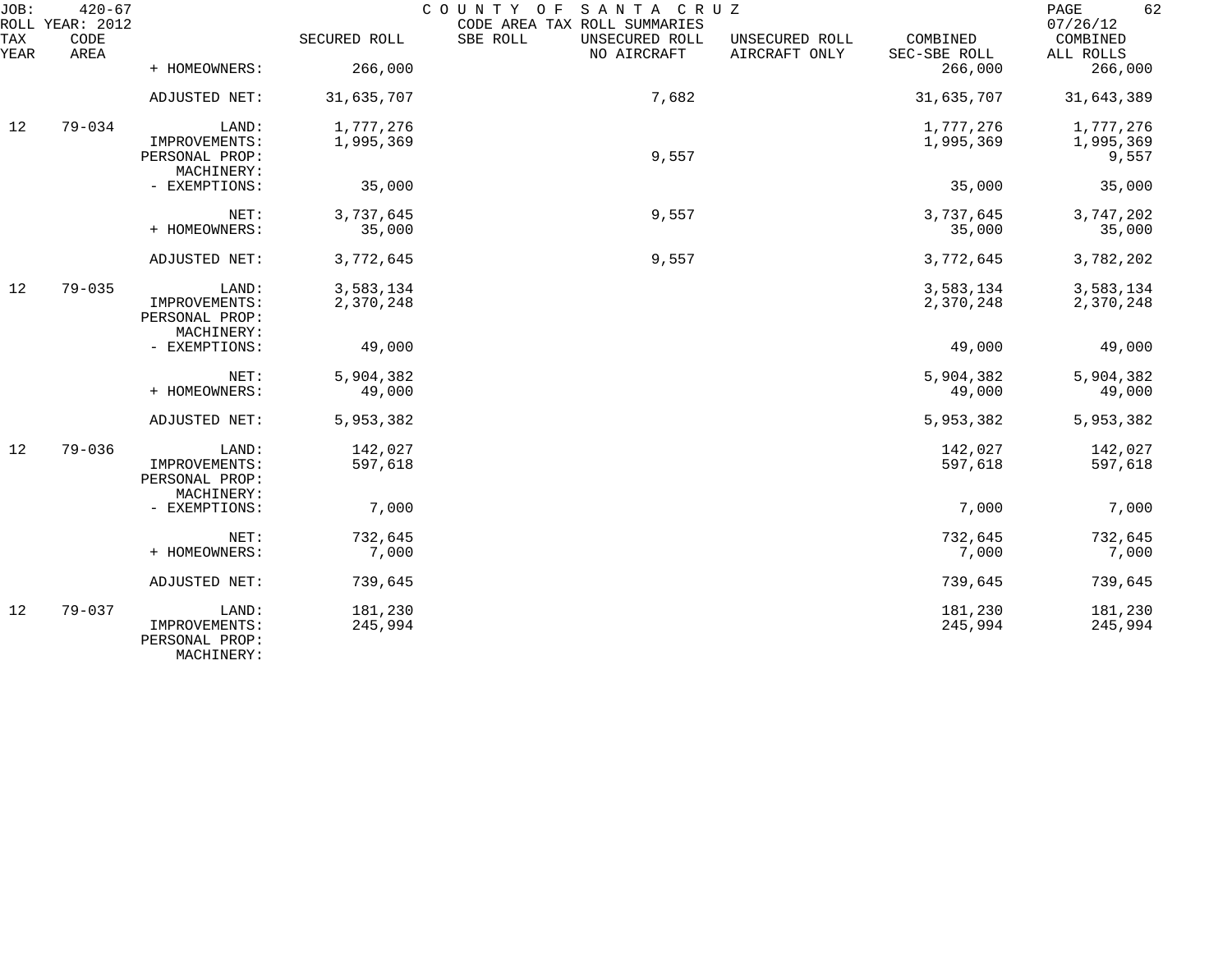| JOB:        | $420 - 67$<br>ROLL YEAR: 2012 |                                                                         |                                                                      | SANTA CRUZ<br>COUNTY OF<br>CODE AREA TAX ROLL SUMMARIES |                                 |                                                                      | 63<br>PAGE<br>07/26/12                                                  |
|-------------|-------------------------------|-------------------------------------------------------------------------|----------------------------------------------------------------------|---------------------------------------------------------|---------------------------------|----------------------------------------------------------------------|-------------------------------------------------------------------------|
| TAX<br>YEAR | CODE<br>AREA                  |                                                                         | SECURED ROLL                                                         | SBE ROLL<br>UNSECURED ROLL<br>NO AIRCRAFT               | UNSECURED ROLL<br>AIRCRAFT ONLY | COMBINED<br>SEC-SBE ROLL                                             | COMBINED<br>ALL ROLLS                                                   |
|             |                               | - EXEMPTIONS:                                                           | 7,000                                                                |                                                         |                                 | 7,000                                                                | 7,000                                                                   |
|             |                               | NET:                                                                    | 420,224                                                              |                                                         |                                 | 420,224                                                              | 420,224                                                                 |
|             |                               | + HOMEOWNERS:                                                           | 7,000                                                                |                                                         |                                 | 7,000                                                                | 7,000                                                                   |
|             |                               | ADJUSTED NET:                                                           | 427,224                                                              |                                                         |                                 | 427,224                                                              | 427,224                                                                 |
| 12          | $82 - 003$                    | LAND:<br>IMPROVEMENTS:<br>PERSONAL PROP:<br>MACHINERY:<br>- EXEMPTIONS: |                                                                      |                                                         |                                 |                                                                      |                                                                         |
|             |                               | NET:<br>+ HOMEOWNERS:                                                   |                                                                      |                                                         |                                 |                                                                      |                                                                         |
|             |                               | ADJUSTED NET:                                                           |                                                                      |                                                         |                                 |                                                                      |                                                                         |
| 12          | $82 - 040$                    | LAND:<br>IMPROVEMENTS:<br>PERSONAL PROP:<br>MACHINERY:<br>- EXEMPTIONS: | 1,491,736,162<br>1,102,016,975<br>2,200,457<br>210,898<br>48,741,344 | 708,737<br>7,564,232<br>19,066,581<br>2,010,752         |                                 | 1,491,736,162<br>1,102,016,975<br>2,200,457<br>210,898<br>48,741,344 | 1,492,444,899<br>1,109,581,207<br>21, 267, 038<br>210,898<br>50,752,096 |
|             |                               | NET:<br>+ HOMEOWNERS:                                                   | 2,547,423,148<br>21,829,364                                          | 25, 328, 798                                            |                                 | 2,547,423,148<br>21,829,364                                          | 2,572,751,946<br>21,829,364                                             |
|             |                               | ADJUSTED NET:                                                           | 2,569,252,512                                                        | 25, 328, 798                                            |                                 | 2,569,252,512                                                        | 2,594,581,310                                                           |
| 12          | $83 - 002$                    | LAND:<br>IMPROVEMENTS:<br>PERSONAL PROP:<br>MACHINERY:                  | 11,496,695<br>10,488,143                                             | 365,920<br>696,815                                      |                                 | 11,496,695<br>10,488,143                                             | 11,496,695<br>10,854,063<br>696,815                                     |
|             |                               | - EXEMPTIONS:                                                           | 481,736                                                              |                                                         |                                 | 481,736                                                              | 481,736                                                                 |
|             |                               | NET:<br>+ HOMEOWNERS:                                                   | 21,503,102<br>196,000                                                | 1,062,735                                               |                                 | 21,503,102<br>196,000                                                | 22,565,837<br>196,000                                                   |
|             |                               | ADJUSTED NET:                                                           | 21,699,102                                                           | 1,062,735                                               |                                 | 21,699,102                                                           | 22,761,837                                                              |
| 12          | $83 - 010$                    | LAND:                                                                   | 96, 210, 125                                                         |                                                         |                                 | 96, 210, 125                                                         | 96, 210, 125                                                            |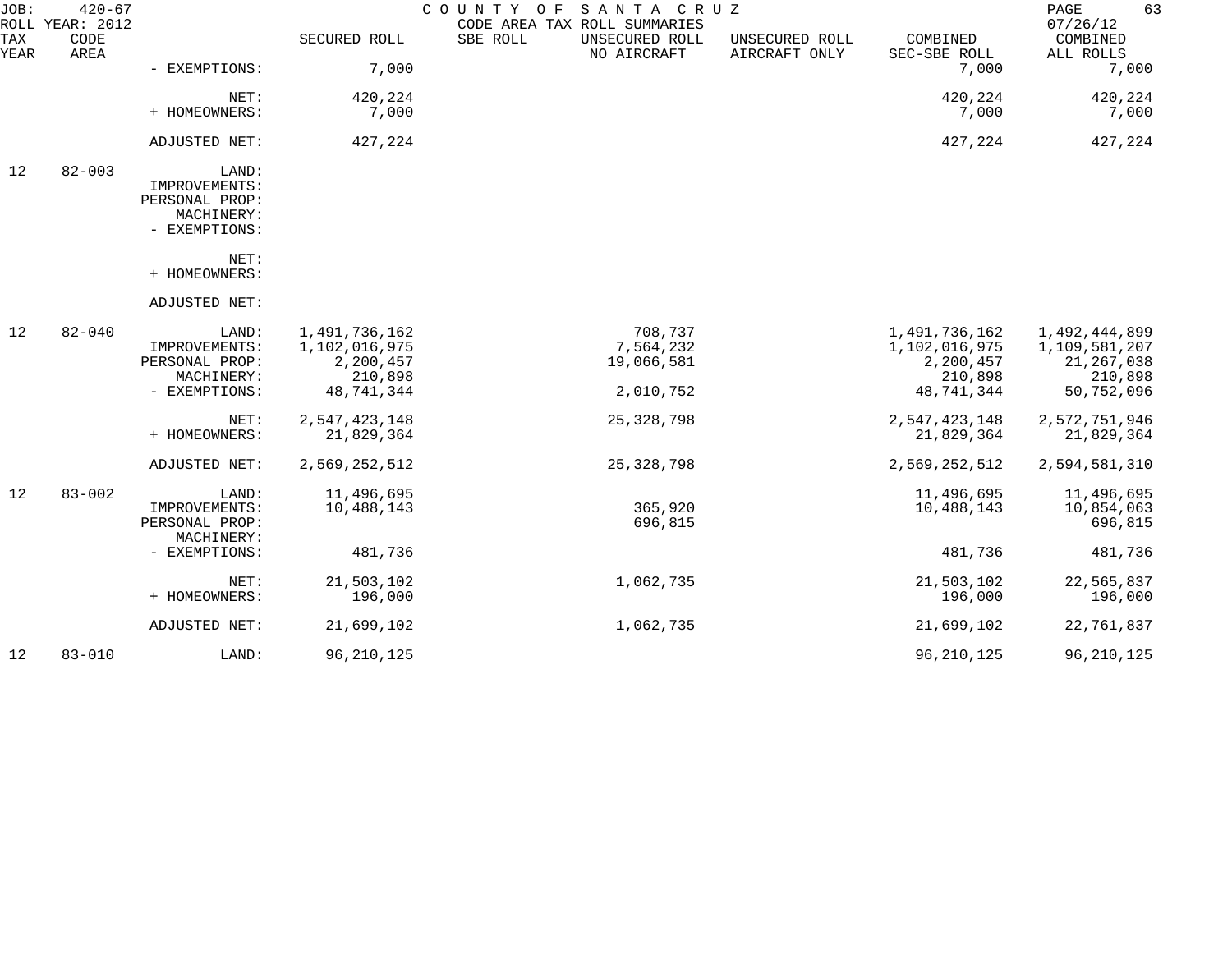| JOB:        | $420 - 67$<br>ROLL YEAR: 2012 |                              |               | COUNTY OF SANTA CRUZ<br>CODE AREA TAX ROLL SUMMARIES |                                 |                          | 64<br>PAGE<br>07/26/12 |
|-------------|-------------------------------|------------------------------|---------------|------------------------------------------------------|---------------------------------|--------------------------|------------------------|
| TAX<br>YEAR | CODE<br>AREA                  |                              | SECURED ROLL  | SBE ROLL<br>UNSECURED ROLL<br>NO AIRCRAFT            | UNSECURED ROLL<br>AIRCRAFT ONLY | COMBINED<br>SEC-SBE ROLL | COMBINED<br>ALL ROLLS  |
|             |                               | IMPROVEMENTS:                | 92, 314, 552  | 3, 177, 365                                          |                                 | 92, 314, 552             | 95, 491, 917           |
|             |                               | PERSONAL PROP:<br>MACHINERY: | 137,309       | 382,060                                              |                                 | 137,309                  | 519,369                |
|             |                               | - EXEMPTIONS:                | 3,333,027     | 2,592                                                |                                 | 3,333,027                | 3, 335, 619            |
|             |                               | NET:                         | 185, 328, 959 | 3,556,833                                            |                                 | 185, 328, 959            | 188,885,792            |
|             |                               | + HOMEOWNERS:                | 1,705,200     |                                                      |                                 | 1,705,200                | 1,705,200              |
|             |                               | ADJUSTED NET:                | 187,034,159   | 3,556,833                                            |                                 | 187,034,159              | 190,590,992            |
| 12          | $86 - 000$                    | LAND:                        |               |                                                      |                                 |                          |                        |
|             |                               | IMPROVEMENTS:                |               |                                                      |                                 |                          |                        |
|             |                               | PERSONAL PROP:               |               |                                                      |                                 |                          |                        |
|             |                               | MACHINERY:                   |               |                                                      |                                 |                          |                        |
|             |                               | - EXEMPTIONS:                |               |                                                      |                                 |                          |                        |
|             |                               | NET:                         |               |                                                      |                                 |                          |                        |
|             |                               | + HOMEOWNERS:                |               |                                                      |                                 |                          |                        |
|             |                               | ADJUSTED NET:                |               |                                                      |                                 |                          |                        |
| 12          | $86 - 003$                    | LAND:                        | 10, 273, 768  |                                                      |                                 | 10,273,768               | 10,273,768             |
|             |                               | IMPROVEMENTS:                | 8,204,997     | 91,791                                               |                                 | 8,204,997                | 8,296,788              |
|             |                               | PERSONAL PROP:<br>MACHINERY: | 2,000         | 248,384                                              |                                 | 2,000                    | 250,384                |
|             |                               | - EXEMPTIONS:                | 210,332       |                                                      |                                 | 210,332                  | 210,332                |
|             |                               | NET:                         | 18,270,433    | 340,175                                              |                                 | 18,270,433               | 18,610,608             |
|             |                               | + HOMEOWNERS:                | 175,000       |                                                      |                                 | 175,000                  | 175,000                |
|             |                               |                              |               |                                                      |                                 |                          |                        |
|             |                               | ADJUSTED NET:                | 18, 445, 433  | 340,175                                              |                                 | 18, 445, 433             | 18,785,608             |
| 12          | $86 - 020$                    | LAND:                        | 5,617,223     |                                                      |                                 | 5,617,223                | 5,617,223              |
|             |                               | IMPROVEMENTS:                | 3,892,877     | 184,072                                              |                                 | 3,892,877                | 4,076,949              |
|             |                               | PERSONAL PROP:               |               | 366,383                                              |                                 |                          | 366,383                |
|             |                               | MACHINERY:                   |               |                                                      |                                 |                          |                        |
|             |                               | - EXEMPTIONS:                | 371,273       |                                                      |                                 | 371,273                  | 371,273                |
|             |                               | NET:                         | 9,138,827     | 550,455                                              |                                 | 9,138,827                | 9,689,282              |
|             |                               | + HOMEOWNERS:                | 152,404       |                                                      |                                 | 152,404                  | 152,404                |
|             |                               | ADJUSTED NET:                | 9,291,231     | 550,455                                              |                                 | 9,291,231                | 9,841,686              |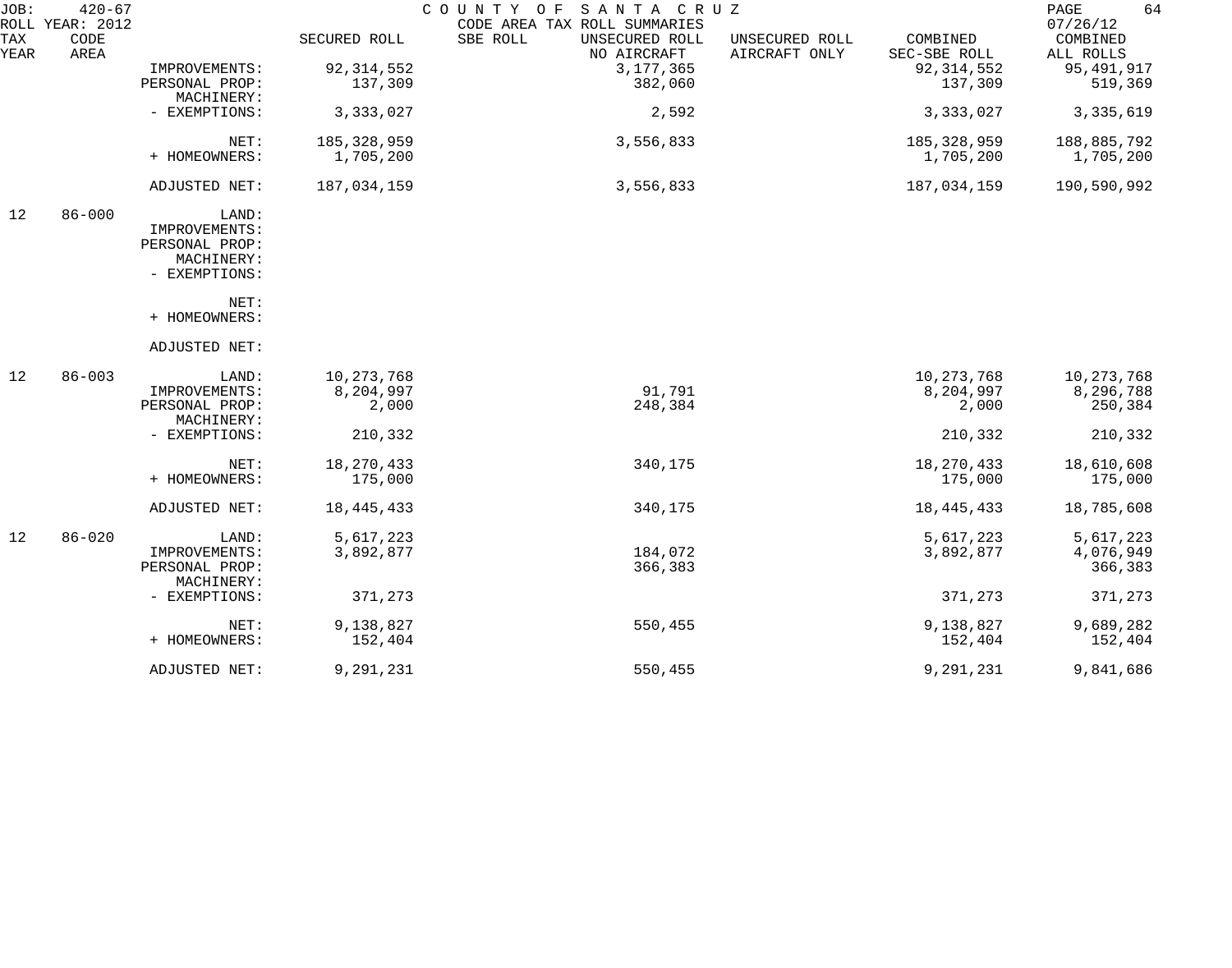| JOB:               | $420 - 67$                      |                |              | COUNTY OF | SANTA CRUZ                                                    |                                 |                          | 65<br>PAGE<br>07/26/12 |
|--------------------|---------------------------------|----------------|--------------|-----------|---------------------------------------------------------------|---------------------------------|--------------------------|------------------------|
| <b>TAX</b><br>YEAR | ROLL YEAR: 2012<br>CODE<br>AREA |                | SECURED ROLL | SBE ROLL  | CODE AREA TAX ROLL SUMMARIES<br>UNSECURED ROLL<br>NO AIRCRAFT | UNSECURED ROLL<br>AIRCRAFT ONLY | COMBINED<br>SEC-SBE ROLL | COMBINED<br>ALL ROLLS  |
| 12                 | $86 - 021$                      | LAND:          | 4,534,781    |           | 10,114                                                        |                                 | 4,534,781                | 4,544,895              |
|                    |                                 | IMPROVEMENTS:  | 2,502,504    |           |                                                               |                                 | 2,502,504                | 2,502,504              |
|                    |                                 | PERSONAL PROP: |              |           |                                                               |                                 |                          |                        |
|                    |                                 |                | 35,369       |           |                                                               |                                 | 35,369                   | 35,369                 |
|                    |                                 | MACHINERY:     | 7,577,376    |           |                                                               |                                 | 7,577,376                | 7,577,376              |
|                    |                                 | - EXEMPTIONS:  | 399,868      |           |                                                               |                                 | 399,868                  | 399,868                |
|                    |                                 | NET:           | 14,250,162   |           | 10,114                                                        |                                 | 14,250,162               | 14,260,276             |
|                    |                                 | + HOMEOWNERS:  |              |           |                                                               |                                 |                          |                        |
|                    |                                 | ADJUSTED NET:  | 14,250,162   |           | 10,114                                                        |                                 | 14,250,162               | 14,260,276             |
| 12                 | $86 - 022$                      | LAND:          | 39,758,863   | 22,869    | 68,149                                                        |                                 | 39,781,732               | 39,849,881             |
|                    |                                 | IMPROVEMENTS:  | 20, 365, 461 |           | 721,550                                                       |                                 | 20,365,461               | 21,087,011             |
|                    |                                 | PERSONAL PROP: | 86,077       |           | 1,704,659                                                     |                                 | 86,077                   | 1,790,736              |
|                    |                                 | MACHINERY:     |              |           |                                                               |                                 |                          |                        |
|                    |                                 | - EXEMPTIONS:  | 5,749,020    |           |                                                               |                                 | 5,749,020                | 5,749,020              |
|                    |                                 |                |              |           |                                                               |                                 |                          |                        |
|                    |                                 | NET:           | 54, 461, 381 | 22,869    | 2,494,358                                                     |                                 | 54, 484, 250             | 56,978,608             |
|                    |                                 | + HOMEOWNERS:  | 350,000      |           |                                                               |                                 | 350,000                  | 350,000                |
|                    |                                 | ADJUSTED NET:  | 54,811,381   |           | 2,494,358                                                     |                                 | 54,834,250               | 57, 328, 608           |
| 12                 | $86 - 023$                      | LAND:          | 4,777,594    |           |                                                               |                                 | 4,777,594                | 4,777,594              |
|                    |                                 | IMPROVEMENTS:  | 3,140,398    |           |                                                               |                                 | 3,140,398                | 3,140,398              |
|                    |                                 | PERSONAL PROP: | 91,772       |           |                                                               |                                 | 91,772                   | 91,772                 |
|                    |                                 | MACHINERY:     |              |           |                                                               |                                 |                          |                        |
|                    |                                 | - EXEMPTIONS:  | 866,223      |           |                                                               |                                 | 866,223                  | 866,223                |
|                    |                                 | NET:           | 7,143,541    |           |                                                               |                                 | 7,143,541                | 7, 143, 541            |
|                    |                                 | + HOMEOWNERS:  | 63,000       |           |                                                               |                                 | 63,000                   | 63,000                 |
|                    |                                 |                |              |           |                                                               |                                 |                          |                        |
|                    |                                 | ADJUSTED NET:  | 7,206,541    |           |                                                               |                                 | 7,206,541                | 7,206,541              |
| 12                 | $90 - 004$                      | LAND:          | 1,215,553    |           |                                                               |                                 | 1,215,553                | 1,215,553              |
|                    |                                 | IMPROVEMENTS:  | 1,854,446    |           |                                                               |                                 | 1,854,446                | 1,854,446              |
|                    |                                 | PERSONAL PROP: |              |           |                                                               |                                 |                          |                        |
|                    |                                 | MACHINERY:     |              |           |                                                               |                                 |                          |                        |
|                    |                                 | - EXEMPTIONS:  | 36,224       |           |                                                               |                                 | 36,224                   | 36,224                 |
|                    |                                 | NET:           | 3,033,775    |           |                                                               |                                 | 3,033,775                | 3,033,775              |
|                    |                                 | + HOMEOWNERS:  |              |           |                                                               |                                 |                          |                        |
|                    |                                 |                | 35,000       |           |                                                               |                                 | 35,000                   | 35,000                 |
|                    |                                 | ADJUSTED NET:  | 3,068,775    |           |                                                               |                                 | 3,068,775                | 3,068,775              |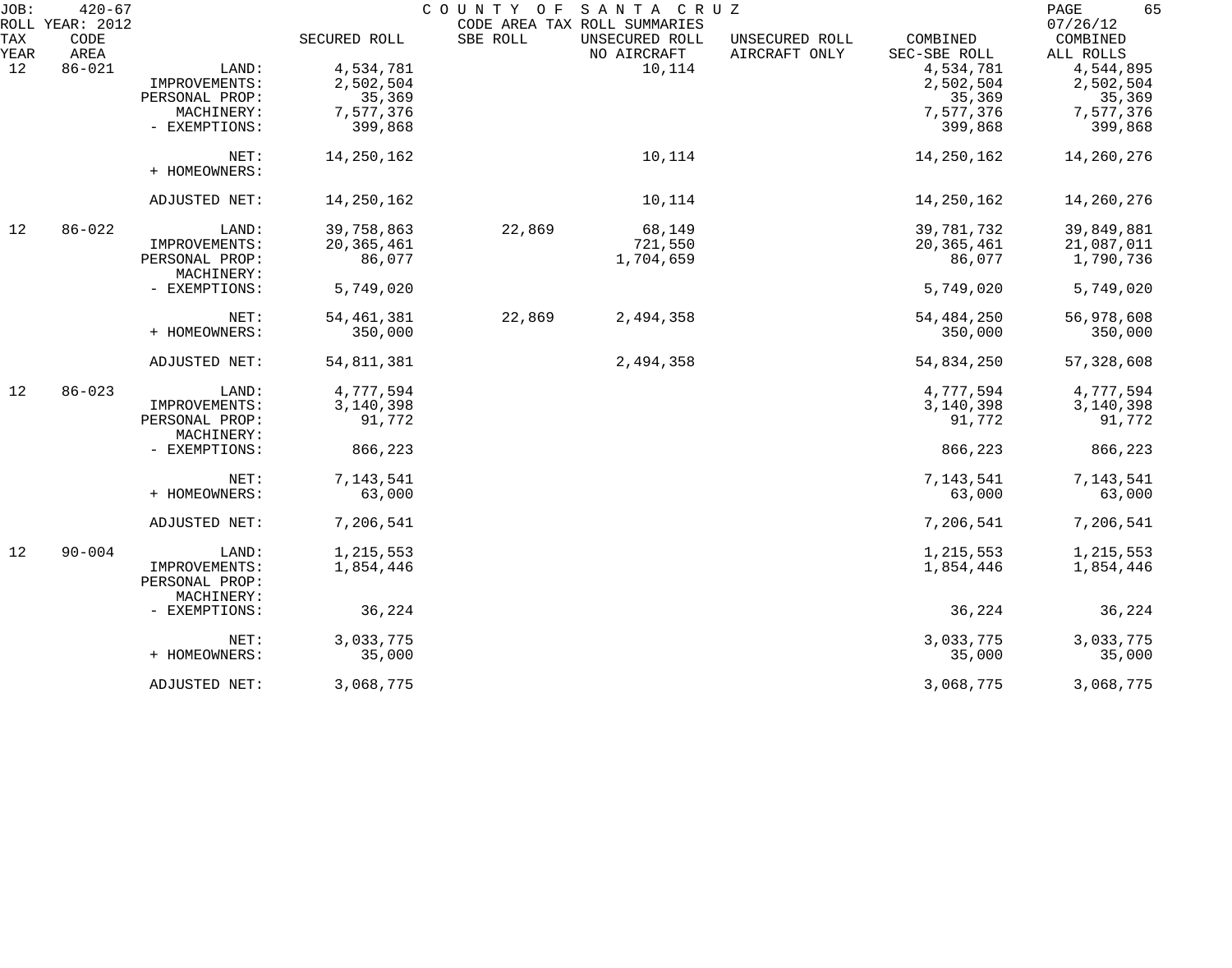| JOB:        | $420 - 67$<br>ROLL YEAR: 2012 |                                               |               | COUNTY OF SANTA CRUZ<br>CODE AREA TAX ROLL SUMMARIES |                                 |                          | 66<br>PAGE<br>07/26/12 |
|-------------|-------------------------------|-----------------------------------------------|---------------|------------------------------------------------------|---------------------------------|--------------------------|------------------------|
| TAX<br>YEAR | CODE<br>AREA                  |                                               | SECURED ROLL  | SBE ROLL<br>UNSECURED ROLL<br>NO AIRCRAFT            | UNSECURED ROLL<br>AIRCRAFT ONLY | COMBINED<br>SEC-SBE ROLL | COMBINED<br>ALL ROLLS  |
| 12          | $90 - 008$                    | LAND:                                         | 3,803,756     | 428,687                                              |                                 | 3,803,756                | 4,232,443              |
|             |                               | IMPROVEMENTS:                                 | 6,922,808     | 4,239,431                                            |                                 | 6,922,808                | 11,162,239             |
|             |                               | PERSONAL PROP:                                | 2,415,093     | 71,292                                               |                                 | 2,415,093                | 2,486,385              |
|             |                               | MACHINERY:                                    | 2,361,132     |                                                      |                                 | 2,361,132                | 2,361,132              |
|             |                               | - EXEMPTIONS:                                 | 1,262,905     |                                                      |                                 | 1,262,905                | 1,262,905              |
|             |                               | NET:<br>+ HOMEOWNERS:                         | 14, 239, 884  | 4,739,410                                            |                                 | 14,239,884               | 18,979,294             |
|             |                               | ADJUSTED NET:                                 | 14,239,884    | 4,739,410                                            |                                 | 14,239,884               | 18,979,294             |
| 12          | $90 - 009$                    | LAND:                                         | 637,650       |                                                      |                                 | 637,650                  | 637,650                |
|             |                               | IMPROVEMENTS:<br>PERSONAL PROP:<br>MACHINERY: | 155,666       |                                                      |                                 | 155,666                  | 155,666                |
|             |                               | - EXEMPTIONS:                                 | 537           |                                                      |                                 | 537                      | 537                    |
|             |                               | NET:<br>+ HOMEOWNERS:                         | 792,779       |                                                      |                                 | 792,779                  | 792,779                |
|             |                               | ADJUSTED NET:                                 | 792,779       |                                                      |                                 | 792,779                  | 792,779                |
| 12          | $90 - 010$                    | LAND:                                         | 72,569,237    | 313,357                                              |                                 | 72,569,237               | 72,882,594             |
|             |                               | IMPROVEMENTS:                                 | 91,749,426    | 38,798                                               |                                 | 91,749,426               | 91,788,224             |
|             |                               | PERSONAL PROP:<br>MACHINERY:                  | 1,113,547     | 630,680                                              |                                 | 1,113,547                | 1,744,227              |
|             |                               | - EXEMPTIONS:                                 | 38,166,855    |                                                      |                                 | 38, 166, 855             | 38, 166, 855           |
|             |                               | NET:                                          | 127, 265, 355 | 982,835                                              |                                 | 127, 265, 355            | 128, 248, 190          |
|             |                               | + HOMEOWNERS:                                 | 1,696,636     |                                                      |                                 | 1,696,636                | 1,696,636              |
|             |                               | ADJUSTED NET:                                 | 128,961,991   | 982,835                                              |                                 | 128,961,991              | 129,944,826            |
| 12          | $90 - 011$                    | LAND:                                         | 3,540,780     |                                                      |                                 | 3,540,780                | 3,540,780              |
|             |                               | IMPROVEMENTS:                                 | 3,440,655     |                                                      |                                 | 3,440,655                | 3,440,655              |
|             |                               | PERSONAL PROP:                                |               | 8,823                                                |                                 |                          | 8,823                  |
|             |                               | MACHINERY:<br>- EXEMPTIONS:                   | 76,273        |                                                      |                                 | 76,273                   | 76,273                 |
|             |                               |                                               |               |                                                      |                                 |                          |                        |
|             |                               | NET:                                          | 6,905,162     | 8,823                                                |                                 | 6,905,162                | 6,913,985              |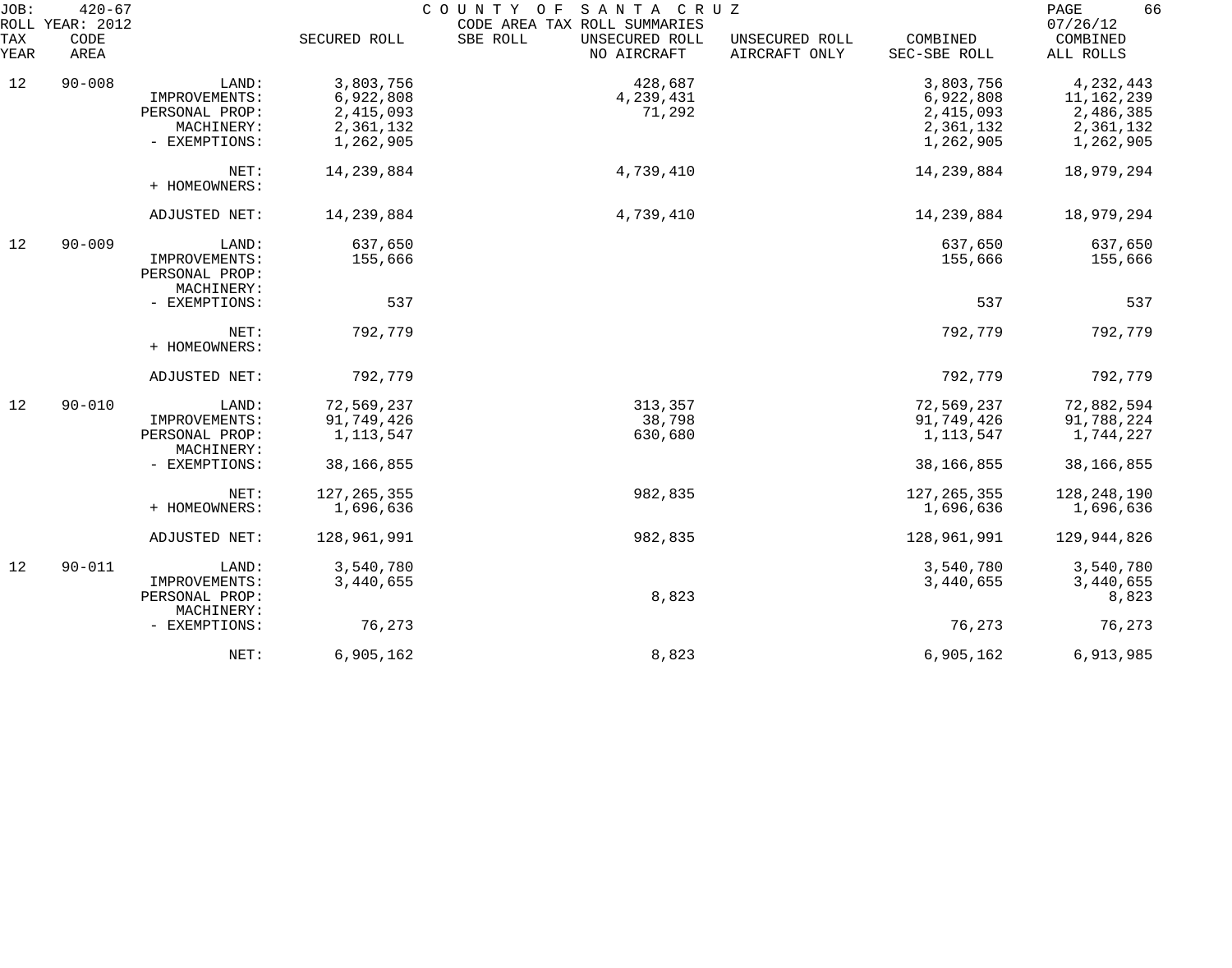| JOB:        | $420 - 67$<br>ROLL YEAR: 2012 |                                                        |                    | SANTA CRUZ<br>COUNTY OF<br>CODE AREA TAX ROLL SUMMARIES |                                 |                          | 67<br>PAGE<br>07/26/12 |
|-------------|-------------------------------|--------------------------------------------------------|--------------------|---------------------------------------------------------|---------------------------------|--------------------------|------------------------|
| TAX<br>YEAR | CODE<br>AREA                  |                                                        | SECURED ROLL       | SBE ROLL<br>UNSECURED ROLL<br>NO AIRCRAFT               | UNSECURED ROLL<br>AIRCRAFT ONLY | COMBINED<br>SEC-SBE ROLL | COMBINED<br>ALL ROLLS  |
|             |                               | + HOMEOWNERS:                                          | 56,000             |                                                         |                                 | 56,000                   | 56,000                 |
|             |                               | ADJUSTED NET:                                          | 6,961,162          | 8,823                                                   |                                 | 6,961,162                | 6,969,985              |
| 12          | $90 - 014$                    | LAND:                                                  | 1,378,286          |                                                         |                                 | 1,378,286                | 1,378,286              |
|             |                               | IMPROVEMENTS:<br>PERSONAL PROP:<br>MACHINERY:          | 696,265            |                                                         |                                 | 696,265                  | 696,265                |
|             |                               | - EXEMPTIONS:                                          | 16,557             |                                                         |                                 | 16,557                   | 16,557                 |
|             |                               | NET:                                                   | 2,057,994          |                                                         |                                 | 2,057,994                | 2,057,994              |
|             |                               | + HOMEOWNERS:                                          | 14,000             |                                                         |                                 | 14,000                   | 14,000                 |
|             |                               | ADJUSTED NET:                                          | 2,071,994          |                                                         |                                 | 2,071,994                | 2,071,994              |
| 12          | $90 - 015$                    | LAND:                                                  | 3,963,019          |                                                         |                                 | 3,963,019                | 3,963,019              |
|             |                               | IMPROVEMENTS:<br>PERSONAL PROP:<br>MACHINERY:          | 4,528,149          | 85,745                                                  |                                 | 4,528,149                | 4,528,149<br>85,745    |
|             |                               | - EXEMPTIONS:                                          | 60,071             |                                                         |                                 | 60,071                   | 60,071                 |
|             |                               | NET:                                                   | 8,431,097          | 85,745                                                  |                                 | 8,431,097                | 8,516,842              |
|             |                               | + HOMEOWNERS:                                          | 56,000             |                                                         |                                 | 56,000                   | 56,000                 |
|             |                               | ADJUSTED NET:                                          | 8,487,097          | 85,745                                                  |                                 | 8,487,097                | 8,572,842              |
| 12          | $90 - 017$                    | LAND:<br>IMPROVEMENTS:<br>PERSONAL PROP:               | 736                |                                                         |                                 | 736                      | 736                    |
|             |                               | MACHINERY:<br>- EXEMPTIONS:                            | 736                |                                                         |                                 | 736                      | 736                    |
|             |                               | NET:<br>+ HOMEOWNERS:                                  |                    |                                                         |                                 |                          |                        |
|             |                               | ADJUSTED NET:                                          |                    |                                                         |                                 |                          |                        |
| 12          | $90 - 019$                    | LAND:<br>IMPROVEMENTS:<br>PERSONAL PROP:<br>MACHINERY: | 375,787<br>138,197 |                                                         |                                 | 375,787<br>138,197       | 375,787<br>138,197     |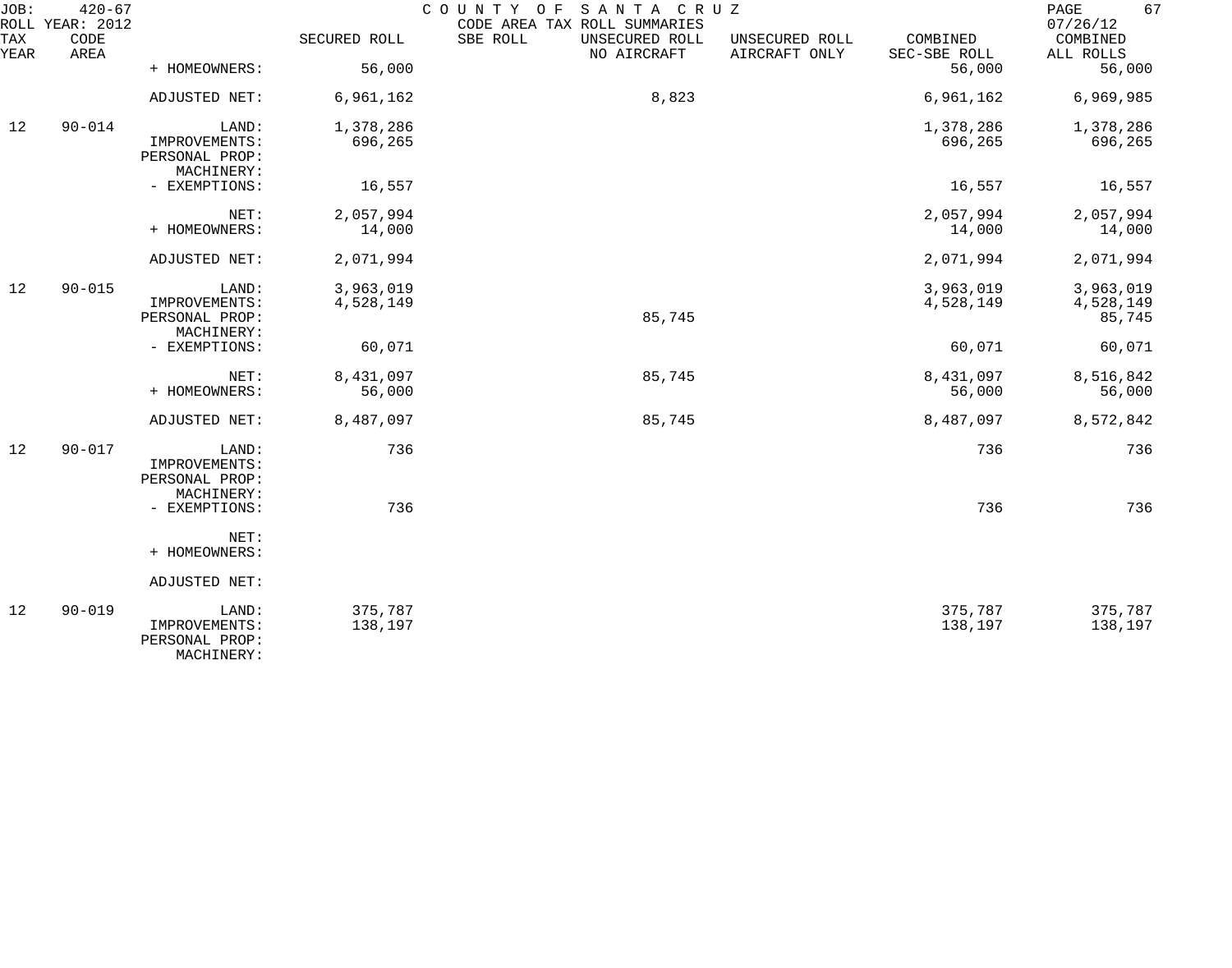| JOB:        | $420 - 67$<br>ROLL YEAR: 2012 |                             |              | COUNTY OF SANTA CRUZ<br>CODE AREA TAX ROLL SUMMARIES |                                 |                          | 68<br>PAGE<br>07/26/12 |
|-------------|-------------------------------|-----------------------------|--------------|------------------------------------------------------|---------------------------------|--------------------------|------------------------|
| TAX<br>YEAR | CODE<br>AREA                  |                             | SECURED ROLL | SBE ROLL<br>UNSECURED ROLL<br>NO AIRCRAFT            | UNSECURED ROLL<br>AIRCRAFT ONLY | COMBINED<br>SEC-SBE ROLL | COMBINED<br>ALL ROLLS  |
|             |                               | - EXEMPTIONS:               | 7,000        |                                                      |                                 | 7,000                    | 7,000                  |
|             |                               | NET:<br>+ HOMEOWNERS:       | 506,984      |                                                      |                                 | 506,984                  | 506,984                |
|             |                               |                             | 7,000        |                                                      |                                 | 7,000                    | 7,000                  |
|             |                               | ADJUSTED NET:               | 513,984      |                                                      |                                 | 513,984                  | 513,984                |
| 12          | $90 - 020$                    | LAND:                       | 49, 458, 237 |                                                      |                                 | 49, 458, 237             | 49, 458, 237           |
|             |                               | IMPROVEMENTS:               | 42, 281, 627 | 2,967                                                |                                 | 42, 281, 627             | 42, 284, 594           |
|             |                               | PERSONAL PROP:              |              | 128,474                                              |                                 |                          | 128,474                |
|             |                               | MACHINERY:<br>- EXEMPTIONS: | 3,122,082    |                                                      |                                 | 3,122,082                | 3,122,082              |
|             |                               |                             |              |                                                      |                                 |                          |                        |
|             |                               | NET:                        | 88, 617, 782 | 131,441                                              |                                 | 88, 617, 782             | 88,749,223             |
|             |                               | + HOMEOWNERS:               | 1,759,800    |                                                      |                                 | 1,759,800                | 1,759,800              |
|             |                               | ADJUSTED NET:               | 90, 377, 582 | 131,441                                              |                                 | 90, 377, 582             | 90,509,023             |
| 12          | $90 - 024$                    | LAND:                       | 6,340,422    |                                                      |                                 | 6,340,422                | 6,340,422              |
|             |                               | IMPROVEMENTS:               | 5,826,572    |                                                      |                                 | 5,826,572                | 5,826,572              |
|             |                               | PERSONAL PROP:              |              |                                                      |                                 |                          |                        |
|             |                               | MACHINERY:<br>- EXEMPTIONS: | 98,435       |                                                      |                                 | 98,435                   | 98,435                 |
|             |                               |                             |              |                                                      |                                 |                          |                        |
|             |                               | NET:                        | 12,068,559   |                                                      |                                 | 12,068,559               | 12,068,559             |
|             |                               | + HOMEOWNERS:               | 96,600       |                                                      |                                 | 96,600                   | 96,600                 |
|             |                               | ADJUSTED NET:               | 12, 165, 159 |                                                      |                                 | 12, 165, 159             | 12, 165, 159           |
| 12          | $90 - 026$                    | LAND:                       | 12,136,032   |                                                      |                                 | 12,136,032               | 12,136,032             |
|             |                               | IMPROVEMENTS:               | 13, 210, 718 |                                                      |                                 | 13, 210, 718             | 13,210,718             |
|             |                               | PERSONAL PROP:              |              | 27,070                                               |                                 |                          | 27,070                 |
|             |                               | MACHINERY:                  |              |                                                      |                                 |                          |                        |
|             |                               | - EXEMPTIONS:               | 367,048      |                                                      |                                 | 367,048                  | 367,048                |
|             |                               | NET:                        | 24,979,702   | 27,070                                               |                                 | 24,979,702               | 25,006,772             |
|             |                               | + HOMEOWNERS:               | 364,000      |                                                      |                                 | 364,000                  | 364,000                |
|             |                               | ADJUSTED NET:               | 25, 343, 702 | 27,070                                               |                                 | 25, 343, 702             | 25, 370, 772           |
| 12          | $90 - 029$                    | LAND:                       | 1,362,115    |                                                      |                                 | 1,362,115                | 1,362,115              |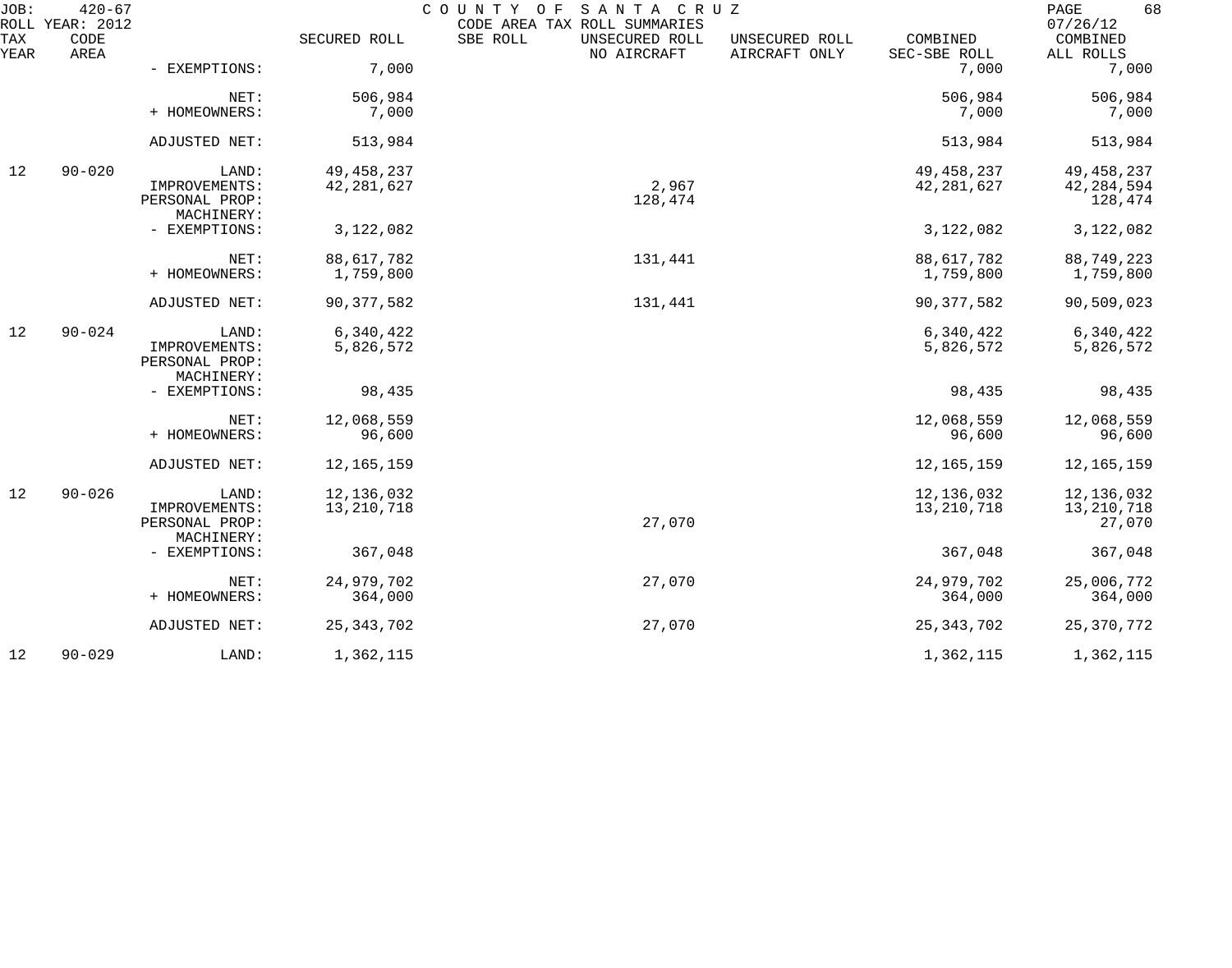| JOB:        | $420 - 67$<br>ROLL YEAR: 2012 |                                                                         |                                                              | COUNTY OF<br>SANTA CRUZ<br>CODE AREA TAX ROLL SUMMARIES |                                 |                                                              | 69<br>PAGE<br>07/26/12                                         |
|-------------|-------------------------------|-------------------------------------------------------------------------|--------------------------------------------------------------|---------------------------------------------------------|---------------------------------|--------------------------------------------------------------|----------------------------------------------------------------|
| TAX<br>YEAR | CODE<br>AREA                  |                                                                         | SECURED ROLL                                                 | SBE ROLL<br>UNSECURED ROLL<br>NO AIRCRAFT               | UNSECURED ROLL<br>AIRCRAFT ONLY | COMBINED<br>SEC-SBE ROLL                                     | COMBINED<br>ALL ROLLS                                          |
|             |                               | IMPROVEMENTS:<br>PERSONAL PROP:<br>MACHINERY:                           | 1,614,935                                                    |                                                         |                                 | 1,614,935                                                    | 1,614,935                                                      |
|             |                               | - EXEMPTIONS:                                                           | 49,000                                                       |                                                         |                                 | 49,000                                                       | 49,000                                                         |
|             |                               | NET:<br>+ HOMEOWNERS:                                                   | 2,928,050<br>49,000                                          |                                                         |                                 | 2,928,050<br>49,000                                          | 2,928,050<br>49,000                                            |
|             |                               | ADJUSTED NET:                                                           | 2,977,050                                                    |                                                         |                                 | 2,977,050                                                    | 2,977,050                                                      |
| 12          | $90 - 031$                    | LAND:<br>IMPROVEMENTS:<br>PERSONAL PROP:<br>MACHINERY:<br>- EXEMPTIONS: | 151,320,857<br>143,014,336<br>615,836<br>67,779<br>8,937,741 | 585,629<br>786,334<br>14,909                            |                                 | 151,320,857<br>143,014,336<br>615,836<br>67,779<br>8,937,741 | 151,320,857<br>143,599,965<br>1,402,170<br>67,779<br>8,952,650 |
|             |                               | NET:<br>+ HOMEOWNERS:                                                   | 286,081,067<br>4,104,800                                     | 1,357,054                                               |                                 | 286,081,067<br>4,104,800                                     | 287, 438, 121<br>4,104,800                                     |
|             |                               | ADJUSTED NET:                                                           | 290, 185, 867                                                | 1,357,054                                               |                                 | 290, 185, 867                                                | 291,542,921                                                    |
| 12          | $90 - 032$                    | LAND:<br>IMPROVEMENTS:<br>PERSONAL PROP:<br>MACHINERY:<br>- EXEMPTIONS: | 45,714                                                       |                                                         |                                 | 45,714                                                       | 45,714                                                         |
|             |                               | NET:<br>+ HOMEOWNERS:                                                   | 45,714                                                       |                                                         |                                 | 45,714                                                       | 45,714                                                         |
|             |                               | ADJUSTED NET:                                                           | 45,714                                                       |                                                         |                                 | 45,714                                                       | 45,714                                                         |
| 12          | $90 - 033$                    | LAND:<br>IMPROVEMENTS:<br>PERSONAL PROP:<br>MACHINERY:                  | 1,473,868<br>1,563,604                                       |                                                         |                                 | 1,473,868<br>1,563,604                                       | 1,473,868<br>1,563,604                                         |
|             |                               | - EXEMPTIONS:                                                           | 37,006                                                       |                                                         |                                 | 37,006                                                       | 37,006                                                         |
|             |                               | NET:<br>+ HOMEOWNERS:                                                   | 3,000,466<br>14,000                                          |                                                         |                                 | 3,000,466<br>14,000                                          | 3,000,466<br>14,000                                            |
|             |                               | ADJUSTED NET:                                                           | 3,014,466                                                    |                                                         |                                 | 3,014,466                                                    | 3,014,466                                                      |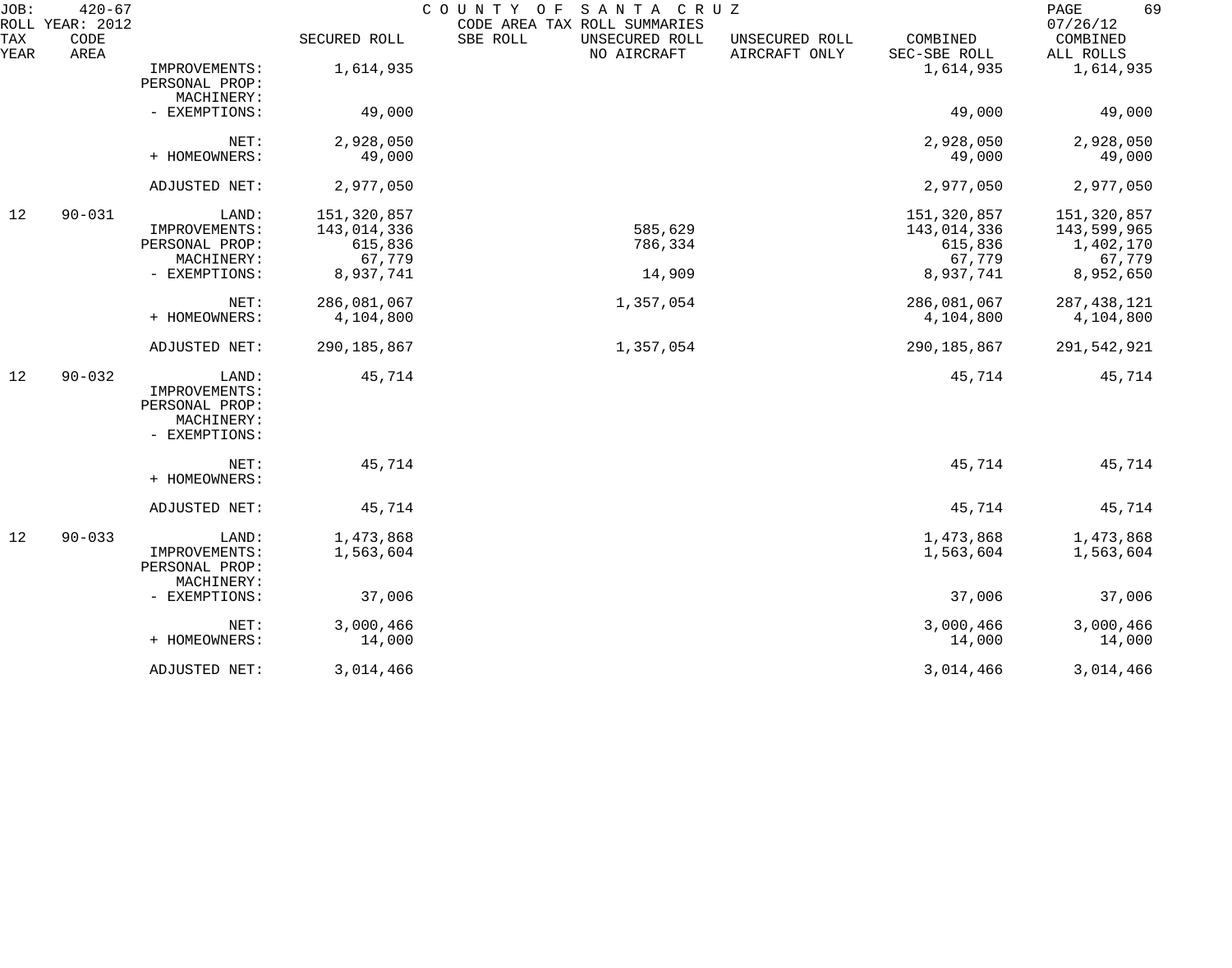| JOB:        | $420 - 67$<br>ROLL YEAR: 2012 |                                                        |                            | COUNTY OF<br>SANTA CRUZ<br>CODE AREA TAX ROLL SUMMARIES |                                 |                            | 70<br>PAGE<br>07/26/12                |
|-------------|-------------------------------|--------------------------------------------------------|----------------------------|---------------------------------------------------------|---------------------------------|----------------------------|---------------------------------------|
| TAX<br>YEAR | CODE<br>AREA                  |                                                        | SECURED ROLL               | SBE ROLL<br>UNSECURED ROLL<br>NO AIRCRAFT               | UNSECURED ROLL<br>AIRCRAFT ONLY | COMBINED<br>SEC-SBE ROLL   | COMBINED<br>ALL ROLLS                 |
| 12          | $90 - 036$                    | LAND:<br>IMPROVEMENTS:<br>PERSONAL PROP:               | 8,090                      |                                                         |                                 | 8,090                      | 8,090                                 |
|             |                               | MACHINERY:<br>- EXEMPTIONS:                            | 334                        |                                                         |                                 | 334                        | 334                                   |
|             |                               | NET:<br>+ HOMEOWNERS:                                  | 7,756                      |                                                         |                                 | 7,756                      | 7,756                                 |
|             |                               | ADJUSTED NET:                                          | 7,756                      |                                                         |                                 | 7,756                      | 7,756                                 |
| 12          | $90 - 037$                    | LAND:<br>IMPROVEMENTS:<br>PERSONAL PROP:<br>MACHINERY: | 35,608,284<br>33, 511, 235 | 187,751                                                 |                                 | 35,608,284<br>33, 511, 235 | 35,608,284<br>33, 511, 235<br>187,751 |
|             |                               | - EXEMPTIONS:                                          | 1,041,370                  |                                                         |                                 | 1,041,370                  | 1,041,370                             |
|             |                               | NET:<br>+ HOMEOWNERS:                                  | 68,078,149<br>796,600      | 187,751                                                 |                                 | 68,078,149<br>796,600      | 68,265,900<br>796,600                 |
|             |                               | ADJUSTED NET:                                          | 68,874,749                 | 187,751                                                 |                                 | 68,874,749                 | 69,062,500                            |
| 12          | $90 - 042$                    | LAND:<br>IMPROVEMENTS:<br>PERSONAL PROP:<br>MACHINERY: | 6,312,967<br>5,635,021     | 7,220                                                   |                                 | 6, 312, 967<br>5,635,021   | 6,312,967<br>5,635,021<br>7,220       |
|             |                               | - EXEMPTIONS:                                          | 185,197                    |                                                         |                                 | 185,197                    | 185,197                               |
|             |                               | NET:<br>+ HOMEOWNERS:                                  | 11,762,791<br>182,000      | 7,220                                                   |                                 | 11,762,791<br>182,000      | 11,770,011<br>182,000                 |
|             |                               | ADJUSTED NET:                                          | 11,944,791                 | 7,220                                                   |                                 | 11,944,791                 | 11,952,011                            |
| 12          | $90 - 044$                    | LAND:<br>IMPROVEMENTS:<br>PERSONAL PROP:<br>MACHINERY: | 2,454,295<br>3,395,452     |                                                         |                                 | 2,454,295<br>3,395,452     | 2,454,295<br>3,395,452                |
|             |                               | - EXEMPTIONS:                                          | 328,047                    |                                                         |                                 | 328,047                    | 328,047                               |
|             |                               | NET:<br>+ HOMEOWNERS:                                  | 5,521,700<br>84,000        |                                                         |                                 | 5,521,700<br>84,000        | 5,521,700<br>84,000                   |
|             |                               | ADJUSTED NET:                                          | 5,605,700                  |                                                         |                                 | 5,605,700                  | 5,605,700                             |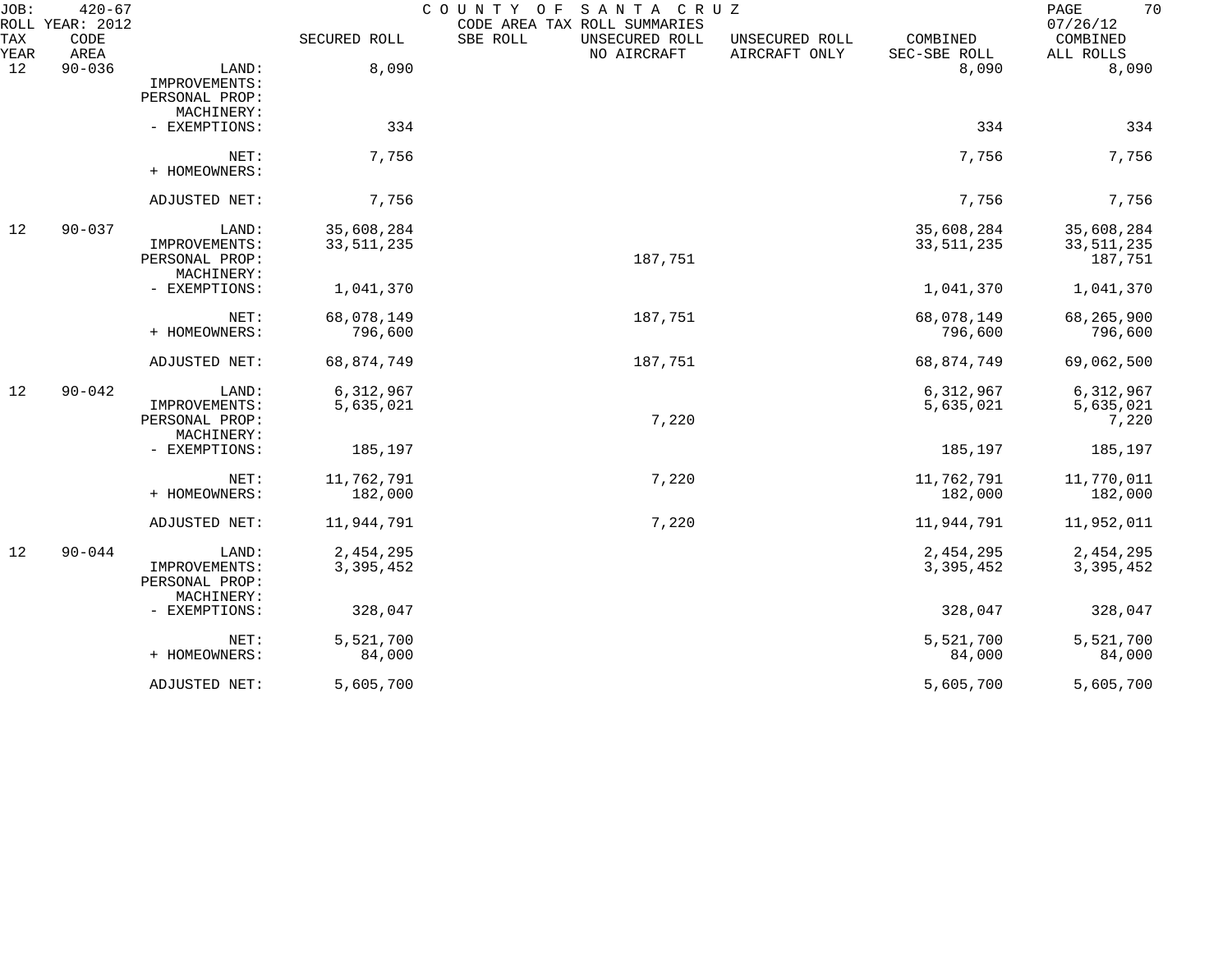| JOB:        | $420 - 67$<br>ROLL YEAR: 2012 |                                                        |                                      | COUNTY OF<br>SANTA CRUZ<br>CODE AREA TAX ROLL SUMMARIES |                                 |                                      | 71<br>PAGE<br>07/26/12                |
|-------------|-------------------------------|--------------------------------------------------------|--------------------------------------|---------------------------------------------------------|---------------------------------|--------------------------------------|---------------------------------------|
| TAX<br>YEAR | CODE<br>AREA                  |                                                        | SECURED ROLL                         | SBE ROLL<br>UNSECURED ROLL<br>NO AIRCRAFT               | UNSECURED ROLL<br>AIRCRAFT ONLY | COMBINED<br>SEC-SBE ROLL             | COMBINED<br>ALL ROLLS                 |
| 12          | $90 - 045$                    | LAND:                                                  | 37, 340, 455                         |                                                         |                                 | 37, 340, 455                         | 37, 340, 455                          |
|             |                               | IMPROVEMENTS:<br>PERSONAL PROP:<br>MACHINERY:          | 35,661,801                           | 4,916,065<br>1,832,937                                  |                                 | 35,661,801                           | 40,577,866<br>1,832,937               |
|             |                               | - EXEMPTIONS:                                          | 2,595,328                            |                                                         |                                 | 2,595,328                            | 2,595,328                             |
|             |                               | NET:<br>+ HOMEOWNERS:                                  | 70,406,928<br>925,028                | 6,749,002                                               |                                 | 70,406,928<br>925,028                | 77, 155, 930<br>925,028               |
|             |                               | ADJUSTED NET:                                          | 71,331,956                           | 6,749,002                                               |                                 | 71,331,956                           | 78,080,958                            |
| 12          | $90 - 046$                    | LAND:                                                  | 12, 214, 169                         |                                                         |                                 | 12, 214, 169                         | 12, 214, 169                          |
|             |                               | IMPROVEMENTS:<br>PERSONAL PROP:<br>MACHINERY:          | 11,917,575<br>1,500                  | 77,100                                                  |                                 | 11,917,575<br>1,500                  | 11,917,575<br>78,600                  |
|             |                               | - EXEMPTIONS:                                          | 308,420                              |                                                         |                                 | 308,420                              | 308,420                               |
|             |                               | NET:<br>+ HOMEOWNERS:                                  | 23,824,824<br>301,000                | 77,100                                                  |                                 | 23,824,824<br>301,000                | 23,901,924<br>301,000                 |
|             |                               | ADJUSTED NET:                                          | 24, 125, 824                         | 77,100                                                  |                                 | 24, 125, 824                         | 24, 202, 924                          |
| 12          | $90 - 047$                    | LAND:<br>IMPROVEMENTS:<br>PERSONAL PROP:<br>MACHINERY: | 1,766,431<br>1,471,852               |                                                         |                                 | 1,766,431<br>1,471,852               | 1,766,431<br>1,471,852                |
|             |                               | - EXEMPTIONS:                                          | 22,010                               |                                                         |                                 | 22,010                               | 22,010                                |
|             |                               | NET:<br>+ HOMEOWNERS:                                  | 3, 216, 273<br>21,000                |                                                         |                                 | 3, 216, 273<br>21,000                | 3, 216, 273<br>21,000                 |
|             |                               | ADJUSTED NET:                                          | 3, 237, 273                          |                                                         |                                 | 3, 237, 273                          | 3, 237, 273                           |
| 12          | $90 - 048$                    | LAND:<br>IMPROVEMENTS:<br>PERSONAL PROP:               | 43,584,102<br>43, 272, 165<br>58,980 | 105,039                                                 |                                 | 43,584,102<br>43, 272, 165<br>58,980 | 43,584,102<br>43, 272, 165<br>164,019 |
|             |                               | MACHINERY:<br>- EXEMPTIONS:                            | 6,606,083                            |                                                         |                                 | 6,606,083                            | 6,606,083                             |
|             |                               | NET:                                                   | 80, 309, 164                         | 105,039                                                 |                                 | 80,309,164                           | 80, 414, 203                          |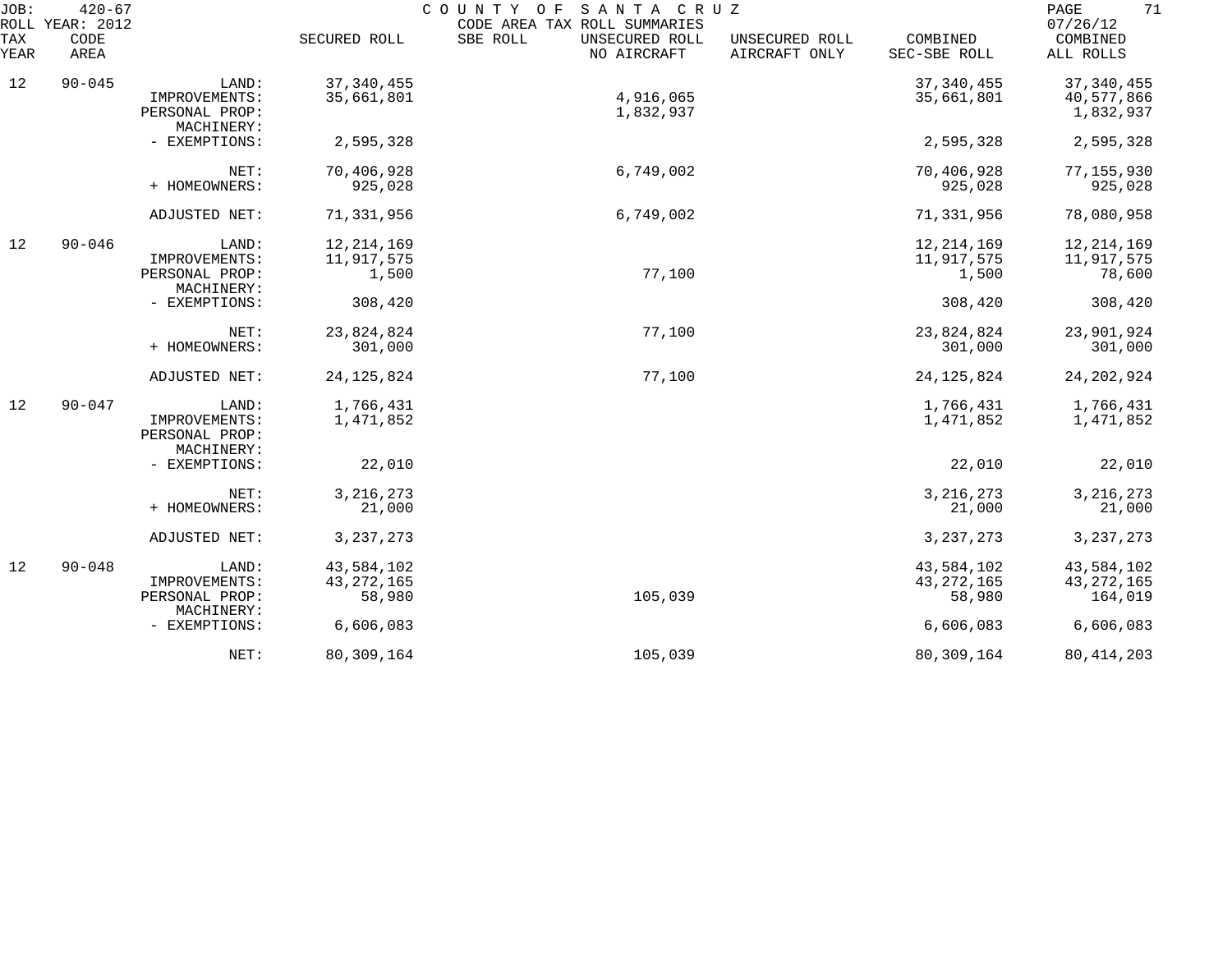| JOB:        | $420 - 67$<br>ROLL YEAR: 2012 |                                                        |                   | COUNTY OF<br>SANTA CRUZ<br>CODE AREA TAX ROLL SUMMARIES |                                 |                          | 72<br>PAGE<br>07/26/12 |
|-------------|-------------------------------|--------------------------------------------------------|-------------------|---------------------------------------------------------|---------------------------------|--------------------------|------------------------|
| TAX<br>YEAR | CODE<br>AREA                  |                                                        | SECURED ROLL      | SBE ROLL<br>UNSECURED ROLL<br>NO AIRCRAFT               | UNSECURED ROLL<br>AIRCRAFT ONLY | COMBINED<br>SEC-SBE ROLL | COMBINED<br>ALL ROLLS  |
|             |                               | + HOMEOWNERS:                                          | 1,155,000         |                                                         |                                 | 1,155,000                | 1,155,000              |
|             |                               | ADJUSTED NET:                                          | 81, 464, 164      | 105,039                                                 |                                 | 81, 464, 164             | 81,569,203             |
| 12          | $90 - 049$                    | LAND:                                                  | 5,848,383         |                                                         |                                 | 5,848,383                | 5,848,383              |
|             |                               | IMPROVEMENTS:<br>PERSONAL PROP:<br>MACHINERY:          | 4,237,492         |                                                         |                                 | 4,237,492                | 4, 237, 492            |
|             |                               | - EXEMPTIONS:                                          | 91,000            |                                                         |                                 | 91,000                   | 91,000                 |
|             |                               | NET:                                                   | 9,994,875         |                                                         |                                 | 9,994,875                | 9,994,875              |
|             |                               | + HOMEOWNERS:                                          | 91,000            |                                                         |                                 | 91,000                   | 91,000                 |
|             |                               | ADJUSTED NET:                                          | 10,085,875        |                                                         |                                 | 10,085,875               | 10,085,875             |
| 12          | $90 - 050$                    | LAND:                                                  | 2,047,159         |                                                         |                                 | 2,047,159                | 2,047,159              |
|             |                               | IMPROVEMENTS:<br>PERSONAL PROP:<br>MACHINERY:          | 1,764,739         |                                                         |                                 | 1,764,739                | 1,764,739              |
|             |                               | - EXEMPTIONS:                                          | 49,000            |                                                         |                                 | 49,000                   | 49,000                 |
|             |                               | NET:                                                   | 3,762,898         |                                                         |                                 | 3,762,898                | 3,762,898              |
|             |                               | + HOMEOWNERS:                                          | 49,000            |                                                         |                                 | 49,000                   | 49,000                 |
|             |                               | ADJUSTED NET:                                          | 3,811,898         |                                                         |                                 | 3,811,898                | 3,811,898              |
| 12          | $90 - 053$                    | LAND:                                                  | 1,019,359         |                                                         |                                 | 1,019,359                | 1,019,359              |
|             |                               | IMPROVEMENTS:<br>PERSONAL PROP:<br>MACHINERY:          | 1,042,850         |                                                         |                                 | 1,042,850                | 1,042,850              |
|             |                               | - EXEMPTIONS:                                          | 22,109            |                                                         |                                 | 22,109                   | 22,109                 |
|             |                               | NET:                                                   | 2,040,100         |                                                         |                                 | 2,040,100                | 2,040,100              |
|             |                               | + HOMEOWNERS:                                          | 21,000            |                                                         |                                 | 21,000                   | 21,000                 |
|             |                               | ADJUSTED NET:                                          | 2,061,100         |                                                         |                                 | 2,061,100                | 2,061,100              |
| 12          | $90 - 055$                    | LAND:<br>IMPROVEMENTS:<br>PERSONAL PROP:<br>MACHINERY: | 80,936<br>295,655 |                                                         |                                 | 80,936<br>295,655        | 80,936<br>295,655      |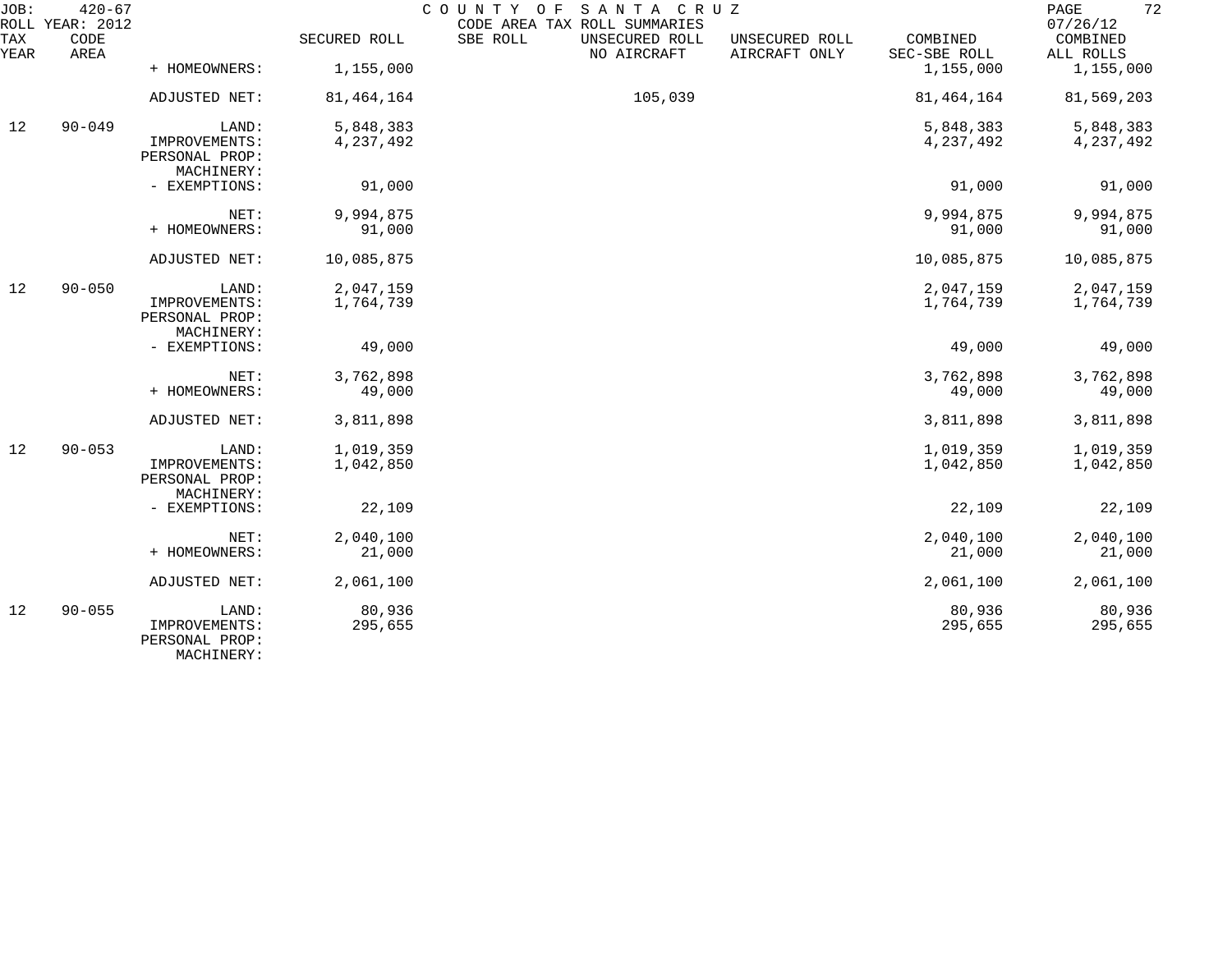| JOB:               | $420 - 67$<br>ROLL YEAR: 2012 |                                                        |                        | COUNTY OF SANTA CRUZ<br>CODE AREA TAX ROLL SUMMARIES |                                 |                          | 73<br>PAGE<br>07/26/12 |
|--------------------|-------------------------------|--------------------------------------------------------|------------------------|------------------------------------------------------|---------------------------------|--------------------------|------------------------|
| <b>TAX</b><br>YEAR | CODE<br>AREA                  |                                                        | SECURED ROLL           | SBE ROLL<br>UNSECURED ROLL<br>NO AIRCRAFT            | UNSECURED ROLL<br>AIRCRAFT ONLY | COMBINED<br>SEC-SBE ROLL | COMBINED<br>ALL ROLLS  |
|                    |                               | - EXEMPTIONS:                                          |                        |                                                      |                                 |                          |                        |
|                    |                               | NET:<br>+ HOMEOWNERS:                                  | 376,591                |                                                      |                                 | 376,591                  | 376,591                |
|                    |                               | ADJUSTED NET:                                          | 376,591                |                                                      |                                 | 376,591                  | 376,591                |
| 12                 | $90 - 057$                    | LAND:<br>IMPROVEMENTS:<br>PERSONAL PROP:<br>MACHINERY: | 4,766,936<br>4,486,498 |                                                      |                                 | 4,766,936<br>4,486,498   | 4,766,936<br>4,486,498 |
|                    |                               | - EXEMPTIONS:                                          | 215,961                |                                                      |                                 | 215,961                  | 215,961                |
|                    |                               | NET:<br>+ HOMEOWNERS:                                  | 9,037,473<br>210,000   |                                                      |                                 | 9,037,473<br>210,000     | 9,037,473<br>210,000   |
|                    |                               | ADJUSTED NET:                                          | 9,247,473              |                                                      |                                 | 9,247,473                | 9, 247, 473            |
| 12                 | $90 - 058$                    | LAND:<br>IMPROVEMENTS:<br>PERSONAL PROP:<br>MACHINERY: | 3,088,735<br>3,517,689 |                                                      |                                 | 3,088,735<br>3,517,689   | 3,088,735<br>3,517,689 |
|                    |                               | - EXEMPTIONS:                                          | 194,885                |                                                      |                                 | 194,885                  | 194,885                |
|                    |                               | NET:<br>+ HOMEOWNERS:                                  | 6, 411, 539<br>75,600  |                                                      |                                 | 6, 411, 539<br>75,600    | 6, 411, 539<br>75,600  |
|                    |                               | ADJUSTED NET:                                          | 6,487,139              |                                                      |                                 | 6,487,139                | 6,487,139              |
| 12                 | $90 - 059$                    | LAND:<br>IMPROVEMENTS:<br>PERSONAL PROP:               | 1,873,837<br>1,722,798 |                                                      |                                 | 1,873,837<br>1,722,798   | 1,873,837<br>1,722,798 |
|                    |                               | MACHINERY:<br>- EXEMPTIONS:                            | 68,566                 |                                                      |                                 | 68,566                   | 68,566                 |
|                    |                               | NET:<br>+ HOMEOWNERS:                                  | 3,528,069<br>56,000    |                                                      |                                 | 3,528,069<br>56,000      | 3,528,069<br>56,000    |
|                    |                               | ADJUSTED NET:                                          | 3,584,069              |                                                      |                                 | 3,584,069                | 3,584,069              |
| 12                 | $90 - 062$                    | LAND:                                                  | 3,396,629              |                                                      |                                 | 3,396,629                | 3,396,629              |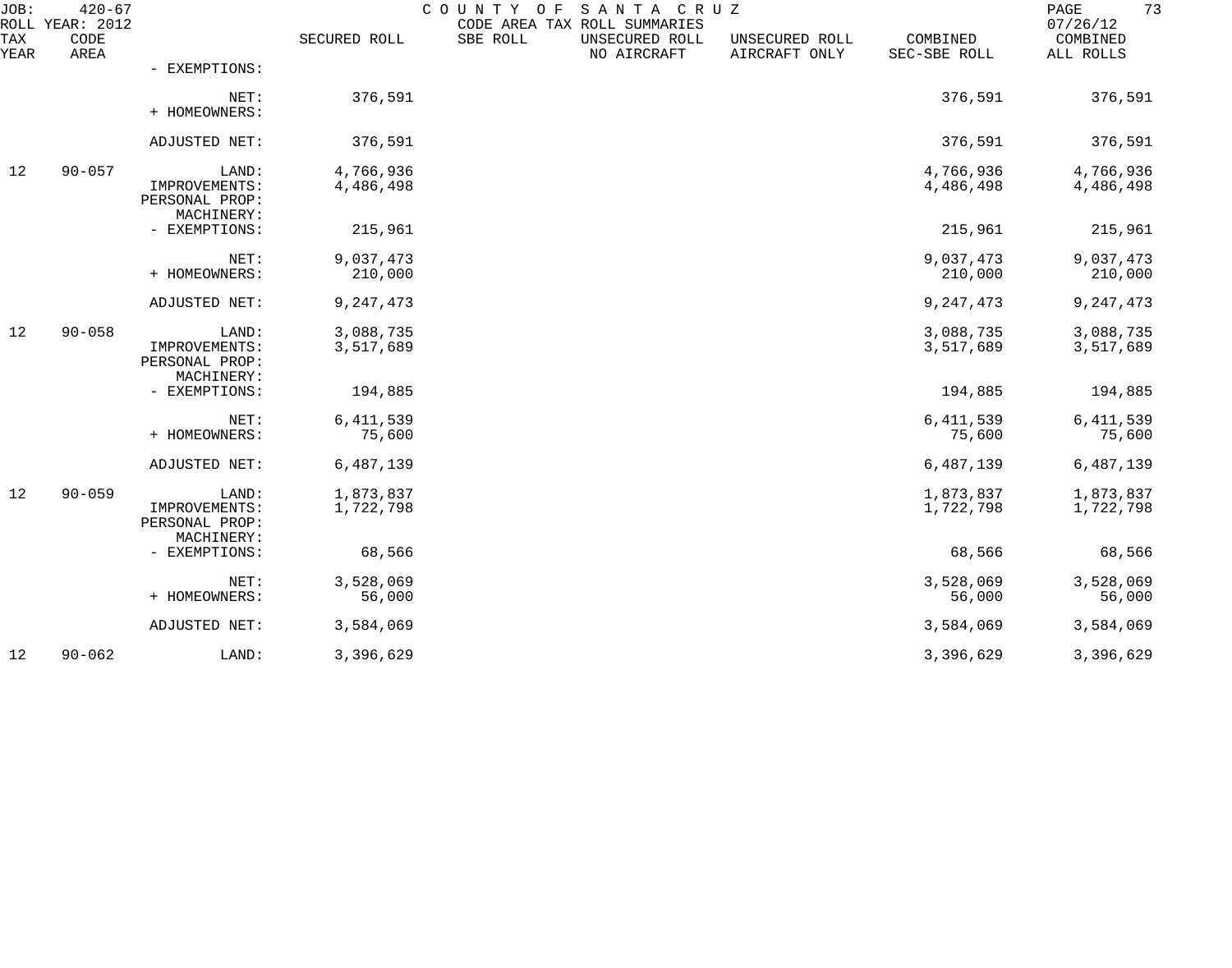| JOB:<br>ROLL | $420 - 67$<br>YEAR: 2012 |                                                        |                                  | COUNTY OF<br>SANTA CRUZ<br>CODE AREA TAX ROLL SUMMARIES |                                 |                                  | 74<br>PAGE<br>07/26/12           |
|--------------|--------------------------|--------------------------------------------------------|----------------------------------|---------------------------------------------------------|---------------------------------|----------------------------------|----------------------------------|
| TAX<br>YEAR  | CODE<br>AREA             |                                                        | SECURED ROLL                     | SBE ROLL<br>UNSECURED ROLL<br>NO AIRCRAFT               | UNSECURED ROLL<br>AIRCRAFT ONLY | COMBINED<br>SEC-SBE ROLL         | COMBINED<br>ALL ROLLS            |
|              |                          | IMPROVEMENTS:<br>PERSONAL PROP:<br>MACHINERY:          | 2,956,536                        |                                                         |                                 | 2,956,536                        | 2,956,536                        |
|              |                          | - EXEMPTIONS:                                          | 42,000                           |                                                         |                                 | 42,000                           | 42,000                           |
|              |                          | NET:<br>+ HOMEOWNERS:                                  | 6,311,165<br>42,000              |                                                         |                                 | 6,311,165<br>42,000              | 6, 311, 165<br>42,000            |
|              |                          | ADJUSTED NET:                                          | 6, 353, 165                      |                                                         |                                 | 6, 353, 165                      | 6, 353, 165                      |
| 12           | $90 - 063$               | LAND:<br>IMPROVEMENTS:<br>PERSONAL PROP:<br>MACHINERY: | 5,480,871<br>5,827,124<br>22,767 | 48,755                                                  |                                 | 5,480,871<br>5,827,124<br>22,767 | 5,480,871<br>5,827,124<br>71,522 |
|              |                          | - EXEMPTIONS:                                          | 119,136                          |                                                         |                                 | 119,136                          | 119,136                          |
|              |                          | NET:<br>+ HOMEOWNERS:                                  | 11, 211, 626<br>119,000          | 48,755                                                  |                                 | 11, 211, 626<br>119,000          | 11,260,381<br>119,000            |
|              |                          | ADJUSTED NET:                                          | 11,330,626                       | 48,755                                                  |                                 | 11,330,626                       | 11,379,381                       |
| 12           | $90 - 071$               | LAND:<br>IMPROVEMENTS:<br>PERSONAL PROP:<br>MACHINERY: | 4,285,345<br>3,046,779           |                                                         |                                 | 4,285,345<br>3,046,779           | 4,285,345<br>3,046,779           |
|              |                          | - EXEMPTIONS:                                          | 124,169                          |                                                         |                                 | 124,169                          | 124,169                          |
|              |                          | NET:<br>+ HOMEOWNERS:                                  | 7,207,955<br>96,600              |                                                         |                                 | 7,207,955<br>96,600              | 7,207,955<br>96,600              |
|              |                          | ADJUSTED NET:                                          | 7,304,555                        |                                                         |                                 | 7,304,555                        | 7,304,555                        |
| 12           | $90 - 072$               | LAND:<br>IMPROVEMENTS:<br>PERSONAL PROP:<br>MACHINERY: | 1,028                            |                                                         |                                 | 1,028                            | 1,028                            |
|              |                          | - EXEMPTIONS:<br>NET:                                  | 1,028                            |                                                         |                                 | 1,028                            | 1,028                            |
|              |                          | + HOMEOWNERS:                                          |                                  |                                                         |                                 |                                  |                                  |

ADJUSTED NET: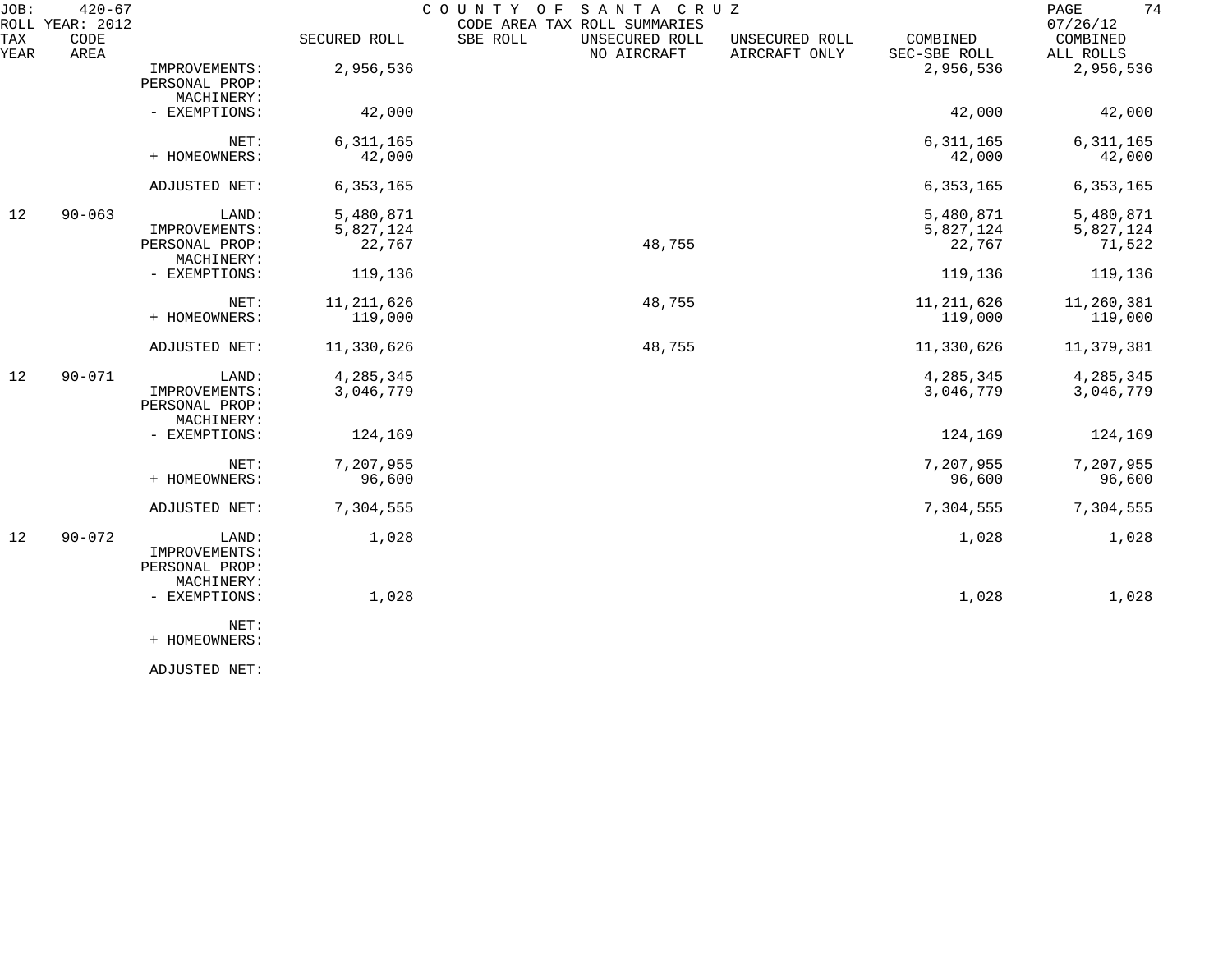| JOB:        | $420 - 67$<br>ROLL YEAR: 2012 |                                                                         |                                        | COUNTY OF<br>SANTA CRUZ<br>CODE AREA TAX ROLL SUMMARIES |                                 |                                        | 75<br>PAGE<br>07/26/12                |
|-------------|-------------------------------|-------------------------------------------------------------------------|----------------------------------------|---------------------------------------------------------|---------------------------------|----------------------------------------|---------------------------------------|
| TAX<br>YEAR | CODE<br>AREA                  |                                                                         | SECURED ROLL                           | SBE ROLL<br>UNSECURED ROLL<br>NO AIRCRAFT               | UNSECURED ROLL<br>AIRCRAFT ONLY | COMBINED<br>SEC-SBE ROLL               | COMBINED<br>ALL ROLLS                 |
| 12          | $90 - 073$                    | LAND:<br>IMPROVEMENTS:<br>PERSONAL PROP:                                | 229,547                                |                                                         |                                 | 229,547                                | 229,547                               |
|             |                               | MACHINERY:<br>- EXEMPTIONS:                                             | 1,087                                  |                                                         |                                 | 1,087                                  | 1,087                                 |
|             |                               | NET:<br>+ HOMEOWNERS:                                                   | 228,460                                |                                                         |                                 | 228,460                                | 228,460                               |
|             |                               | ADJUSTED NET:                                                           | 228,460                                |                                                         |                                 | 228,460                                | 228,460                               |
| 12          | $90 - 074$                    | LAND:<br>IMPROVEMENTS:<br>PERSONAL PROP:<br>MACHINERY:<br>- EXEMPTIONS: |                                        |                                                         |                                 |                                        |                                       |
|             |                               | NET:<br>+ HOMEOWNERS:                                                   |                                        |                                                         |                                 |                                        |                                       |
|             |                               | ADJUSTED NET:                                                           |                                        |                                                         |                                 |                                        |                                       |
| 12          | $90 - 076$                    | LAND:<br>IMPROVEMENTS:<br>PERSONAL PROP:<br>MACHINERY:                  | 1,415,946<br>1,688,222                 |                                                         |                                 | 1,415,946<br>1,688,222                 | 1,415,946<br>1,688,222                |
|             |                               | - EXEMPTIONS:                                                           | 80,045                                 |                                                         |                                 | 80,045                                 | 80,045                                |
|             |                               | NET:<br>+ HOMEOWNERS:                                                   | 3,024,123<br>54,600                    |                                                         |                                 | 3,024,123<br>54,600                    | 3,024,123<br>54,600                   |
|             |                               | ADJUSTED NET:                                                           | 3,078,723                              |                                                         |                                 | 3,078,723                              | 3,078,723                             |
| 12          | $90 - 100$                    | LAND:<br>IMPROVEMENTS:<br>PERSONAL PROP:<br>MACHINERY:                  | 88, 412, 667<br>84, 957, 824<br>81,407 | 11,722<br>14,447<br>480,215                             |                                 | 88, 412, 667<br>84, 957, 824<br>81,407 | 88, 424, 389<br>84,972,271<br>561,622 |
|             |                               | - EXEMPTIONS:                                                           | 4,179,341                              |                                                         |                                 | 4,179,341                              | 4,179,341                             |
|             |                               | NET:<br>+ HOMEOWNERS:                                                   | 169, 272, 557<br>2,511,600             | 506,384                                                 |                                 | 169, 272, 557<br>2,511,600             | 169,778,941<br>2,511,600              |
|             |                               | ADJUSTED NET:                                                           | 171,784,157                            | 506,384                                                 |                                 | 171,784,157                            | 172,290,541                           |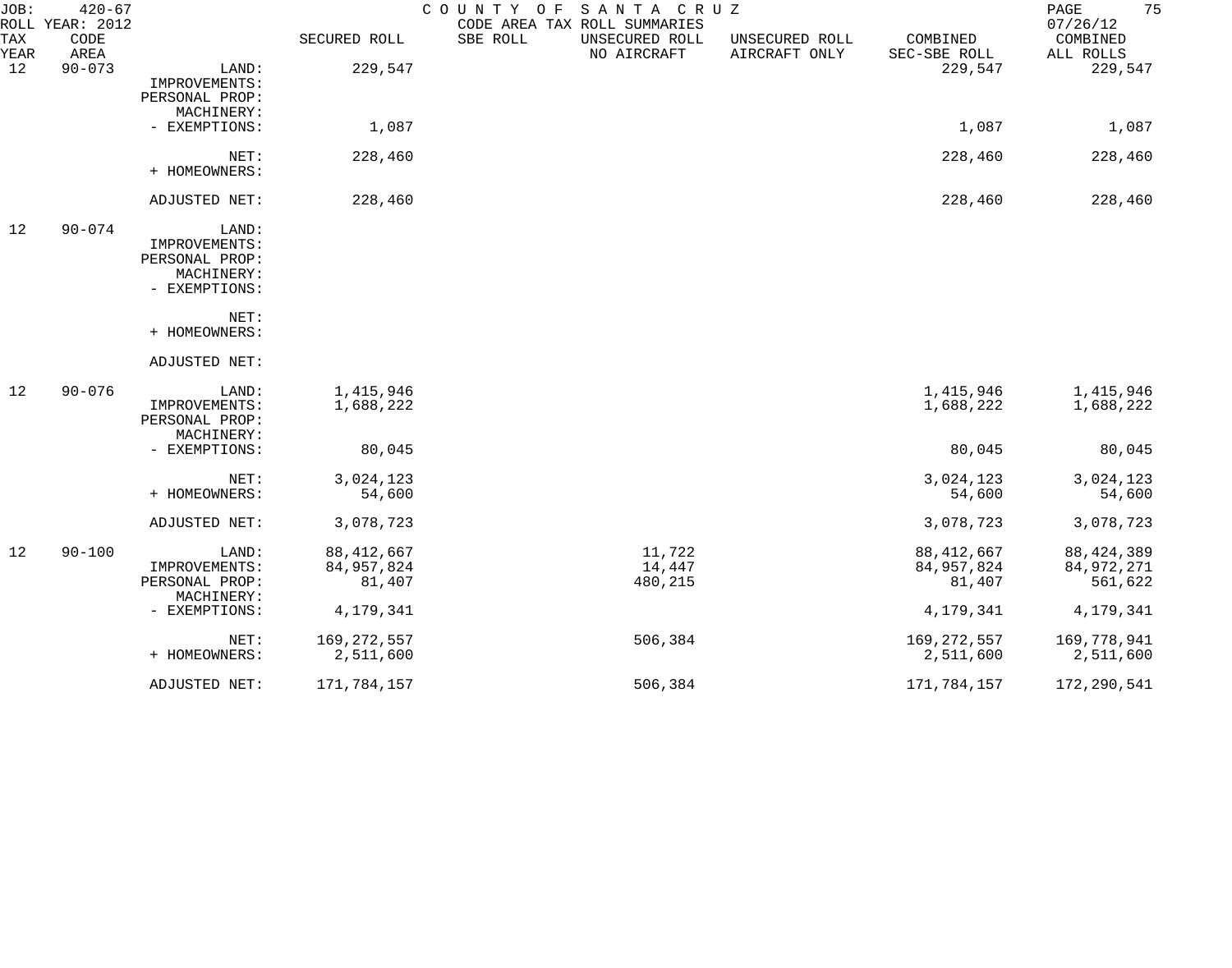| JOB:<br>ROLL | $420 - 67$<br>YEAR: 2012 |                              |              | SANTA CRUZ<br>COUNTY OF<br>CODE AREA TAX ROLL SUMMARIES |                                 |                          | 76<br>PAGE<br>07/26/12 |
|--------------|--------------------------|------------------------------|--------------|---------------------------------------------------------|---------------------------------|--------------------------|------------------------|
| TAX<br>YEAR  | CODE<br>AREA             |                              | SECURED ROLL | SBE ROLL<br>UNSECURED ROLL<br>NO AIRCRAFT               | UNSECURED ROLL<br>AIRCRAFT ONLY | COMBINED<br>SEC-SBE ROLL | COMBINED<br>ALL ROLLS  |
| 12           | $90 - 101$               | LAND:                        | 132,024,772  |                                                         |                                 | 132,024,772              | 132,024,772            |
|              |                          | IMPROVEMENTS:                | 126,879,809  | 823,278                                                 |                                 | 126,879,809              | 127,703,087            |
|              |                          | PERSONAL PROP:<br>MACHINERY: | 277,800      | 2,197,169                                               |                                 | 277,800                  | 2,474,969              |
|              |                          | - EXEMPTIONS:                | 5,075,556    | 36,631                                                  |                                 | 5,075,556                | 5, 112, 187            |
|              |                          | NET:                         | 254,106,825  | 2,983,816                                               |                                 | 254,106,825              | 257,090,641            |
|              |                          | + HOMEOWNERS:                | 2,896,600    |                                                         |                                 | 2,896,600                | 2,896,600              |
|              |                          | ADJUSTED NET:                | 257,003,425  | 2,983,816                                               |                                 | 257,003,425              | 259,987,241            |
| 12           | $90 - 102$               | LAND:                        | 7,343,424    |                                                         |                                 | 7,343,424                | 7,343,424              |
|              |                          | IMPROVEMENTS:                | 8,938,114    |                                                         |                                 | 8,938,114                | 8,938,114              |
|              |                          | PERSONAL PROP:               |              | 5,866                                                   |                                 |                          | 5,866                  |
|              |                          | MACHINERY:                   |              |                                                         |                                 |                          |                        |
|              |                          | - EXEMPTIONS:                | 231,544      |                                                         |                                 | 231,544                  | 231,544                |
|              |                          | NET:                         | 16,049,994   | 5,866                                                   |                                 | 16,049,994               | 16,055,860             |
|              |                          | + HOMEOWNERS:                | 231,000      |                                                         |                                 | 231,000                  | 231,000                |
|              |                          | ADJUSTED NET:                | 16,280,994   | 5,866                                                   |                                 | 16,280,994               | 16,286,860             |
| 12           | $90 - 103$               | LAND:                        | 271,957,423  |                                                         |                                 | 271,957,423              | 271,957,423            |
|              |                          | IMPROVEMENTS:                | 246,017,368  | 84,472                                                  |                                 | 246,017,368              | 246,101,840            |
|              |                          | PERSONAL PROP:<br>MACHINERY: | 559,547      | 593,413                                                 |                                 | 559,547                  | 1,152,960              |
|              |                          | - EXEMPTIONS:                | 21, 445, 336 |                                                         |                                 | 21, 445, 336             | 21, 445, 336           |
|              |                          | NET:                         | 497,089,002  | 677,885                                                 |                                 | 497,089,002              | 497,766,887            |
|              |                          | + HOMEOWNERS:                | 7,590,800    |                                                         |                                 | 7,590,800                | 7,590,800              |
|              |                          | ADJUSTED NET:                | 504,679,802  | 677,885                                                 |                                 | 504,679,802              | 505, 357, 687          |
| 12           | $90 - 104$               | LAND:                        | 36,003,419   |                                                         |                                 | 36,003,419               | 36,003,419             |
|              |                          | IMPROVEMENTS:                | 31,788,700   |                                                         |                                 | 31,788,700               | 31,788,700             |
|              |                          | PERSONAL PROP:               |              | 137,371                                                 |                                 |                          | 137,371                |
|              |                          | MACHINERY:                   |              |                                                         |                                 |                          |                        |
|              |                          | - EXEMPTIONS:                | 838,965      |                                                         |                                 | 838,965                  | 838,965                |
|              |                          | NET:                         | 66, 953, 154 | 137,371                                                 |                                 | 66, 953, 154             | 67,090,525             |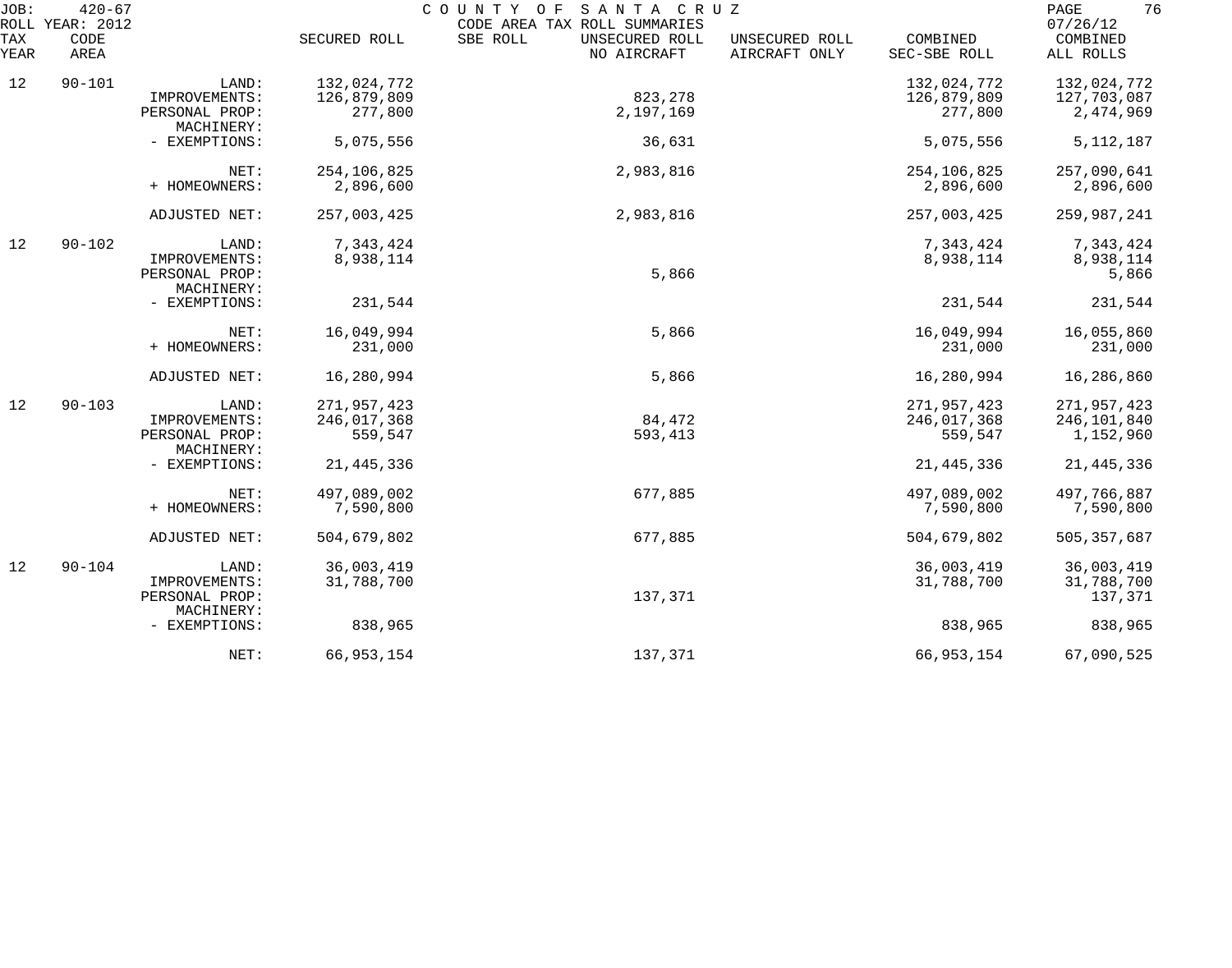| JOB:        | $420 - 67$<br>ROLL YEAR: 2012 |                              |                    | COUNTY OF<br>CODE AREA TAX ROLL SUMMARIES | SANTA CRUZ                    |                                 |                          | 77<br>PAGE<br>07/26/12 |
|-------------|-------------------------------|------------------------------|--------------------|-------------------------------------------|-------------------------------|---------------------------------|--------------------------|------------------------|
| TAX<br>YEAR | CODE<br>AREA                  |                              | SECURED ROLL       | SBE ROLL                                  | UNSECURED ROLL<br>NO AIRCRAFT | UNSECURED ROLL<br>AIRCRAFT ONLY | COMBINED<br>SEC-SBE ROLL | COMBINED<br>ALL ROLLS  |
|             |                               | + HOMEOWNERS:                | 809,200            |                                           |                               |                                 | 809,200                  | 809,200                |
|             |                               | ADJUSTED NET:                | 67,762,354         |                                           | 137,371                       |                                 | 67,762,354               | 67,899,725             |
| 12          | $90 - 105$                    | LAND:                        | 1,371,972          |                                           |                               |                                 | 1,371,972                | 1,371,972              |
|             |                               | IMPROVEMENTS:                | 1,179,454          |                                           |                               |                                 | 1,179,454                | 1,179,454              |
|             |                               | PERSONAL PROP:<br>MACHINERY: |                    |                                           | 5,500                         |                                 |                          | 5,500                  |
|             |                               | - EXEMPTIONS:                | 72,266             |                                           |                               |                                 | 72,266                   | 72,266                 |
|             |                               | NET:                         | 2,479,160          |                                           | 5,500                         |                                 | 2,479,160                | 2,484,660              |
|             |                               | + HOMEOWNERS:                | 70,000             |                                           |                               |                                 | 70,000                   | 70,000                 |
|             |                               | ADJUSTED NET:                | 2,549,160          |                                           | 5,500                         |                                 | 2,549,160                | 2,554,660              |
| 12          | $90 - 106$                    | LAND:                        | 592,999            |                                           |                               |                                 | 592,999                  | 592,999                |
|             |                               | IMPROVEMENTS:                | 427,200            |                                           |                               |                                 | 427,200                  | 427,200                |
|             |                               | PERSONAL PROP:<br>MACHINERY: |                    |                                           |                               |                                 |                          |                        |
|             |                               | - EXEMPTIONS:                |                    |                                           |                               |                                 |                          |                        |
|             |                               | NET:<br>+ HOMEOWNERS:        | 1,020,199          |                                           |                               |                                 | 1,020,199                | 1,020,199              |
|             |                               |                              |                    |                                           |                               |                                 |                          |                        |
|             |                               | ADJUSTED NET:                | 1,020,199          |                                           |                               |                                 | 1,020,199                | 1,020,199              |
| 12          | $90 - 107$                    | LAND:                        | 77,789,544         | 32,888                                    |                               |                                 | 77,822,432               | 77,822,432             |
|             |                               | IMPROVEMENTS:                | 79,014,561         |                                           | 4,400                         |                                 | 79,014,561               | 79,018,961             |
|             |                               | PERSONAL PROP:<br>MACHINERY: | 56,673             |                                           | 142,243                       |                                 | 56,673                   | 198,916                |
|             |                               | - EXEMPTIONS:                | 4,578,410          |                                           |                               |                                 | 4,578,410                | 4,578,410              |
|             |                               | NET:                         | 152, 282, 368      | 32,888                                    | 146,643                       |                                 | 152, 315, 256            | 152,461,899            |
|             |                               | + HOMEOWNERS:                | 2,284,800          |                                           |                               |                                 | 2,284,800                | 2,284,800              |
|             |                               | ADJUSTED NET:                | 154,567,168        |                                           | 146,643                       |                                 | 154,600,056              | 154,746,699            |
| 12          | $90 - 108$                    | LAND:                        | 39,027,737         | 31,799                                    | 11,722                        |                                 | 39,059,536               | 39,071,258             |
|             |                               | IMPROVEMENTS:                | 29, 476, 386       |                                           | 11,722                        |                                 | 29, 476, 386             | 29,488,108             |
|             |                               | PERSONAL PROP:<br>MACHINERY: | 536,932<br>371,770 |                                           | 99,052                        |                                 | 536,932<br>371,770       | 635,984<br>371,770     |
|             |                               |                              |                    |                                           |                               |                                 |                          |                        |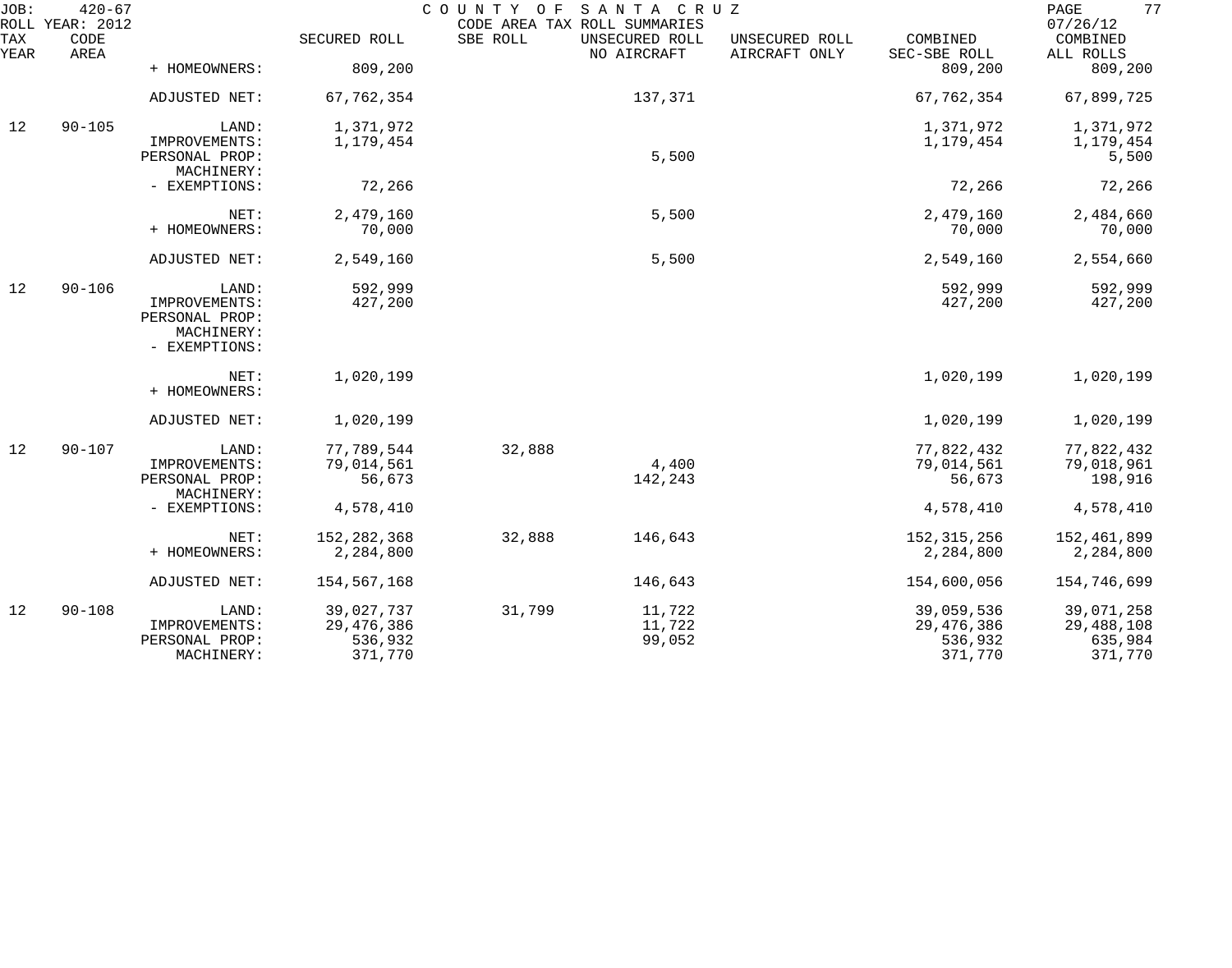| JOB:        | $420 - 67$<br>ROLL YEAR: 2012 |                |              | SANTA CRUZ<br>COUNTY OF<br>CODE AREA TAX ROLL SUMMARIES |                                 |                          | 78<br>PAGE<br>07/26/12 |
|-------------|-------------------------------|----------------|--------------|---------------------------------------------------------|---------------------------------|--------------------------|------------------------|
| TAX<br>YEAR | CODE<br>AREA                  |                | SECURED ROLL | SBE ROLL<br>UNSECURED ROLL<br>NO AIRCRAFT               | UNSECURED ROLL<br>AIRCRAFT ONLY | COMBINED<br>SEC-SBE ROLL | COMBINED<br>ALL ROLLS  |
|             |                               | - EXEMPTIONS:  | 2,159,377    |                                                         |                                 | 2,159,377                | 2,159,377              |
|             |                               | NET:           | 67, 253, 448 | 31,799<br>122,496                                       |                                 | 67, 285, 247             | 67, 407, 743           |
|             |                               | + HOMEOWNERS:  | 795,200      |                                                         |                                 | 795,200                  | 795,200                |
|             |                               | ADJUSTED NET:  | 68,048,648   | 122,496                                                 |                                 | 68,080,447               | 68, 202, 943           |
| 12          | $90 - 109$                    | LAND:          | 60,801,554   | 8,319                                                   |                                 | 60,801,554               | 60,809,873             |
|             |                               | IMPROVEMENTS:  | 42, 342, 058 | 15,913                                                  |                                 | 42, 342, 058             | 42, 357, 971           |
|             |                               | PERSONAL PROP: | 287,926      | 149,434                                                 |                                 | 287,926                  | 437,360                |
|             |                               | MACHINERY:     | 167,102      |                                                         |                                 | 167,102                  | 167,102                |
|             |                               | - EXEMPTIONS:  | 4,993,678    |                                                         |                                 | 4,993,678                | 4,993,678              |
|             |                               | NET:           | 98,604,962   | 173,666                                                 |                                 | 98,604,962               | 98,778,628             |
|             |                               | + HOMEOWNERS:  | 805,000      |                                                         |                                 | 805,000                  | 805,000                |
|             |                               | ADJUSTED NET:  | 99,409,962   | 173,666                                                 |                                 | 99,409,962               | 99,583,628             |
| 12          | $90 - 110$                    | LAND:          | 4, 443, 516  |                                                         |                                 | 4, 443, 516              | 4, 443, 516            |
|             |                               | IMPROVEMENTS:  | 4,827,658    | 663,606                                                 |                                 | 4,827,658                | 5,491,264              |
|             |                               | PERSONAL PROP: |              | 142,005                                                 |                                 |                          | 142,005                |
|             |                               | MACHINERY:     |              |                                                         |                                 |                          |                        |
|             |                               | - EXEMPTIONS:  | 91,000       |                                                         |                                 | 91,000                   | 91,000                 |
|             |                               | NET:           | 9,180,174    | 805,611                                                 |                                 | 9,180,174                | 9,985,785              |
|             |                               | + HOMEOWNERS:  | 91,000       |                                                         |                                 | 91,000                   | 91,000                 |
|             |                               | ADJUSTED NET:  | 9, 271, 174  | 805,611                                                 |                                 | 9, 271, 174              | 10,076,785             |
| 12          | $90 - 111$                    | LAND:          | 5,258,761    |                                                         |                                 | 5,258,761                | 5,258,761              |
|             |                               | IMPROVEMENTS:  | 5,540,496    |                                                         |                                 | 5,540,496                | 5,540,496              |
|             |                               | PERSONAL PROP: |              |                                                         |                                 |                          |                        |
|             |                               | MACHINERY:     |              |                                                         |                                 |                          |                        |
|             |                               | - EXEMPTIONS:  | 162,014      |                                                         |                                 | 162,014                  | 162,014                |
|             |                               | NET:           | 10,637,243   |                                                         |                                 | 10,637,243               | 10,637,243             |
|             |                               | + HOMEOWNERS:  | 154,000      |                                                         |                                 | 154,000                  | 154,000                |
|             |                               | ADJUSTED NET:  | 10,791,243   |                                                         |                                 | 10,791,243               | 10,791,243             |
| 12          | $90 - 112$                    | LAND:          | 6,849,077    |                                                         |                                 | 6,849,077                | 6,849,077              |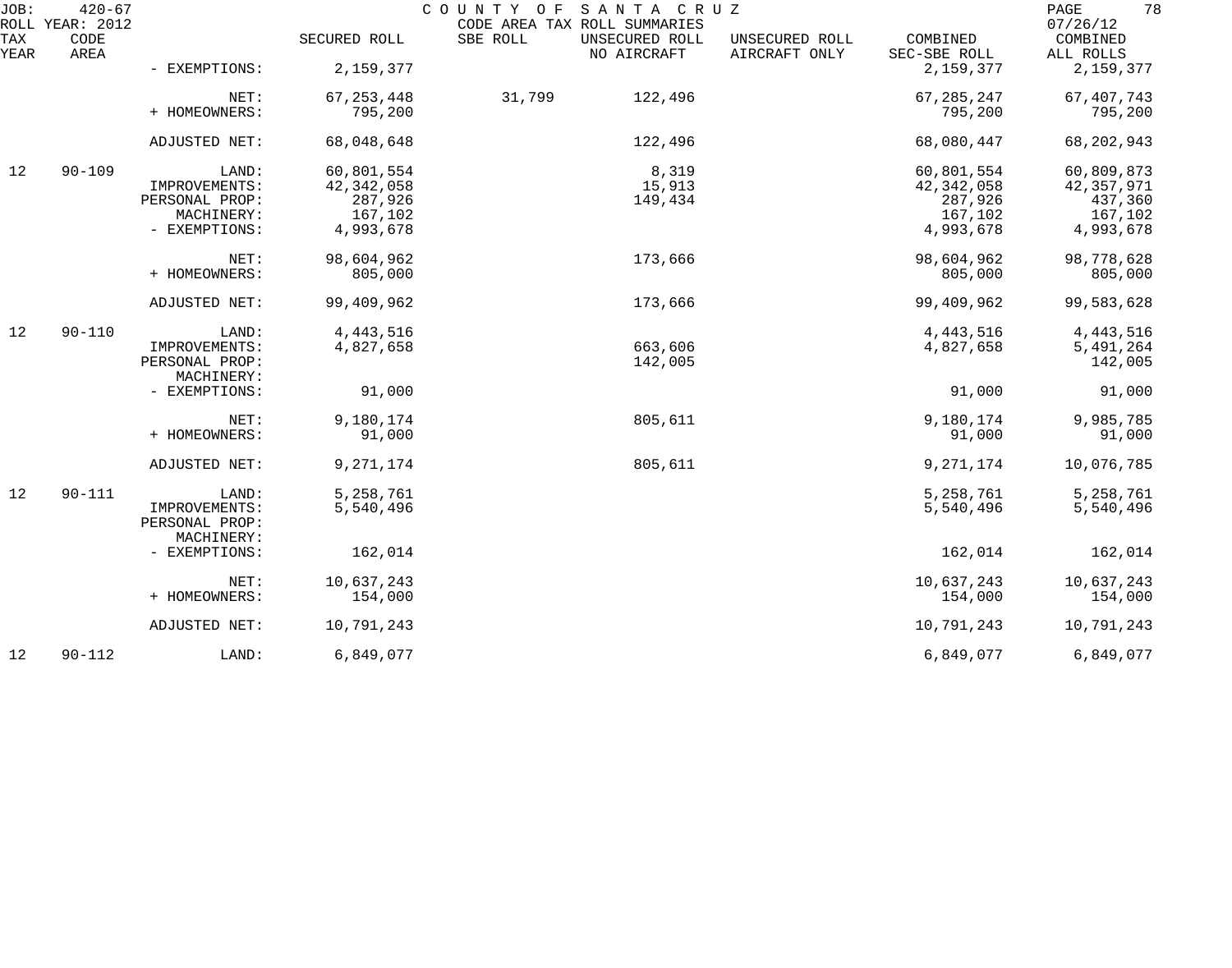| JOB:<br>ROLL | $420 - 67$<br>YEAR: 2012 |                              |              | COUNTY OF<br>SANTA CRUZ<br>CODE AREA TAX ROLL SUMMARIES |                                 |                          | 79<br>$\mathop{\mathrm{PAGE}}$<br>07/26/12 |
|--------------|--------------------------|------------------------------|--------------|---------------------------------------------------------|---------------------------------|--------------------------|--------------------------------------------|
| TAX<br>YEAR  | CODE<br>AREA             |                              | SECURED ROLL | SBE ROLL<br>UNSECURED ROLL<br>NO AIRCRAFT               | UNSECURED ROLL<br>AIRCRAFT ONLY | COMBINED<br>SEC-SBE ROLL | COMBINED<br>ALL ROLLS                      |
|              |                          | IMPROVEMENTS:                | 5,063,453    | 8,800                                                   |                                 | 5,063,453                | 5,072,253                                  |
|              |                          | PERSONAL PROP:<br>MACHINERY: | 2,000        | 44,343                                                  |                                 | 2,000                    | 46,343                                     |
|              |                          | - EXEMPTIONS:                | 305,099      |                                                         |                                 | 305,099                  | 305,099                                    |
|              |                          | NET:                         | 11,609,431   | 53,143                                                  |                                 | 11,609,431               | 11,662,574                                 |
|              |                          | + HOMEOWNERS:                | 182,000      |                                                         |                                 | 182,000                  | 182,000                                    |
|              |                          | ADJUSTED NET:                | 11,791,431   | 53,143                                                  |                                 | 11,791,431               | 11,844,574                                 |
| 12           | $90 - 113$               | LAND:                        | 672          |                                                         |                                 | 672                      | 672                                        |
|              |                          | IMPROVEMENTS:                |              |                                                         |                                 |                          |                                            |
|              |                          | PERSONAL PROP:               |              |                                                         |                                 |                          |                                            |
|              |                          | MACHINERY:                   |              |                                                         |                                 |                          |                                            |
|              |                          | - EXEMPTIONS:                | 672          |                                                         |                                 | 672                      | 672                                        |
|              |                          | NET:                         |              |                                                         |                                 |                          |                                            |
|              |                          | + HOMEOWNERS:                |              |                                                         |                                 |                          |                                            |
|              |                          | ADJUSTED NET:                |              |                                                         |                                 |                          |                                            |
| 12           | $90 - 114$               | LAND:                        | 2,194,260    |                                                         |                                 | 2,194,260                | 2,194,260                                  |
|              |                          | IMPROVEMENTS:                | 1,519,208    |                                                         |                                 | 1,519,208                | 1,519,208                                  |
|              |                          | PERSONAL PROP:               |              |                                                         |                                 |                          |                                            |
|              |                          | MACHINERY:                   |              |                                                         |                                 |                          |                                            |
|              |                          | - EXEMPTIONS:                | 36,573       |                                                         |                                 | 36,573                   | 36,573                                     |
|              |                          | NET:                         | 3,676,895    |                                                         |                                 | 3,676,895                | 3,676,895                                  |
|              |                          | + HOMEOWNERS:                | 35,000       |                                                         |                                 | 35,000                   | 35,000                                     |
|              |                          | ADJUSTED NET:                | 3,711,895    |                                                         |                                 | 3,711,895                | 3,711,895                                  |
| 12           | $90 - 115$               | LAND:                        |              |                                                         |                                 |                          |                                            |
|              |                          | IMPROVEMENTS:                |              |                                                         |                                 |                          |                                            |
|              |                          | PERSONAL PROP:               |              |                                                         |                                 |                          |                                            |
|              |                          | MACHINERY:                   |              |                                                         |                                 |                          |                                            |
|              |                          | - EXEMPTIONS:                |              |                                                         |                                 |                          |                                            |
|              |                          | NET:                         |              |                                                         |                                 |                          |                                            |
|              |                          | + HOMEOWNERS:                |              |                                                         |                                 |                          |                                            |
|              |                          | ADJUSTED NET:                |              |                                                         |                                 |                          |                                            |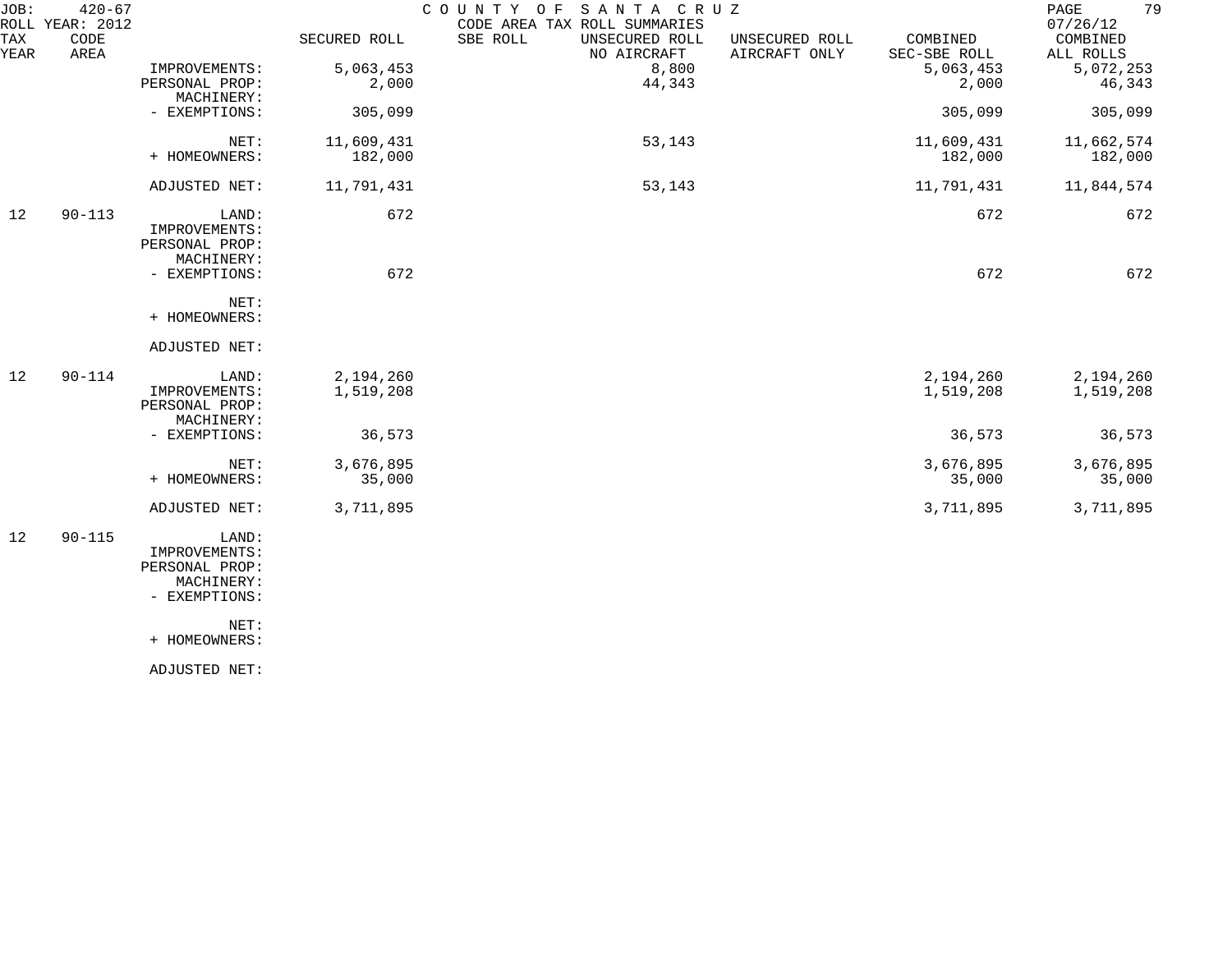| JOB:        | $420 - 67$<br>ROLL YEAR: 2012 |                              |               | COUNTY OF<br>SANTA CRUZ<br>CODE AREA TAX ROLL SUMMARIES |                                 |                          | 80<br>PAGE<br>07/26/12 |
|-------------|-------------------------------|------------------------------|---------------|---------------------------------------------------------|---------------------------------|--------------------------|------------------------|
| TAX<br>YEAR | CODE<br>AREA                  |                              | SECURED ROLL  | SBE ROLL<br>UNSECURED ROLL<br>NO AIRCRAFT               | UNSECURED ROLL<br>AIRCRAFT ONLY | COMBINED<br>SEC-SBE ROLL | COMBINED<br>ALL ROLLS  |
| 12          | $90 - 116$                    | LAND:                        | 414,762       |                                                         |                                 | 414,762                  | 414,762                |
|             |                               | IMPROVEMENTS:                | 298,077       | 2,668                                                   |                                 | 298,077                  | 300,745                |
|             |                               | PERSONAL PROP:               |               | 17,373                                                  |                                 |                          | 17,373                 |
|             |                               | MACHINERY:                   |               |                                                         |                                 |                          |                        |
|             |                               | - EXEMPTIONS:                | 7,000         |                                                         |                                 | 7,000                    | 7,000                  |
|             |                               | NET:                         | 705,839       | 20,041                                                  |                                 | 705,839                  | 725,880                |
|             |                               | + HOMEOWNERS:                | 7,000         |                                                         |                                 | 7,000                    | 7,000                  |
|             |                               | ADJUSTED NET:                | 712,839       | 20,041                                                  |                                 | 712,839                  | 732,880                |
| 12          | $90 - 117$                    | LAND:                        | 160,994,699   |                                                         |                                 | 160,994,699              | 160,994,699            |
|             |                               | IMPROVEMENTS:                | 134,752,493   | 1,931,651                                               |                                 | 134,752,493              | 136,684,144            |
|             |                               | PERSONAL PROP:               | 81,345        | 3,562,798                                               |                                 | 81,345                   | 3,644,143              |
|             |                               | MACHINERY:                   | 61,340        |                                                         |                                 | 61,340                   | 61,340                 |
|             |                               | - EXEMPTIONS:                | 9,404,953     | 42,224                                                  |                                 | 9,404,953                | 9,447,177              |
|             |                               | NET:                         | 286, 484, 924 | 5,452,225                                               |                                 | 286, 484, 924            | 291,937,149            |
|             |                               | + HOMEOWNERS:                | 3,670,800     |                                                         |                                 | 3,670,800                | 3,670,800              |
|             |                               | ADJUSTED NET:                | 290, 155, 724 | 5,452,225                                               |                                 | 290, 155, 724            | 295,607,949            |
| 12          | $92 - 003$                    | LAND:                        | 20,555,980    | 28,375                                                  |                                 | 20,555,980               | 20,584,355             |
|             |                               | IMPROVEMENTS:                | 39,586,488    | 20,933                                                  |                                 | 39,586,488               | 39,607,421             |
|             |                               | PERSONAL PROP:<br>MACHINERY: |               | 6,248                                                   |                                 |                          | 6,248                  |
|             |                               | - EXEMPTIONS:                | 1,432,597     |                                                         |                                 | 1,432,597                | 1,432,597              |
|             |                               | NET:                         | 58,709,871    | 55,556                                                  |                                 | 58,709,871               | 58,765,427             |
|             |                               | + HOMEOWNERS:                | 1,192,270     |                                                         |                                 | 1,192,270                | 1,192,270              |
|             |                               | ADJUSTED NET:                | 59,902,141    | 55,556                                                  |                                 | 59,902,141               | 59,957,697             |
| 12          | $92 - 004$                    | LAND:                        | 21, 131, 651  | 385,669                                                 |                                 | 21, 131, 651             | 21,517,320             |
|             |                               | IMPROVEMENTS:                | 13,745,737    | 956,441                                                 |                                 | 13,745,737               | 14,702,178             |
|             |                               | PERSONAL PROP:<br>MACHINERY: |               | 1,003,039                                               |                                 |                          | 1,003,039              |
|             |                               | - EXEMPTIONS:                | 1,239,171     |                                                         |                                 | 1,239,171                | 1,239,171              |
|             |                               | NET:                         | 33,638,217    | 2,345,149                                               |                                 | 33,638,217               | 35,983,366             |
|             |                               | + HOMEOWNERS:                | 224,000       |                                                         |                                 | 224,000                  | 224,000                |
|             |                               | ADJUSTED NET:                | 33,862,217    | 2,345,149                                               |                                 | 33,862,217               | 36, 207, 366           |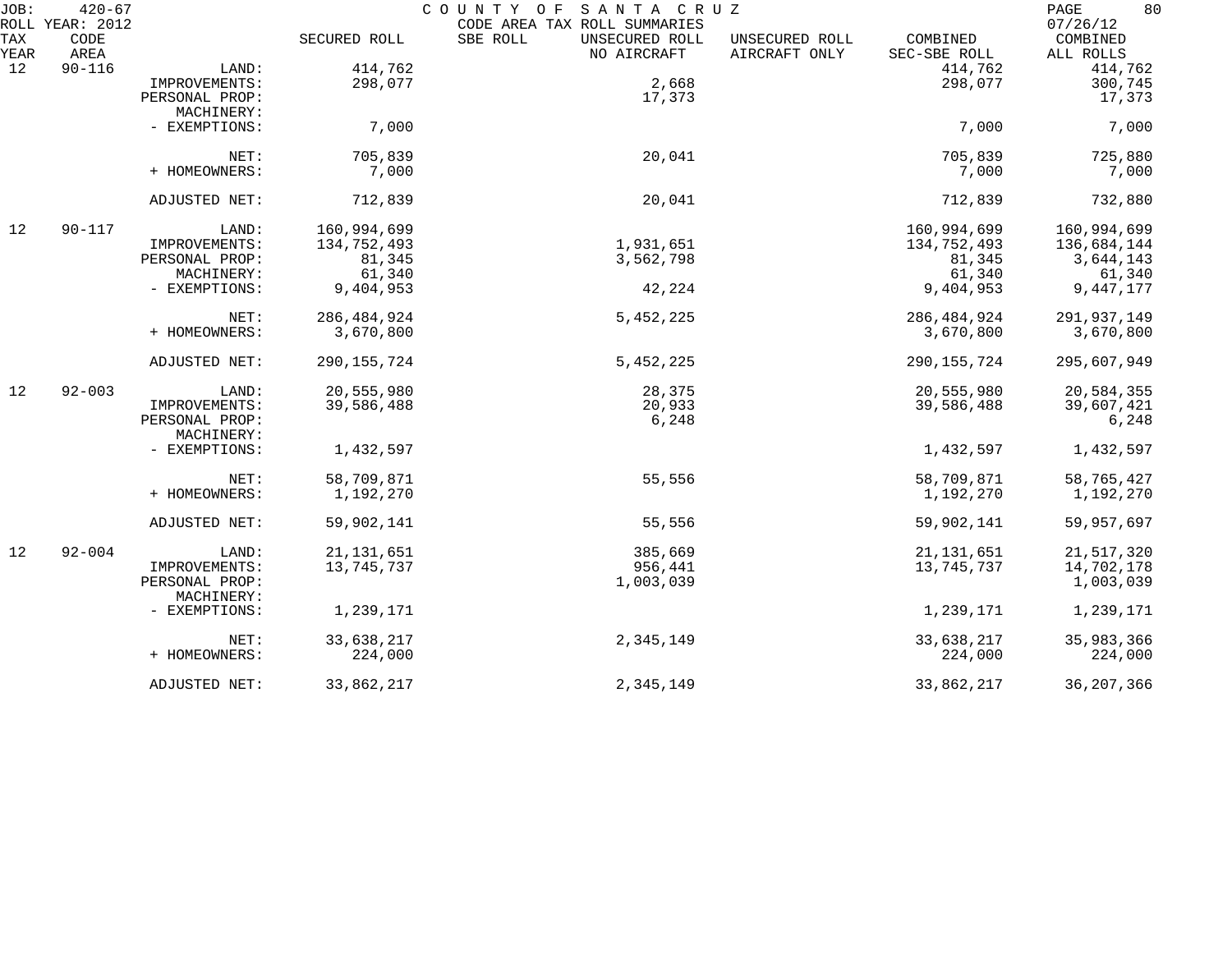| JOB:        | $420 - 67$<br>ROLL YEAR: 2012 |                                                        |                                  | SANTA CRUZ<br>COUNTY OF<br>CODE AREA TAX ROLL SUMMARIES |                                 |                                  | 81<br>PAGE<br>07/26/12            |
|-------------|-------------------------------|--------------------------------------------------------|----------------------------------|---------------------------------------------------------|---------------------------------|----------------------------------|-----------------------------------|
| TAX<br>YEAR | CODE<br>AREA                  |                                                        | SECURED ROLL                     | SBE ROLL<br>UNSECURED ROLL<br>NO AIRCRAFT               | UNSECURED ROLL<br>AIRCRAFT ONLY | COMBINED<br>SEC-SBE ROLL         | COMBINED<br>ALL ROLLS             |
| 12          | $92 - 006$                    | LAND:                                                  | 53, 711, 012                     | 22,081                                                  |                                 | 53, 711, 012                     | 53,733,093                        |
|             |                               | IMPROVEMENTS:<br>PERSONAL PROP:<br>MACHINERY:          | 55,799,641                       | 193,420<br>87,540                                       |                                 | 55,799,641                       | 55,993,061<br>87,540              |
|             |                               | - EXEMPTIONS:                                          | 1,033,386                        | 5,000                                                   |                                 | 1,033,386                        | 1,038,386                         |
|             |                               | NET:<br>+ HOMEOWNERS:                                  | 108, 477, 267<br>1,017,800       | 298,041                                                 |                                 | 108, 477, 267<br>1,017,800       | 108,775,308<br>1,017,800          |
|             |                               | ADJUSTED NET:                                          | 109,495,067                      | 298,041                                                 |                                 | 109,495,067                      | 109,793,108                       |
| 12          | $92 - 007$                    | LAND:<br>IMPROVEMENTS:<br>PERSONAL PROP:<br>MACHINERY: | 5,438,920<br>5,715,932           | 144,728<br>175,090<br>134,282                           |                                 | 5,438,920<br>5,715,932           | 5,583,648<br>5,891,022<br>134,282 |
|             |                               | - EXEMPTIONS:                                          | 793,185                          |                                                         |                                 | 793,185                          | 793,185                           |
|             |                               | NET:<br>+ HOMEOWNERS:                                  | 10,361,667<br>98,000             | 454,100                                                 |                                 | 10,361,667<br>98,000             | 10,815,767<br>98,000              |
|             |                               | ADJUSTED NET:                                          | 10,459,667                       | 454,100                                                 |                                 | 10,459,667                       | 10,913,767                        |
| 12          | $92 - 008$                    | LAND:<br>IMPROVEMENTS:<br>PERSONAL PROP:<br>MACHINERY: | 14,409,309<br>9,365,722<br>8,000 | 8,744                                                   |                                 | 14,409,309<br>9,365,722<br>8,000 | 14,409,309<br>9,365,722<br>16,744 |
|             |                               | - EXEMPTIONS:                                          | 298,146                          |                                                         |                                 | 298,146                          | 298,146                           |
|             |                               | NET:<br>+ HOMEOWNERS:                                  | 23, 484, 885<br>287,000          | 8,744                                                   |                                 | 23, 484, 885<br>287,000          | 23, 493, 629<br>287,000           |
|             |                               | ADJUSTED NET:                                          | 23,771,885                       | 8,744                                                   |                                 | 23,771,885                       | 23,780,629                        |
| 12          | $92 - 010$                    | LAND:<br>IMPROVEMENTS:<br>PERSONAL PROP:<br>MACHINERY: | 1,791,322<br>1,530,581           | 28,195                                                  |                                 | 1,791,322<br>1,530,581           | 1,791,322<br>1,530,581<br>28,195  |
|             |                               | - EXEMPTIONS:                                          | 35,000                           |                                                         |                                 | 35,000                           | 35,000                            |
|             |                               | NET:                                                   | 3,286,903                        | 28,195                                                  |                                 | 3,286,903                        | 3, 315, 098                       |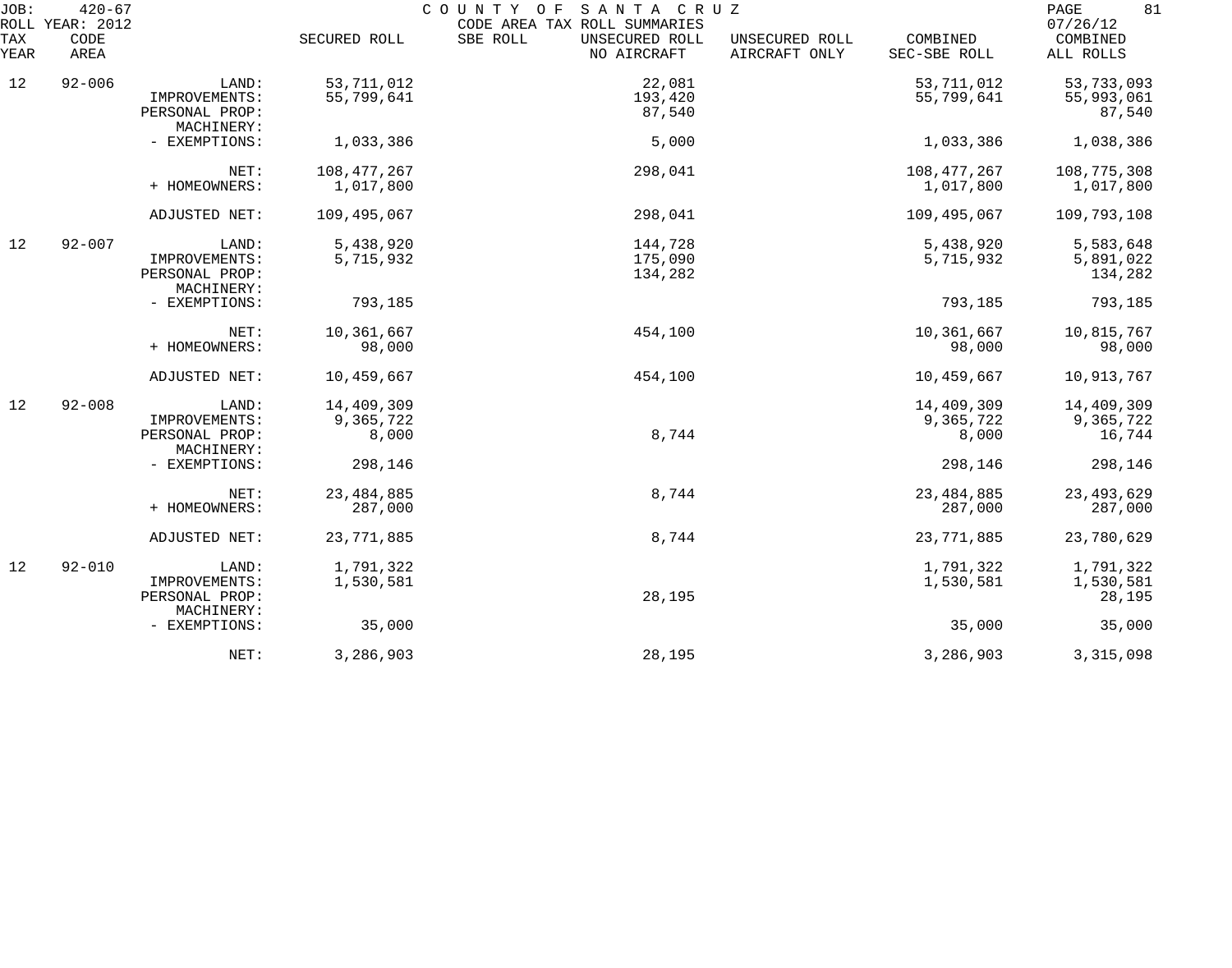| JOB:<br>ROLL | $420 - 67$<br>YEAR: 2012 |                                                        |                              | COUNTY OF<br>SANTA CRUZ<br>CODE AREA TAX ROLL SUMMARIES |                                 |                              | 82<br>PAGE<br>07/26/12                 |
|--------------|--------------------------|--------------------------------------------------------|------------------------------|---------------------------------------------------------|---------------------------------|------------------------------|----------------------------------------|
| TAX<br>YEAR  | CODE<br>AREA             |                                                        | SECURED ROLL                 | SBE ROLL<br>UNSECURED ROLL<br>NO AIRCRAFT               | UNSECURED ROLL<br>AIRCRAFT ONLY | COMBINED<br>SEC-SBE ROLL     | COMBINED<br>ALL ROLLS                  |
|              |                          | + HOMEOWNERS:                                          | 35,000                       |                                                         |                                 | 35,000                       | 35,000                                 |
|              |                          | ADJUSTED NET:                                          | 3,321,903                    | 28,195                                                  |                                 | 3,321,903                    | 3,350,098                              |
| 12           | $92 - 011$               | LAND:<br>IMPROVEMENTS:                                 | 10,863,952<br>9,571,634      |                                                         |                                 | 10,863,952<br>9,571,634      | 10,863,952<br>9,571,634                |
|              |                          | PERSONAL PROP:<br>MACHINERY:<br>- EXEMPTIONS:          | 224,000                      |                                                         |                                 | 224,000                      | 224,000                                |
|              |                          |                                                        |                              |                                                         |                                 |                              |                                        |
|              |                          | NET:<br>+ HOMEOWNERS:                                  | 20, 211, 586<br>224,000      |                                                         |                                 | 20, 211, 586<br>224,000      | 20, 211, 586<br>224,000                |
|              |                          | ADJUSTED NET:                                          | 20,435,586                   |                                                         |                                 | 20, 435, 586                 | 20,435,586                             |
| 12           | $92 - 012$               | LAND:<br>IMPROVEMENTS:<br>PERSONAL PROP:<br>MACHINERY: | 365,836<br>179,400           |                                                         |                                 | 365,836<br>179,400           | 365,836<br>179,400                     |
|              |                          | - EXEMPTIONS:                                          | 136                          |                                                         |                                 | 136                          | 136                                    |
|              |                          | NET:<br>+ HOMEOWNERS:                                  | 545,100                      |                                                         |                                 | 545,100                      | 545,100                                |
|              |                          | ADJUSTED NET:                                          | 545,100                      |                                                         |                                 | 545,100                      | 545,100                                |
| 12           | $92 - 013$               | LAND:<br>IMPROVEMENTS:<br>PERSONAL PROP:<br>MACHINERY: | 296,889<br>223,706           |                                                         |                                 | 296,889<br>223,706           | 296,889<br>223,706                     |
|              |                          | - EXEMPTIONS:                                          | 7,000                        |                                                         |                                 | 7,000                        | 7,000                                  |
|              |                          | NET:<br>+ HOMEOWNERS:                                  | 513,595<br>7,000             |                                                         |                                 | 513,595<br>7,000             | 513,595<br>7,000                       |
|              |                          | ADJUSTED NET:                                          | 520,595                      |                                                         |                                 | 520,595                      | 520,595                                |
| 12           | $92 - 014$               | LAND:<br>IMPROVEMENTS:<br>PERSONAL PROP:<br>MACHINERY: | 37, 415, 727<br>39, 216, 954 | 78,536<br>78,537<br>19,011                              |                                 | 37, 415, 727<br>39, 216, 954 | 37, 494, 263<br>39, 295, 491<br>19,011 |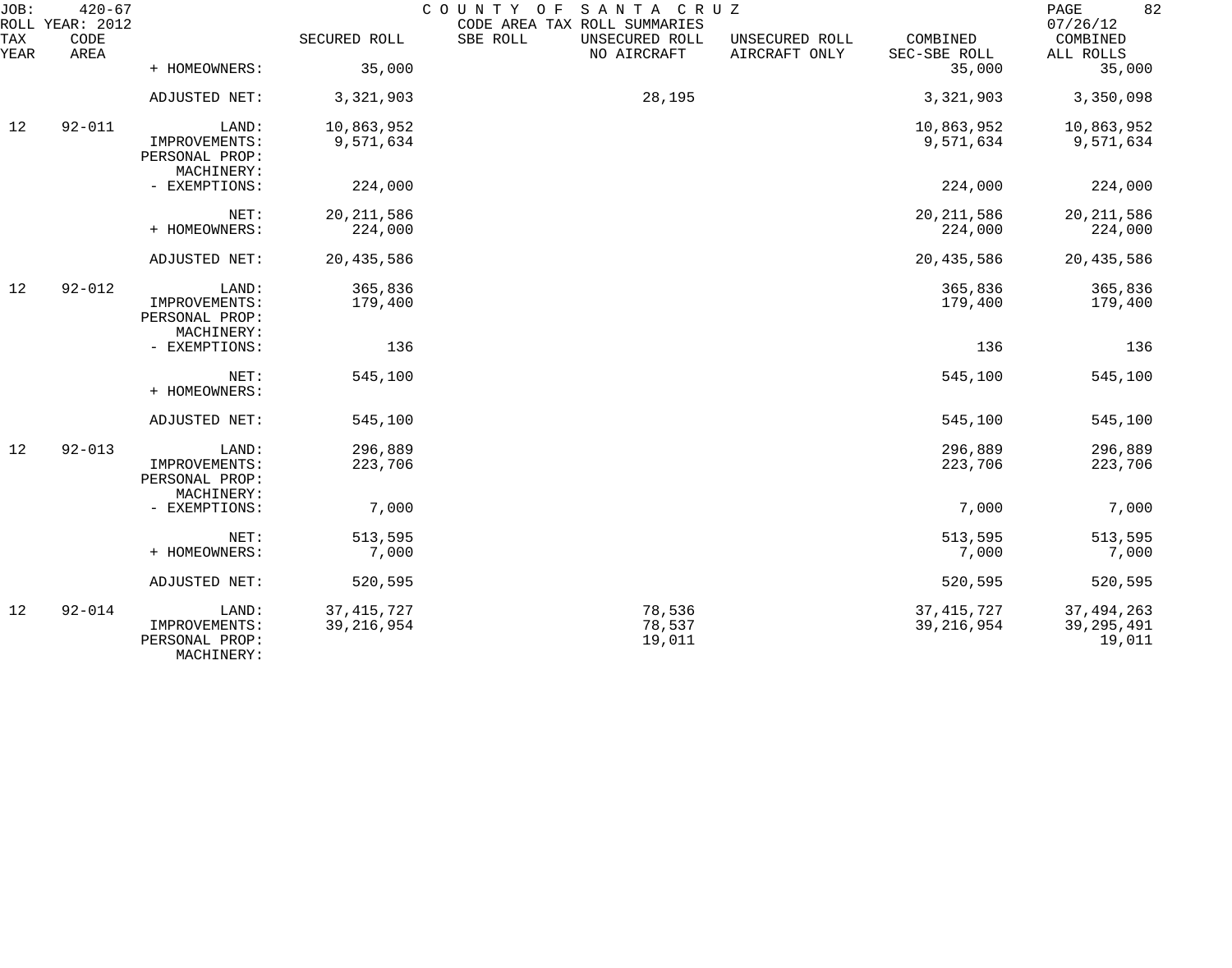| JOB:        | $420 - 67$<br>ROLL YEAR: 2012 |                                 |              | COUNTY<br>SANTA CRUZ<br>O F<br>CODE AREA TAX ROLL SUMMARIES |                                 |                          | 83<br>PAGE<br>07/26/12 |
|-------------|-------------------------------|---------------------------------|--------------|-------------------------------------------------------------|---------------------------------|--------------------------|------------------------|
| TAX<br>YEAR | CODE<br>AREA                  |                                 | SECURED ROLL | SBE ROLL<br>UNSECURED ROLL<br>NO AIRCRAFT                   | UNSECURED ROLL<br>AIRCRAFT ONLY | COMBINED<br>SEC-SBE ROLL | COMBINED<br>ALL ROLLS  |
|             |                               | - EXEMPTIONS:                   | 208,600      |                                                             |                                 | 208,600                  | 208,600                |
|             |                               | NET:                            | 76,424,081   | 176,084                                                     |                                 | 76,424,081               | 76,600,165             |
|             |                               | + HOMEOWNERS:                   | 208,600      |                                                             |                                 | 208,600                  | 208,600                |
|             |                               | ADJUSTED NET:                   | 76,632,681   | 176,084                                                     |                                 | 76,632,681               | 76,808,765             |
| 12          | $94 - 001$                    | LAND:                           |              |                                                             |                                 |                          |                        |
|             |                               | IMPROVEMENTS:<br>PERSONAL PROP: |              |                                                             |                                 |                          |                        |
|             |                               | MACHINERY:                      |              |                                                             |                                 |                          |                        |
|             |                               | - EXEMPTIONS:                   |              |                                                             |                                 |                          |                        |
|             |                               | NET:                            |              |                                                             |                                 |                          |                        |
|             |                               | + HOMEOWNERS:                   |              |                                                             |                                 |                          |                        |
|             |                               | ADJUSTED NET:                   |              |                                                             |                                 |                          |                        |
| 12          | $94 - 003$                    | LAND:                           | 13,160,494   |                                                             |                                 | 13,160,494               | 13,160,494             |
|             |                               | IMPROVEMENTS:                   | 16,580,273   |                                                             |                                 | 16,580,273               | 16,580,273             |
|             |                               | PERSONAL PROP:<br>MACHINERY:    |              | 21,503                                                      |                                 |                          | 21,503                 |
|             |                               | - EXEMPTIONS:                   | 280,062      |                                                             |                                 | 280,062                  | 280,062                |
|             |                               | NET:                            | 29,460,705   | 21,503                                                      |                                 | 29,460,705               | 29, 482, 208           |
|             |                               | + HOMEOWNERS:                   | 273,000      |                                                             |                                 | 273,000                  | 273,000                |
|             |                               | ADJUSTED NET:                   | 29,733,705   | 21,503                                                      |                                 | 29,733,705               | 29,755,208             |
| 12          | $94 - 005$                    | LAND:                           | 14, 152, 082 |                                                             |                                 | 14, 152, 082             | 14,152,082             |
|             |                               | IMPROVEMENTS:                   | 10,892,700   |                                                             |                                 | 10,892,700               | 10,892,700             |
|             |                               | PERSONAL PROP:<br>MACHINERY:    |              |                                                             |                                 |                          |                        |
|             |                               | - EXEMPTIONS:                   | 261,879      |                                                             |                                 | 261,879                  | 261,879                |
|             |                               | NET:                            | 24,782,903   |                                                             |                                 | 24,782,903               | 24,782,903             |
|             |                               | + HOMEOWNERS:                   | 257,600      |                                                             |                                 | 257,600                  | 257,600                |
|             |                               | ADJUSTED NET:                   | 25,040,503   |                                                             |                                 | 25,040,503               | 25,040,503             |
| 12          | $94 - 008$                    | LAND:                           |              |                                                             |                                 |                          |                        |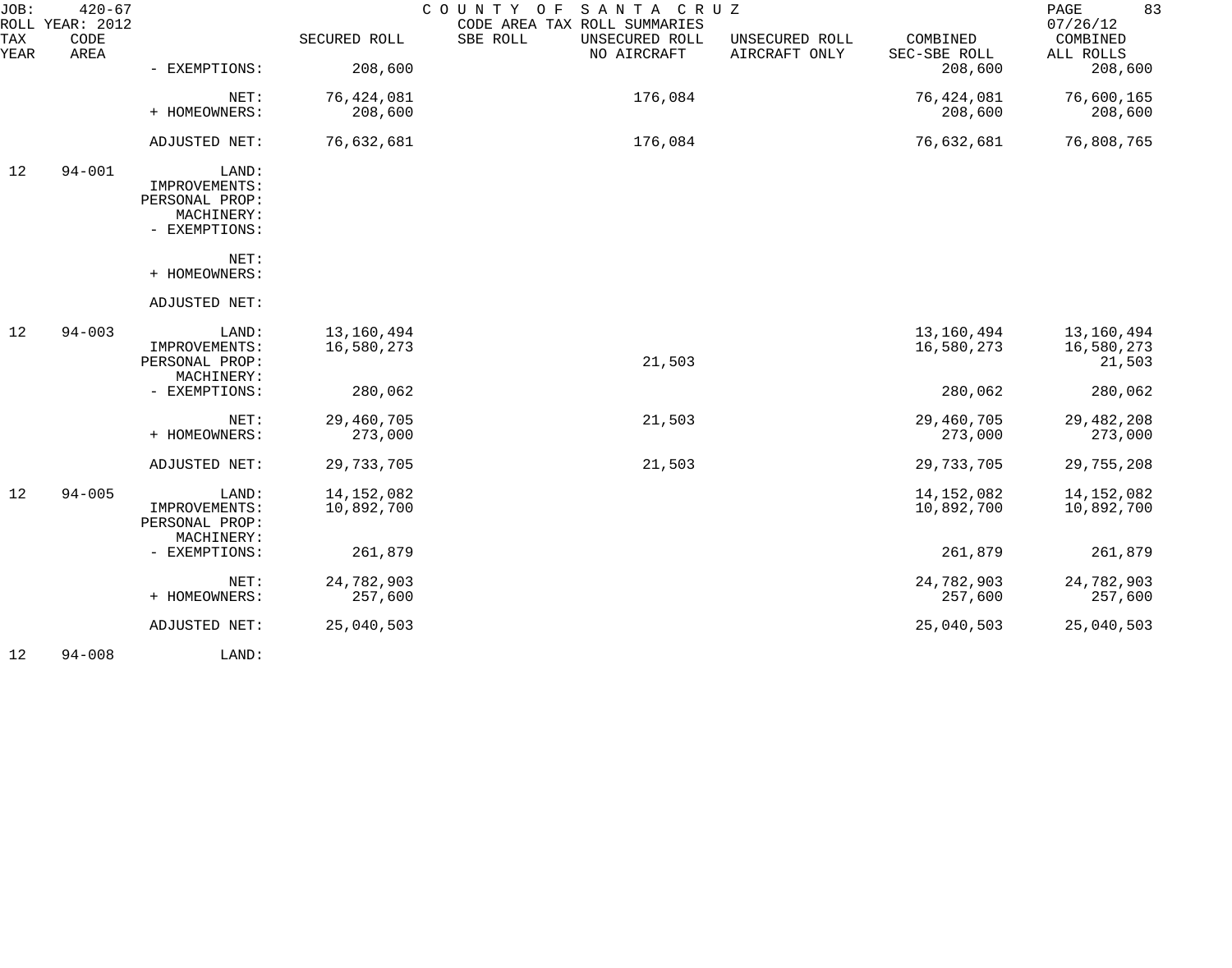| JOB:        | $420 - 67$<br>ROLL YEAR: 2012 |                             |                     | SANTA CRUZ<br>COUNTY<br>O F<br>CODE AREA TAX ROLL SUMMARIES |                                 |                          | 84<br>PAGE<br>07/26/12 |
|-------------|-------------------------------|-----------------------------|---------------------|-------------------------------------------------------------|---------------------------------|--------------------------|------------------------|
| TAX<br>YEAR | CODE<br>AREA                  |                             | SECURED ROLL        | SBE ROLL<br>UNSECURED ROLL<br>NO AIRCRAFT                   | UNSECURED ROLL<br>AIRCRAFT ONLY | COMBINED<br>SEC-SBE ROLL | COMBINED<br>ALL ROLLS  |
|             |                               | IMPROVEMENTS:               |                     |                                                             |                                 |                          |                        |
|             |                               | PERSONAL PROP:              |                     |                                                             |                                 |                          |                        |
|             |                               | MACHINERY:                  |                     |                                                             |                                 |                          |                        |
|             |                               | - EXEMPTIONS:               |                     |                                                             |                                 |                          |                        |
|             |                               | NET:                        |                     |                                                             |                                 |                          |                        |
|             |                               | + HOMEOWNERS:               |                     |                                                             |                                 |                          |                        |
|             |                               | ADJUSTED NET:               |                     |                                                             |                                 |                          |                        |
| 12          | $94 - 012$                    | LAND:                       | 132,784,620         |                                                             |                                 | 132,784,620              | 132,784,620            |
|             |                               | IMPROVEMENTS:               | 117,631,728         | 19,000                                                      |                                 | 117,631,728              | 117,650,728            |
|             |                               | PERSONAL PROP:              | 1,497,411           | 111,344                                                     |                                 | 1,497,411                | 1,608,755              |
|             |                               | MACHINERY:<br>- EXEMPTIONS: | 68,432<br>2,250,896 |                                                             |                                 | 68,432<br>2,250,896      | 68,432<br>2,250,896    |
|             |                               |                             |                     |                                                             |                                 |                          |                        |
|             |                               | NET:                        | 249,731,295         | 130,344                                                     |                                 | 249,731,295              | 249,861,639            |
|             |                               | + HOMEOWNERS:               | 2,060,800           |                                                             |                                 | 2,060,800                | 2,060,800              |
|             |                               | ADJUSTED NET:               | 251,792,095         | 130,344                                                     |                                 | 251,792,095              | 251,922,439            |
| 12          | $94 - 013$                    | LAND:                       | 1,335,358           |                                                             |                                 | 1,335,358                | 1,335,358              |
|             |                               | IMPROVEMENTS:               | 1,429,092           |                                                             |                                 | 1,429,092                | 1,429,092              |
|             |                               | PERSONAL PROP:              |                     |                                                             |                                 |                          |                        |
|             |                               | MACHINERY:<br>- EXEMPTIONS: | 14,000              |                                                             |                                 | 14,000                   | 14,000                 |
|             |                               |                             |                     |                                                             |                                 |                          |                        |
|             |                               | NET:                        | 2,750,450           |                                                             |                                 | 2,750,450                | 2,750,450              |
|             |                               | + HOMEOWNERS:               | 14,000              |                                                             |                                 | 14,000                   | 14,000                 |
|             |                               | ADJUSTED NET:               | 2,764,450           |                                                             |                                 | 2,764,450                | 2,764,450              |
| 12          | $94 - 015$                    | LAND:                       | 404,413             |                                                             |                                 | 404,413                  | 404,413                |
|             |                               | IMPROVEMENTS:               | 689,688             |                                                             |                                 | 689,688                  | 689,688                |
|             |                               | PERSONAL PROP:              |                     |                                                             |                                 |                          |                        |
|             |                               | MACHINERY:<br>- EXEMPTIONS: |                     |                                                             |                                 |                          |                        |
|             |                               |                             | 16,369              |                                                             |                                 | 16,369                   | 16,369                 |
|             |                               | NET:                        | 1,077,732           |                                                             |                                 | 1,077,732                | 1,077,732              |
|             |                               | + HOMEOWNERS:               | 14,000              |                                                             |                                 | 14,000                   | 14,000                 |
|             |                               | ADJUSTED NET:               | 1,091,732           |                                                             |                                 | 1,091,732                | 1,091,732              |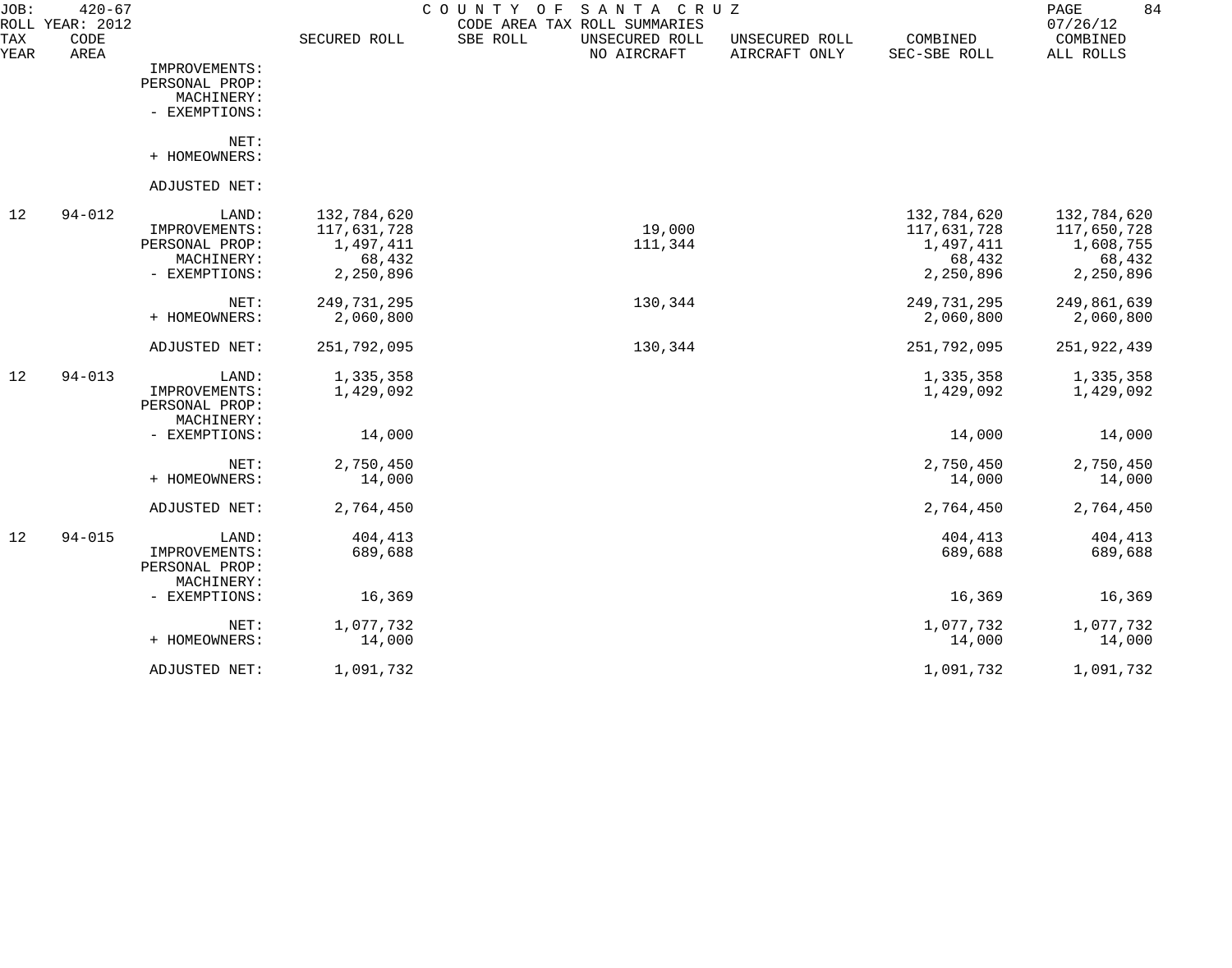| JOB:        | $420 - 67$<br>ROLL YEAR: 2012 |                |              | COUNTY OF<br>SANTA CRUZ<br>CODE AREA TAX ROLL SUMMARIES |                                 |                          | 85<br>PAGE<br>07/26/12 |
|-------------|-------------------------------|----------------|--------------|---------------------------------------------------------|---------------------------------|--------------------------|------------------------|
| TAX<br>YEAR | CODE<br>AREA                  |                | SECURED ROLL | SBE ROLL<br>UNSECURED ROLL<br>NO AIRCRAFT               | UNSECURED ROLL<br>AIRCRAFT ONLY | COMBINED<br>SEC-SBE ROLL | COMBINED<br>ALL ROLLS  |
| 12          | $94 - 016$                    | LAND:          | 21,087,611   |                                                         |                                 | 21,087,611               | 21,087,611             |
|             |                               | IMPROVEMENTS:  | 23,516,668   |                                                         |                                 | 23,516,668               | 23,516,668             |
|             |                               | PERSONAL PROP: |              | 13,865                                                  |                                 |                          | 13,865                 |
|             |                               | MACHINERY:     |              |                                                         |                                 |                          |                        |
|             |                               | - EXEMPTIONS:  | 441,594      |                                                         |                                 | 441,594                  | 441,594                |
|             |                               | NET:           | 44, 162, 685 | 13,865                                                  |                                 | 44, 162, 685             | 44,176,550             |
|             |                               | + HOMEOWNERS:  | 441,000      |                                                         |                                 | 441,000                  | 441,000                |
|             |                               | ADJUSTED NET:  | 44,603,685   | 13,865                                                  |                                 | 44,603,685               | 44,617,550             |
| 12          | $94 - 017$                    | LAND:          |              |                                                         |                                 |                          |                        |
|             |                               | IMPROVEMENTS:  |              |                                                         |                                 |                          |                        |
|             |                               | PERSONAL PROP: |              |                                                         |                                 |                          |                        |
|             |                               | MACHINERY:     |              |                                                         |                                 |                          |                        |
|             |                               | - EXEMPTIONS:  |              |                                                         |                                 |                          |                        |
|             |                               | NET:           |              |                                                         |                                 |                          |                        |
|             |                               | + HOMEOWNERS:  |              |                                                         |                                 |                          |                        |
|             |                               | ADJUSTED NET:  |              |                                                         |                                 |                          |                        |
| 12          | $94 - 018$                    | LAND:          | 363,146      |                                                         |                                 | 363,146                  | 363,146                |
|             |                               | IMPROVEMENTS:  |              |                                                         |                                 |                          |                        |
|             |                               | PERSONAL PROP: |              |                                                         |                                 |                          |                        |
|             |                               | MACHINERY:     |              |                                                         |                                 |                          |                        |
|             |                               | - EXEMPTIONS:  |              |                                                         |                                 |                          |                        |
|             |                               | NET:           | 363,146      |                                                         |                                 | 363,146                  | 363,146                |
|             |                               | + HOMEOWNERS:  |              |                                                         |                                 |                          |                        |
|             |                               | ADJUSTED NET:  | 363,146      |                                                         |                                 | 363,146                  | 363,146                |
| 12          | $94 - 019$                    | LAND:          | 2,543,438    |                                                         |                                 | 2,543,438                | 2,543,438              |
|             |                               | IMPROVEMENTS:  | 3,744,373    |                                                         |                                 | 3,744,373                | 3,744,373              |
|             |                               | PERSONAL PROP: |              |                                                         |                                 |                          |                        |
|             |                               | MACHINERY:     |              |                                                         |                                 |                          |                        |
|             |                               | - EXEMPTIONS:  | 56,000       |                                                         |                                 | 56,000                   | 56,000                 |
|             |                               | NET:           | 6, 231, 811  |                                                         |                                 | 6, 231, 811              | 6,231,811              |
|             |                               | + HOMEOWNERS:  | 56,000       |                                                         |                                 | 56,000                   | 56,000                 |
|             |                               | ADJUSTED NET:  | 6,287,811    |                                                         |                                 | 6,287,811                | 6,287,811              |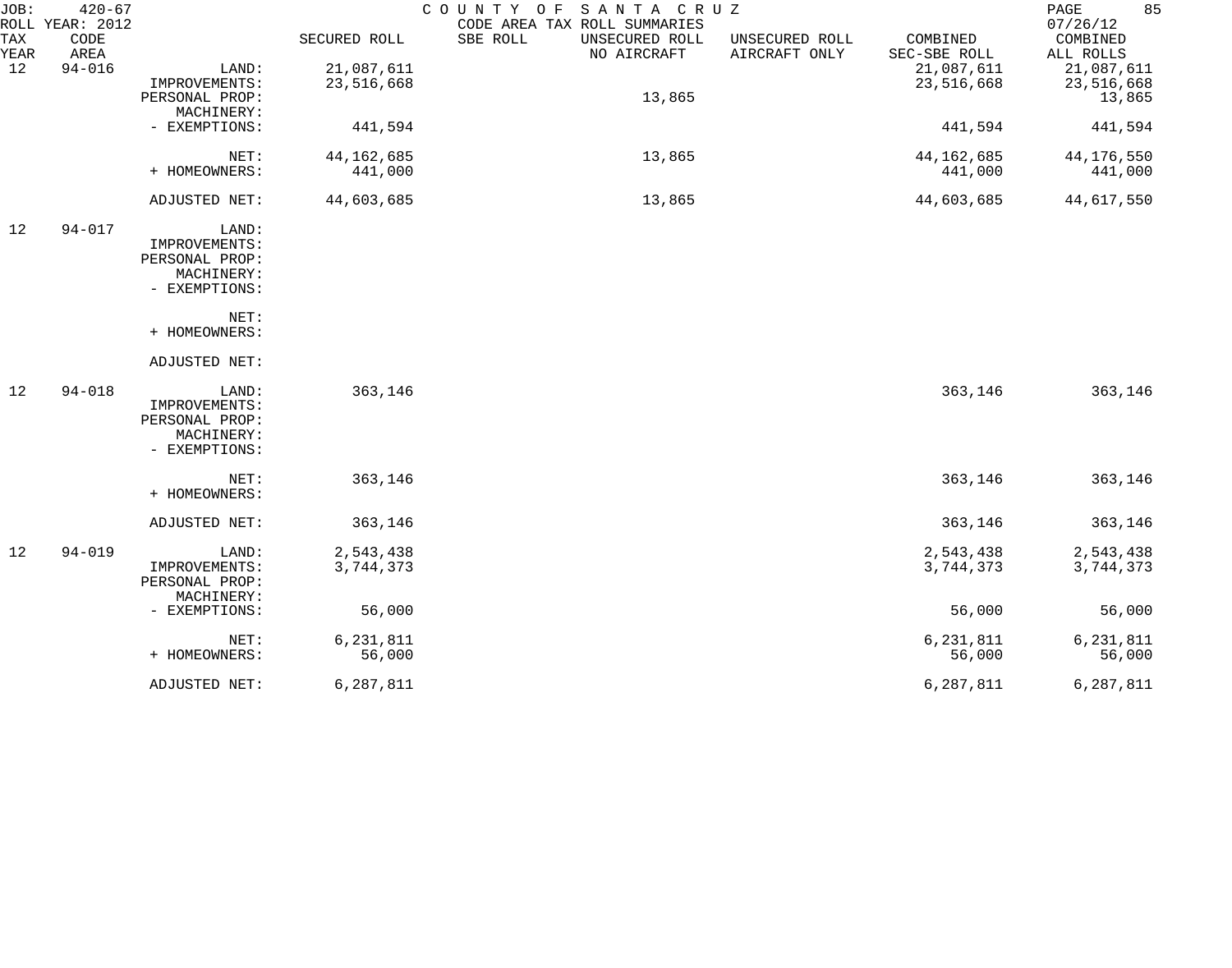| JOB:        | $420 - 67$<br>ROLL YEAR: 2012 |                                                                         |                            | COUNTY OF<br>SANTA CRUZ<br>CODE AREA TAX ROLL SUMMARIES |                  |                                 |                            | 86<br>PAGE<br>07/26/12             |
|-------------|-------------------------------|-------------------------------------------------------------------------|----------------------------|---------------------------------------------------------|------------------|---------------------------------|----------------------------|------------------------------------|
| TAX<br>YEAR | CODE<br>AREA                  |                                                                         | SECURED ROLL               | SBE ROLL<br>UNSECURED ROLL<br>NO AIRCRAFT               |                  | UNSECURED ROLL<br>AIRCRAFT ONLY | COMBINED<br>SEC-SBE ROLL   | COMBINED<br>ALL ROLLS              |
| 12          | $94 - 021$                    | LAND:<br>IMPROVEMENTS:<br>PERSONAL PROP:<br>MACHINERY:<br>- EXEMPTIONS: |                            |                                                         |                  |                                 |                            |                                    |
|             |                               | NET:<br>+ HOMEOWNERS:                                                   |                            |                                                         |                  |                                 |                            |                                    |
|             |                               | ADJUSTED NET:                                                           |                            |                                                         |                  |                                 |                            |                                    |
| 12          | $94 - 026$                    | LAND:<br>IMPROVEMENTS:<br>PERSONAL PROP:<br>MACHINERY:                  | 56,744,305<br>55,759,882   |                                                         | 31,598           |                                 | 56,744,305<br>55,759,882   | 56,744,305<br>55,759,882<br>31,598 |
|             |                               | - EXEMPTIONS:                                                           | 1,087,170                  |                                                         |                  |                                 | 1,087,170                  | 1,087,170                          |
|             |                               | NET:<br>+ HOMEOWNERS:                                                   | 111, 417, 017<br>1,017,800 |                                                         | 31,598           |                                 | 111, 417, 017<br>1,017,800 | 111, 448, 615<br>1,017,800         |
|             |                               | ADJUSTED NET:                                                           | 112, 434, 817              |                                                         | 31,598           |                                 | 112, 434, 817              | 112, 466, 415                      |
| 12          | $94 - 028$                    | LAND:<br>IMPROVEMENTS:<br>PERSONAL PROP:<br>MACHINERY:<br>- EXEMPTIONS: | 107,823<br>105,382         |                                                         |                  |                                 | 107,823<br>105,382         | 107,823<br>105,382                 |
|             |                               | NET:<br>+ HOMEOWNERS:                                                   | 213,205                    |                                                         |                  |                                 | 213,205                    | 213,205                            |
|             |                               | ADJUSTED NET:                                                           | 213,205                    |                                                         |                  |                                 | 213,205                    | 213,205                            |
| 12          | $94 - 030$                    | LAND:<br>IMPROVEMENTS:<br>PERSONAL PROP:                                | 6, 443, 315<br>5,185,093   |                                                         | 591,568<br>6,680 |                                 | 6, 443, 315<br>5,185,093   | 6, 443, 315<br>5,776,661<br>6,680  |
|             |                               | MACHINERY:<br>- EXEMPTIONS:                                             | 119,741                    |                                                         |                  |                                 | 119,741                    | 119,741                            |
|             |                               | NET:                                                                    | 11,508,667                 |                                                         | 598,248          |                                 | 11,508,667                 | 12,106,915                         |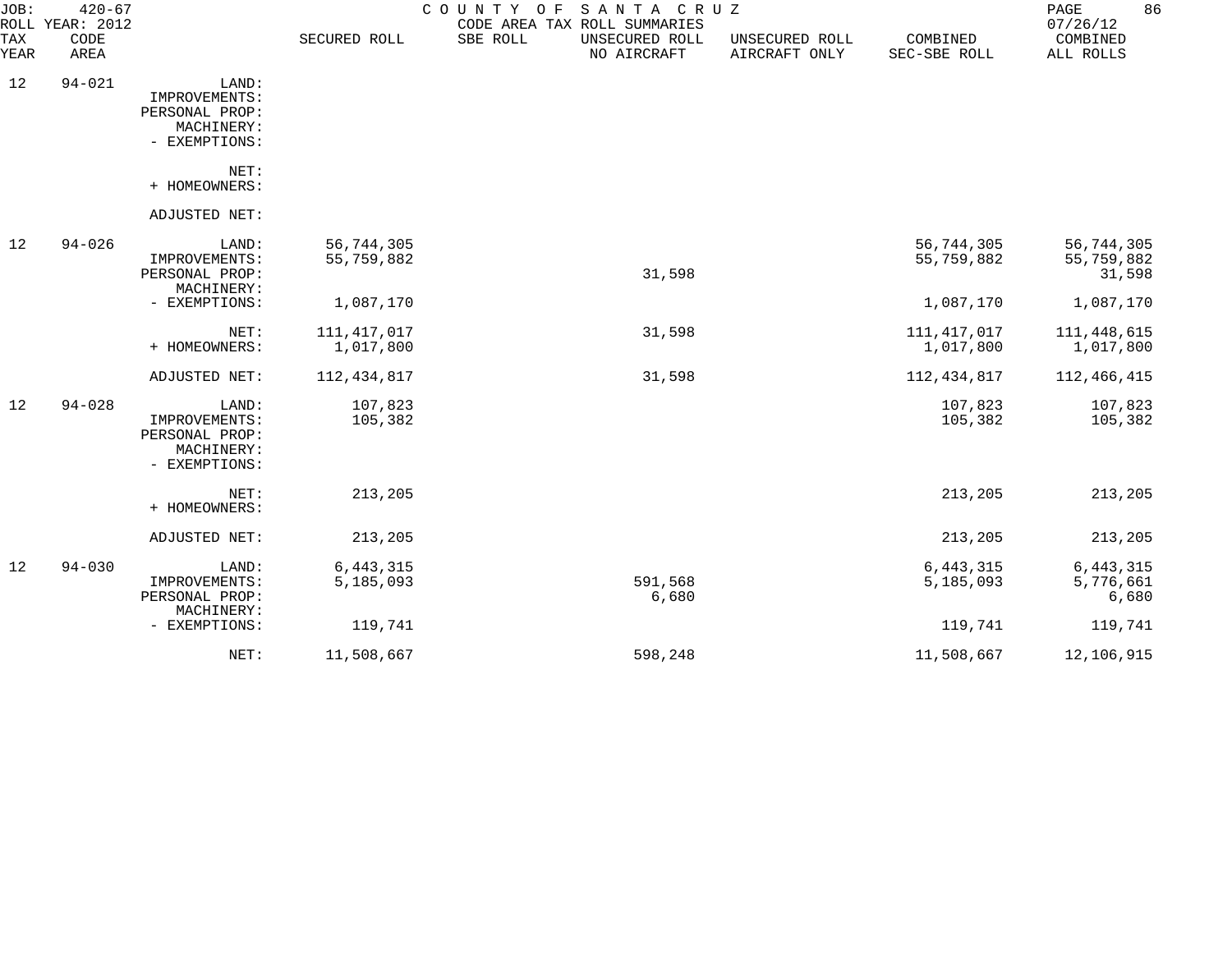| JOB:<br>ROLL | $420 - 67$<br>YEAR: 2012 |                                                                |                        | COUNTY OF<br>SANTA CRUZ<br>CODE AREA TAX ROLL SUMMARIES |                                 |                          | 87<br>$\mathop{\mathrm{PAGE}}$<br>07/26/12 |
|--------------|--------------------------|----------------------------------------------------------------|------------------------|---------------------------------------------------------|---------------------------------|--------------------------|--------------------------------------------|
| TAX<br>YEAR  | CODE<br>AREA             |                                                                | SECURED ROLL           | SBE ROLL<br>UNSECURED ROLL<br>NO AIRCRAFT               | UNSECURED ROLL<br>AIRCRAFT ONLY | COMBINED<br>SEC-SBE ROLL | COMBINED<br>ALL ROLLS                      |
|              |                          | + HOMEOWNERS:                                                  | 119,000                |                                                         |                                 | 119,000                  | 119,000                                    |
|              |                          | ADJUSTED NET:                                                  | 11,627,667             | 598,248                                                 |                                 | 11,627,667               | 12, 225, 915                               |
| 12           | $94 - 031$               | LAND:                                                          | 393,075                |                                                         |                                 | 393,075                  | 393,075                                    |
|              |                          | IMPROVEMENTS:<br>PERSONAL PROP:<br>MACHINERY:                  | 107,062                |                                                         |                                 | 107,062                  | 107,062                                    |
|              |                          | - EXEMPTIONS:                                                  | 1,141                  |                                                         |                                 | 1,141                    | 1,141                                      |
|              |                          | NET:<br>+ HOMEOWNERS:                                          | 498,996                |                                                         |                                 | 498,996                  | 498,996                                    |
|              |                          | ADJUSTED NET:                                                  | 498,996                |                                                         |                                 | 498,996                  | 498,996                                    |
| 12           | $94 - 032$               | LAND:                                                          | 3,943,483              |                                                         |                                 | 3,943,483                | 3,943,483                                  |
|              |                          | IMPROVEMENTS:<br>PERSONAL PROP:<br>MACHINERY:                  | 2,928,540              |                                                         |                                 | 2,928,540                | 2,928,540                                  |
|              |                          | - EXEMPTIONS:                                                  | 73,320                 |                                                         |                                 | 73,320                   | 73,320                                     |
|              |                          | NET:                                                           | 6,798,703              |                                                         |                                 | 6,798,703                | 6,798,703                                  |
|              |                          | + HOMEOWNERS:                                                  | 47,600                 |                                                         |                                 | 47,600                   | 47,600                                     |
|              |                          | ADJUSTED NET:                                                  | 6,846,303              |                                                         |                                 | 6,846,303                | 6,846,303                                  |
| 12           | $94 - 040$               | LAND:                                                          | 741,338                |                                                         |                                 | 741,338                  | 741,338                                    |
|              |                          | IMPROVEMENTS:<br>PERSONAL PROP:<br>MACHINERY:<br>- EXEMPTIONS: | 1,185,180              |                                                         |                                 | 1,185,180                | 1,185,180                                  |
|              |                          | NET:<br>+ HOMEOWNERS:                                          | 1,926,518              |                                                         |                                 | 1,926,518                | 1,926,518                                  |
|              |                          | ADJUSTED NET:                                                  | 1,926,518              |                                                         |                                 | 1,926,518                | 1,926,518                                  |
| 12           | $94 - 041$               | LAND:<br>IMPROVEMENTS:<br>PERSONAL PROP:                       | 2,598,760<br>2,462,744 |                                                         |                                 | 2,598,760<br>2,462,744   | 2,598,760<br>2,462,744                     |

MACHINERY: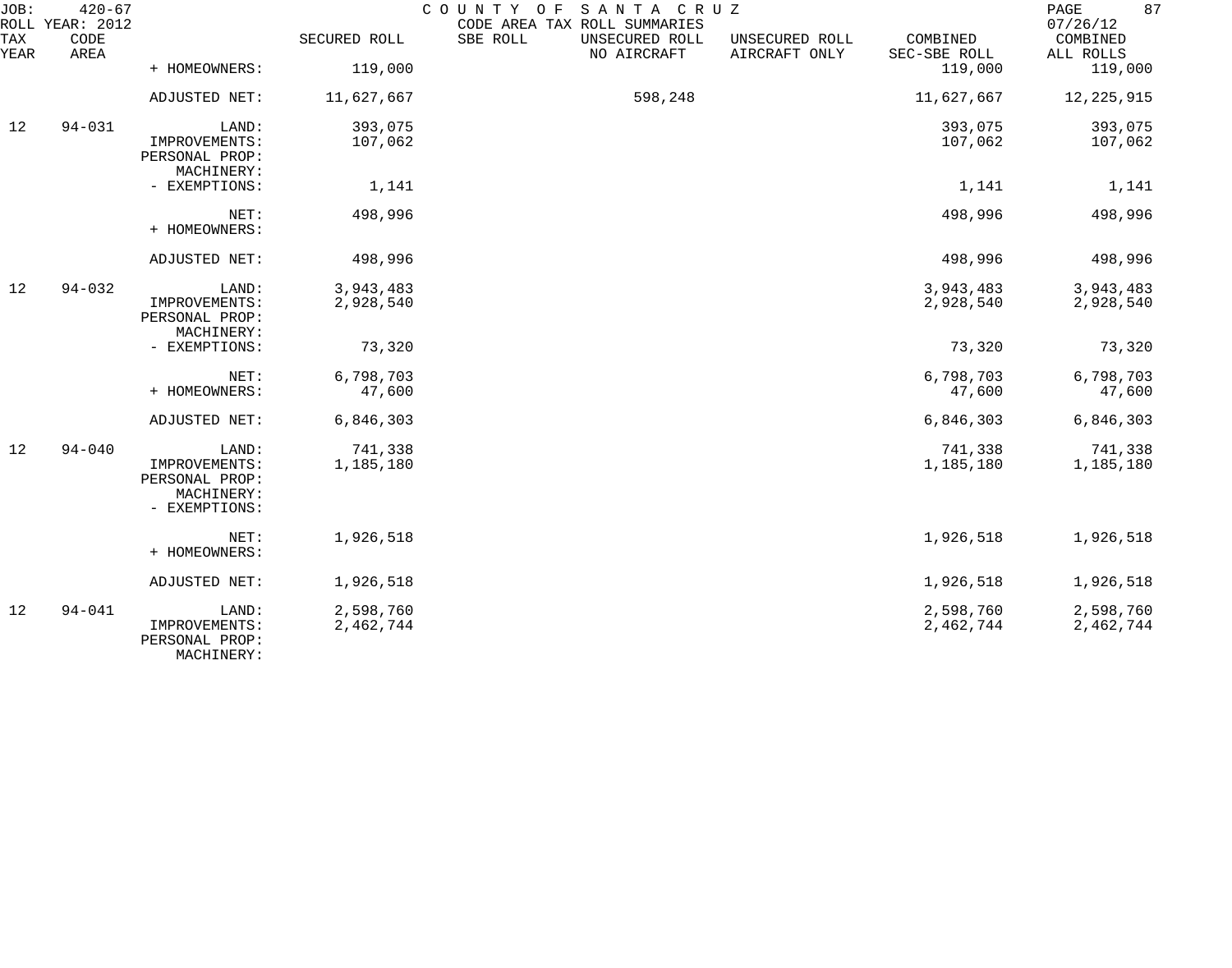| JOB:        | $420 - 67$<br>ROLL YEAR: 2012 |                                 |              | COUNTY OF SANTA CRUZ<br>CODE AREA TAX ROLL SUMMARIES |                               |                                 |                          | 88<br>PAGE<br>07/26/12 |
|-------------|-------------------------------|---------------------------------|--------------|------------------------------------------------------|-------------------------------|---------------------------------|--------------------------|------------------------|
| TAX<br>YEAR | CODE<br>AREA                  |                                 | SECURED ROLL | SBE ROLL                                             | UNSECURED ROLL<br>NO AIRCRAFT | UNSECURED ROLL<br>AIRCRAFT ONLY | COMBINED<br>SEC-SBE ROLL | COMBINED<br>ALL ROLLS  |
|             |                               | - EXEMPTIONS:                   | 51,154       |                                                      |                               |                                 | 51,154                   | 51,154                 |
|             |                               | NET:                            | 5,010,350    |                                                      |                               |                                 | 5,010,350                | 5,010,350              |
|             |                               | + HOMEOWNERS:                   | 49,000       |                                                      |                               |                                 | 49,000                   | 49,000                 |
|             |                               | ADJUSTED NET:                   | 5,059,350    |                                                      |                               |                                 | 5,059,350                | 5,059,350              |
| 12          | $94 - 044$                    | LAND:                           |              |                                                      |                               |                                 |                          |                        |
|             |                               | IMPROVEMENTS:<br>PERSONAL PROP: |              |                                                      |                               |                                 |                          |                        |
|             |                               | MACHINERY:                      |              |                                                      |                               |                                 |                          |                        |
|             |                               | - EXEMPTIONS:                   |              |                                                      |                               |                                 |                          |                        |
|             |                               | NET:                            |              |                                                      |                               |                                 |                          |                        |
|             |                               | + HOMEOWNERS:                   |              |                                                      |                               |                                 |                          |                        |
|             |                               | ADJUSTED NET:                   |              |                                                      |                               |                                 |                          |                        |
| 12          | $94 - 045$                    | LAND:                           | 504,036      |                                                      |                               |                                 | 504,036                  | 504,036                |
|             |                               | IMPROVEMENTS:                   | 288,000      |                                                      |                               |                                 | 288,000                  | 288,000                |
|             |                               | PERSONAL PROP:<br>MACHINERY:    |              |                                                      |                               |                                 |                          |                        |
|             |                               | - EXEMPTIONS:                   |              |                                                      |                               |                                 |                          |                        |
|             |                               | NET:                            | 792,036      |                                                      |                               |                                 | 792,036                  | 792,036                |
|             |                               | + HOMEOWNERS:                   |              |                                                      |                               |                                 |                          |                        |
|             |                               | ADJUSTED NET:                   | 792,036      |                                                      |                               |                                 | 792,036                  | 792,036                |
| 12          | $94 - 061$                    | LAND:                           | 3,932,684    |                                                      |                               |                                 | 3,932,684                | 3,932,684              |
|             |                               | IMPROVEMENTS:                   | 3,641,097    |                                                      |                               |                                 | 3,641,097                | 3,641,097              |
|             |                               | PERSONAL PROP:                  |              |                                                      | 6,689                         |                                 |                          | 6,689                  |
|             |                               | MACHINERY:                      |              |                                                      |                               |                                 |                          |                        |
|             |                               | - EXEMPTIONS:                   | 110,600      |                                                      |                               |                                 | 110,600                  | 110,600                |
|             |                               | NET:                            | 7,463,181    |                                                      | 6,689                         |                                 | 7,463,181                | 7,469,870              |
|             |                               | + HOMEOWNERS:                   | 110,600      |                                                      |                               |                                 | 110,600                  | 110,600                |
|             |                               | ADJUSTED NET:                   | 7,573,781    |                                                      | 6,689                         |                                 | 7,573,781                | 7,580,470              |
| 12          | $94 - 062$                    | LAND:                           | 3,791,302    |                                                      |                               |                                 | 3,791,302                | 3,791,302              |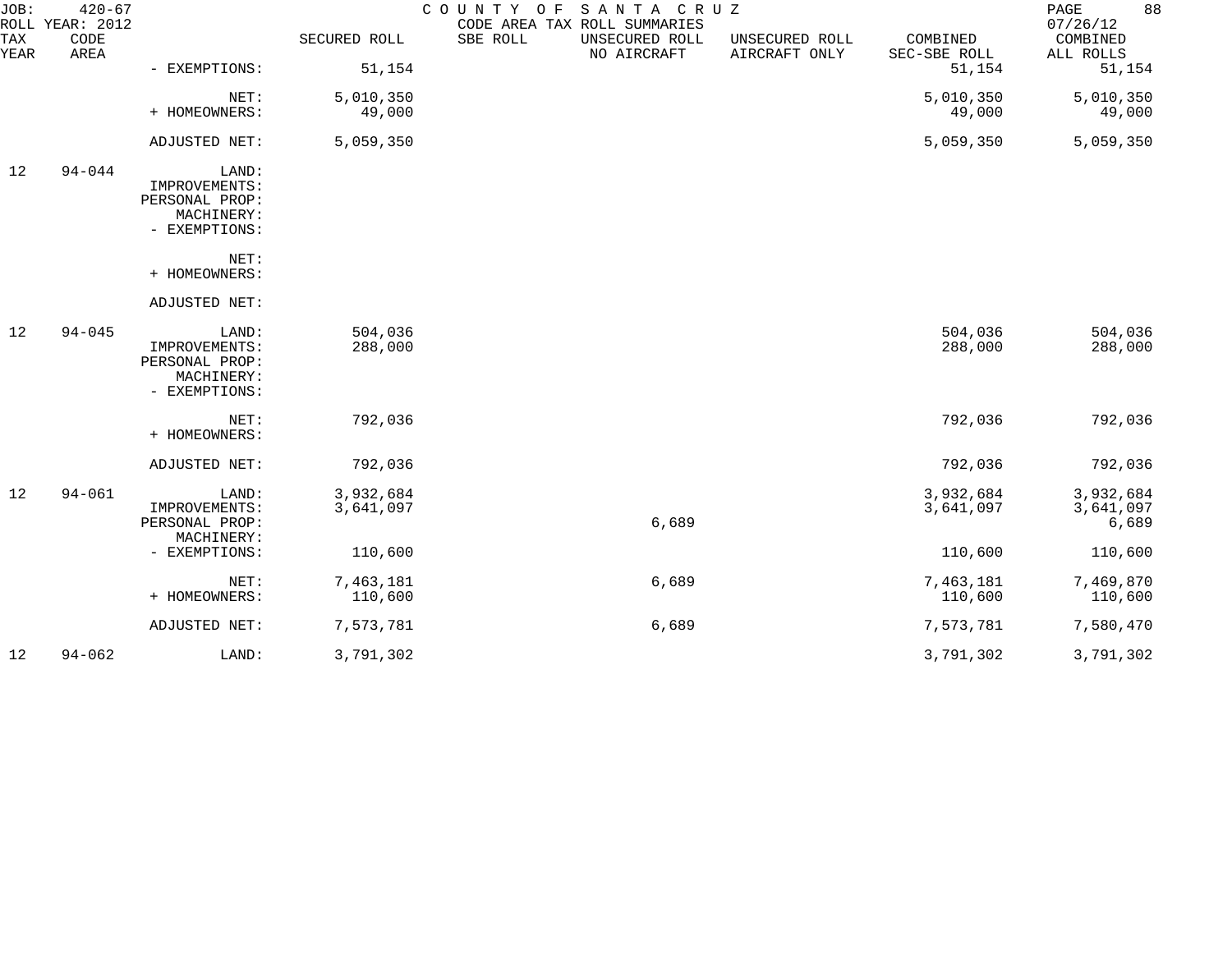| JOB:<br>ROLL | $420 - 67$<br>YEAR: 2012 |                |              | COUNTY<br>O F<br>SANTA CRUZ<br>CODE AREA TAX ROLL SUMMARIES |                                 |                          | 89<br>PAGE<br>07/26/12 |
|--------------|--------------------------|----------------|--------------|-------------------------------------------------------------|---------------------------------|--------------------------|------------------------|
| TAX<br>YEAR  | CODE<br>AREA             |                | SECURED ROLL | SBE ROLL<br>UNSECURED ROLL<br>NO AIRCRAFT                   | UNSECURED ROLL<br>AIRCRAFT ONLY | COMBINED<br>SEC-SBE ROLL | COMBINED<br>ALL ROLLS  |
|              |                          | IMPROVEMENTS:  | 3,670,628    |                                                             |                                 | 3,670,628                | 3,670,628              |
|              |                          | PERSONAL PROP: |              |                                                             |                                 |                          |                        |
|              |                          | MACHINERY:     |              |                                                             |                                 |                          |                        |
|              |                          | - EXEMPTIONS:  | 57,224       |                                                             |                                 | 57,224                   | 57,224                 |
|              |                          | NET:           | 7,404,706    |                                                             |                                 | 7,404,706                | 7,404,706              |
|              |                          | + HOMEOWNERS:  | 56,000       |                                                             |                                 | 56,000                   | 56,000                 |
|              |                          | ADJUSTED NET:  | 7,460,706    |                                                             |                                 | 7,460,706                | 7,460,706              |
| 12           | $94 - 063$               | LAND:          | 20,879,995   |                                                             |                                 | 20,879,995               | 20,879,995             |
|              |                          | IMPROVEMENTS:  | 22,745,401   |                                                             |                                 | 22,745,401               | 22,745,401             |
|              |                          | PERSONAL PROP: |              | 7,351                                                       |                                 |                          | 7,351                  |
|              |                          | MACHINERY:     |              |                                                             |                                 |                          |                        |
|              |                          | - EXEMPTIONS:  | 372,246      |                                                             |                                 | 372,246                  | 372,246                |
|              |                          | NET:           | 43, 253, 150 | 7,351                                                       |                                 | 43, 253, 150             | 43,260,501             |
|              |                          | + HOMEOWNERS:  | 371,000      |                                                             |                                 | 371,000                  | 371,000                |
|              |                          | ADJUSTED NET:  | 43,624,150   | 7,351                                                       |                                 | 43,624,150               | 43,631,501             |
| 12           | $94 - 064$               | LAND:          | 4,825,772    |                                                             |                                 | 4,825,772                | 4,825,772              |
|              |                          | IMPROVEMENTS:  | 5,052,935    |                                                             |                                 | 5,052,935                | 5,052,935              |
|              |                          | PERSONAL PROP: |              |                                                             |                                 |                          |                        |
|              |                          | MACHINERY:     |              |                                                             |                                 |                          |                        |
|              |                          | - EXEMPTIONS:  | 380,979      |                                                             |                                 | 380,979                  | 380,979                |
|              |                          | NET:           | 9,497,728    |                                                             |                                 | 9,497,728                | 9,497,728              |
|              |                          | + HOMEOWNERS:  | 70,000       |                                                             |                                 | 70,000                   | 70,000                 |
|              |                          | ADJUSTED NET:  | 9,567,728    |                                                             |                                 | 9,567,728                | 9,567,728              |
| 12           | $94 - 065$               | LAND:          | 41,689,390   |                                                             |                                 | 41,689,390               | 41,689,390             |
|              |                          | IMPROVEMENTS:  | 49,574,860   |                                                             |                                 | 49,574,860               | 49,574,860             |
|              |                          | PERSONAL PROP: |              | 369,067                                                     |                                 |                          | 369,067                |
|              |                          | MACHINERY:     |              |                                                             |                                 |                          |                        |
|              |                          | - EXEMPTIONS:  | 909,840      |                                                             |                                 | 909,840                  | 909,840                |
|              |                          | NET:           | 90, 354, 410 | 369,067                                                     |                                 | 90, 354, 410             | 90,723,477             |
|              |                          | + HOMEOWNERS:  | 903,000      |                                                             |                                 | 903,000                  | 903,000                |
|              |                          | ADJUSTED NET:  | 91, 257, 410 | 369,067                                                     |                                 | 91, 257, 410             | 91,626,477             |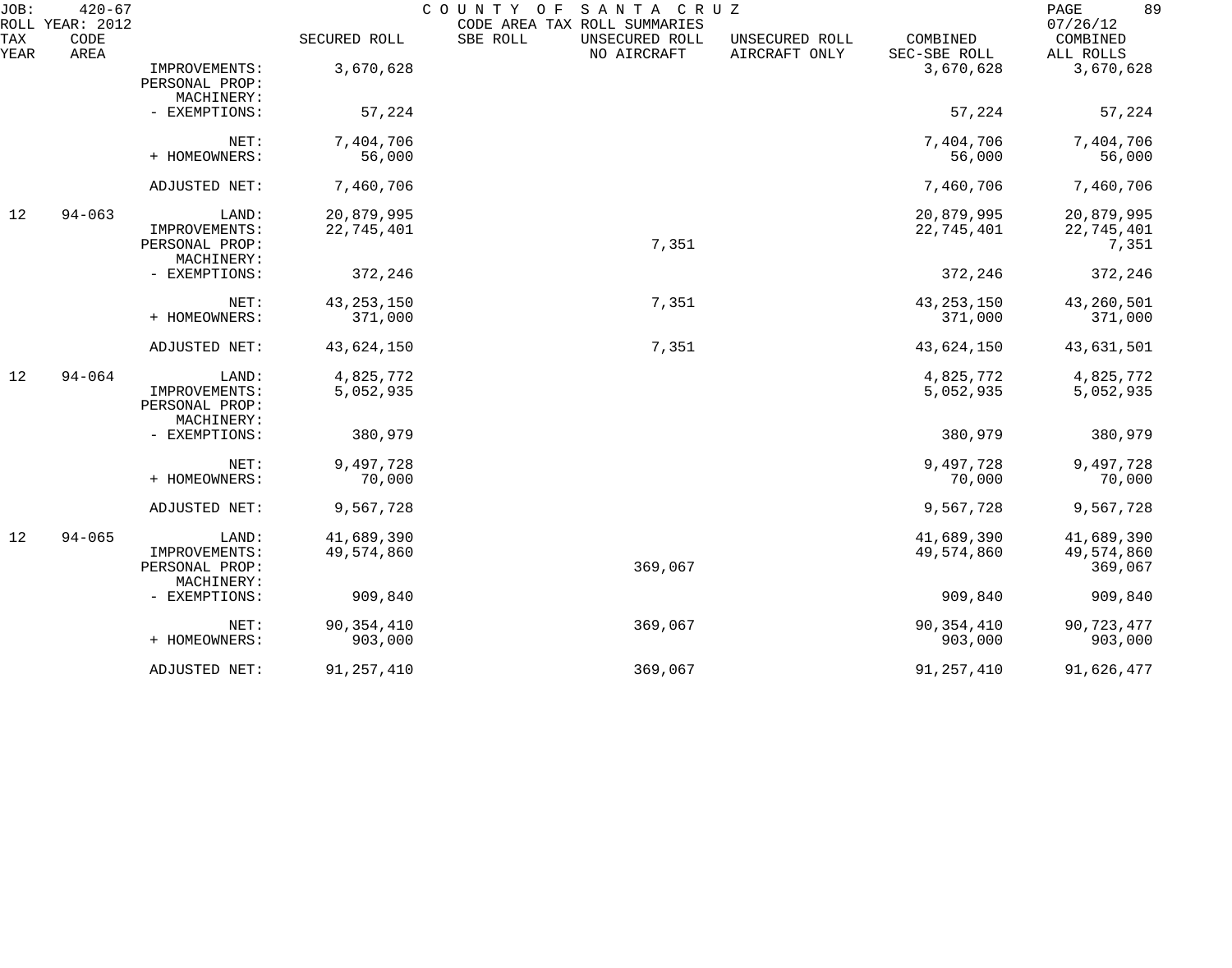| JOB:        | $420 - 67$<br>ROLL YEAR: 2012 |                             |               |          | COUNTY OF SANTA CRUZ<br>CODE AREA TAX ROLL SUMMARIES |                                 |                          | 90<br>PAGE<br>07/26/12 |
|-------------|-------------------------------|-----------------------------|---------------|----------|------------------------------------------------------|---------------------------------|--------------------------|------------------------|
| TAX<br>YEAR | CODE<br>AREA                  |                             | SECURED ROLL  | SBE ROLL | UNSECURED ROLL<br>NO AIRCRAFT                        | UNSECURED ROLL<br>AIRCRAFT ONLY | COMBINED<br>SEC-SBE ROLL | COMBINED<br>ALL ROLLS  |
| 12          | $94 - 066$                    | LAND:                       | 181,895,219   | 17,300   |                                                      |                                 | 181, 912, 519            | 181,912,519            |
|             |                               | IMPROVEMENTS:               | 163,996,944   |          | 200,898                                              |                                 | 163,996,944              | 164,197,842            |
|             |                               | PERSONAL PROP:              | 579,033       |          | 872,240                                              |                                 | 579,033                  | 1,451,273              |
|             |                               | MACHINERY:                  | 4,905         |          |                                                      |                                 | 4,905                    | 4,905                  |
|             |                               | - EXEMPTIONS:               | 20,095,742    |          |                                                      |                                 | 20,095,742               | 20,095,742             |
|             |                               | NET:                        | 326,380,359   | 17,300   | 1,073,138                                            |                                 | 326, 397, 659            | 327, 470, 797          |
|             |                               | + HOMEOWNERS:               | 2,973,600     |          |                                                      |                                 | 2,973,600                | 2,973,600              |
|             |                               | ADJUSTED NET:               | 329, 353, 959 |          | 1,073,138                                            |                                 | 329, 371, 259            | 330, 444, 397          |
| 12          | $94 - 067$                    | LAND:                       | 5,322,051     |          |                                                      |                                 | 5,322,051                | 5,322,051              |
|             |                               | IMPROVEMENTS:               | 4,005,231     |          |                                                      |                                 | 4,005,231                | 4,005,231              |
|             |                               | PERSONAL PROP:              |               |          |                                                      |                                 |                          |                        |
|             |                               | MACHINERY:                  |               |          |                                                      |                                 |                          |                        |
|             |                               | - EXEMPTIONS:               | 43,338        |          |                                                      |                                 | 43,338                   | 43,338                 |
|             |                               | NET:                        | 9,283,944     |          |                                                      |                                 | 9,283,944                | 9,283,944              |
|             |                               | + HOMEOWNERS:               | 42,000        |          |                                                      |                                 | 42,000                   | 42,000                 |
|             |                               | ADJUSTED NET:               | 9,325,944     |          |                                                      |                                 | 9,325,944                | 9,325,944              |
| 12          | $94 - 068$                    | LAND:                       | 13,309,154    |          |                                                      |                                 | 13,309,154               | 13,309,154             |
|             |                               | IMPROVEMENTS:               | 18,136,634    |          |                                                      |                                 | 18, 136, 634             | 18,136,634             |
|             |                               | PERSONAL PROP:              |               |          |                                                      |                                 |                          |                        |
|             |                               | MACHINERY:<br>- EXEMPTIONS: | 370,470       |          |                                                      |                                 | 370,470                  | 370,470                |
|             |                               |                             |               |          |                                                      |                                 |                          |                        |
|             |                               | NET:                        | 31,075,318    |          |                                                      |                                 | 31,075,318               | 31,075,318             |
|             |                               | + HOMEOWNERS:               | 364,000       |          |                                                      |                                 | 364,000                  | 364,000                |
|             |                               | ADJUSTED NET:               | 31, 439, 318  |          |                                                      |                                 | 31, 439, 318             | 31,439,318             |
| 12          | $94 - 069$                    | LAND:                       | 2,830         |          |                                                      |                                 | 2,830                    | 2,830                  |
|             |                               | IMPROVEMENTS:               |               |          |                                                      |                                 |                          |                        |
|             |                               | PERSONAL PROP:              |               |          |                                                      |                                 |                          |                        |
|             |                               | MACHINERY:                  |               |          |                                                      |                                 |                          |                        |
|             |                               | - EXEMPTIONS:               | 2,830         |          |                                                      |                                 | 2,830                    | 2,830                  |
|             |                               | NET:                        |               |          |                                                      |                                 |                          |                        |

+ HOMEOWNERS:

ADJUSTED NET: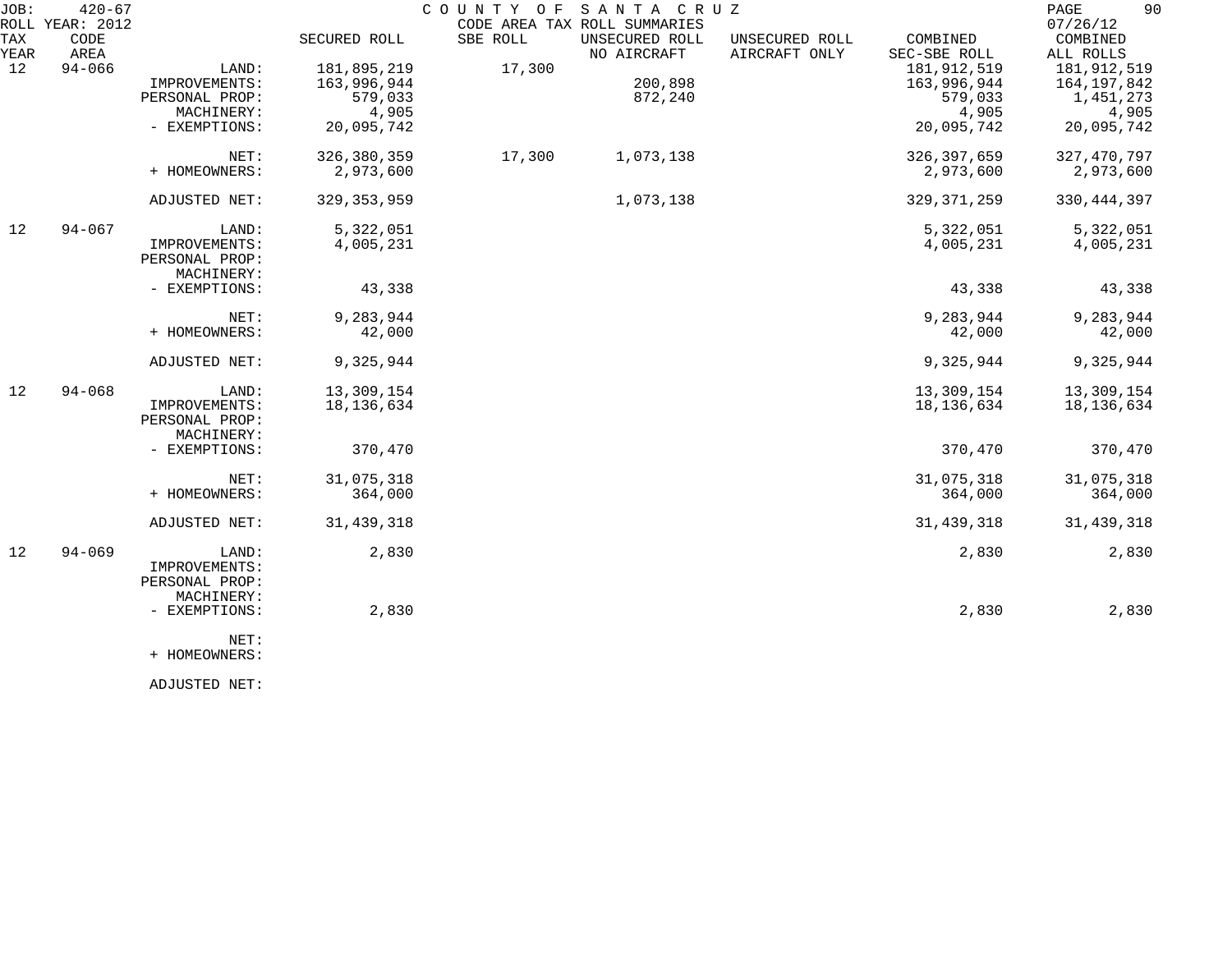| JOB:        | $420 - 67$<br>ROLL YEAR: 2012 |                                                        |                            | SANTA CRUZ<br>C O U N T Y<br>O F<br>CODE AREA TAX ROLL SUMMARIES |                                 |                            | 91<br>PAGE<br>07/26/12               |
|-------------|-------------------------------|--------------------------------------------------------|----------------------------|------------------------------------------------------------------|---------------------------------|----------------------------|--------------------------------------|
| TAX<br>YEAR | CODE<br>AREA                  |                                                        | SECURED ROLL               | SBE ROLL<br>UNSECURED ROLL<br>NO AIRCRAFT                        | UNSECURED ROLL<br>AIRCRAFT ONLY | COMBINED<br>SEC-SBE ROLL   | COMBINED<br>ALL ROLLS                |
| 12          | $94 - 070$                    | LAND:<br>IMPROVEMENTS:<br>PERSONAL PROP:<br>MACHINERY: | 24, 218, 012<br>21,774,247 | 42,256                                                           |                                 | 24, 218, 012<br>21,774,247 | 24, 218, 012<br>21,774,247<br>42,256 |
|             |                               | - EXEMPTIONS:                                          | 627,908                    |                                                                  |                                 | 627,908                    | 627,908                              |
|             |                               | NET:<br>+ HOMEOWNERS:                                  | 45, 364, 351<br>525,000    | 42,256                                                           |                                 | 45, 364, 351<br>525,000    | 45,406,607<br>525,000                |
|             |                               | ADJUSTED NET:                                          | 45,889,351                 | 42,256                                                           |                                 | 45,889,351                 | 45,931,607                           |
| 12          | $96 - 016$                    | LAND:<br>IMPROVEMENTS:<br>PERSONAL PROP:<br>MACHINERY: | 134,289<br>151,619         |                                                                  |                                 | 134,289<br>151,619         | 134,289<br>151,619                   |
|             |                               | - EXEMPTIONS:                                          | 7,000                      |                                                                  |                                 | 7,000                      | 7,000                                |
|             |                               | NET:<br>+ HOMEOWNERS:                                  | 278,908<br>7,000           |                                                                  |                                 | 278,908<br>7,000           | 278,908<br>7,000                     |
|             |                               | ADJUSTED NET:                                          | 285,908                    |                                                                  |                                 | 285,908                    | 285,908                              |
| 12          | $96 - 019$                    | LAND:<br>IMPROVEMENTS:<br>PERSONAL PROP:<br>MACHINERY: | 20,815,813<br>27, 122, 181 | 2,976<br>11,439                                                  |                                 | 20,815,813<br>27, 122, 181 | 20,815,813<br>27, 125, 157<br>11,439 |
|             |                               | - EXEMPTIONS:                                          | 379,221                    |                                                                  |                                 | 379,221                    | 379,221                              |
|             |                               | NET:<br>+ HOMEOWNERS:                                  | 47,558,773<br>378,000      | 14,415                                                           |                                 | 47,558,773<br>378,000      | 47,573,188<br>378,000                |
|             |                               | ADJUSTED NET:                                          | 47,936,773                 | 14,415                                                           |                                 | 47,936,773                 | 47,951,188                           |
| 12          | $96 - 033$                    | LAND:<br>IMPROVEMENTS:<br>PERSONAL PROP:<br>MACHINERY: | 1,389                      |                                                                  |                                 | 1,389                      | 1,389                                |
|             |                               | - EXEMPTIONS:                                          | 1,389                      |                                                                  |                                 | 1,389                      | 1,389                                |
|             |                               |                                                        |                            |                                                                  |                                 |                            |                                      |

NET: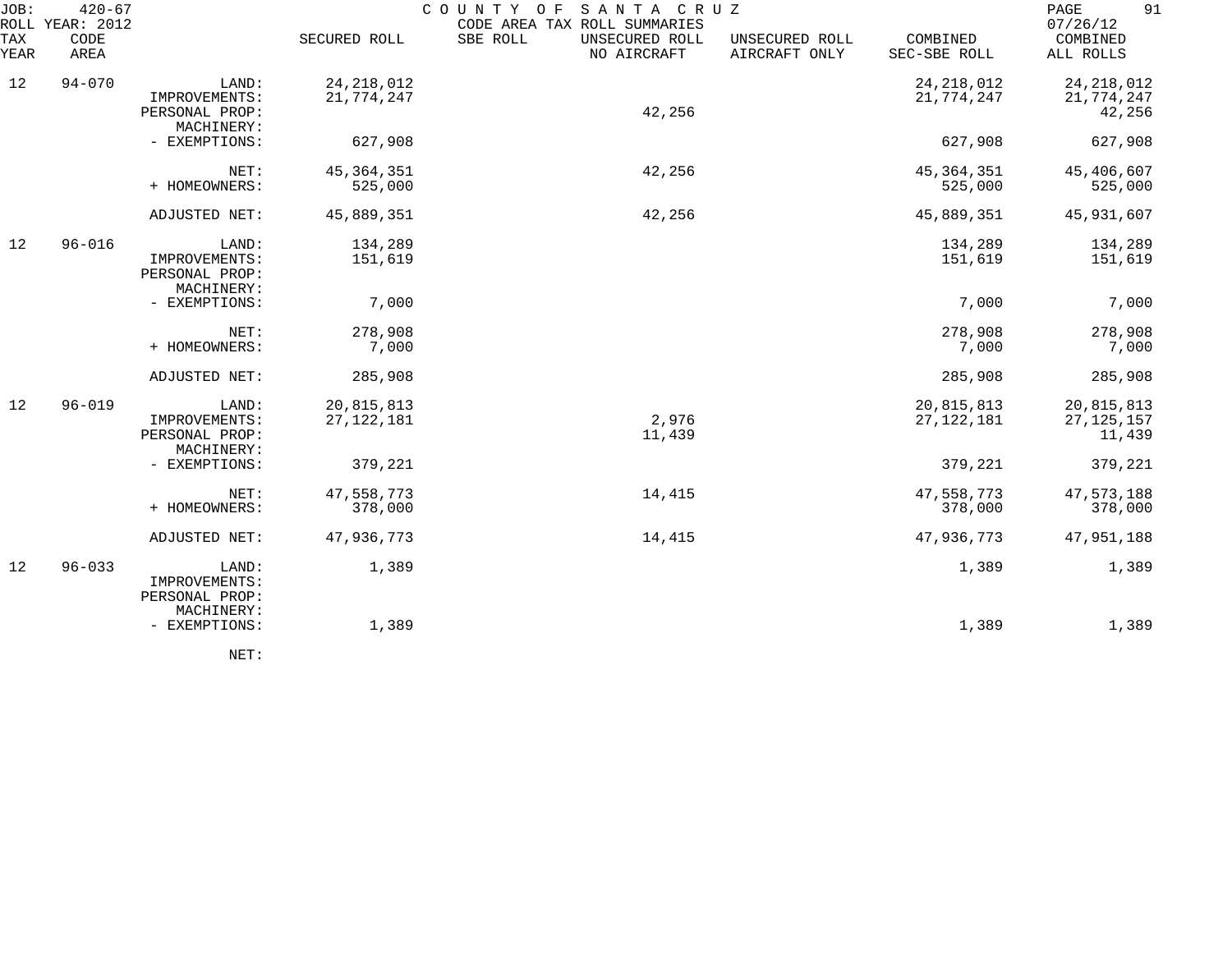| JOB:<br><b>TAX</b> | $420 - 67$<br>ROLL YEAR: 2012<br>CODE |                                                        | SECURED ROLL               | COUNTY OF<br>SANTA CRUZ<br>CODE AREA TAX ROLL SUMMARIES<br>SBE ROLL<br>UNSECURED ROLL | UNSECURED ROLL | COMBINED                   | 92<br>PAGE<br>07/26/12<br>COMBINED   |
|--------------------|---------------------------------------|--------------------------------------------------------|----------------------------|---------------------------------------------------------------------------------------|----------------|----------------------------|--------------------------------------|
| YEAR               | AREA                                  | + HOMEOWNERS:                                          |                            | NO AIRCRAFT                                                                           | AIRCRAFT ONLY  | SEC-SBE ROLL               | ALL ROLLS                            |
|                    |                                       | ADJUSTED NET:                                          |                            |                                                                                       |                |                            |                                      |
| 12                 | $96 - 038$                            | LAND:<br>IMPROVEMENTS:<br>PERSONAL PROP:<br>MACHINERY: | 5,985,974<br>4,717,341     | 14,568                                                                                |                | 5,985,974<br>4,717,341     | 5,985,974<br>4,717,341<br>14,568     |
|                    |                                       | - EXEMPTIONS:                                          | 133,021                    |                                                                                       |                | 133,021                    | 133,021                              |
|                    |                                       | NET:<br>+ HOMEOWNERS:                                  | 10,570,294<br>130,200      | 14,568                                                                                |                | 10,570,294<br>130,200      | 10,584,862<br>130,200                |
|                    |                                       | ADJUSTED NET:                                          | 10,700,494                 | 14,568                                                                                |                | 10,700,494                 | 10,715,062                           |
| 12                 | $96 - 039$                            | LAND:<br>IMPROVEMENTS:<br>PERSONAL PROP:<br>MACHINERY: | 18,810,733<br>15, 219, 099 | 58,258                                                                                |                | 18,810,733<br>15,219,099   | 18,810,733<br>15, 219, 099<br>58,258 |
|                    |                                       | - EXEMPTIONS:                                          | 352,807                    |                                                                                       |                | 352,807                    | 352,807                              |
|                    |                                       | NET:<br>+ HOMEOWNERS:                                  | 33,677,025<br>350,000      | 58,258                                                                                |                | 33,677,025<br>350,000      | 33,735,283<br>350,000                |
|                    |                                       | ADJUSTED NET:                                          | 34,027,025                 | 58,258                                                                                |                | 34,027,025                 | 34,085,283                           |
| 12                 | $96 - 040$                            | LAND:<br>IMPROVEMENTS:<br>PERSONAL PROP:               | 982,016<br>769,912         |                                                                                       |                | 982,016<br>769,912         | 982,016<br>769,912                   |
|                    |                                       | MACHINERY:<br>- EXEMPTIONS:                            | 7,203                      |                                                                                       |                | 7,203                      | 7,203                                |
|                    |                                       | NET:<br>+ HOMEOWNERS:                                  | 1,744,725<br>7,000         |                                                                                       |                | 1,744,725<br>7,000         | 1,744,725<br>7,000                   |
|                    |                                       | ADJUSTED NET:                                          | 1,751,725                  |                                                                                       |                | 1,751,725                  | 1,751,725                            |
| 12                 | $96 - 041$                            | LAND:<br>IMPROVEMENTS:<br>PERSONAL PROP:<br>MACHINERY: | 13,866,826<br>16, 313, 325 | 28,735                                                                                |                | 13,866,826<br>16, 313, 325 | 13,866,826<br>16, 313, 325<br>28,735 |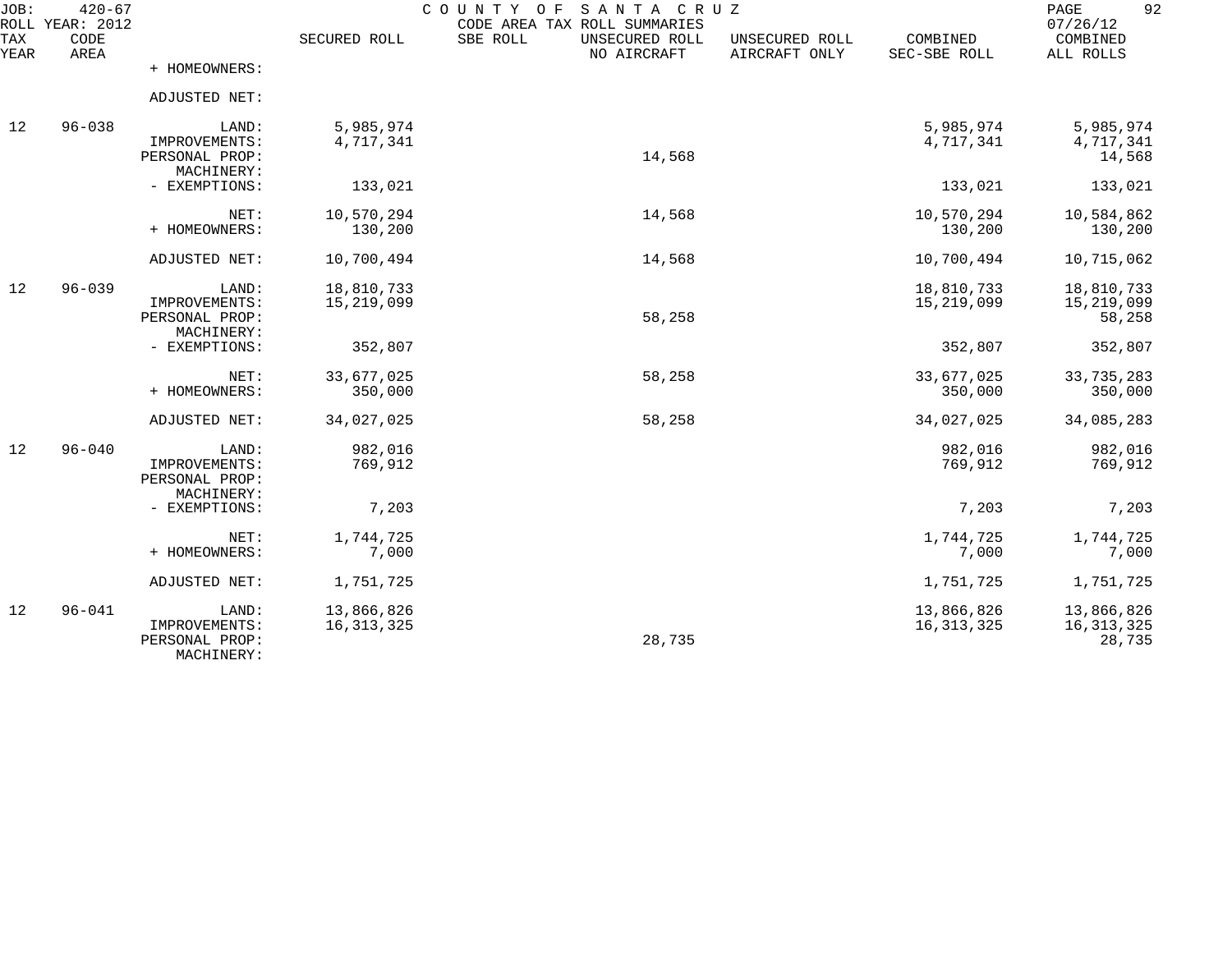| JOB:        | $420 - 67$<br>ROLL YEAR: 2012 |                                 |              | COUNTY OF SANTA CRUZ<br>CODE AREA TAX ROLL SUMMARIES |                                 |                          | 93<br>PAGE<br>07/26/12 |
|-------------|-------------------------------|---------------------------------|--------------|------------------------------------------------------|---------------------------------|--------------------------|------------------------|
| TAX<br>YEAR | CODE<br>AREA                  |                                 | SECURED ROLL | SBE ROLL<br>UNSECURED ROLL<br>NO AIRCRAFT            | UNSECURED ROLL<br>AIRCRAFT ONLY | COMBINED<br>SEC-SBE ROLL | COMBINED<br>ALL ROLLS  |
|             |                               | - EXEMPTIONS:                   | 260,366      |                                                      |                                 | 260,366                  | 260,366                |
|             |                               | NET:                            | 29,919,785   | 28,735                                               |                                 | 29,919,785               | 29,948,520             |
|             |                               | + HOMEOWNERS:                   | 259,000      |                                                      |                                 | 259,000                  | 259,000                |
|             |                               | ADJUSTED NET:                   | 30, 178, 785 | 28,735                                               |                                 | 30, 178, 785             | 30, 207, 520           |
| 12          | $96 - 044$                    | LAND:                           | 45,022,102   |                                                      |                                 | 45,022,102               | 45,022,102             |
|             |                               | IMPROVEMENTS:                   | 43,613,834   | 81,523                                               |                                 | 43,613,834               | 43,695,357             |
|             |                               | PERSONAL PROP:<br>MACHINERY:    | 127,809      | 308,314                                              |                                 | 127,809                  | 436,123                |
|             |                               | - EXEMPTIONS:                   | 6,461,755    | 151,237                                              |                                 | 6,461,755                | 6,612,992              |
|             |                               | NET:                            | 82,301,990   | 238,600                                              |                                 | 82,301,990               | 82,540,590             |
|             |                               | + HOMEOWNERS:                   | 763,000      |                                                      |                                 | 763,000                  | 763,000                |
|             |                               | ADJUSTED NET:                   | 83,064,990   | 238,600                                              |                                 | 83,064,990               | 83, 303, 590           |
| 12          | $96 - 050$                    | LAND:                           | 2,294,085    |                                                      |                                 | 2,294,085                | 2,294,085              |
|             |                               | IMPROVEMENTS:<br>PERSONAL PROP: | 1,675,434    | 21,180<br>17,879                                     |                                 | 1,675,434                | 1,696,614<br>17,879    |
|             |                               | MACHINERY:<br>- EXEMPTIONS:     | 14,669       | 39,059                                               |                                 | 14,669                   | 53,728                 |
|             |                               | NET:                            | 3,954,850    |                                                      |                                 | 3,954,850                | 3,954,850              |
|             |                               | + HOMEOWNERS:                   | 14,000       |                                                      |                                 | 14,000                   | 14,000                 |
|             |                               | ADJUSTED NET:                   | 3,968,850    |                                                      |                                 | 3,968,850                | 3,968,850              |
| 12          | $96 - 057$                    | LAND:                           | 17,260,498   |                                                      |                                 | 17,260,498               | 17,260,498             |
|             |                               | IMPROVEMENTS:<br>PERSONAL PROP: | 16,742,492   |                                                      |                                 | 16,742,492               | 16,742,492             |
|             |                               | MACHINERY:<br>- EXEMPTIONS:     | 371,286      |                                                      |                                 | 371,286                  | 371,286                |
|             |                               | NET:                            | 33,631,704   |                                                      |                                 | 33,631,704               | 33,631,704             |
|             |                               | + HOMEOWNERS:                   | 369,600      |                                                      |                                 | 369,600                  | 369,600                |
|             |                               | ADJUSTED NET:                   | 34,001,304   |                                                      |                                 | 34,001,304               | 34,001,304             |
|             |                               |                                 |              |                                                      |                                 |                          |                        |

12 96-059 LAND: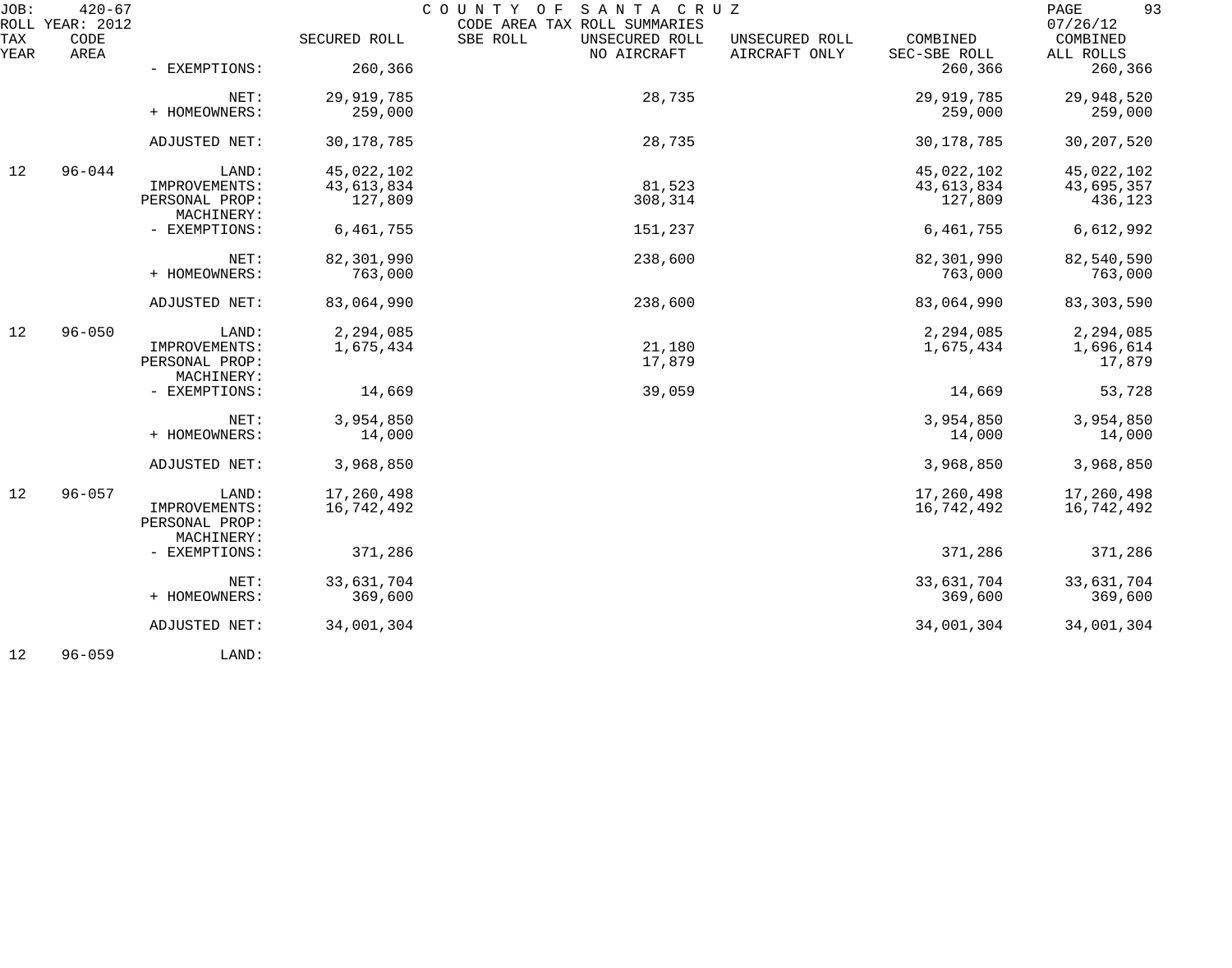| JOB:        | $420 - 67$<br>ROLL YEAR: 2012 |                              |              | COUNTY OF | SANTA CRUZ<br>CODE AREA TAX ROLL SUMMARIES |                                 |                          | 94<br>$\mathop{\mathrm{PAGE}}$<br>07/26/12 |
|-------------|-------------------------------|------------------------------|--------------|-----------|--------------------------------------------|---------------------------------|--------------------------|--------------------------------------------|
| TAX<br>YEAR | CODE<br>AREA                  |                              | SECURED ROLL | SBE ROLL  | UNSECURED ROLL<br>NO AIRCRAFT              | UNSECURED ROLL<br>AIRCRAFT ONLY | COMBINED<br>SEC-SBE ROLL | COMBINED<br>ALL ROLLS                      |
|             |                               | IMPROVEMENTS:                |              |           |                                            |                                 |                          |                                            |
|             |                               | PERSONAL PROP:               |              |           |                                            |                                 |                          |                                            |
|             |                               | MACHINERY:                   |              |           |                                            |                                 |                          |                                            |
|             |                               | - EXEMPTIONS:                |              |           |                                            |                                 |                          |                                            |
|             |                               | NET:                         |              |           |                                            |                                 |                          |                                            |
|             |                               | + HOMEOWNERS:                |              |           |                                            |                                 |                          |                                            |
|             |                               | ADJUSTED NET:                |              |           |                                            |                                 |                          |                                            |
| 12          | $96 - 062$                    | LAND:                        | 3,222,949    |           |                                            |                                 | 3,222,949                | 3,222,949                                  |
|             |                               | IMPROVEMENTS:                | 2,122,221    |           |                                            |                                 | 2,122,221                | 2,122,221                                  |
|             |                               | PERSONAL PROP:<br>MACHINERY: |              |           |                                            |                                 |                          |                                            |
|             |                               | - EXEMPTIONS:                | 21,000       |           |                                            |                                 | 21,000                   | 21,000                                     |
|             |                               | NET:                         | 5,324,170    |           |                                            |                                 | 5,324,170                | 5,324,170                                  |
|             |                               | + HOMEOWNERS:                | 21,000       |           |                                            |                                 | 21,000                   | 21,000                                     |
|             |                               | ADJUSTED NET:                | 5,345,170    |           |                                            |                                 | 5,345,170                | 5,345,170                                  |
| 12          | $96 - 064$                    | LAND:                        | 8,862,942    |           |                                            |                                 | 8,862,942                | 8,862,942                                  |
|             |                               | IMPROVEMENTS:                | 7,740,314    |           |                                            |                                 | 7,740,314                | 7,740,314                                  |
|             |                               | PERSONAL PROP:               | 4,000        |           |                                            |                                 | 4,000                    | 4,000                                      |
|             |                               | MACHINERY:                   |              |           |                                            |                                 |                          |                                            |
|             |                               | - EXEMPTIONS:                | 282,600      |           |                                            |                                 | 282,600                  | 282,600                                    |
|             |                               | NET:                         | 16,324,656   |           |                                            |                                 | 16,324,656               | 16,324,656                                 |
|             |                               | + HOMEOWNERS:                | 161,000      |           |                                            |                                 | 161,000                  | 161,000                                    |
|             |                               | ADJUSTED NET:                | 16,485,656   |           |                                            |                                 | 16,485,656               | 16,485,656                                 |
| 12          | $96 - 068$                    | LAND:                        |              |           |                                            |                                 |                          |                                            |
|             |                               | IMPROVEMENTS:                |              |           |                                            |                                 |                          |                                            |
|             |                               | PERSONAL PROP:               |              |           |                                            |                                 |                          |                                            |
|             |                               | MACHINERY:                   |              |           |                                            |                                 |                          |                                            |
|             |                               | - EXEMPTIONS:                |              |           |                                            |                                 |                          |                                            |

 NET: + HOMEOWNERS:

ADJUSTED NET: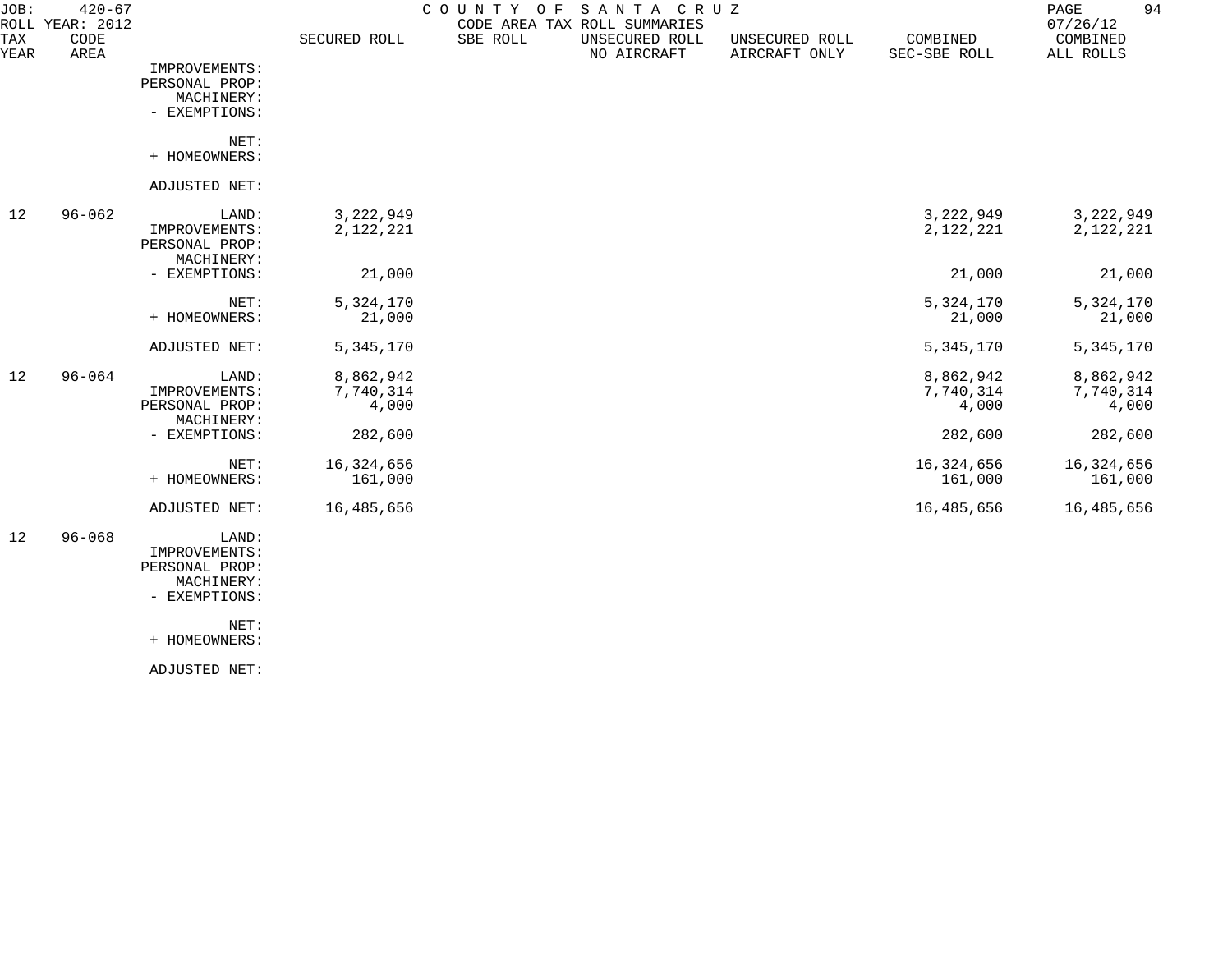| JOB:        | $420 - 67$<br>ROLL YEAR: 2012 |                              |              | COUNTY OF<br>SANTA CRUZ<br>CODE AREA TAX ROLL SUMMARIES                      |                          | 95<br>PAGE<br>07/26/12 |
|-------------|-------------------------------|------------------------------|--------------|------------------------------------------------------------------------------|--------------------------|------------------------|
| TAX<br>YEAR | CODE<br>AREA                  |                              | SECURED ROLL | SBE ROLL<br>UNSECURED ROLL<br>UNSECURED ROLL<br>NO AIRCRAFT<br>AIRCRAFT ONLY | COMBINED<br>SEC-SBE ROLL | COMBINED<br>ALL ROLLS  |
| 12          | $96 - 071$                    | LAND:                        | 55, 286, 162 |                                                                              | 55, 286, 162             | 55, 286, 162           |
|             |                               | IMPROVEMENTS:                | 48,706,357   | 1,287                                                                        | 48,706,357               | 48,707,644             |
|             |                               | PERSONAL PROP:               |              | 116,639                                                                      |                          | 116,639                |
|             |                               | MACHINERY:                   |              |                                                                              |                          |                        |
|             |                               | - EXEMPTIONS:                | 2,000,135    |                                                                              | 2,000,135                | 2,000,135              |
|             |                               | NET:                         | 101,992,384  | 117,926                                                                      | 101,992,384              | 102,110,310            |
|             |                               | + HOMEOWNERS:                | 1,551,200    |                                                                              | 1,551,200                | 1,551,200              |
|             |                               | ADJUSTED NET:                | 103,543,584  | 117,926                                                                      | 103,543,584              | 103,661,510            |
| 12          | $96 - 076$                    | LAND:                        | 38, 489, 545 |                                                                              | 38,489,545               | 38,489,545             |
|             |                               | IMPROVEMENTS:                | 34, 246, 084 |                                                                              | 34, 246, 084             | 34, 246, 084           |
|             |                               | PERSONAL PROP:<br>MACHINERY: |              |                                                                              |                          |                        |
|             |                               | - EXEMPTIONS:                | 1,056,015    |                                                                              | 1,056,015                | 1,056,015              |
|             |                               | NET:                         | 71,679,614   |                                                                              | 71,679,614               | 71,679,614             |
|             |                               | + HOMEOWNERS:                | 989,800      |                                                                              | 989,800                  | 989,800                |
|             |                               | ADJUSTED NET:                | 72,669,414   |                                                                              | 72,669,414               | 72,669,414             |
| 12          | $96 - 078$                    | LAND:                        | 4,014,477    |                                                                              | 4,014,477                | 4,014,477              |
|             |                               | IMPROVEMENTS:                | 2,518,118    |                                                                              | 2,518,118                | 2,518,118              |
|             |                               | PERSONAL PROP:               |              | 10,083                                                                       |                          | 10,083                 |
|             |                               | MACHINERY:                   |              |                                                                              |                          |                        |
|             |                               | - EXEMPTIONS:                | 56,000       |                                                                              | 56,000                   | 56,000                 |
|             |                               | NET:                         | 6,476,595    | 10,083                                                                       | 6,476,595                | 6,486,678              |
|             |                               | + HOMEOWNERS:                | 56,000       |                                                                              | 56,000                   | 56,000                 |
|             |                               | ADJUSTED NET:                | 6,532,595    | 10,083                                                                       | 6,532,595                | 6,542,678              |
| 12          | $96 - 080$                    | LAND:                        | 3,055,218    |                                                                              | 3,055,218                | 3,055,218              |
|             |                               | IMPROVEMENTS:                | 2,256,758    |                                                                              | 2, 256, 758              | 2, 256, 758            |
|             |                               | PERSONAL PROP:<br>MACHINERY: |              |                                                                              |                          |                        |
|             |                               | - EXEMPTIONS:                | 63,000       |                                                                              | 63,000                   | 63,000                 |
|             |                               | NET:                         | 5,248,976    |                                                                              | 5,248,976                | 5,248,976              |
|             |                               | + HOMEOWNERS:                | 63,000       |                                                                              | 63,000                   | 63,000                 |
|             |                               | ADJUSTED NET:                | 5, 311, 976  |                                                                              | 5, 311, 976              | 5, 311, 976            |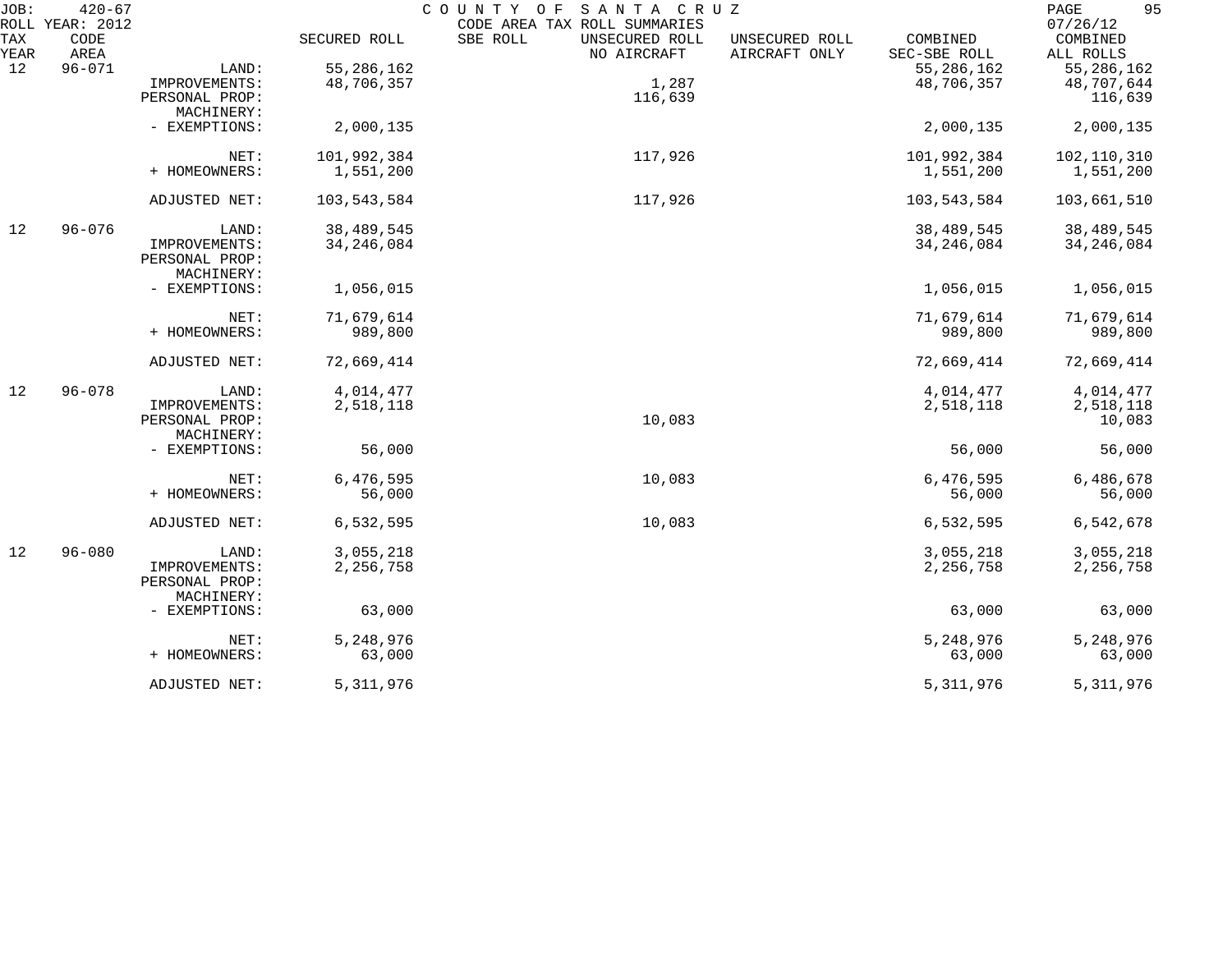| JOB:<br>ROLL | $420 - 67$<br>YEAR: 2012 |                                               |               | COUNTY OF<br>SANTA CRUZ<br>CODE AREA TAX ROLL SUMMARIES |                                 |                          | 96<br>PAGE<br>07/26/12 |
|--------------|--------------------------|-----------------------------------------------|---------------|---------------------------------------------------------|---------------------------------|--------------------------|------------------------|
| TAX<br>YEAR  | CODE<br>AREA             |                                               | SECURED ROLL  | SBE ROLL<br>UNSECURED ROLL<br>NO AIRCRAFT               | UNSECURED ROLL<br>AIRCRAFT ONLY | COMBINED<br>SEC-SBE ROLL | COMBINED<br>ALL ROLLS  |
| 12           | $96 - 097$               | LAND:                                         | 97,032        |                                                         |                                 | 97,032                   | 97,032                 |
|              |                          | IMPROVEMENTS:<br>PERSONAL PROP:<br>MACHINERY: | 122,612       |                                                         |                                 | 122,612                  | 122,612                |
|              |                          | - EXEMPTIONS:                                 | 7,000         |                                                         |                                 | 7,000                    | 7,000                  |
|              |                          | NET:                                          | 212,644       |                                                         |                                 | 212,644                  | 212,644                |
|              |                          | + HOMEOWNERS:                                 | 7,000         |                                                         |                                 | 7,000                    | 7,000                  |
|              |                          | ADJUSTED NET:                                 | 219,644       |                                                         |                                 | 219,644                  | 219,644                |
| 12           | $96 - 100$               | LAND:                                         | 111,929,316   |                                                         |                                 | 111,929,316              | 111,929,316            |
|              |                          | IMPROVEMENTS:                                 | 62, 263, 270  | 664,450                                                 |                                 | 62, 263, 270             | 62,927,720             |
|              |                          | PERSONAL PROP:<br>MACHINERY:                  | 25,897        | 964,309                                                 |                                 | 25,897                   | 990,206                |
|              |                          | - EXEMPTIONS:                                 | 1,150,475     |                                                         |                                 | 1,150,475                | 1,150,475              |
|              |                          | NET:                                          | 173,068,008   | 1,628,759                                               |                                 | 173,068,008              | 174,696,767            |
|              |                          | + HOMEOWNERS:                                 | 1,057,000     |                                                         |                                 | 1,057,000                | 1,057,000              |
|              |                          | ADJUSTED NET:                                 | 174, 125, 008 | 1,628,759                                               |                                 | 174, 125, 008            | 175,753,767            |
| 12           | $96 - 101$               | LAND:                                         | 405,501,618   | 13,891                                                  |                                 | 405,501,618              | 405, 515, 509          |
|              |                          | IMPROVEMENTS:                                 | 376, 365, 839 | 1,906,746                                               |                                 | 376, 365, 839            | 378, 272, 585          |
|              |                          | PERSONAL PROP:                                | 1,067,084     | 5,936,669                                               |                                 | 1,067,084                | 7,003,753              |
|              |                          | MACHINERY:                                    | 113,454       |                                                         |                                 | 113,454                  | 113,454                |
|              |                          | - EXEMPTIONS:                                 | 37,825,258    | 121,545                                                 |                                 | 37,825,258               | 37,946,803             |
|              |                          | NET:                                          | 745, 222, 737 | 7,735,761                                               |                                 | 745, 222, 737            | 752,958,498            |
|              |                          | + HOMEOWNERS:                                 | 8,366,910     |                                                         |                                 | 8,366,910                | 8,366,910              |
|              |                          | ADJUSTED NET:                                 | 753,589,647   | 7,735,761                                               |                                 | 753,589,647              | 761, 325, 408          |
| 12           | $96 - 103$               | LAND:                                         | 370,635,057   | 407,604                                                 |                                 | 370,635,057              | 371,042,661            |
|              |                          | IMPROVEMENTS:                                 | 417,766,480   | 15, 229, 943                                            |                                 | 417,766,480              | 432,996,423            |
|              |                          | PERSONAL PROP:                                | 34,083,800    | 35,997,522                                              |                                 | 34,083,800               | 70,081,322             |
|              |                          | MACHINERY:                                    | 6,302,602     |                                                         |                                 | 6,302,602                | 6,302,602              |
|              |                          | - EXEMPTIONS:                                 | 156, 112, 414 | 8,005,979                                               |                                 | 156, 112, 414            | 164, 118, 393          |
|              |                          | NET:                                          | 672,675,525   | 43,629,090                                              |                                 | 672,675,525              | 716, 304, 615          |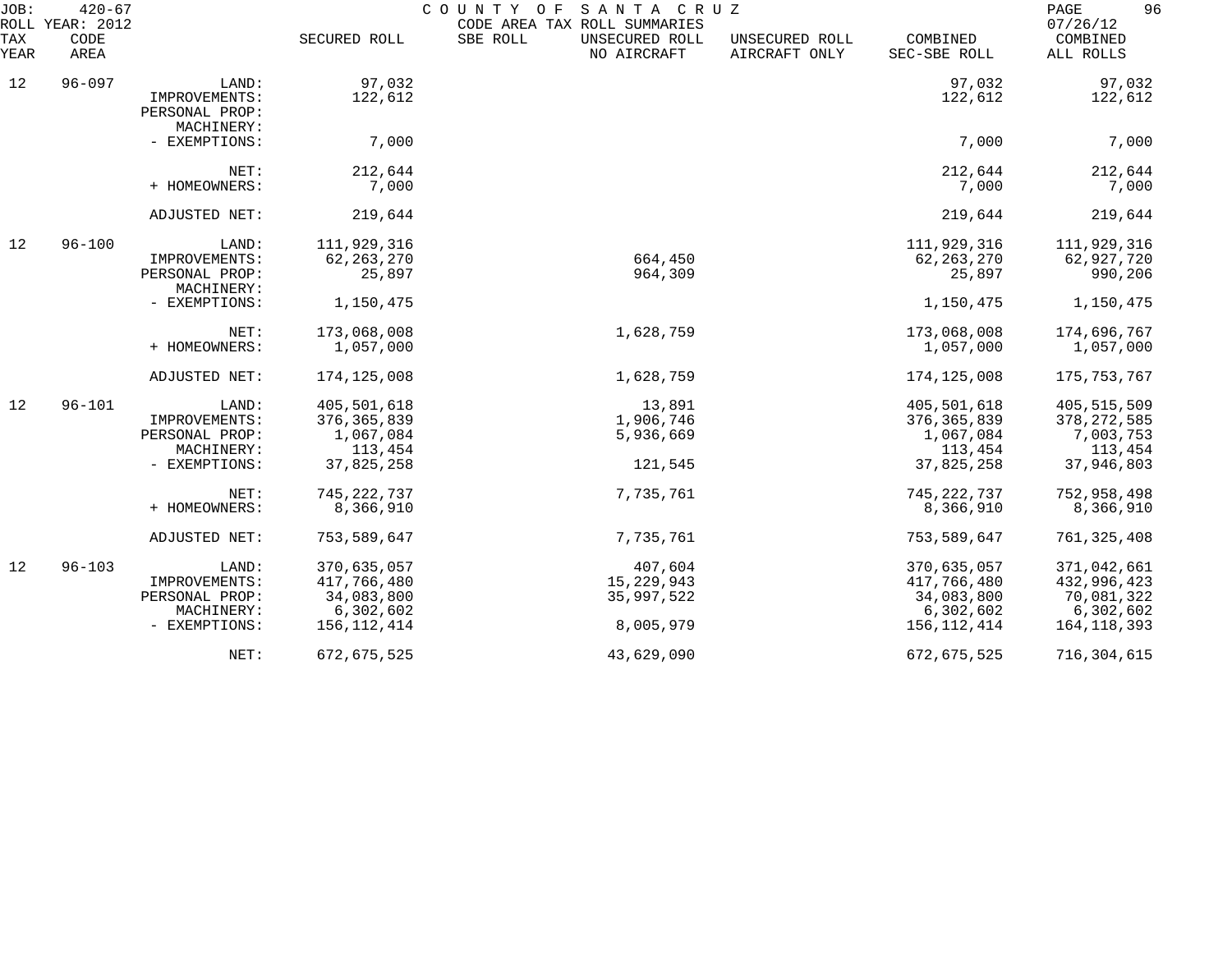| JOB:        | $420 - 67$<br>ROLL YEAR: 2012 |                              |               | COUNTY OF SANTA CRUZ<br>CODE AREA TAX ROLL SUMMARIES |                                 |                          | 97<br>$\mathop{\mathtt{PAGE}}$<br>07/26/12 |
|-------------|-------------------------------|------------------------------|---------------|------------------------------------------------------|---------------------------------|--------------------------|--------------------------------------------|
| TAX<br>YEAR | CODE<br>AREA                  |                              | SECURED ROLL  | SBE ROLL<br>UNSECURED ROLL<br>NO AIRCRAFT            | UNSECURED ROLL<br>AIRCRAFT ONLY | COMBINED<br>SEC-SBE ROLL | COMBINED<br>ALL ROLLS                      |
|             |                               | + HOMEOWNERS:                | 4,593,400     |                                                      |                                 | 4,593,400                | 4,593,400                                  |
|             |                               | ADJUSTED NET:                | 677, 268, 925 | 43,629,090                                           |                                 | 677, 268, 925            | 720,898,015                                |
| 12          | $96 - 104$                    | LAND:                        | 9,073,399     |                                                      |                                 | 9,073,399                | 9,073,399                                  |
|             |                               | IMPROVEMENTS:                | 11,899,889    |                                                      |                                 | 11,899,889               | 11,899,889                                 |
|             |                               | PERSONAL PROP:<br>MACHINERY: | 39,818        | 1,180,013                                            |                                 | 39,818                   | 1,219,831                                  |
|             |                               | - EXEMPTIONS:                | 3,079,972     |                                                      |                                 | 3,079,972                | 3,079,972                                  |
|             |                               | NET:                         | 17,933,134    | 1,180,013                                            |                                 | 17,933,134               | 19, 113, 147                               |
|             |                               | + HOMEOWNERS:                | 154,000       |                                                      |                                 | 154,000                  | 154,000                                    |
|             |                               | ADJUSTED NET:                | 18,087,134    | 1,180,013                                            |                                 | 18,087,134               | 19,267,147                                 |
| 12          | $96 - 105$                    | LAND:                        | 19,627,941    |                                                      |                                 | 19,627,941               | 19,627,941                                 |
|             |                               | IMPROVEMENTS:                | 21,033,932    |                                                      |                                 | 21,033,932               | 21,033,932                                 |
|             |                               | PERSONAL PROP:               |               | 28,524                                               |                                 |                          | 28,524                                     |
|             |                               | MACHINERY:                   |               |                                                      |                                 |                          |                                            |
|             |                               | - EXEMPTIONS:                | 148,590       |                                                      |                                 | 148,590                  | 148,590                                    |
|             |                               | NET:                         | 40, 513, 283  | 28,524                                               |                                 | 40, 513, 283             | 40,541,807                                 |
|             |                               | + HOMEOWNERS:                | 145,600       |                                                      |                                 | 145,600                  | 145,600                                    |
|             |                               | ADJUSTED NET:                | 40,658,883    | 28,524                                               |                                 | 40,658,883               | 40,687,407                                 |
| 12          | $96 - 106$                    | LAND:                        | 21,043,213    |                                                      |                                 | 21,043,213               | 21,043,213                                 |
|             |                               | IMPROVEMENTS:                | 20,768,787    |                                                      |                                 | 20,768,787               | 20,768,787                                 |
|             |                               | PERSONAL PROP:               |               |                                                      |                                 |                          |                                            |
|             |                               | MACHINERY:                   |               |                                                      |                                 |                          |                                            |
|             |                               | - EXEMPTIONS:                | 444,063       |                                                      |                                 | 444,063                  | 444,063                                    |
|             |                               | NET:                         | 41,367,937    |                                                      |                                 | 41,367,937               | 41,367,937                                 |
|             |                               | + HOMEOWNERS:                | 322,000       |                                                      |                                 | 322,000                  | 322,000                                    |
|             |                               | ADJUSTED NET:                | 41,689,937    |                                                      |                                 | 41,689,937               | 41,689,937                                 |
| 12          | $96 - 107$                    | LAND:                        | 36,636,618    |                                                      |                                 | 36,636,618               | 36,636,618                                 |
|             |                               | IMPROVEMENTS:                | 23,761,550    |                                                      |                                 | 23,761,550               | 23,761,550                                 |
|             |                               | PERSONAL PROP:<br>MACHINERY: |               | 53,335                                               |                                 |                          | 53,335                                     |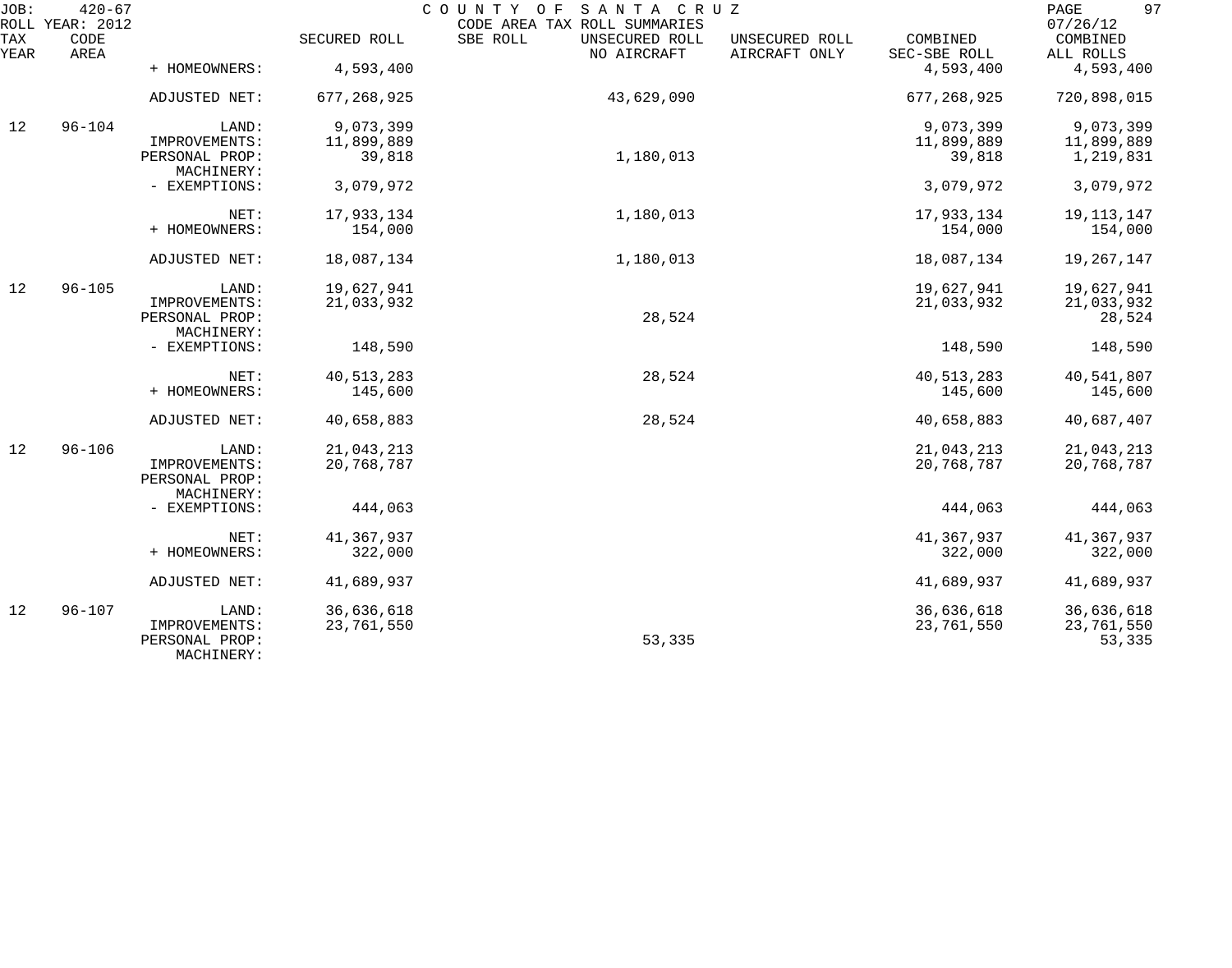| JOB:        | $420 - 67$<br>ROLL YEAR: 2012 | COUNTY OF<br>SANTA CRUZ<br>CODE AREA TAX ROLL SUMMARIES |              |                                           |                                 |                          |                       |
|-------------|-------------------------------|---------------------------------------------------------|--------------|-------------------------------------------|---------------------------------|--------------------------|-----------------------|
| TAX<br>YEAR | CODE<br>AREA                  |                                                         | SECURED ROLL | SBE ROLL<br>UNSECURED ROLL<br>NO AIRCRAFT | UNSECURED ROLL<br>AIRCRAFT ONLY | COMBINED<br>SEC-SBE ROLL | COMBINED<br>ALL ROLLS |
|             |                               | - EXEMPTIONS:                                           | 217,611      |                                           |                                 | 217,611                  | 217,611               |
|             |                               | NET:                                                    | 60,180,557   | 53,335                                    |                                 | 60,180,557               | 60, 233, 892          |
|             |                               | + HOMEOWNERS:                                           | 217,000      |                                           |                                 | 217,000                  | 217,000               |
|             |                               | ADJUSTED NET:                                           | 60,397,557   | 53,335                                    |                                 | 60,397,557               | 60,450,892            |
| 12          | $96 - 108$                    | LAND:                                                   | 14,984,001   |                                           |                                 | 14,984,001               | 14,984,001            |
|             |                               | IMPROVEMENTS:                                           | 9,334,977    |                                           |                                 | 9,334,977                | 9,334,977             |
|             |                               | PERSONAL PROP:<br>MACHINERY:                            | 302,533      | 157,726                                   |                                 | 302,533                  | 460,259               |
|             |                               | - EXEMPTIONS:                                           | 4,056,373    |                                           |                                 | 4,056,373                | 4,056,373             |
|             |                               | NET:                                                    | 20,565,138   | 157,726                                   |                                 | 20,565,138               | 20,722,864            |
|             |                               | + HOMEOWNERS:                                           | 105,000      |                                           |                                 | 105,000                  | 105,000               |
|             |                               | ADJUSTED NET:                                           | 20,670,138   | 157,726                                   |                                 | 20,670,138               | 20,827,864            |
| 12          | $96 - 109$                    | LAND:                                                   | 14,001,000   | 6,832                                     |                                 | 14,001,000               | 14,007,832            |
|             |                               | IMPROVEMENTS:                                           | 21,621,921   | 23,700                                    |                                 | 21,621,921               | 21,645,621            |
|             |                               | PERSONAL PROP:                                          | 3,198,158    |                                           |                                 | 3,198,158                | 3,198,158             |
|             |                               | MACHINERY:                                              | 585,596      |                                           |                                 | 585,596                  | 585,596               |
|             |                               | - EXEMPTIONS:                                           | 168,973      |                                           |                                 | 168,973                  | 168,973               |
|             |                               | NET:                                                    | 39, 237, 702 | 30,532                                    |                                 | 39, 237, 702             | 39, 268, 234          |
|             |                               | + HOMEOWNERS:                                           | 168,000      |                                           |                                 | 168,000                  | 168,000               |
|             |                               | ADJUSTED NET:                                           | 39, 405, 702 | 30,532                                    |                                 | 39, 405, 702             | 39, 436, 234          |
| 12          | $96 - 110$                    | LAND:                                                   | 1,451,207    |                                           |                                 | 1,451,207                | 1,451,207             |
|             |                               | IMPROVEMENTS:                                           | 872,839      |                                           |                                 | 872,839                  | 872,839               |
|             |                               | PERSONAL PROP:                                          |              |                                           |                                 |                          |                       |
|             |                               | MACHINERY:                                              |              |                                           |                                 |                          |                       |
|             |                               | - EXEMPTIONS:                                           | 14,334       |                                           |                                 | 14,334                   | 14,334                |
|             |                               | NET:                                                    | 2,309,712    |                                           |                                 | 2,309,712                | 2,309,712             |
|             |                               | + HOMEOWNERS:                                           | 14,000       |                                           |                                 | 14,000                   | 14,000                |
|             |                               | ADJUSTED NET:                                           | 2,323,712    |                                           |                                 | 2,323,712                | 2,323,712             |
| 12          | $96 - 111$                    | LAND:                                                   | 76, 249, 822 |                                           |                                 | 76, 249, 822             | 76, 249, 822          |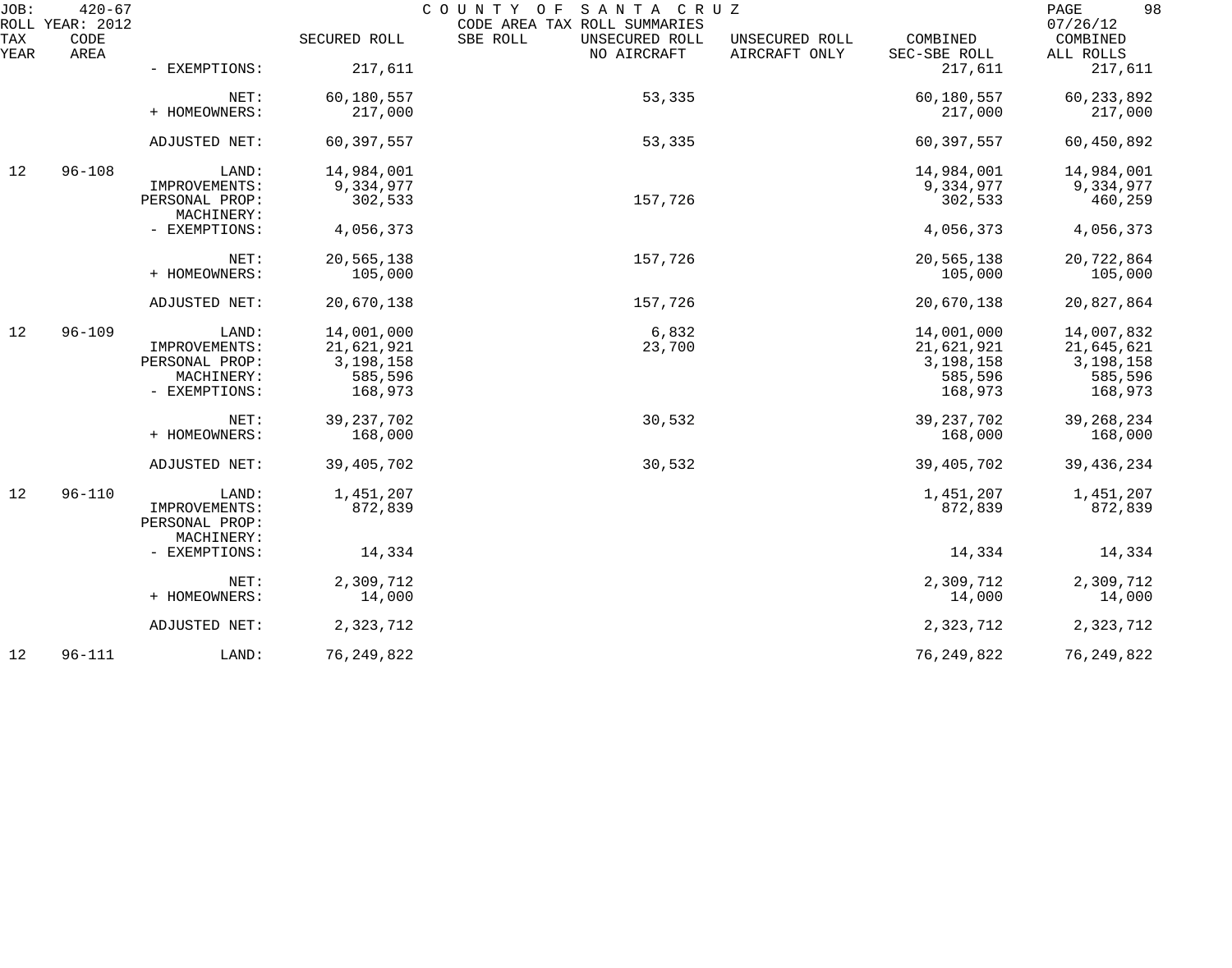| JOB:<br>ROLL | $420 - 67$<br>YEAR: 2012 |                                               |              | COUNTY OF<br>SANTA CRUZ<br>CODE AREA TAX ROLL SUMMARIES |                                 |                          | 99<br>PAGE<br>07/26/12 |
|--------------|--------------------------|-----------------------------------------------|--------------|---------------------------------------------------------|---------------------------------|--------------------------|------------------------|
| TAX<br>YEAR  | CODE<br>AREA             |                                               | SECURED ROLL | SBE ROLL<br>UNSECURED ROLL<br>NO AIRCRAFT               | UNSECURED ROLL<br>AIRCRAFT ONLY | COMBINED<br>SEC-SBE ROLL | COMBINED<br>ALL ROLLS  |
|              |                          | IMPROVEMENTS:                                 | 77,499,367   | 15,594                                                  |                                 | 77,499,367               | 77,514,961             |
|              |                          | PERSONAL PROP:<br>MACHINERY:                  | 88,141       | 476,897                                                 |                                 | 88,141                   | 565,038                |
|              |                          | - EXEMPTIONS:                                 | 1,201,241    |                                                         |                                 | 1,201,241                | 1,201,241              |
|              |                          | NET:                                          | 152,636,089  | 492,491                                                 |                                 | 152,636,089              | 153,128,580            |
|              |                          | + HOMEOWNERS:                                 | 1,188,600    |                                                         |                                 | 1,188,600                | 1,188,600              |
|              |                          | ADJUSTED NET:                                 | 153,824,689  | 492,491                                                 |                                 | 153,824,689              | 154, 317, 180          |
| 12           | $96 - 112$               | LAND:                                         | 15, 263, 323 |                                                         |                                 | 15, 263, 323             | 15, 263, 323           |
|              |                          | IMPROVEMENTS:                                 | 12,779,243   | 68,248                                                  |                                 | 12,779,243               | 12,779,243             |
|              |                          | PERSONAL PROP:<br>MACHINERY:                  |              |                                                         |                                 |                          | 68,248                 |
|              |                          | - EXEMPTIONS:                                 | 726,148      |                                                         |                                 | 726,148                  | 726,148                |
|              |                          | NET:                                          | 27, 316, 418 | 68,248                                                  |                                 | 27, 316, 418             | 27,384,666             |
|              |                          | + HOMEOWNERS:                                 | 196,000      |                                                         |                                 | 196,000                  | 196,000                |
|              |                          | ADJUSTED NET:                                 | 27,512,418   | 68,248                                                  |                                 | 27,512,418               | 27,580,666             |
| 12           | $96 - 113$               | LAND:                                         | 8,553,043    |                                                         |                                 | 8,553,043                | 8,553,043              |
|              |                          | IMPROVEMENTS:<br>PERSONAL PROP:<br>MACHINERY: | 8,305,110    | 5,500<br>70,773                                         |                                 | 8,305,110                | 8,310,610<br>70,773    |
|              |                          | - EXEMPTIONS:                                 | 248,929      |                                                         |                                 | 248,929                  | 248,929                |
|              |                          | NET:                                          | 16,609,224   | 76,273                                                  |                                 | 16,609,224               | 16,685,497             |
|              |                          | + HOMEOWNERS:                                 | 70,000       |                                                         |                                 | 70,000                   | 70,000                 |
|              |                          | ADJUSTED NET:                                 | 16,679,224   | 76,273                                                  |                                 | 16,679,224               | 16,755,497             |
| 12           | $96 - 114$               | LAND:                                         | 2,380,406    |                                                         |                                 | 2,380,406                | 2,380,406              |
|              |                          | IMPROVEMENTS:<br>PERSONAL PROP:<br>MACHINERY: | 2,197,011    |                                                         |                                 | 2,197,011                | 2,197,011              |
|              |                          | - EXEMPTIONS:                                 | 84,000       |                                                         |                                 | 84,000                   | 84,000                 |
|              |                          | NET:                                          | 4,493,417    |                                                         |                                 | 4, 493, 417              | 4,493,417              |
|              |                          | + HOMEOWNERS:                                 | 84,000       |                                                         |                                 | 84,000                   | 84,000                 |
|              |                          | ADJUSTED NET:                                 | 4,577,417    |                                                         |                                 | 4,577,417                | 4,577,417              |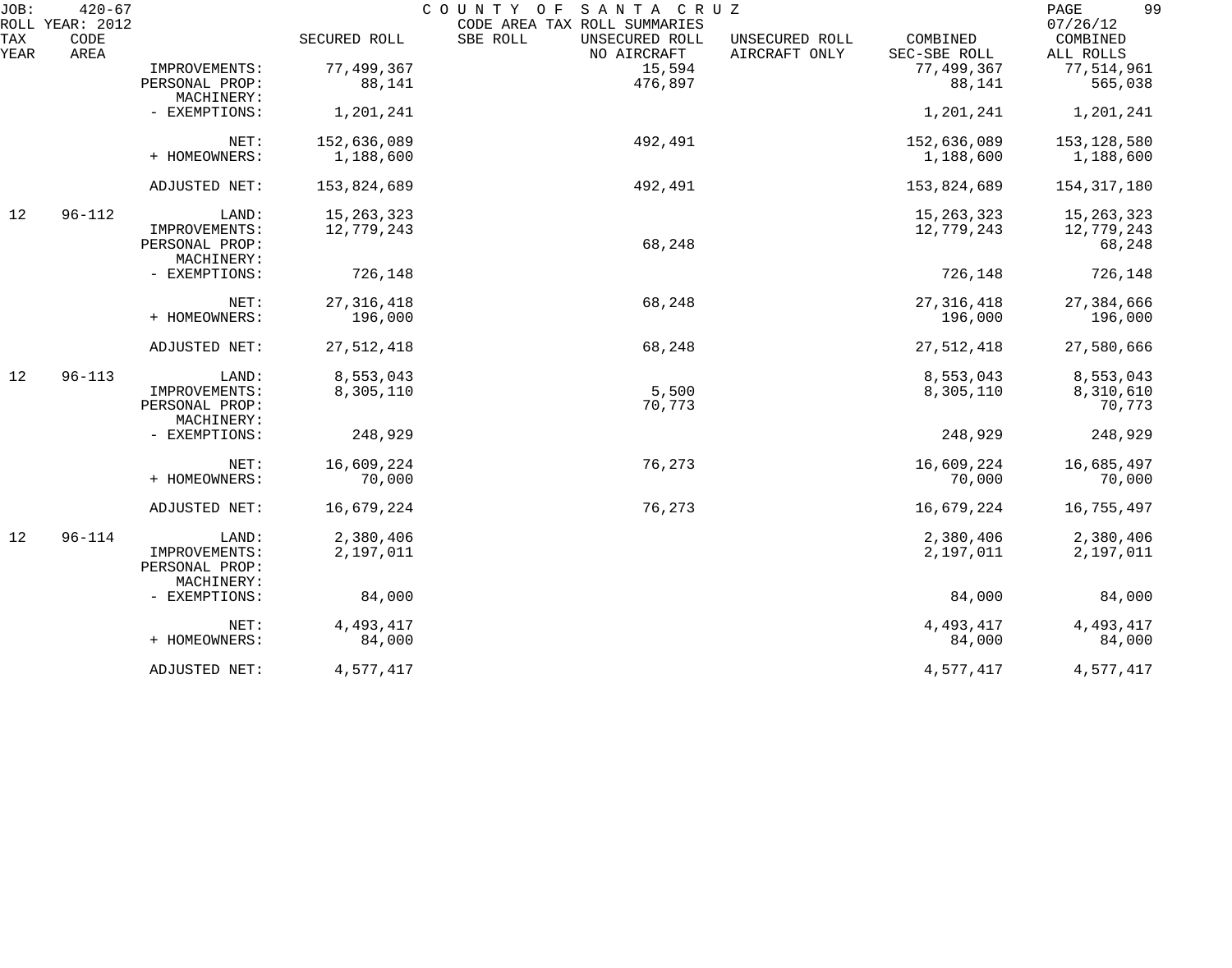| JOB:       | $420 - 67$<br>ROLL YEAR: 2012 |                                               |                     | C O U N T Y<br>O F | SANTA CRUZ<br>CODE AREA TAX ROLL SUMMARIES |                |                           | 100<br>PAGE<br>07/26/12 |
|------------|-------------------------------|-----------------------------------------------|---------------------|--------------------|--------------------------------------------|----------------|---------------------------|-------------------------|
| TAX        | CODE                          |                                               | SECURED ROLL        | SBE ROLL           | UNSECURED ROLL                             | UNSECURED ROLL | COMBINED                  | COMBINED                |
| YEAR<br>12 | AREA<br>$96 - 115$            | LAND:                                         | 4,588,940           |                    | NO AIRCRAFT                                | AIRCRAFT ONLY  | SEC-SBE ROLL<br>4,588,940 | ALL ROLLS<br>4,588,940  |
|            |                               | IMPROVEMENTS:<br>PERSONAL PROP:<br>MACHINERY: | 5,336,680           |                    |                                            |                | 5,336,680                 | 5,336,680               |
|            |                               | - EXEMPTIONS:                                 | 21,000              |                    |                                            |                | 21,000                    | 21,000                  |
|            |                               | NET:<br>+ HOMEOWNERS:                         | 9,904,620<br>21,000 |                    |                                            |                | 9,904,620<br>21,000       | 9,904,620<br>21,000     |
|            |                               | ADJUSTED NET:                                 | 9,925,620           |                    |                                            |                | 9,925,620                 | 9,925,620               |